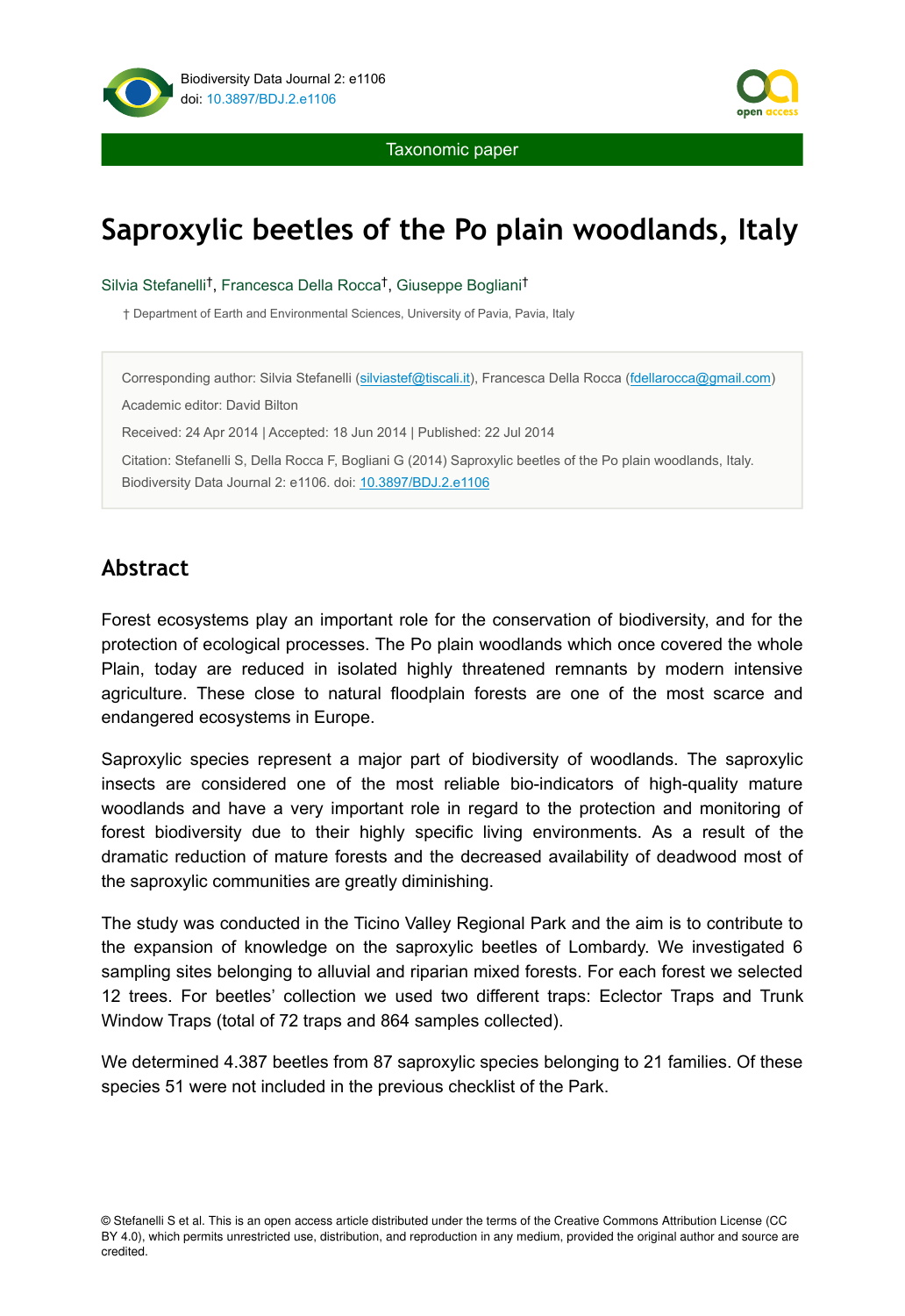By comparing the two different techniques used for catching saproxylic beetles, we found a significantly high difference in species richness between Window Traps (WT) and Eclector Traps (ET) with a higher number of species captured in the Window Traps. However, the combined use of two different types of traps significantly expanded the spectrum of insects captured

Among the species reported as Least Concern in the IUCN Red List, we found interesting species such as the Elateridae *Calambus bipustulats*, the Eucnemidae *Melasis buprestoides* and the following species never previously found in the Park: Cerambycidae *Xylotrechus rusticus*, the Cetoniidae *Valgus hemipterus*, the Elateridae *Lacon punctatus*, the Mycetophagidae *Mycetophagus piceus*, *Litargus connexus*.

Although we didn't find species listed in the Annexes of the EU Habitat Directive, some of the species found are locally threatened because of their rarity, local distribution, and strong linkage to old forests. Among these species there are the Bothrideridae *Bothrideres bipunctatus*, the Cerambycidae *Prionus coriarius* and *Xylotrechus rusticus*, the Dryophthoridae *Dryophthorus corticalis*, the Eucnemidae *Nematodes filum* (with only 1 individual captured in *Alnus* unmanged forest), the Histeridae *Aeletes atomarius* and *Paromalus flavicornis*, the Laemophloeidae *Cryptolestes duplicatus*, the Latridiidae *Enicmus rugosus* and *Latridius hirtus*, the Mycetophagidae *Mycetophagus piceus*, and the Zopheridae *Colydium elongatum* and *Pycnomerus terebrans*.

## **Keywords**

Dead wood, saproxylic beetles, species checklist

## **Introduction**

Forest ecosystems play an important role for the conservation of biodiversity and for the maintenance of ecological processes. Italian forests make up 34.7% of the country's territory and are among the lushest in Europe (European Environment Agency 2006). North Italy, in particular the area of the Po Plain Valley, was once entirely covered by alluvial floodplain forests. Today these kinds of forests are reduced to small remnants, are considered one of most at risk ecosystems, and are strongly threatened by intensive agriculture and industrial activity (Minelli et al. 2002). Two examples of these ecosystems are the "Bosco Della Fontana" in Mantova and the "Ticino Valley Regional Park".

Saproxylic species represent roughly 20–30% of the invertebrate fauna of the European broad-leaved forests (Wermelinger et al. 2002, Vallauri et al. 2005) and constitute a huge part of woodland biodiversity. Moreover, saproxylic insects are considered one of the most reliable bio-indicators of high-quality mature woodlands (Speight 1989, Fowles et al. 1999, Brustel 2001, Alexander 2004, Johnsson et al. 2005) and have a very important role in regard to the protection and monitoring of forest biodiversity due to their highly specific living environments (Schlaghamerský 2000). The role of insects in the decomposition of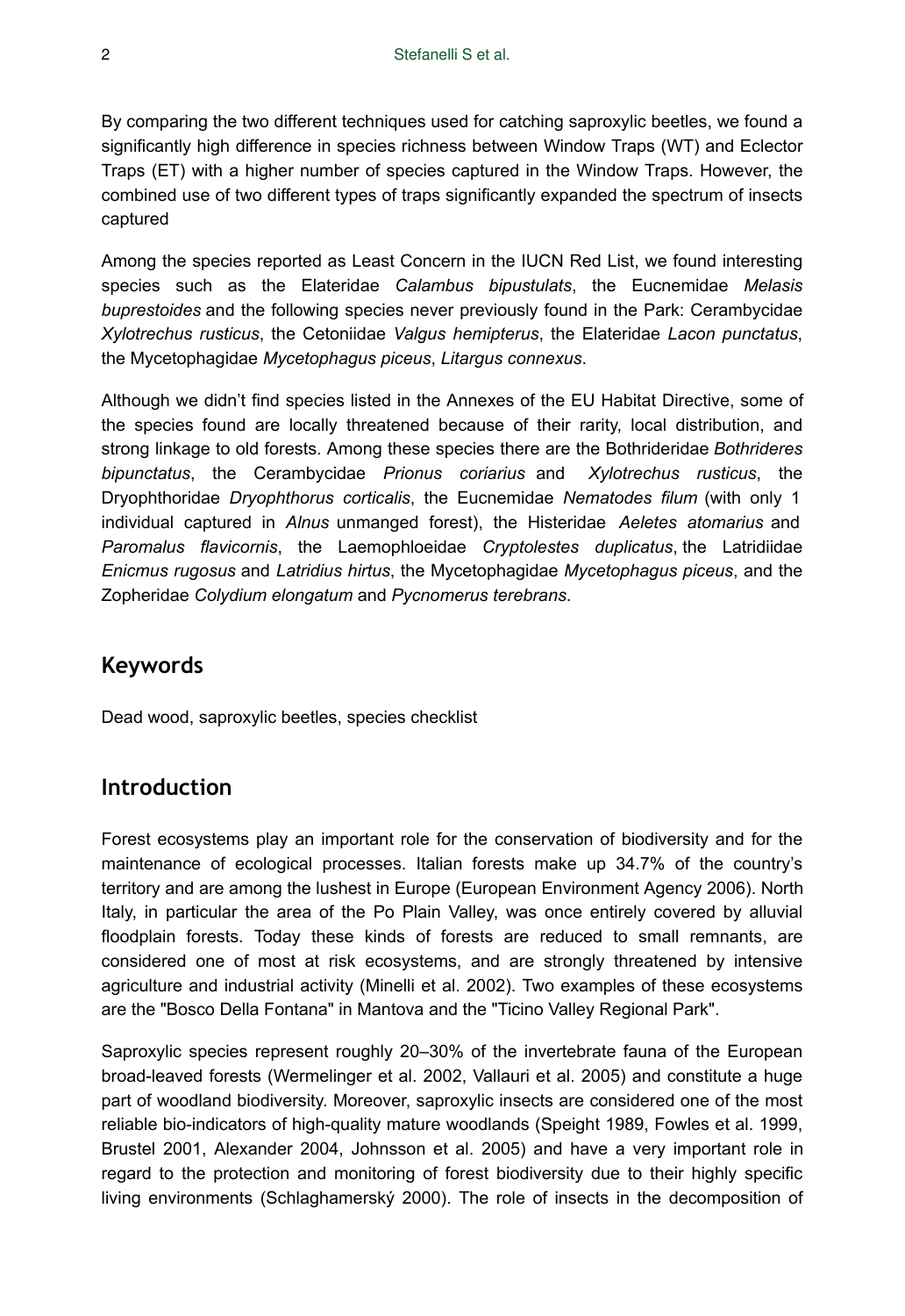deadwood and in the distribution of woody debris is essential (Schlaghamerský 2003, Harmon et al. 1986), and their conservation is strongly needed in order to preserve overall biodiversity.

As a result of the dramatic reduction in mature forests and the decreased availability of deadwood, most saproxylic communities are diminishing greatly. Several species are suffering from fragmented distribution, and in some cases, are disappearing from their former strongholds (Geiser 1998).

The ecology and distribution of many saproxyilic species in Mediterranean countries are poorly studied or completely unknown (Buse et al. 2010). Data on the saproxylic fauna of lowland forests, particularly on floodplains, is very limited (Nieto and Alexander 2010). The aim of this study is to expand our knowledge about the Italian saproxylic beetle populations and, more specifically, to gain more information about the species present in the floodplain forests of the Po Valley along a gradient of deadwood consumption within the Ticino Valley Natural Park.

## **Materials and methods**

### **Study area**

The study was conducted in the Ticino Valley Natural Park located in Northwest Italy 30 km south of the city of Milan. The park, which was acknowledged as the MAB Biosphere Reserve "Valle del Ticino" (UNESCO 2005), covers an area of 287 km<sup>2</sup> along the banks of the Ticino River from Lake Maggiore to its confluence with the Po River. This particular geographic position crosses the most urbanized area of the country and represents an important ecological corridor between the Alps and the Apennines by creating a biological connection between continental Europe and the Mediterranean area. The Ticino Valley represents an area of high biodiversity with a large variety of habitats: conifer forests, lowland forests, waterways, wetlands, cultivated fields, heathlands, and meadows (Bogliani and Furlanetto 1995). In particular, the valley forests represent what remains of the ancient lowland deciduous forests that once covered the plains of northern Italy. Woodlands cover 195.46  $km<sup>2</sup>$  or 60% of the whole natural park and mainly consist of the two habitat types listed in Annex I of the EU Habitat Directive 92/43/CEE (Falco et al. 2008): 1) 91E0\* – Alluvial forests with *Alnus glutinosa* and *Fraxinus excelsior* (Alno-Pandion, Alnion incanae, Salicion albae) and 2) 91F0\* – Riparian mixed forests of *Quercus robur*, *Ulmus laevis*, and *Ulmus minor*.

This study covers two Sites of Community Importance (SCI): "Boschi Siro Negri e Moriano" (IT2080014) and "Boschi di Vaccarizza" (IT2080019) located on the southern side of the Park (Fig. 1)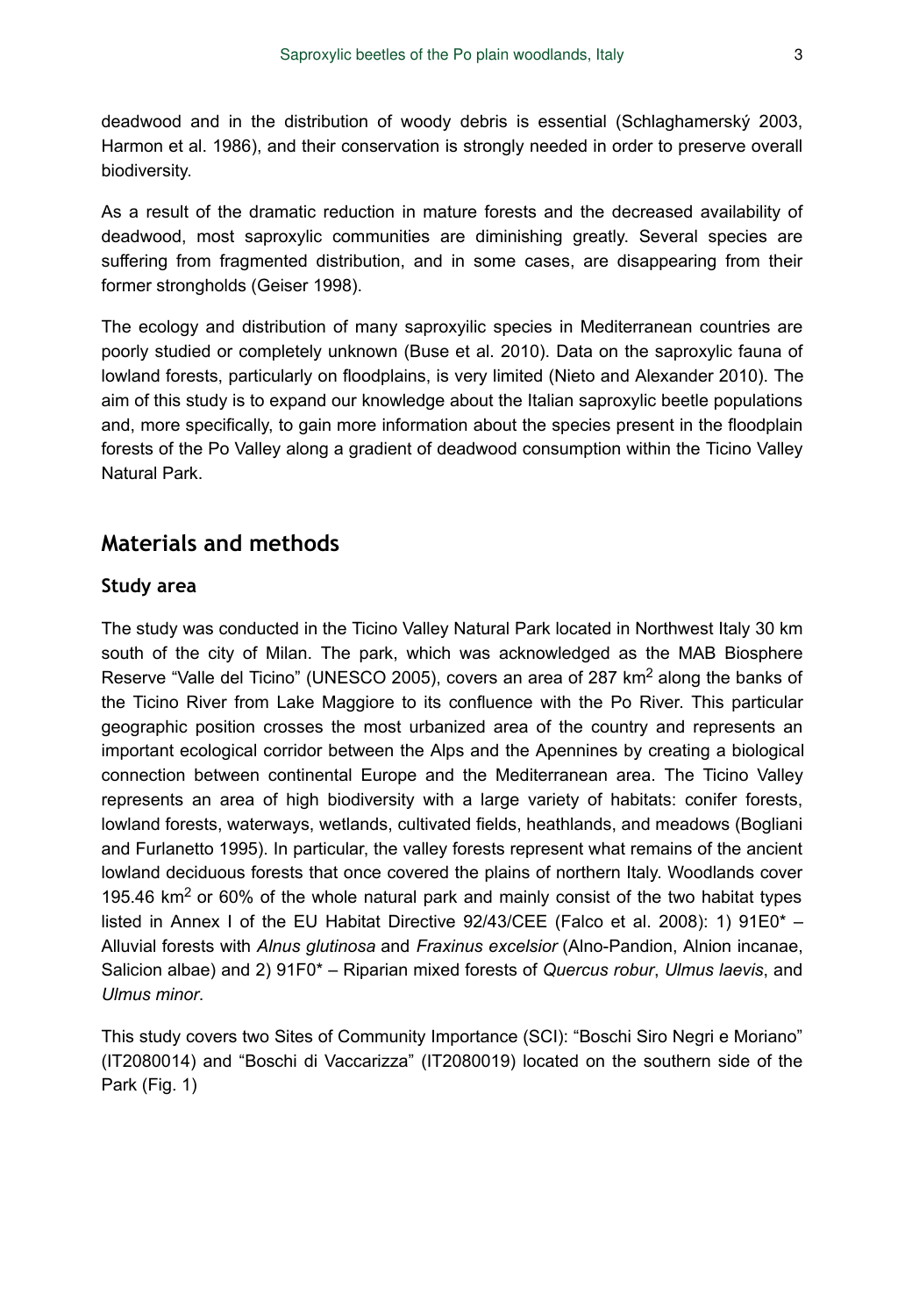

The SCI "Boschi Siro Negri e Moriano" extends along the Ticino River from the bridge of the Milano-Genova highway to the city of Pavia and covers an area of 13.52 km<sup>2</sup>. The SCI has an elongated shape and is inserted inside a broad valley groove with a low slope that widens as you move from North to South. The river is included in a dense hydrographic network represented by irrigation ditches that constitute an interesting environmental and wetland habitat with a high natural value (Perracino 2010). The forest vegetation includes both habitat types described above with the most common trees being the pedunculated oak (*Quercus robur*), three species of poplars (*Populus alba*, *P. nigra*, *P. tremulus*), and the locust tree (*Robinia pseudoacacia*) and the most common high shrubs being hazel ( *Corylus avellana*), hawthorn (*Crataegus monogyna*), and bird cherry (*Prunus padus*). The most interesting area in the SCI is the Integral Nature Reserve "Bosco Siro Negri" (BN10). The Reserve, established in 1973, is characterized by the presence of unmanaged lowland forests that represent the vegetation which covered a large part of the Po Valley before Roman expansion (Tomaselli and Gentile 1971).

The SCI "Boschi di Vaccarizza" covers an area of 4.65 km<sup>2</sup> between the city of Pavia and the Southern border of the park; it is completely included inside the Ticino Valley Regional Park, but it's located in an area subjected to deep transformations by human activities. The SCI is located downstream of the confluence of the Ticino River into Po River. In this stretch, the floodplain is very large when compared to many other waterways in the area and is occupied, for the most part, by poplar plantations which characterize the cultivation of the area. Only in the Northern part of the SCI and in the ranges in close contact with the river did we find a more complex vegetation structure (Perracino 2010). The study area includes only the northern part of the SCI and sampling was only carried out in one type of habitat: the wet forests belonging to type "\*91E0: Alluvional forests" (Falco et al. 2008) which featured a prevalence of alder trees, *Alnus glutinosa*.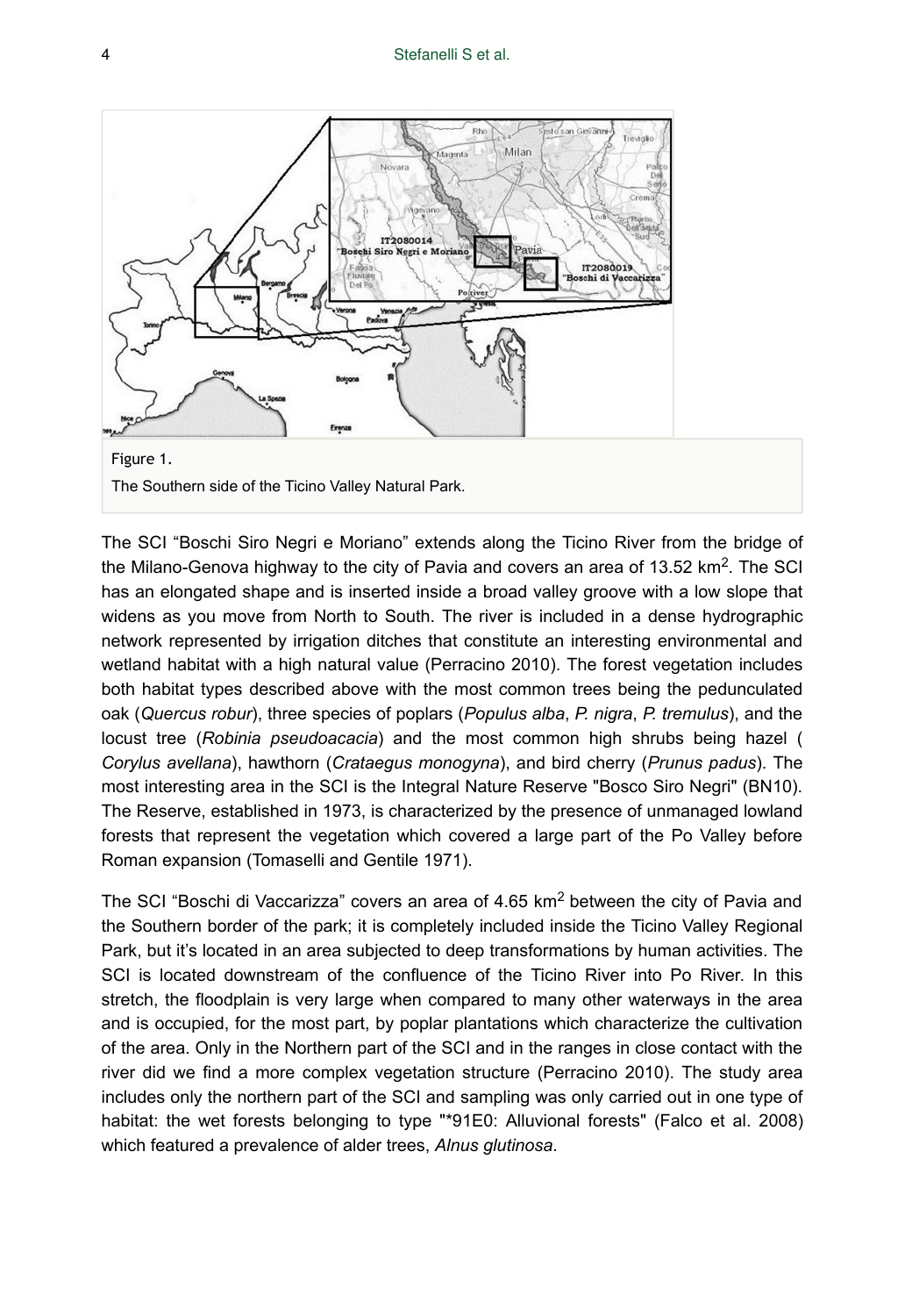#### **Study design**

We investigated 6 sampling sites consisting of both managed and unmanaged forests. We considered unmanaged forests those which had not been influenced by direct human disturbance for at least 20 years (Paillet et al. 2010). We analyzed data from 2 riparian mixed forests (habitat code 91F0\*) dominated by *Quercus robur* (called here in this paper " *Quercus* forests") and 4 Alluvial forests (habitat code 91E0\*). The Alluvial forests included 2 riparian forests of *Alnus glutinosa* (Corine Biotope code 44.3 and called in this paper " *Alnus* forests") and 2 arborescent galleries of tall *Salix alba*, *S. fragilis*, and *Populus nigra* (Corine biotope 44.13: called in this paper "*Populus* forests").

In the SCI "Boschi Siro Negri e Moriano", we considered two *Populus* forests consisting of 1 managed site (BN1) and 1 unmanaged site (BN21). We also analyzed two *Quercus* forests consisting of 1 managed (BN5) and 1 unmanaged site (BN10).

In the SCI "Boschi di Vaccarizza", we investigated two *Alnus* forests. In this case we also investigated 1 unmanged forest (V1) and 1 managed forest (V2).

For each forest, we selected and georeferenced 12 trees, 6 fallen and 6 standing, belonging to three decay classes of wood according to the criteria described in the manual "BioSoil - Biodiversity Project" (Cindolo and Petriccione 2006): Class 1 – hard and compact wood with intact bark, Class 2 – hardwood or initial disintegration (penetrable up to 1cm) with bark partially absent, and Class  $3 -$  soft wood (penetrable up to  $3 \text{ cm}$  or more) with bark almost totally absent. We placed traps on two trees for each decaying class.

For collecting beetles, we used two different traps: 1) Eclector Traps (Alinvi et al. 2007) used for the quantitative sampling of insects emerging from logs in a moderately advanced stage of decomposition and 2) Trunk Window Traps (Kaila 1993) used to sample the total assemblage of flying saproxylic beetles (Fig. 2).



Figure 2. Trunk Window Traps (Kaila 1993) and Eclector Traps (Alinvi et al. 2007).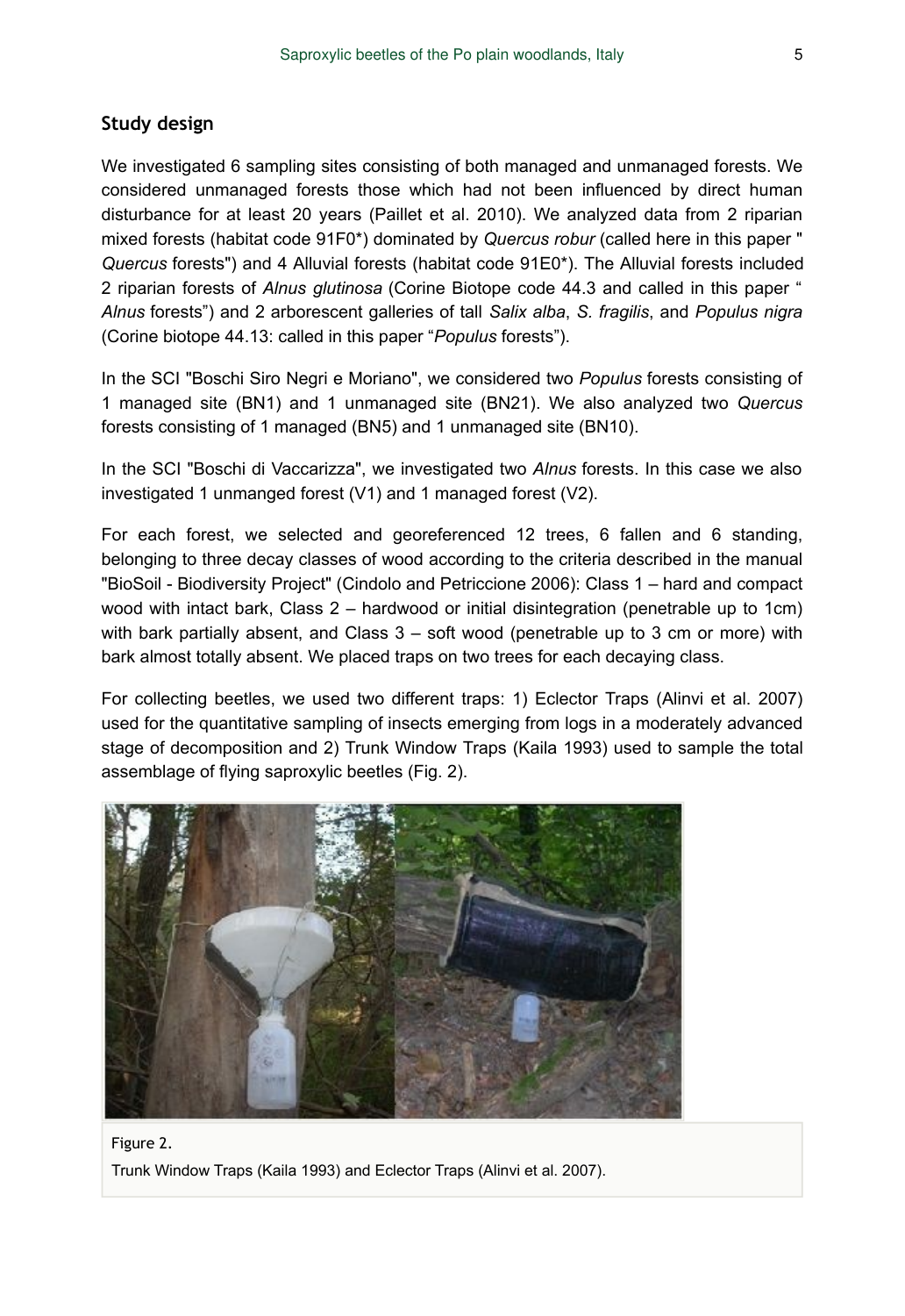All traps were checked every two weeks from April 2010 to September 2010 for a total of 12 collections from each forest and 864 samples collected during the study. Of the 68 families identified, 48 were found to be saproxylic and we considered obligate saproxyilics to be those beetles which depend on dead wood in at least part of their lifecycle (Gibb et al. 2006). Among the 48 saproxilic families, we choose only 21 families on the basis of there being a significant number of saproxylic species in the family and the availability of a specialist to identify the specimens.

The families of beetles determined to the species level were: Anthribidae (Billberg, 1820), Bothrideridae (Erichson, 1845), Cerambycidae (Latreille, 1802), Cerylonidae (Billberg, 1820), Cetoniidae (Leach, 1815), Curculionidae (Latreille, 1802), Dryophthoridae (Schönherr, 1825), Elateridae (Leach, 1815), Erotylidae (Latreille, 1802), Eucnemidae (Eschscholtz, 1829), Histeridae (Gyllenhal, 1808), Laemophloeidae (Ganglbauer, 1899), Latridiidae (Erichson, 1842), Lissomidae (Castelnau, 1840), Lucanidae (Latreille, 1804), Mycetophagidae (Leach, 1815), Monotomidae (Laporte, 1840), Nitidulidae (Latreille, 1802), Silvanidae (Kirby, 1837), Tenebrionidae (Latreille, 1802), and Zopheridae (Solier, 1834).

### **Data analysis**

In the analysis, we used the pooled sample of 72 traps (36 windows traps and 36 eclector traps). As a measure of species richness (α-diversity) (Whittaker 1972) we used the number of species caught in each plot because the sampling effort was the same at all the sites. The number of species was log-transformed to approach a normal distribution. We compared species richness among the tree habitat types using a one-way ANOVA and between managed and unmanaged forests using a T-test.

## **Saproxylic beetles of the Ticino Valley Regional Park**

## *Anthribus nebulosus* **(Forster, 1770)**

#### **Nomenclature:**

*Brachytarsus nebulosus* Kuster, 1859 – Fauna Europaea (2013)

*Bruchus varius* Fabricius, 1787 – Fauna Europaea (2013)

*Bruchus clathratus* Herbst, 1786 – Fauna Europaea (2013)

*Anthribus variegatus* Geoffroy, 1785 – Fauna Europaea (2013)

#### **Material**

a. scientificName: *Anthribus nebulosus*; taxonID: [urn:lsid:faunaeur.org:taxname:186820;](http://www.faunaeur.org/full_results.php?id=186820) order: Coleoptera; family: Anthribidae; genus: *Anthribus*; scientificNameAuthorship: Forster 1770; country: Italy; stateProvince: Pavia; locality: SIC "Boschi Siro Negri e Moriano" - BN5; verbatimElevation: 69 m; verbatimCoordinates: 32T 502886E 5008393N; verbatimCoordinateSystem: UTM WGS 84; decimalLatitude: 45.229029; decimalLongitude: 9.036770; georeferencedBy: Silvia Stefanelli; georeferenceProtocol: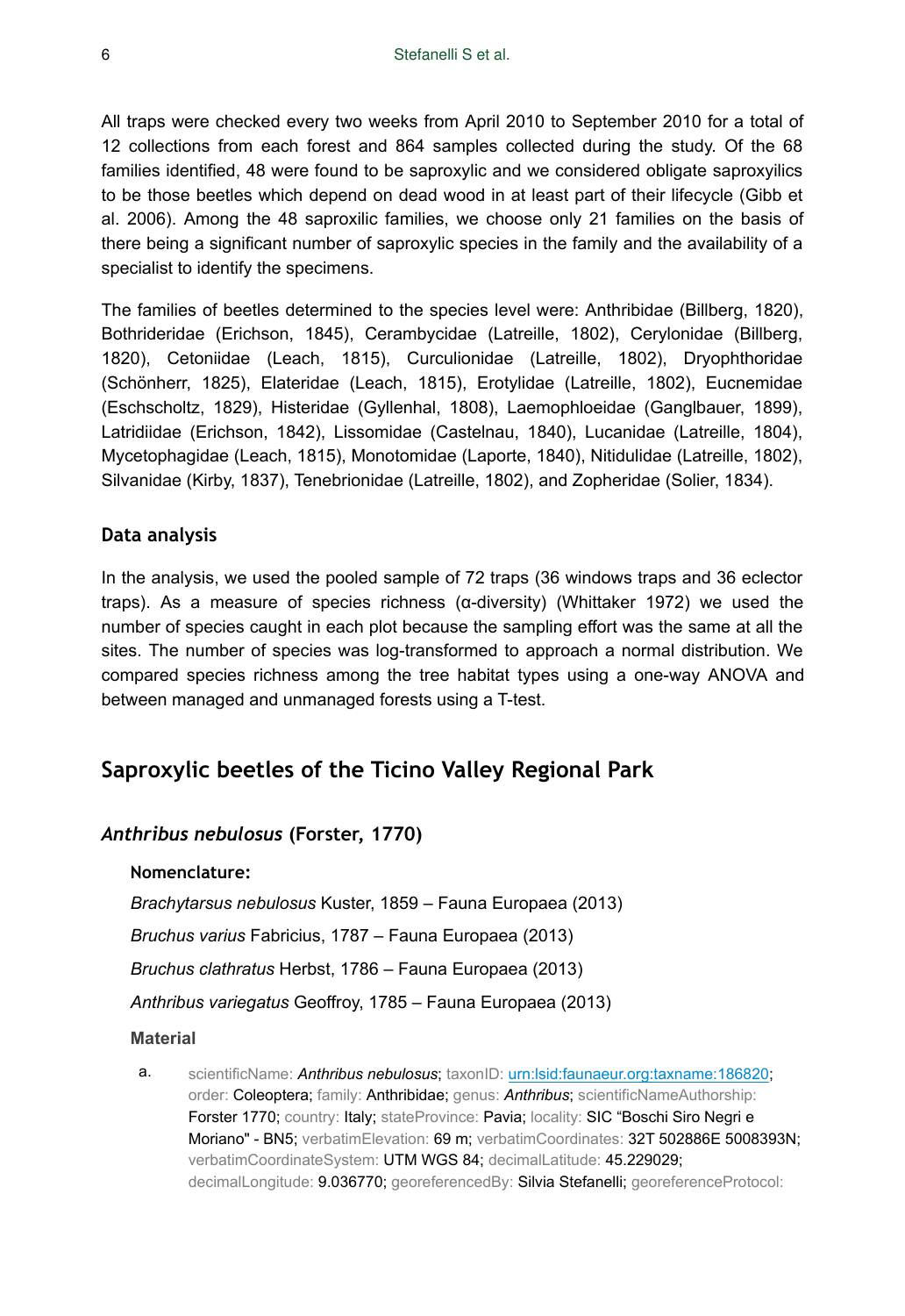GPS; individualCount: 1; lifeStage: adult; recordedBy: Silvia Stefanelli; identifiedBy: Paolo Cornacchia: dateIdentified: 2011

**Distribution:** Austria, Belarus, Belgium, Bosnia and Herzegovina, Britain I., Bulgaria, Corsica, Czech Republic, Danish mainland, Estonia, Finland, French mainland, Germany, Greek mainland, Hungary, Italian mainland, Latvia, Lithuania, Luxembourg, Norwegian mainland, Poland, Portuguese mainland, Romania, Russia North, Sardinia, Slovakia, Spanish mainland, Sweden, Switzerland, The Netherlands, Ukraine, Yugoslavia, East Palaearctic, Near East (Asian Turkey, Caucasian Russian republics, Georgia, Armenia, Azerbaidjan, Lebanon, Syria, Israel, Jordan, Sinai Peninsula (Egypt), Arabian peninsula, Iran, Iraq) (Fauna Europaea 2013).

**Notes:** The species lives in conifer, broadleaves, mixed, and floodplain forests. The larva is a predator of Coccidae and develops mainly on pine and fir, while the adult is found on larch, willow, oak, and beech (Hoebeke and Wheeler 1991, Holuša and Trýzna 2007).

## *Eusphyrus vasconicus* **(Hoffmann, 1954)**

#### **Materials**

- a. scientificName: *Eusphyrus vasconicus*; taxonID: [urn:lsid:faunaeur.org:taxname:186799;](http://www.faunaeur.org/full_results.php?id=186799) order: Coleoptera; family: Anthribidae; genus: *Eusphyrus*; scientificNameAuthorship: Hoffmann 1954; country: Italy; stateProvince: Pavia; locality: SIC "Boschi di Vaccarizza" - V1; verbatimElevation: 62 m; verbatimCoordinates: 32T 519272E 4999526N; verbatimCoordinateSystem: UTM WGS 84; decimalLatitude: 45.148947; decimalLongitude: 9.245157; georeferencedBy: Silvia Stefanelli; georeferenceProtocol: GPS; individualCount: 12; lifeStage: adult; recordedBy: Silvia Stefanelli; identifiedBy: Paolo Cornacchia: dateIdentified: 2011
- b. scientificName: *Eusphyrus vasconicus*; taxonID: [urn:lsid:faunaeur.org:taxname:186799;](http://www.faunaeur.org/full_results.php?id=186799) order: Coleoptera; family: Anthribidae; genus: *Eusphyrus*; scientificNameAuthorship: Hoffmann 1954; country: Italy; stateProvince: Pavia; locality: SIC "Boschi di Vaccarizza" - V2; verbatimElevation: 65 m; verbatimCoordinates: 32T 519868E 4999488N; verbatimCoordinateSystem: UTM WGS 84; decimalLatitude: 45.148589; decimalLongitude: 9.252737; georeferencedBy: Silvia Stefanelli; georeferenceProtocol: GPS; individualCount: 5; lifeStage: adult; recordedBy: Silvia Stefanelli; identifiedBy: Paolo Cornacchia; dateIdentified: 2011

#### **Distribution:** French mainland and Italian mainland (Fauna Europaea 2013).

### *Phaenotherion fasciculatum* **(Reitter, 1891)**

#### **Material**

a. scientificName: *Phaenotherion fasciculatum*; taxonID: [urn:lsid:faunaeur.org:taxname:186775](http://www.faunaeur.org/full_results.php?id=186775); order: Coleoptera; family: Anthribidae; genus: **Phaenotherion**; scientificNameAuthorship: Reitter 1891; country: Italy; stateProvince: Pavia; locality: SIC "Boschi Siro Negri e Moriano" - BN10; verbatimElevation: 76 m; verbatimCoordinates: 32T 504479E 5006332N; verbatimCoordinateSystem: UTM WGS 84; decimalLatitude: 45.210461; decimalLongitude: 9.057038; georeferencedBy: Silvia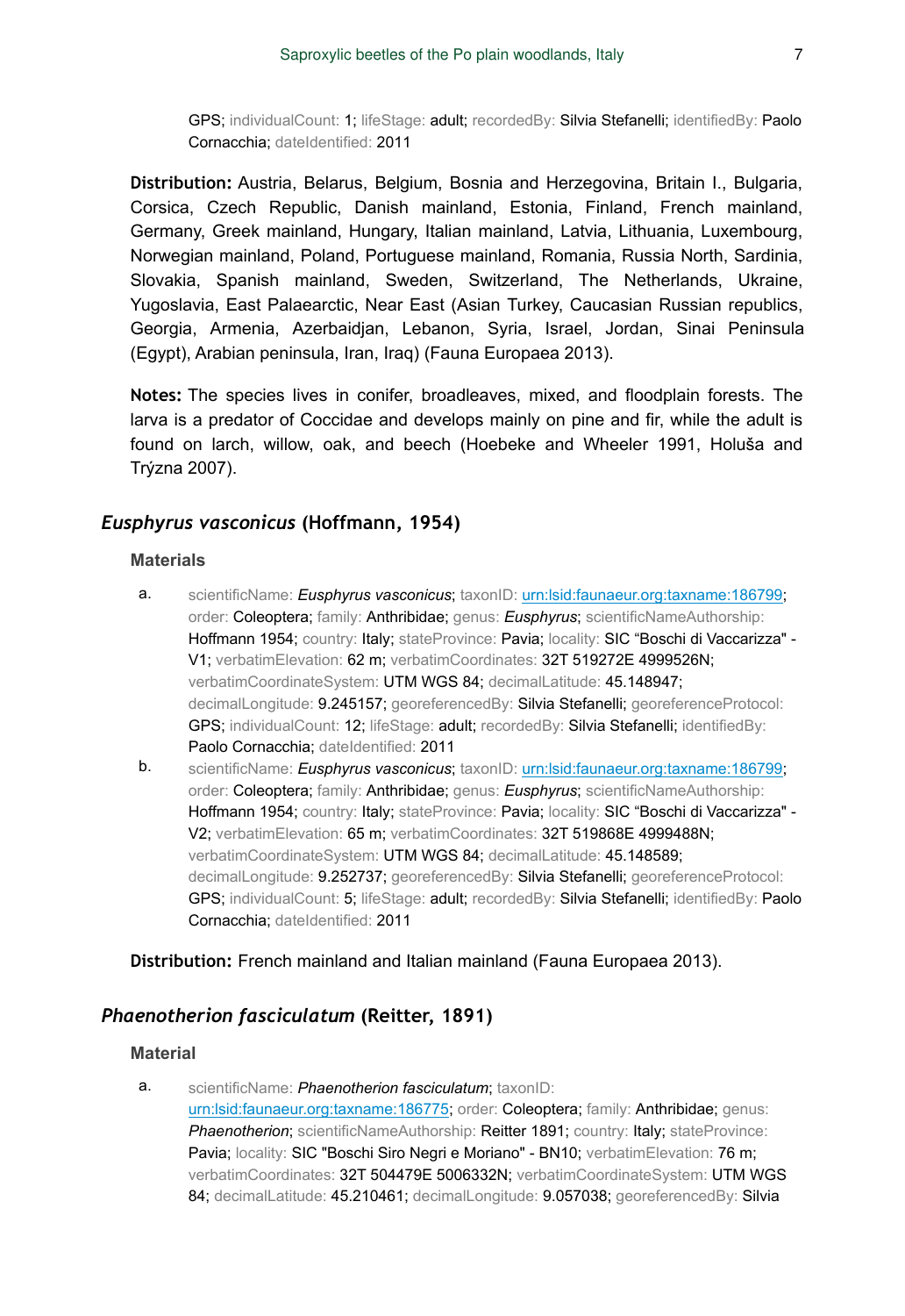Stefanelli; georeferenceProtocol: GPS; individualCount: 2; lifeStage: adult; recordedBy: Silvia Stefanelli; identifiedBy: Paolo Cornacchia; dateIdentified: 2011

**Distribution:** Croatia, Italian mainland (Fauna Europaea 2013).

**Notes:** The species is polyphagous. The larva develops and lives in the dead branches of different wood species; the adult is sometimes found in soil and roots (Abbazzi et al. 1999).

### *Platystomos albinus* **(Linneaus, 1758)**

#### **Materials**

- a. scientificName: *Platystomos albinus*; taxonID: [urn:lsid:faunaeur.org:taxname:186761](http://www.faunaeur.org/full_results.php?id=186761); order: Coleoptera; family: Anthribidae; genus: *Platystomos*; scientificNameAuthorship: Linnaeus 1758; country: Italy; stateProvince: Pavia; locality: SIC "Boschi Siro Negri e Moriano" - BN1; verbatimElevation: 68 m; verbatimCoordinates: 32T 503258E 5007870N; verbatimCoordinateSystem: UTM WGS 84; decimalLatitude: 45.224312; decimalLongitude: 9.041499; georeferencedBy: Silvia Stefanelli; georeferenceProtocol: GPS; individualCount: 1; lifeStage: adult; recordedBy: Silvia Stefanelli; identifiedBy: Paolo Cornacchia: dateIdentified: 2011
- b. scientificName: *Platystomos albinus*; taxonID: [urn:lsid:faunaeur.org:taxname:186761](http://www.faunaeur.org/full_results.php?id=186761); order: Coleoptera; family: Anthribidae; genus: Platystomos; scientificNameAuthorship: Linnaeus 1758; country: Italy; stateProvince: Pavia; locality: SIC "Boschi Siro Negri e Moriano" - BN5; verbatimElevation: 62 m; verbatimCoordinates: 32T 502886E 5008393N; verbatimCoordinateSystem: UTM WGS 84; decimalLatitude: 45.229029; decimalLongitude: 9.036770; georeferencedBy: Silvia Stefanelli; georeferenceProtocol: GPS; individualCount: 1; lifeStage: adult; recordedBy: Silvia Stefanelli; identifiedBy: Paolo Cornacchia; dateIdentified: 2011
- c. scientificName: *Platystomos albinus*; taxonID: [urn:lsid:faunaeur.org:taxname:186761](http://www.faunaeur.org/full_results.php?id=186761); order: Coleoptera; family: Anthribidae; genus: *Platystomos*; scientificNameAuthorship: Linnaeus 1758; country: Italy; stateProvince: Pavia; locality: SIC "Boschi Siro Negri e Moriano" - BN10; verbatimElevation: 76 m; verbatimCoordinates: 32T 504479E 5006332N; verbatimCoordinateSystem: UTM WGS 84; decimalLatitude: 45.210461; decimalLongitude: 9.057038; georeferencedBy: Silvia Stefanelli; georeferenceProtocol: GPS; individualCount: 3; lifeStage: adult; recordedBy: Silvia Stefanelli; identifiedBy: Paolo Cornacchia; dateIdentified: 2011
- d. scientificName: *Platystomos albinus*; taxonID: [urn:lsid:faunaeur.org:taxname:186761](http://www.faunaeur.org/full_results.php?id=186761); order: Coleoptera; family: Anthribidae; genus: *Platystomos*; scientificNameAuthorship: Linnaeus 1758; country: Italy; stateProvince: Pavia; locality: SIC "Boschi di Vaccarizza" - V1; verbatimElevation: 62 m; verbatimCoordinates: 32T 519272E 4999526N; verbatimCoordinateSystem: UTM WGS 84; decimalLatitude: 45.148947; decimalLongitude: 9.245157; georeferencedBy: Silvia Stefanelli; georeferenceProtocol: GPS; individualCount: 3; lifeStage: adult; recordedBy: Silvia Stefanelli; identifiedBy: Paolo Cornacchia; dateIdentified: 2011
- e. scientificName: *Platystomos albinus*; taxonID: [urn:lsid:faunaeur.org:taxname:186761](http://www.faunaeur.org/full_results.php?id=186761); order: Coleoptera; family: Anthribidae; genus: *Platystomos*; scientificNameAuthorship: Linnaeus 1758; country: Italy; stateProvince: Pavia; locality: SIC "Boschi di Vaccarizza" - V2; verbatimElevation: 65 m; verbatimCoordinates: 32T 519868E 4999488N; verbatimCoordinateSystem: UTM WGS 84; decimalLatitude: 45.148589;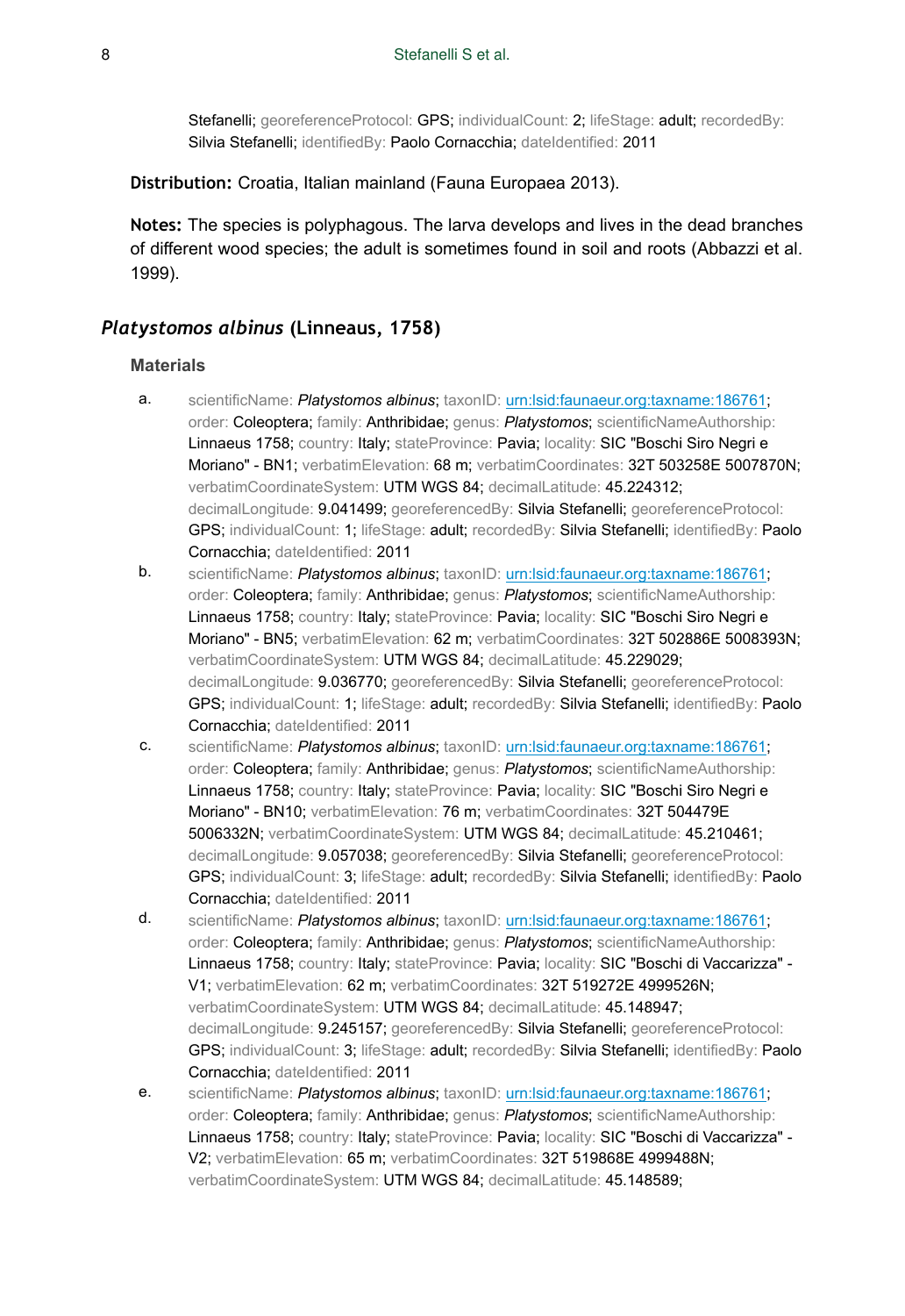decimalLongitude: 9.252737; georeferencedBy: Silvia Stefanelli; georeferenceProtocol: GPS; individualCount: 2; lifeStage: adult; recordedBy: Silvia Stefanelli; identifiedBy: Paolo Cornacchia; dateIdentified: 2011

**Distribution:** Albania, Austria, Belarus, Belgium, Bosnia and Herzegovina, Britain I., Bulgaria, Croatia, Czech Republic, Danish mainland, Estonia, Finland, French mainland, Germany, Hungary, Italian mainland, Latvia, Lithuania, Luxembourg, Macedonia, Norwegian mainland, Poland, Romania, Russia North, Sardinia, Slovakia, Slovenia, Sweden, Switzerland, The Netherlands, Ukraine, Yugoslavia, East Palaearctic, Near East (Asian Turkey, Caucasian Russian republics, Georgia, Armenia, Azerbaidjan, Lebanon, Syria, Israel, Jordan, Sinai Peninsula (Egypt), Arabian peninsula, Iran, Iraq) (Fauna Europaea 2013).

**Notes:** The larva develops in dead and dying trees usually in the forest; it is often associated with the fungus *Daldinia* sp. (Alexander 2002).

## *Bothrideres bipunctatus* **(Gmelin, 1790)**

#### **Materials**

- a. scientificName: *Bothrideres bipunctatus*; taxonID: [urn:lsid:faunaeur.org:taxname:101122;](http://www.faunaeur.org/full_results.php?id=101122) order: Coleoptera; family: Bothrideridae; genus: *Bothrideres*; scientificNameAuthorship: Gmelin 1790; country: Italy; stateProvince: Pavia; locality: SIC "Boschi Siro Negri e Moriano" - BN1; verbatimElevation: 68 m; verbatimCoordinates: 32T 503258E 5007870N; verbatimCoordinateSystem: UTM WGS 84; decimalLatitude: 45.224312; decimalLongitude: 9.041499; georeferencedBy: Silvia Stefanelli; georeferenceProtocol: GPS; individualCount: 11; lifeStage: adult; recordedBy: Silvia Stefanelli; identifiedBy: Paolo Cornacchia: dateIdentified: 2011
- b. scientificName: *Bothrideres bipunctatus*; taxonID: [urn:lsid:faunaeur.org:taxname:101122;](http://www.faunaeur.org/full_results.php?id=101122) order: Coleoptera; family: Bothrideridae; genus: *Bothrideres*; scientificNameAuthorship: Gmelin 1790; country: Italy; stateProvince: Pavia; locality: SIC "Boschi Siro Negri e Moriano" - BN21; verbatimElevation: 66 m; verbatimCoordinates: 32T 506342E 5005026N; verbatimCoordinateSystem: UTM WGS 84; decimalLatitude: 45.198691; decimalLongitude: 9.080746; georeferencedBy: Silvia Stefanelli; georeferenceProtocol: GPS; individualCount: 2; lifeStage: adult; recordedBy: Silvia Stefanelli; identifiedBy: Paolo Cornacchia; dateIdentified: 2011
- c. scientificName: *Bothrideres bipunctatus*; taxonID: [urn:lsid:faunaeur.org:taxname:101122;](http://www.faunaeur.org/full_results.php?id=101122) order: Coleoptera; family: Bothrideridae; genus: *Bothrideres*; scientificNameAuthorship: Gmelin 1790; country: Italy; stateProvince: Pavia; locality: SIC "Boschi Siro Negri e Moriano" - BN5; verbatimElevation: 62 m; verbatimCoordinates: 32T 502886E 5008393N; verbatimCoordinateSystem: UTM WGS 84; decimalLatitude: 45.229029; decimalLongitude: 9.036770; georeferencedBy: Silvia Stefanelli; georeferenceProtocol: GPS; individualCount: 4; lifeStage: adult; recordedBy: Silvia Stefanelli; identifiedBy: Paolo Cornacchia; dateIdentified: 2011
- d. scientificName: *Bothrideres bipunctatus*; taxonID: [urn:lsid:faunaeur.org:taxname:101122;](http://www.faunaeur.org/full_results.php?id=101122) order: Coleoptera; family: Bothrideridae; genus: *Bothrideres*; scientificNameAuthorship: Gmelin 1790; country: Italy; stateProvince: Pavia; locality: SIC "Boschi Siro Negri e Moriano" - BN10; verbatimElevation: 76 m; verbatimCoordinates: 32T 504479E 5006332N; verbatimCoordinateSystem: UTM WGS 84; decimalLatitude: 45.210461; decimalLongitude: 9.057038; georeferencedBy: Silvia Stefanelli; georeferenceProtocol: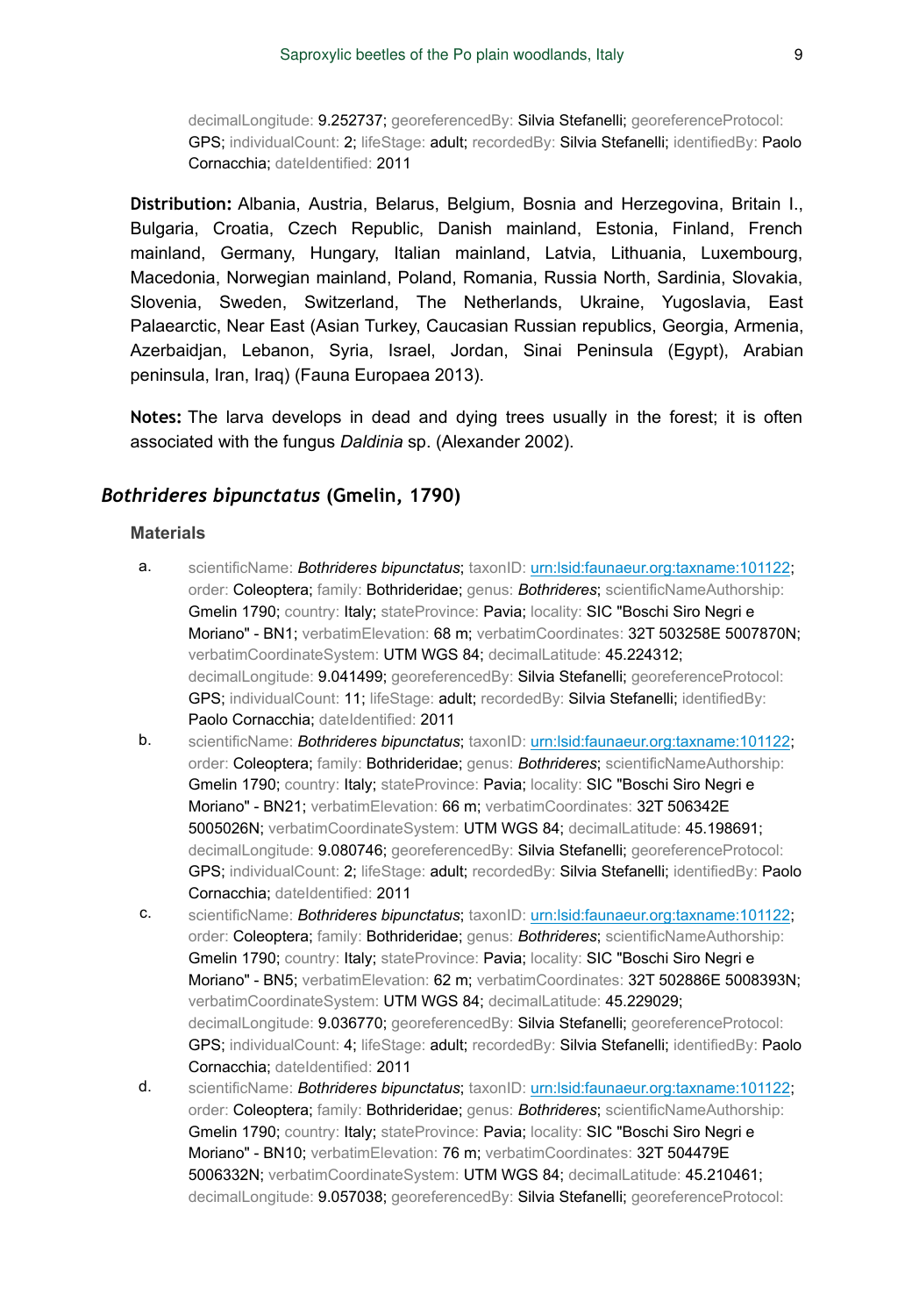GPS; individualCount: 6; lifeStage: adult; recordedBy: Silvia Stefanelli; identifiedBy: Paolo Cornacchia; dateIdentified: 2011

- e. scientificName: *Bothrideres bipunctatus*; taxonID: [urn:lsid:faunaeur.org:taxname:101122;](http://www.faunaeur.org/full_results.php?id=101122) order: Coleoptera; family: Bothrideridae; genus: *Bothrideres*; scientificNameAuthorship: Gmelin 1790; country: Italy; stateProvince: Pavia; locality: SIC "Boschi di Vaccarizza" - V1; verbatimElevation: 62 m; verbatimCoordinates: 32T 519272E 4999526N; verbatimCoordinateSystem: UTM WGS 84; decimalLatitude: 45.148947; decimalLongitude: 9.245157; georeferencedBy: Silvia Stefanelli; georeferenceProtocol: GPS; individualCount: 3; lifeStage: adult; recordedBy: Silvia Stefanelli; identifiedBy: Paolo Cornacchia: dateIdentified: 2011
- f. scientificName: *Bothrideres bipunctatus*; taxonID: [urn:lsid:faunaeur.org:taxname:101122;](http://www.faunaeur.org/full_results.php?id=101122) order: Coleoptera; family: Bothrideridae; genus: *Bothrideres*; scientificNameAuthorship: Gmelin 1790; country: Italy; stateProvince: Pavia; locality: SIC "Boschi di Vaccarizza" - V2; verbatimElevation: 65 m; verbatimCoordinates: 32T 519868E 4999488N; verbatimCoordinateSystem: UTM WGS 84; decimalLatitude: 45.148589; decimalLongitude: 9.252737; georeferencedBy: Silvia Stefanelli; georeferenceProtocol: GPS; individualCount: 2; lifeStage: adult; recordedBy: Silvia Stefanelli; identifiedBy: Paolo Cornacchia; dateIdentified: 2011

**Distribution:** Austria, Azores, Balearic Is., Belarus, Belgium, Bosnia and Herzegovina, Britain I., Bulgaria, Canary Is., Channel Is., Corsica, Crete, Croatia, Cyclades Is., Cyprus, Czech Republic, Danish mainland, Dodecanese Is., Estonia, European Turkey, Faroe Is., Finland, Franz Josef Land, French mainland, Germany, Gibraltar, Greek mainland, Hungary, Iceland, Ireland, Italian mainland, Kaliningrad Region, Latvia, Liechtenstein, Lithuania, Luxembourg, Macedonia, Madeira, Malta, Moldova Republic of, Monaco, North Aegean Is., Northern Ireland, Norwegian mainland, Novaya Zemlya, Poland, Portuguese mainland, Romania, Russia Central, Russia East, Russia North, Russia Northwest, Russia South, San Marino, Sardinia, Selvagens Is., Sicily, Slovakia, Slovenia, Spanish mainland, Svalbard & Jan Mayen, Sweden, Switzerland, The Netherlands, Ukraine, Vatican City, Yugoslavia (Fauna Europaea 2013).

**Notes:** The species lives in relict virgin forests (Bussler et al. 2005). It is found in the larval galleries of other beetles in the decaying woods of broadleaves, mainly willow and poplar. The larva is polymetabolous ectoparasitoids of the longhorn and jewel beetle larvae (Hůrka 2005).

## *Oxylaemus cylindricus* **(Panzer, 1796)**

#### **Materials**

a. scientificName: *Oxylaemus cylindricus*; taxonID: [urn:lsid:faunaeur.org:taxname:101233;](http://www.faunaeur.org/full_results.php?id=101233) order: Coleoptera; family: Bothrideridae; genus: *Oxylaemus*; scientificNameAuthorship: Panzer 1796; country: Italy; stateProvince: Pavia; locality: SIC "Boschi Siro Negri e Moriano" - BN5; verbatimElevation: 62 m; verbatimCoordinates: 32T 502886E 5008393N; verbatimCoordinateSystem: UTM WGS 84; decimalLatitude: 45.229029; decimalLongitude: 9.036770; georeferencedBy: Silvia Stefanelli; georeferenceProtocol: GPS; individualCount: 2; lifeStage: adult; recordedBy: Silvia Stefanelli; identifiedBy: Paolo Cornacchia: dateIdentified: 2011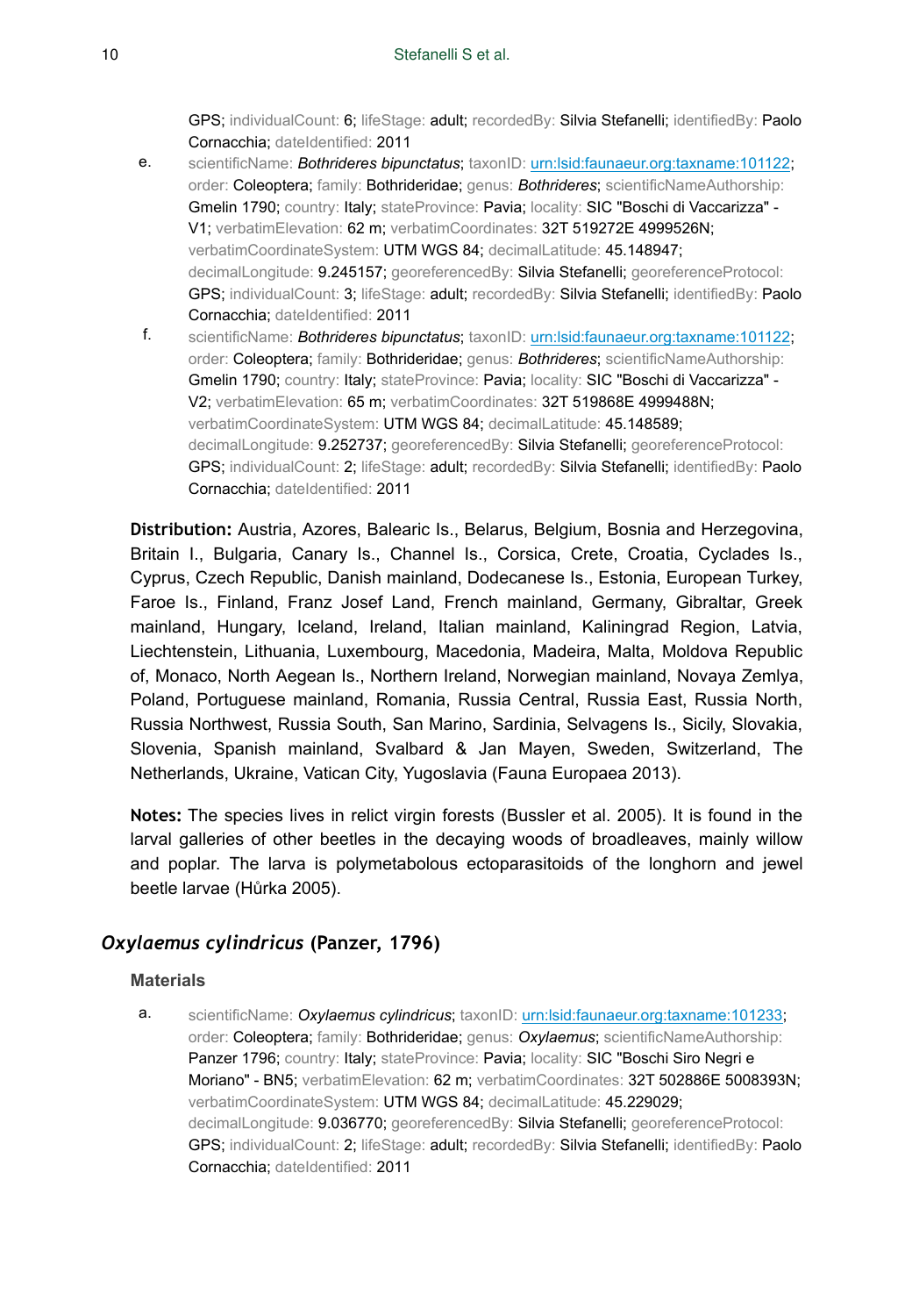b. scientificName: *Oxylaemus cylindricus*; taxonID: [urn:lsid:faunaeur.org:taxname:101233;](http://www.faunaeur.org/full_results.php?id=101233) order: Coleoptera; family: Bothrideridae; genus: Oxylaemus; scientificNameAuthorship: Panzer 1796; country: Italy; stateProvince: Pavia; locality: SIC "Boschi Siro Negri e Moriano" - BN10; verbatimElevation: 76 m; verbatimCoordinates: 32T 504479E 5006332N; verbatimCoordinateSystem: UTM WGS 84; decimalLatitude: 45.210461; decimalLongitude: 9.057038; georeferencedBy: Silvia Stefanelli; georeferenceProtocol: GPS; individualCount: 9; lifeStage: adult; recordedBy: Silvia Stefanelli; identifiedBy: Paolo Cornacchia: dateIdentified: 2011

**Distribution:** Austria, Azores, Balearic Is., Belarus, Belgium, Bosnia and Herzegovina, Britain I., Bulgaria, Canary Is., Channel Is., Corsica, Crete, Croatia, Cyclades Is., Cyprus, Czech Republic, Danish mainland, Dodecanese Is., Estonia, European Turkey, Faroe Is., Finland, Franz Josef Land, French mainland, Germany, Gibraltar, Greek mainland, Hungary, Iceland, Ireland, Italian mainland, Kaliningrad Region, Latvia, Liechtenstein, Lithuania, Luxembourg, Macedonia, Madeira, Malta, Moldova, Republic of Monaco, North Aegean Is., Northern Ireland, Norwegian mainland, Novaya Zemlya, Poland, Portuguese mainland, Romania, Russia Central, Russia East, Russia North, Russia Northwest, Russia South, San Marino, Sardinia, Selvagens Is., Sicily, Slovakia, Slovenia, Spanish mainland, Svalbard & Jan Mayen, Sweden, Switzerland, The Netherlands, Ukraine, Vatican City, Yugoslavia (Fauna Europaea 2013).

**Notes:** The species lives infrequently in the bark of old oaks as a commensal in the galleries of the bark beetles which grow ambrosia fungi (Hůrka 2005).

## *Aegomorphus clavipes* **(Schrank, 1781)**

#### **Nomenclature:**

*Cerambyx varius* Fabricius, 1787 – Fauna Europaea (2013)

#### **Material**

a. scientificName: *Aegomorphus clavipes*; taxonID: [urn:lsid:faunaeur.org:taxname:114017;](http://www.faunaeur.org/full_results.php?id=114017) order: Coleoptera; family: Cerambycidae; genus: *Aegomorphus*; scientificNameAuthorship: Schrank 1781; country: Italy; stateProvince: Pavia; locality: SIC "Boschi Siro Negri e Moriano" - BN21; verbatimElevation: 66 m; verbatimCoordinates: 32T 506342E 5005026N; verbatimCoordinateSystem: UTM WGS 84; decimalLatitude: 45.198691; decimalLongitude: 9.080746; georeferenceProtocol: GPS; individualCount: 5; lifeStage: adult; recordedBy: Silvia Stefanelli; identifiedBy: Carlo Pesarini; dateIdentified: 2011

**Distribution:** Albania, Andorra, Austria, Azores, Balearic Is., Belarus, Belgium, Bosnia and Herzegovina, Britain I., Bulgaria, Canary Is., Channel Is., Corsica, Crete, Croatia, Cyclades Is., Cyprus, Czech Republic, Danish mainland, Dodecanese Is., Estonia, European Turkey, Faroe Is., Finland, Franz Josef Land, French mainland, Germany, Gibraltar, Greek mainland, Hungary, Iceland, Ireland, Italian mainland, Kaliningrad Region, Latvia, Liechtenstein, Lithuania, Luxembourg, Macedonia, Madeira, Malta, Moldova Republic of, Monaco, North Aegean Is., Northern Ireland, Norwegian mainland, Novaya Zemlya, Poland, Portuguese mainland, Romania, Russia Central,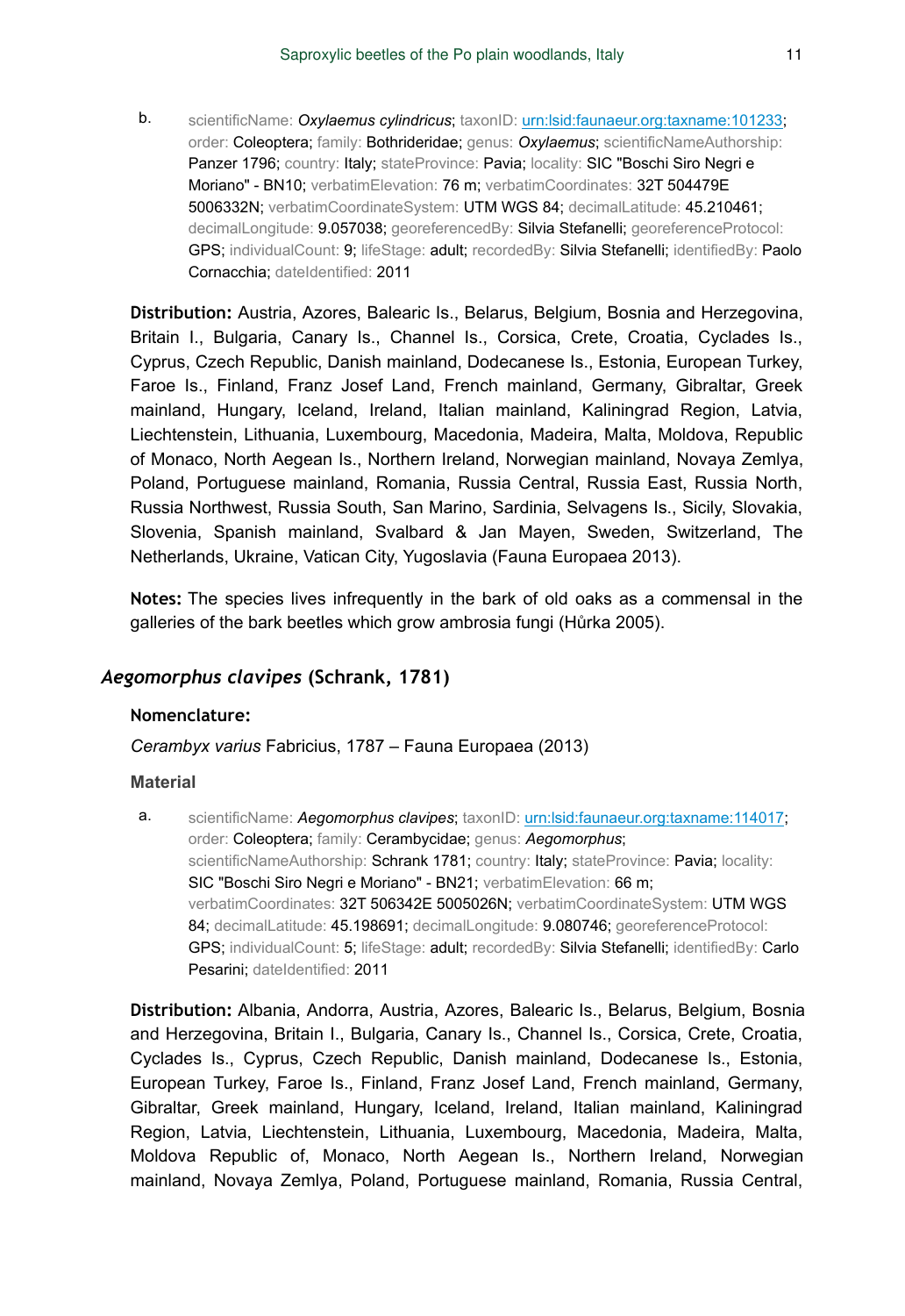Russia East, Russia North, Russia Northwest, Russia South, San Marino, Sardinia, Selvagens Is., Sicily, Slovakia, Slovenia, Spanish mainland, Svalbard & Jan Mayen, Sweden, Switzerland, The Netherlands, Ukraine, Vatican City, Yugoslavia, Afro-tropical region, Australian region, East Palaearctic, Near East, Nearctic region, Neotropical region, North Africa (Fauna Europaea 2013).

## *Aegosoma scabricorne* **(Scopoli, 1763)**

#### **Materials**

- a. scientificName: *Aegosoma scabricorne*; taxonID: [urn:lsid:faunaeur.org:taxname:115112;](http://www.faunaeur.org/full_results.php?id=115112) order: Coleoptera; family: Cerambycidae; genus: *Aegosoma*; scientificNameAuthorship: Scopoli 1763; country: Italy; stateProvince: Pavia; locality: SIC "Boschi Siro Negri e Moriano" - BN1; verbatimElevation: 68 m; verbatimCoordinates: 32T 503258E 5007870N; verbatimCoordinateSystem: UTM WGS 84; decimalLatitude: 45.224312; decimalLongitude: 9.041499; georeferencedBy: Silvia Stefanelli; georeferenceProtocol: GPS; individualCount: 7; lifeStage: adult; recordedBy: Silvia Stefanelli; identifiedBy: Carlo Pesarini; dateIdentified: 2011
- b. scientificName: *Aegosoma scabricorne*; taxonID: [urn:lsid:faunaeur.org:taxname:115112;](http://www.faunaeur.org/full_results.php?id=115112) order: Coleoptera; family: Cerambycidae; genus: *Aegosoma*; scientificNameAuthorship: Scopoli 1763; country: Italy; stateProvince: Pavia; locality: SIC "Boschi Siro Negri e Moriano" - BN21; verbatimElevation: 66 m; verbatimCoordinates: 32T 506342E 5005026N; verbatimCoordinateSystem: UTM WGS 84; decimalLatitude: 45.198691; decimalLongitude: 9.080746; georeferencedBy: Silvia Stefanelli; georeferenceProtocol: GPS; individualCount: 1; lifeStage: adult; recordedBy: Silvia Stefanelli; identifiedBy: Carlo Pesarini: dateIdentified: 2011
- c. scientificName: *Aegosoma scabricorne*; taxonID: [urn:lsid:faunaeur.org:taxname:115112;](http://www.faunaeur.org/full_results.php?id=115112) order: Coleoptera; family: Cerambycidae; genus: *Aegosoma*; scientificNameAuthorship: Scopoli 1763; country: Italy; stateProvince: Pavia; locality: SIC "Boschi Siro Negri e Moriano" - BN5; verbatimElevation: 62 m; verbatimCoordinates: 32T 502886E 5008393N; verbatimCoordinateSystem: UTM WGS 84; decimalLatitude: 45.229029; decimalLongitude: 9.036770; georeferencedBy: Silvia Stefanelli; georeferenceProtocol: GPS; individualCount: 3; lifeStage: adult; recordedBy: Silvia Stefanelli; identifiedBy: Carlo Pesarini; dateIdentified: 2011
- d. scientificName: *Aegosoma scabricorne*; taxonID: [urn:lsid:faunaeur.org:taxname:115112;](http://www.faunaeur.org/full_results.php?id=115112) order: Coleoptera; family: Cerambycidae; genus: *Aegosoma*; scientificNameAuthorship: Scopoli 1763; country: Italy; stateProvince: Pavia; locality: SIC "Boschi Siro Negri e Moriano" - BN10; verbatimElevation: 76 m; verbatimCoordinates: 32T 504479E 5006332N; verbatimCoordinateSystem: UTM WGS 84; decimalLatitude: 45.210461; decimalLongitude: 9.057038; georeferencedBy: Silvia Stefanelli; georeferenceProtocol: GPS; individualCount: 7; lifeStage: adult; recordedBy: Silvia Stefanelli; identifiedBy: Carlo Pesarini: dateIdentified: 2011
- e. scientificName: *Aegosoma scabricorne*; taxonID: [urn:lsid:faunaeur.org:taxname:115112;](http://www.faunaeur.org/full_results.php?id=115112) order: Coleoptera; family: Cerambycidae; genus: *Aegosoma*; scientificNameAuthorship: Scopoli 1763; country: Italy; stateProvince: Pavia; locality: SIC "Boschi di Vaccarizza" -V1; verbatimElevation: 62 m; verbatimCoordinates: 32T 519272E 4999526N; verbatimCoordinateSystem: UTM WGS 84; decimalLatitude: 45.148947; decimalLongitude: 9.245157; georeferencedBy: Silvia Stefanelli; georeferenceProtocol: GPS; individualCount: 3; lifeStage: adult; recordedBy: Silvia Stefanelli; identifiedBy: Carlo Pesarini; dateIdentified: 2011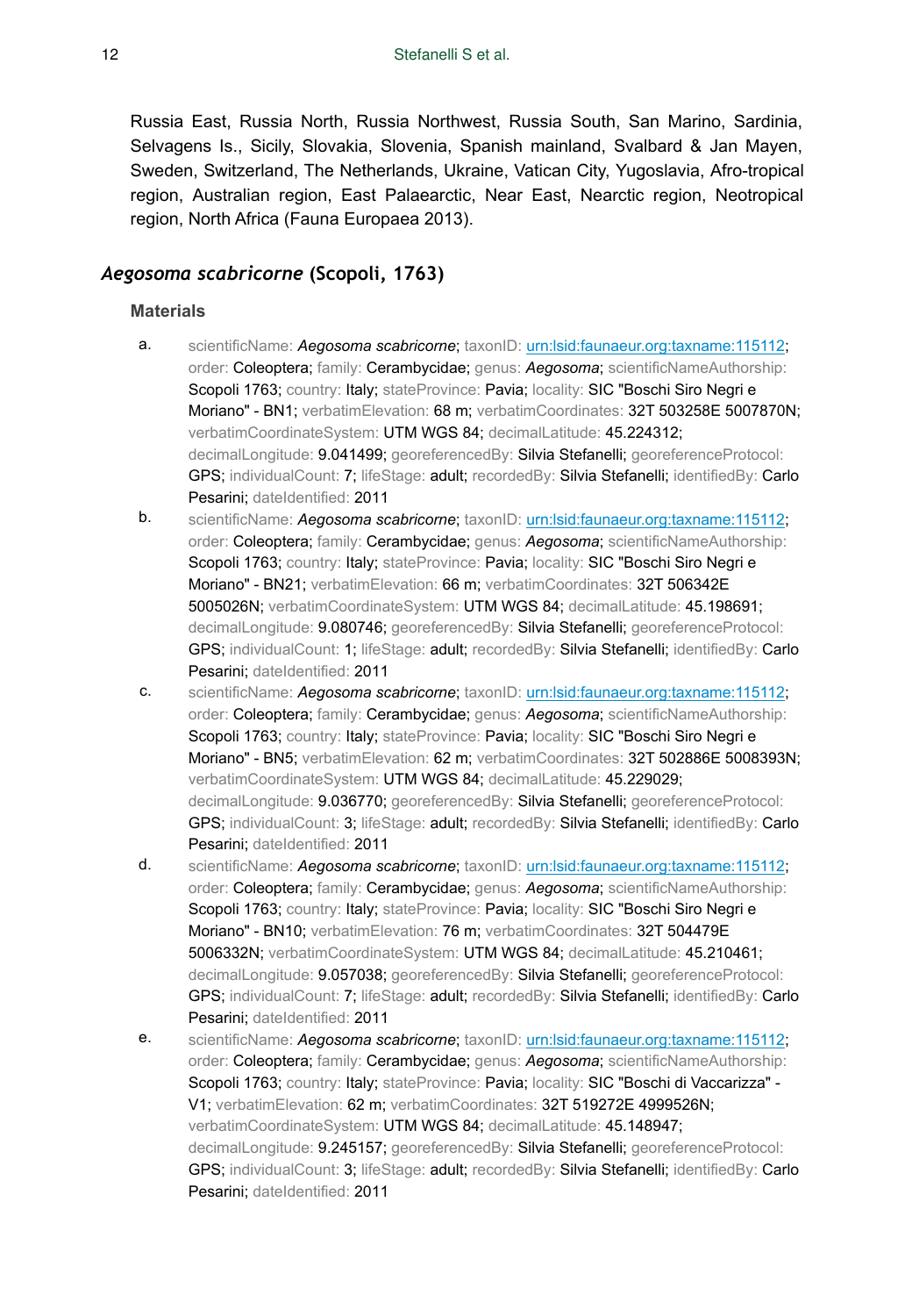f. scientificName: *Aegosoma scabricorne*; taxonID: [urn:lsid:faunaeur.org:taxname:115112;](http://www.faunaeur.org/full_results.php?id=115112) order: Coleoptera; family: Cerambycidae; genus: Aegosoma; scientificNameAuthorship: Scopoli 1763; country: Italy; stateProvince: Pavia; locality: SIC "Boschi di Vaccarizza" -V2; verbatimElevation: 65 m; verbatimCoordinates: 32T 519868E 4999488N; verbatimCoordinateSystem: UTM WGS 84; decimalLatitude: 45.148589; decimalLongitude: 9.252737; georeferencedBy: Silvia Stefanelli; georeferenceProtocol: GPS; individualCount: 4; lifeStage: adult; recordedBy: Silvia Stefanelli; identifiedBy: Carlo Pesarini: dateIdentified: 2011

#### **Conservation status:** Least Concern (European Environment Agency 2013).

**Distribution:** Albania, Austria, Belarus, Bosnia and Herzegovina, Bulgaria, Corsica, Crete, Croatia, Czech Republic, European Turkey, French mainland, Germany, Greek mainland, Hungary, Italian mainland, Macedonia, Romania, Russia South, Sardinia, Sicily, Slovakia, Slovenia, Spanish mainland, Switzerland, Ukraine, Yugoslavia, Near East (Fauna Europaea 2013).

**Notes:** The species appears in early summer and has nocturnal habits. The larva lives in all species of broadleaves, but mainly in large dead trees (Pesarini and Sabbadini 1994).

#### *Cerambyx scopolii* **(Fuessly, 1775)**

#### **Material**

a. scientificName: *Cerambyx scopolii*; taxonID: [urn:lsid:faunaeur.org:taxname:114746](http://www.faunaeur.org/full_results.php?id=114746); order: Coleoptera; family: Cerambycidae; genus: *Cerambyx*; scientificNameAuthorship: Fuessly 1775; country: Italy; stateProvince: Pavia; locality: SIC "Boschi di Vaccarizza" - V2; verbatimElevation: 65 m; verbatimCoordinates: 32T 519868E 4999488N; verbatimCoordinateSystem: UTM WGS 84; decimalLatitude: 45.148589; decimalLongitude: 9.252737; georeferencedBy: Silvia Stefanelli; georeferenceProtocol: GPS; individualCount: 1; lifeStage: adult; recordedBy: Silvia Stefanelli; identificationID: Carlo Pesarini; identifiedBy: 2011

**Conservation status:** Least Concern (European Environment Agency 2013).

**Distribution:** Albania, Austria, Balearic Is., Belarus, Belgium, Bosnia and Herzegovina, Bulgaria, Corsica, Crete, Croatia, Czech Republic, Danish mainland, Estonia, European Turkey, French mainland, Germany, Greek mainland, Hungary, Italian mainland, Latvia, Lithuania, Luxembourg, Macedonia, Moldova Republic of, Norwegian mainland, Poland, Portuguese mainland, Romania, Russia Central, Russia East, Russia North, Russia Northwest, Russia South, Sardinia, Sicily, Slovakia, Slovenia, Spanish mainland, Sweden, Switzerland, The Netherlands, Ukraine, Yugoslavia, East Palaearctic, Near East (Fauna Europaea 2013).

**Notes:** This is the smallest European species of the genus. The larva is polyphagous and develops for two years in dead wood, but it also often lives in the wood of various damaged or diseased broadleaves. The adult is active for most of the spring and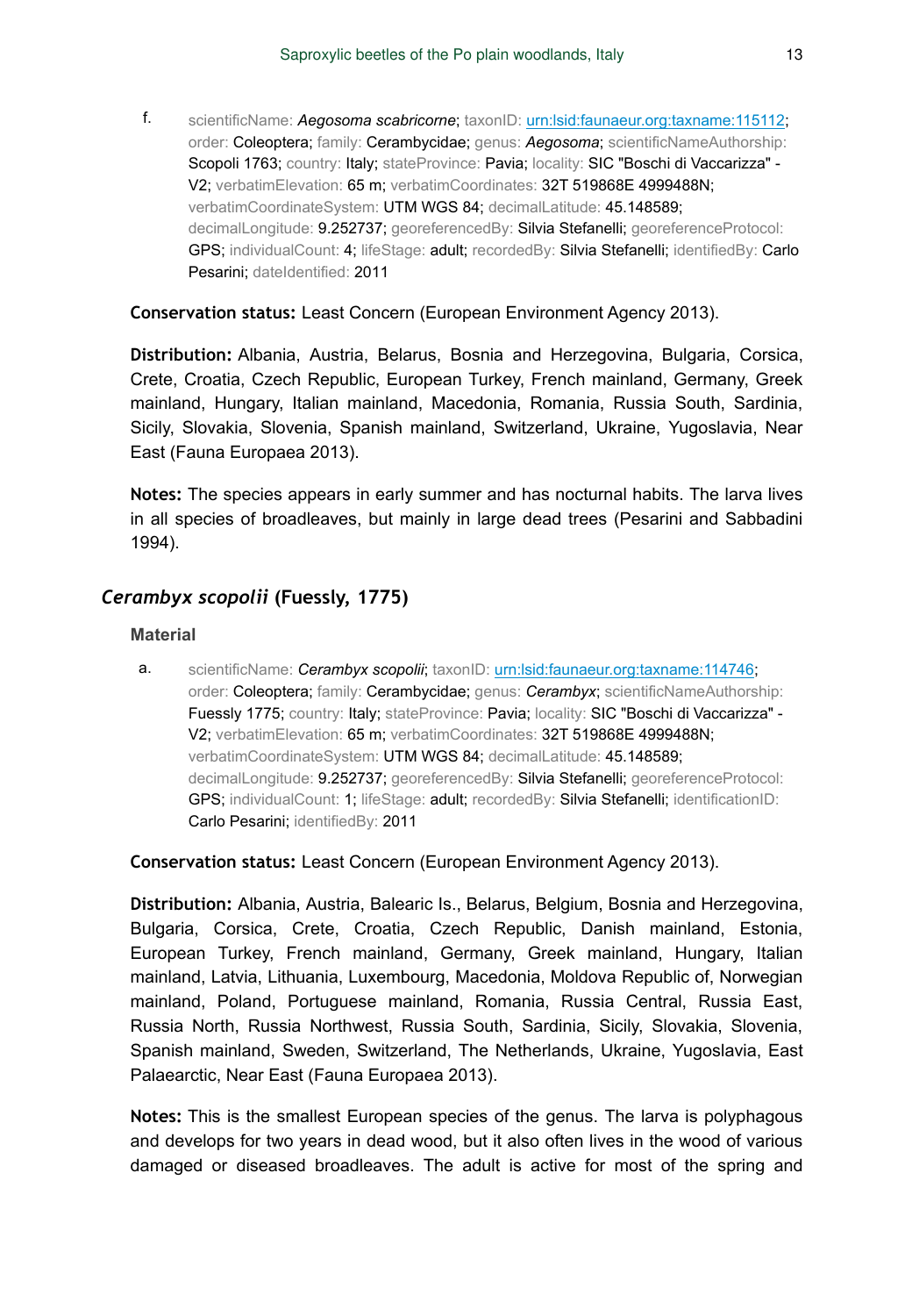summer and appears in the flowers of shrubs and herbs and on old wood (Hůrka 2005, Pesarini and Sabbadini 1994).

## *Chlorophorus varius* **(Muller, 1766)**

### **Materials**

- a. scientificName: *Chlorophorus varius*; taxonID: [urn:lsid:faunaeur.org:taxname:114474](http://www.faunaeur.org/full_results.php?id=114474); order: Coleoptera; family: Cerambycidae; genus: *Chlorophorus*; scientificNameAuthorship: Muller 1766; country: Italy; stateProvince: Pavia; locality: SIC "Boschi Siro Negri e Moriano" - BN1; verbatimElevation: 68 m; verbatimCoordinates: 32T 503258E 5007870N; verbatimCoordinateSystem: UTM WGS 84; decimalLatitude: 45.224312; decimalLongitude: 9.041499; georeferencedBy: Silvia Stefanelli; georeferenceProtocol: GPS; individualCount: 3; lifeStage: adult; recordedBy: Silvia Stefanelli; identifiedBy: Carlo Pesarini; dateIdentified: 2011
- b. scientificName: *Chlorophorus varius*; taxonID: [urn:lsid:faunaeur.org:taxname:114474](http://www.faunaeur.org/full_results.php?id=114474); order: Coleoptera; family: Cerambycidae; genus: *Chlorophorus*; scientificNameAuthorship: Muller 1766; country: Italy; stateProvince: Pavia; locality: SIC "Boschi Siro Negri e Moriano" - BN21; verbatimElevation: 66 m; verbatimCoordinates: 32T 506342E 5005026N; verbatimCoordinateSystem: UTM WGS 84; decimalLatitude: 45.198691; decimalLongitude: 9.080746; georeferencedBy: Silvia Stefanelli; georeferenceProtocol: GPS; individualCount: 1; lifeStage: adult; recordedBy: Silvia Stefanelli; identifiedBy: Carlo Pesarini; dateIdentified: 2011

### **Conservation status:** Least Concern (European Environment Agency 2013).

**Distribution:** Albania, Austria, Belgium, Bosnia and Herzegovina, Bulgaria, Corsica, Croatia, Cyprus, Czech Republic, European Turkey, French mainland, Germany, Greek mainland, Hungary, Italian mainland, Liechtenstein, Lithuania, Macedonia, Malta, Moldova Republic of, Poland, Romania, Russia Central, Russia East, Russia South, Sardinia, Sicily, Slovakia, Slovenia, Spanish mainland, Switzerland, The Netherlands, Ukraine, Yugoslavia, East Palaearctic, Near East (Fauna Europaea 2013).

**Notes:** The species develops in the wood and dead branches of various broadleaves and occasionally in conifers; adults occur on flowers (Alexander 2002, Hůrka 2005).

## *Clytus arietis* **(Linneaus, 1758)**

#### **Materials**

- a. scientificName: *Clytus arietis*; taxonID: [urn:lsid:faunaeur.org:taxname:114513](http://www.faunaeur.org/full_results.php?id=114513); order: Coleoptera; family: Cerambycidae; genus: *Clytus*; scientificNameAuthorship: Linnaeus 1758; country: Italy; stateProvince: Pavia; locality: SIC "Boschi Siro Negri e Moriano" -BN1; verbatimElevation: 68 m; verbatimCoordinates: 32T 503258E 5007870N; verbatimCoordinateSystem: UTM WGS 84; decimalLatitude: 45.224312; decimalLongitude: 9.041499; georeferencedBy: Silvia Stefanelli; georeferenceProtocol: GPS; individualCount: 1; lifeStage: adult; recordedBy: Silvia Stefanelli; identifiedBy: Carlo Pesarini; dateIdentified: 2011
- b. scientificName: *Clytus arietis*; taxonID: [urn:lsid:faunaeur.org:taxname:114513](http://www.faunaeur.org/full_results.php?id=114513); order: Coleoptera; family: Cerambycidae; genus: *Clytus*; scientificNameAuthorship: Linnaeus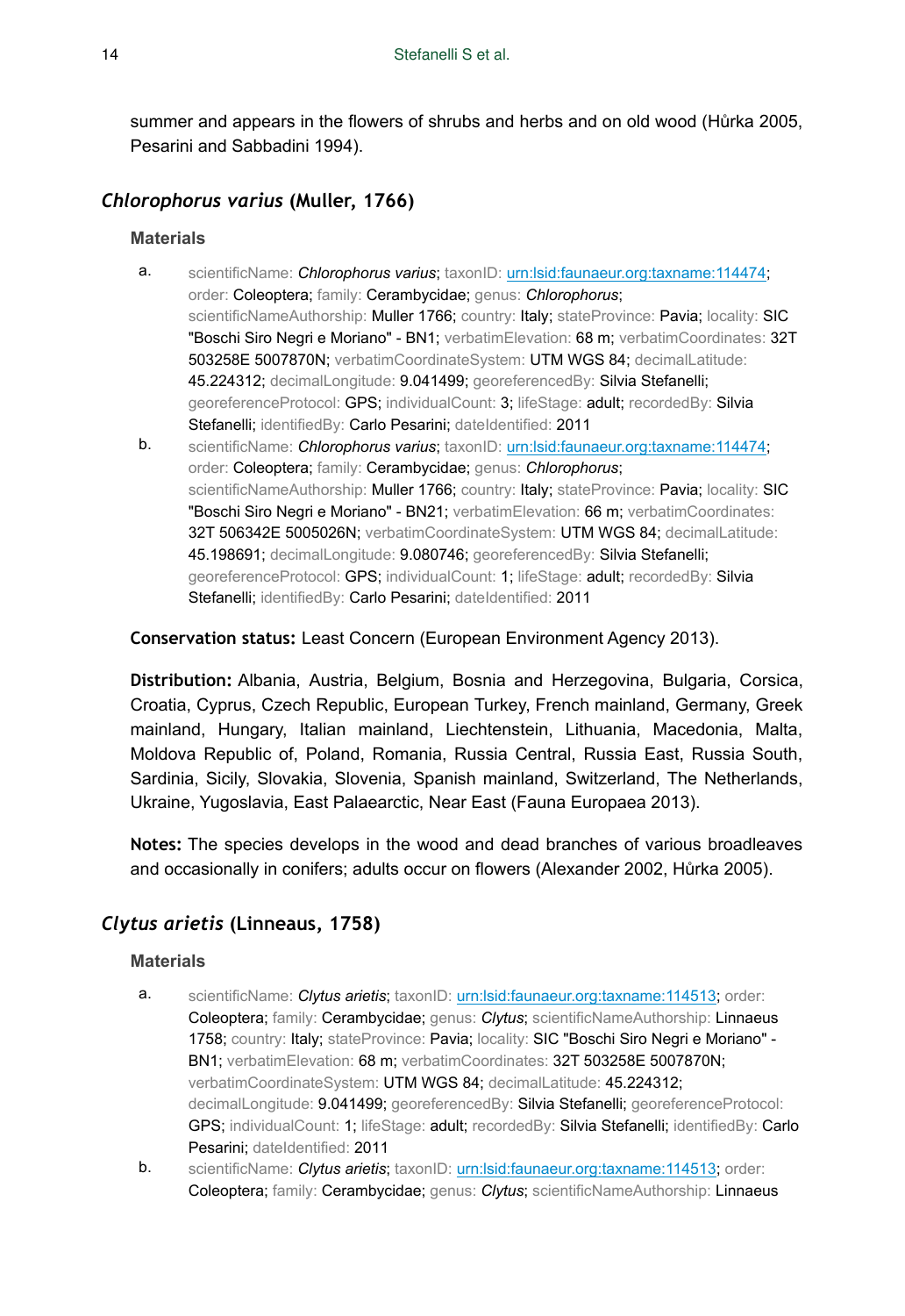1758; country: Italy; stateProvince: Pavia; locality: SIC "Boschi Siro Negri e Moriano" - BN10; verbatimElevation: 76 m; verbatimCoordinates: 32T 504479E 5006332N; verbatimCoordinateSystem: UTM WGS 84; decimalLatitude: 45.210461; decimalLongitude: 9.057038; georeferencedBy: Silvia Stefanelli; georeferenceProtocol: GPS; individualCount: 1; lifeStage: adult; recordedBy: Silvia Stefanelli; identifiedBy: Carlo Pesarini: dateIdentified: 2011

#### **Conservation status:** Least Concern (European Environment Agency 2013).

**Distribution:** Albania, Austria, Belgium, Bosnia and Herzegovina, Bulgaria, Corsica, Croatia, Cyprus, Czech Republic, European Turkey, French mainland, Germany, Greek mainland, Hungary, Italian mainland, Liechtenstein, Lithuania, Macedonia, Malta, Moldova Republic of, Poland, Romania, Russia Central, Russia East, Russia South, Sardinia, Sicily, Slovakia, Slovenia, Spanish mainland, Switzerland, The Netherlands, Ukraine, Yugoslavia, East Palaearctic, Near East (Fauna Europaea 2013).

**Notes:** The species is active for most of the spring and summer. Larva develops under bark and in the wood of many broadleaves, and is often found on oaks, beech, and fruit trees (Hůrka 2005). The adults occur on flowers, but can also be found on the trunks of host plants (Pesarini and Sabbadini 1994).

## *Grammoptera ruficornis* **(Fabricius, 1781)**

#### **Nomenclature:**

*Leptura ruficornis* Fabricius, 1781 – Fauna Europaea (2013)

*Leptura atra* Fabricius, 1775 – Fauna Europaea (2013)

#### **Materials**

a. scientificName: *Grammoptera ruficornis*; taxonID: [urn:lsid:faunaeur.org:taxname:114987;](http://www.faunaeur.org/full_results.php?id=114987) order: Coleoptera; family: Cerambycidae; genus: *Grammoptera*; scientificNameAuthorship: Fabricius 1781; country: Italy; stateProvince: Pavia; locality: SIC "Boschi Siro Negri e Moriano" - BN5; verbatimElevation: 62 m; verbatimCoordinates: 32T 502886E 5008393N; verbatimCoordinateSystem: UTM WGS 84; decimalLatitude: 45.229029; decimalLongitude: 9.036770; georeferencedBy: Silvia Stefanelli; georeferenceProtocol: GPS; individualCount: 1; lifeStage: adult; recordedBy: Silvia Stefanelli; identifiedBy: Carlo Pesarini; dateIdentified: 2011

b. scientificName: *Grammoptera ruficornis*; taxonID: [urn:lsid:faunaeur.org:taxname:114987;](http://www.faunaeur.org/full_results.php?id=114987) order: Coleoptera; family: Cerambycidae; genus: *Grammoptera*; scientificNameAuthorship: Fabricius 1781; country: Italy; stateProvince: Pavia; locality: SIC "Boschi di Vaccarizza" - V2; verbatimElevation: 65 m; verbatimCoordinates: 32T 519868E 4999488N; verbatimCoordinateSystem: UTM WGS 84; decimalLatitude: 45.148589; decimalLongitude: 9.252737; georeferencedBy: Silvia Stefanelli; georeferenceProtocol: GPS; individualCount: 2; lifeStage: adult; recordedBy: Silvia Stefanelli; identifiedBy: Carlo Pesarini; dateIdentified: 2011

**Distribution:** Albania, Austria, Belarus, Belgium, Bosnia and Herzegovina, Britain I., Bulgaria, Croatia, Czech Republic, Danish mainland, Estonia, French mainland, Germany, Greek mainland, Hungary, Ireland, Italian mainland, Latvia, Liechtenstein,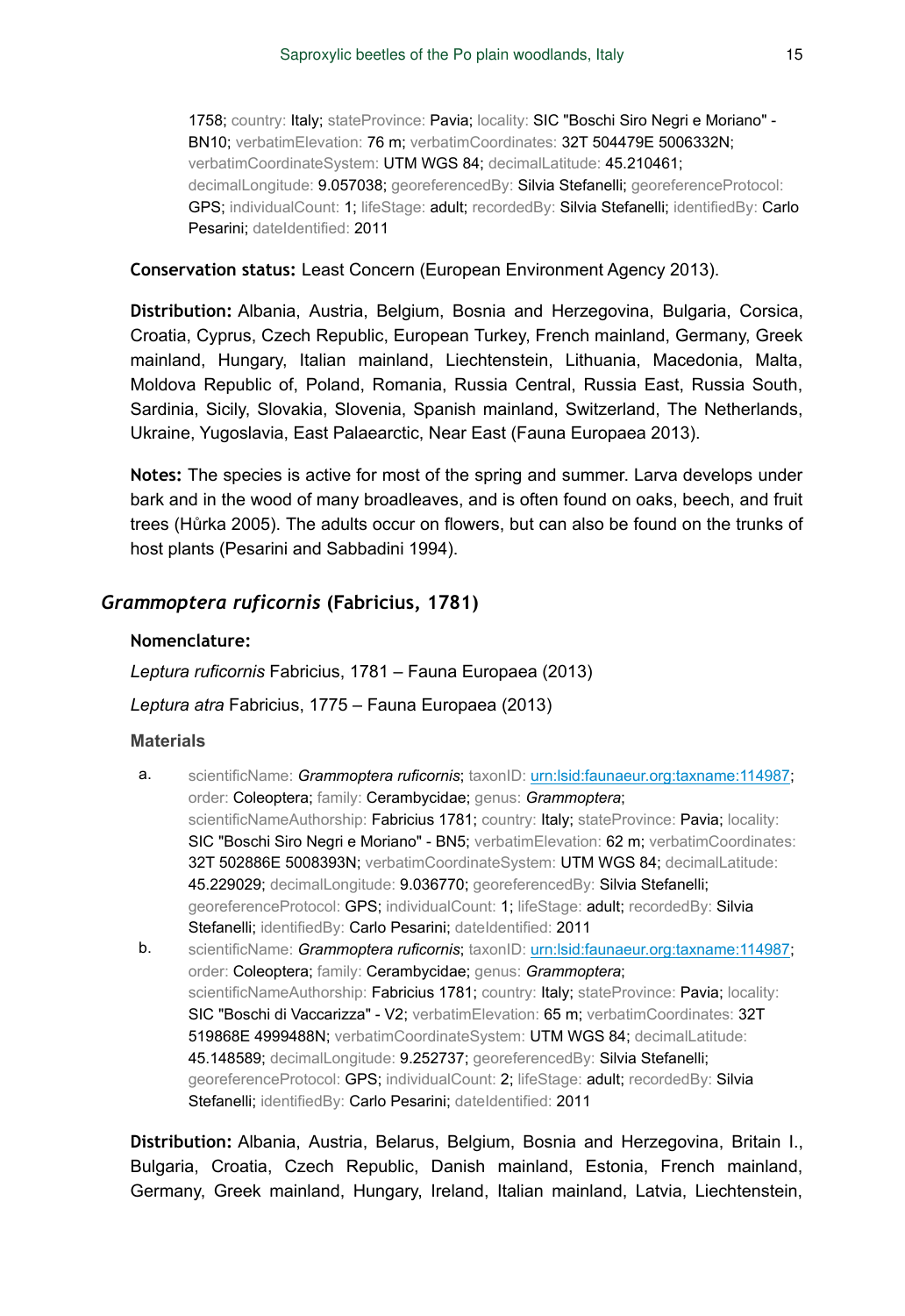Lithuania, Luxembourg, Macedonia, Moldova Republic of, Northern Ireland, Norwegian mainland, Poland, Portuguese mainland, Romania, Russia East, Russia South, Sicily, Slovakia, Slovenia, Spanish mainland, Sweden, Switzerland, The Netherlands, Ukraine, Yugoslavia, Near East (Fauna Europaea 2013).

**Notes:** The species is the most common of the four Central European species of the genus. The larva is polyphagous and develops under bark on dry branch wood. The adult appears in May and June on flowers of various plants especially hawthorns and umbrellifers (Hůrka 2005).

## *Leiopus nebulosus* **(Linneaus, 1758)**

#### **Materials**

- a. scientificName: *Leiopus nebulosus*; taxonID: [urn:lsid:faunaeur.org:taxname:114028](http://www.faunaeur.org/full_results.php?id=114028); order: Coleoptera; family: Cerambycidae; genus: *Leiopus*; scientificNameAuthorship: Linnaeus 1758; country: Italy; stateProvince: Pavia; locality: SIC "Boschi Siro Negri e Moriano" - BN1; verbatimElevation: 68 m; verbatimCoordinates: 32T 503258E 5007870N; verbatimCoordinateSystem: UTM WGS 84; decimalLatitude: 45.224312; decimalLongitude: 9.041499; georeferencedBy: Silvia Stefanelli; georeferenceProtocol: GPS; individualCount: 3; lifeStage: adult; recordedBy: Silvia Stefanelli; identifiedBy: Carlo Pesarini: dateIdentified: 2011
- b. scientificName: *Leiopus nebulosus*; taxonID: [urn:lsid:faunaeur.org:taxname:114028](http://www.faunaeur.org/full_results.php?id=114028); order: Coleoptera; family: Cerambycidae; genus: *Leiopus*; scientificNameAuthorship: Linnaeus 1758; country: Italy; stateProvince: Pavia; locality: SIC "Boschi Siro Negri e Moriano" - BN5; verbatimElevation: 62 m; verbatimCoordinates: 32T 502886E 5008393N; verbatimCoordinateSystem: UTM WGS 84; decimalLatitude: 45.229029; decimalLongitude: 9.036770; georeferencedBy: Silvia Stefanelli; georeferenceProtocol: GPS; individualCount: 1; lifeStage: adult; recordedBy: Silvia Stefanelli; identifiedBy: Carlo Pesarini; dateIdentified: 2011
- c. scientificName: *Leiopus nebulosus*; taxonID: [urn:lsid:faunaeur.org:taxname:114028](http://www.faunaeur.org/full_results.php?id=114028); order: Coleoptera; family: Cerambycidae; genus: *Leiopus*; scientificNameAuthorship: Linnaeus 1758; country: Italy; stateProvince: Pavia; locality: SIC "Boschi Siro Negri e Moriano" - BN10; verbatimElevation: 76 m; verbatimCoordinates: 32T 504479E 5006332N; verbatimCoordinateSystem: UTM WGS 84; decimalLatitude: 45.210461; decimalLongitude: 9.057038; georeferencedBy: Silvia Stefanelli; georeferenceProtocol: GPS; individualCount: 1; lifeStage: adult; recordedBy: Silvia Stefanelli; identifiedBy: Carlo Pesarini: dateIdentified: 2011
- d. scientificName: *Leiopus nebulosus*; taxonID: [urn:lsid:faunaeur.org:taxname:114028](http://www.faunaeur.org/full_results.php?id=114028); order: Coleoptera; family: Cerambycidae; genus: *Leiopus*; scientificNameAuthorship: Linnaeus 1758; country: Italy; stateProvince: Pavia; locality: SIC "Boschi di Vaccarizza" - V2; verbatimElevation: 65 m; verbatimCoordinates: 32T 519868E 4999488N; verbatimCoordinateSystem: UTM WGS 84; decimalLatitude: 45.148589; decimalLongitude: 9.252737; georeferencedBy: Silvia Stefanelli; georeferenceProtocol: GPS; individualCount: 3; lifeStage: adult; recordedBy: Silvia Stefanelli; identifiedBy: Carlo Pesarini: dateIdentified: 2011

**Distribution:** Albania, Austria, Belarus, Belgium, Bosnia and Herzegovina, Britain I., Bulgaria, Corsica, Croatia, Czech Republic, Danish mainland, Estonia, European Turkey, Finland, French mainland, Germany, Greek mainland, Hungary, Italian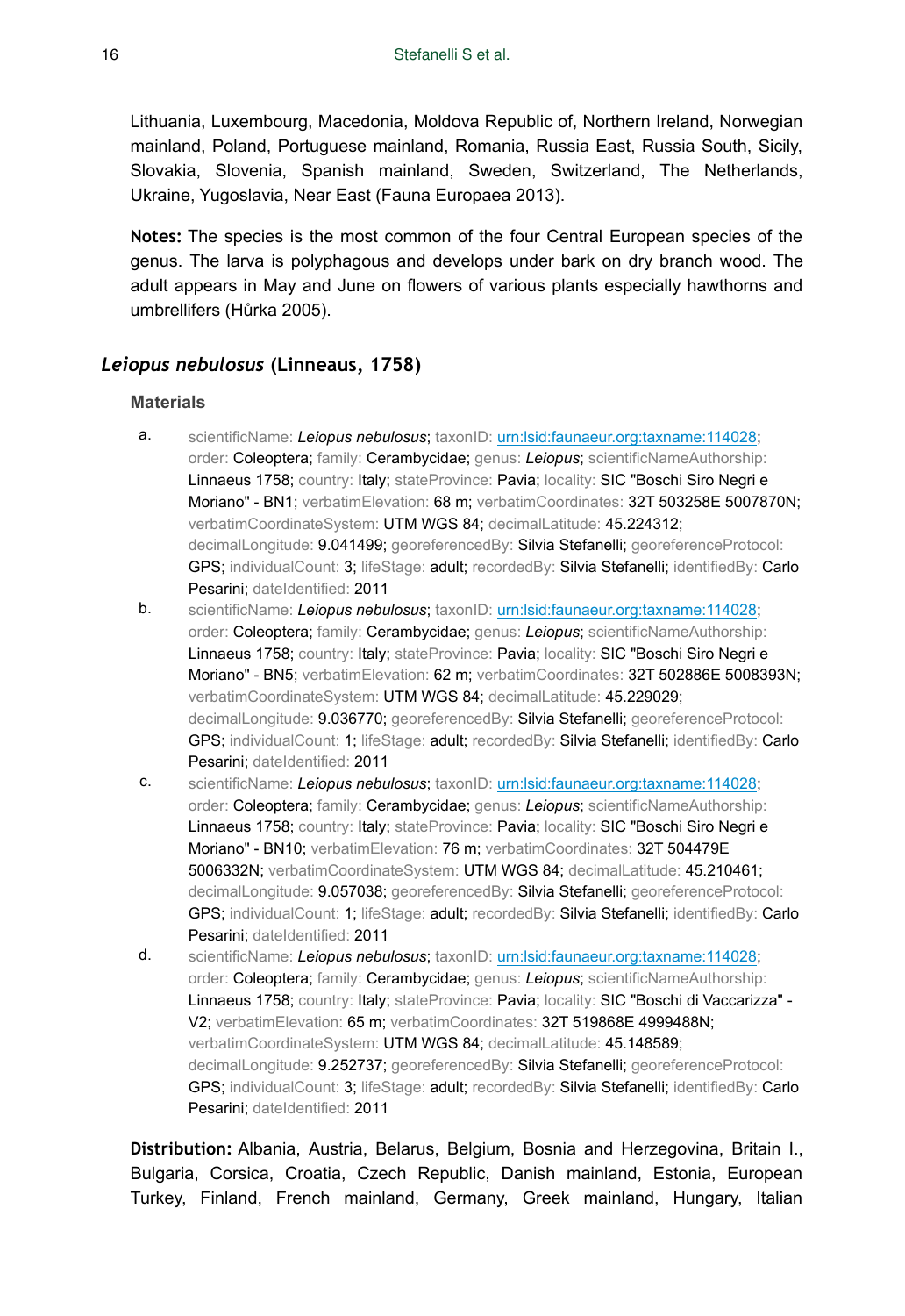mainland, Latvia, Liechtenstein, Lithuania, Luxembourg, Moldova, Republic of, Norwegian mainland, Poland, Portuguese mainland, Romania, Russia Central, Russia East, Russia North, Russia Northwest, Russia South, Sicily, Slovakia, Slovenia, Spanish mainland, Sweden, Switzerland, The Netherlands, Ukraine, Yugoslavia, East Palaearctic, Near East (Fauna Europaea 2013).

**Notes:** The larva is polyphagous and develops under bark on branches and trunks of various dead broadleaves, mainly oak, and also rarely in conifers. The adult is found from May to August on wood in broadleaves woodland ranging from lowlands to mountains (Alexander 2002, Hůrka 2005).

## *Leptura aurulenta* **(Fabricius, 1792)**

#### **Material**

a. scientificName: *Leptura aurulenta*; taxonID: [urn:lsid:faunaeur.org:taxname:114959](http://www.faunaeur.org/full_results.php?id=114959); order: Coleoptera; family: Cerambycidae; genus: *Leptura*; scientificNameAuthorship: Fabricius 1792; country: Italy; stateProvince: Pavia; locality: SIC "Boschi di Vaccarizza" - V1; verbatimElevation: 62 m; verbatimCoordinates: 32T 519272E 4999526N; verbatimCoordinateSystem: UTM WGS 84; decimalLatitude: 45.148947; decimalLongitude: 9.245157; georeferencedBy: Silvia Stefanelli; georeferenceProtocol: GPS; individualCount: 1; lifeStage: adult; recordedBy: Silvia Stefanelli; identifiedBy: Carlo Pesarini; dateIdentified: 2011

**Distribution:** Albania, Andorra, Austria, Belgium, Bosnia and Herzegovina, Britain I., Bulgaria, Corsica, Croatia, Czech Republic, European Turkey, French mainland, Germany, Greek mainland, Hungary, Ireland, Italian mainland, Luxembourg, Macedonia, Poland, Portuguese mainland, Romania, Slovakia, Slovenia, Spanish mainland, Switzerland, Ukraine, Yugoslavia, Near East, North Africa (Fauna Europaea 2013).

**Notes:** The species is widespread from the plains to the mountains. The larva develops in the cambial layer of large sections of freshly dead broadleaves wood. The adult is usually found on oaks, and rarely occur on flowers. (Alexander and Anderson 2012, Pesarini and Sabbadini 1994).

## *Mesosa nebulosa* **(Fabricius, 1781)**

#### **Material**

a. scientificName: *Mesosa nebulosa*; taxonID: [urn:lsid:faunaeur.org:taxname:114197](http://www.faunaeur.org/full_results.php?id=114197); order: Coleoptera; family: Cerambycidae; genus: *Mesosa*; scientificNameAuthorship: Fabricius 1781; country: Italy; stateProvince: Pavia; locality: SIC "Boschi Siro Negri e Moriano" - BN5; verbatimElevation: 62 m; verbatimCoordinates: 32T 502886E 5008393N; verbatimCoordinateSystem: UTM WGS 84; decimalLatitude: 45.229029; decimalLongitude: 9.036770; georeferencedBy: Silvia Stefanelli; georeferenceProtocol: GPS; individualCount: 1; lifeStage: adult; recordedBy: Silvia Stefanelli; identifiedBy: Carlo Pesarini; dateIdentified: 2011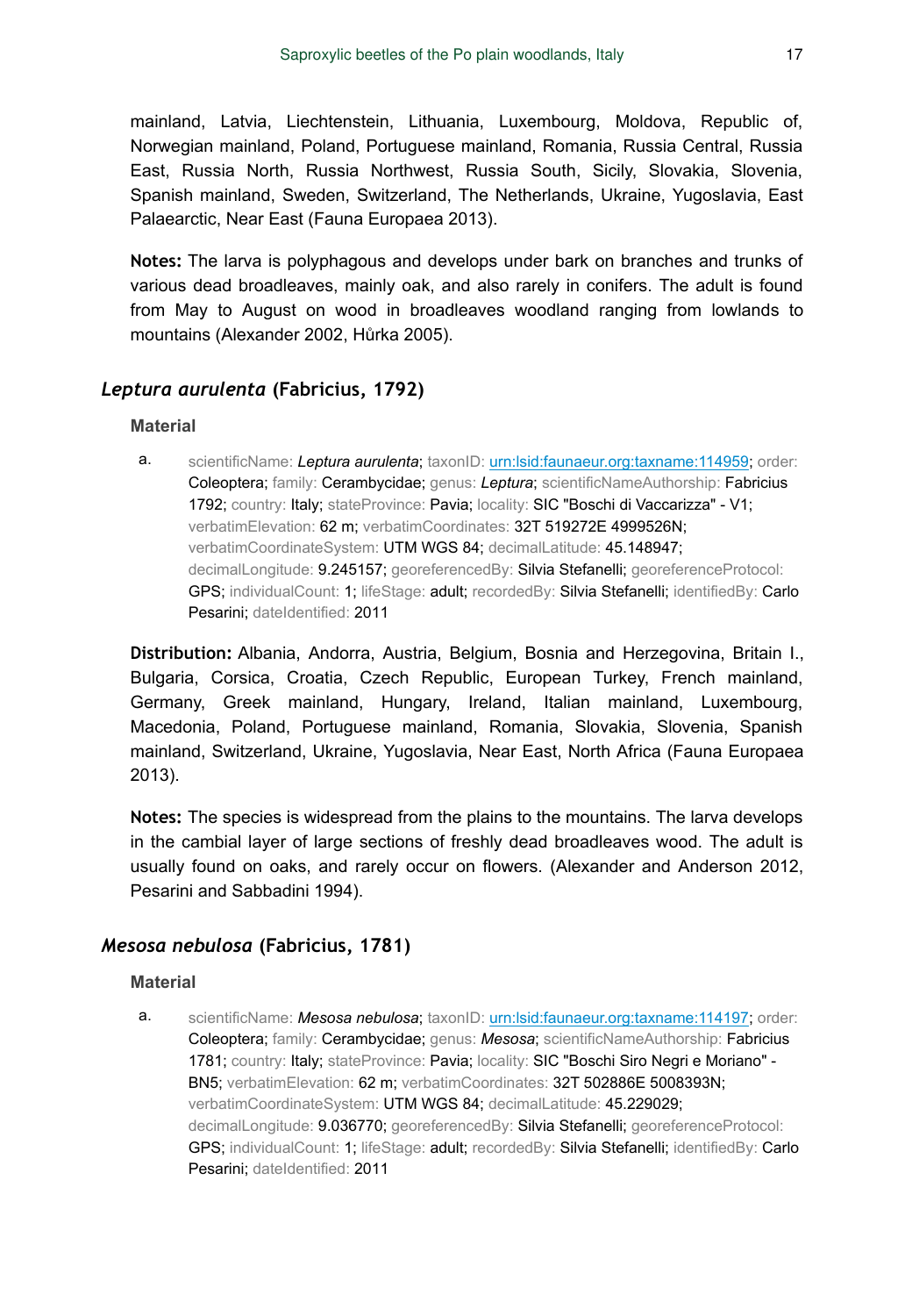**Distribution:** Albania, Austria, Belarus, Belgium, Bosnia and Herzegovina, Britain I., Bulgaria, Corsica, Crete, Croatia, Czech Republic, Danish mainland, European Turkey, French mainland, Germany, Greek mainland, Hungary, Italian mainland, Luxembourg, Moldova Republic of, Norwegian mainland, Poland, Portuguese mainland, Romania, Russia Central, Russia South, Sardinia, Sicily, Slovakia, Slovenia, Spanish mainland, Sweden, Switzerland, The Netherlands, Ukraine, Yugoslavia, Near East, North Africa (Fauna Europaea 2013).

**Notes:** The species is polyphagous. The larva develops in the wood of different species of broadleaves. The adult appears in early spring and remains active for a short period (Pesarini and Sabbadini 1994).

## *Morimus asper* **(Sulzer, 1776)**

#### **Nomenclature:**

*Cerambyx asper* Sulzer, 1776 – Fauna Europaea (2013)

*Morimus ganglbaueri* Reitter, 1894 – Fauna Europaea (2013)

#### **Material**

a. scientificName: *Morimus asper*; taxonID: [urn:lsid:faunaeur.org:taxname:114117](http://www.faunaeur.org/full_results.php?id=114117); order: Coleoptera; family: Cerambycidae; genus: *Morimus*; scientificNameAuthorship: Sulzer 1776; country: Italy; stateProvince: Pavia; locality: SIC "Boschi di Vaccarizza" - V1; verbatimElevation: 62 m; verbatimCoordinates: 32T 519272E 4999526N; verbatimCoordinateSystem: UTM WGS 84; decimalLatitude: 45.148947; decimalLongitude: 9.245157; georeferencedBy: Silvia Stefanelli; georeferenceProtocol: GPS; individualCount: 4; lifeStage: adult; recordedBy: Silvia Stefanelli; identifiedBy: Carlo Pesarini: dateIdentified: 2011

**Distribution:** Albania, Austria, Bosnia and Herzegovina, Bulgaria, Corsica, Croatia, European Turkey, French mainland, Greek mainland, Italian mainland, Romania, San Marino, Sardinia, Sicily, Spanish mainland, Switzerland (Fauna Europaea 2013).

**Notes:** The species has a strong sexual dimorphism. The larva is polyphagous and develops in both deciduous and coniferous trees, but prefers the first. The adult can be found on the trunks of the same host plants (Pesarini and Sabbadini 1994).

## *Neoclytus acuminatus* **(Fabricius, 1775)**

## **Materials**

a. scientificName: *Neoclytus acuminatus*; taxonID: [urn:lsid:faunaeur.org:taxname:114492;](http://www.faunaeur.org/full_results.php?id=114492) order: Coleoptera; family: Cerambycidae; genus: *Neoclytus*; scientificNameAuthorship: Fabricius 1775; country: Italy; stateProvince: Pavia; locality: SIC "Boschi Siro Negri e Moriano" - BN21; verbatimElevation: 66 m; verbatimCoordinates: 32T 506342E 5005026N; verbatimCoordinateSystem: UTM WGS 84; decimalLatitude: 45.198691; decimalLongitude: 9.080746; georeferencedBy: Silvia Stefanelli; georeferenceProtocol: GPS; individualCount: 3; lifeStage: adult; recordedBy: Silvia Stefanelli; identificationID: Carlo Pesarini; identifiedBy: 2011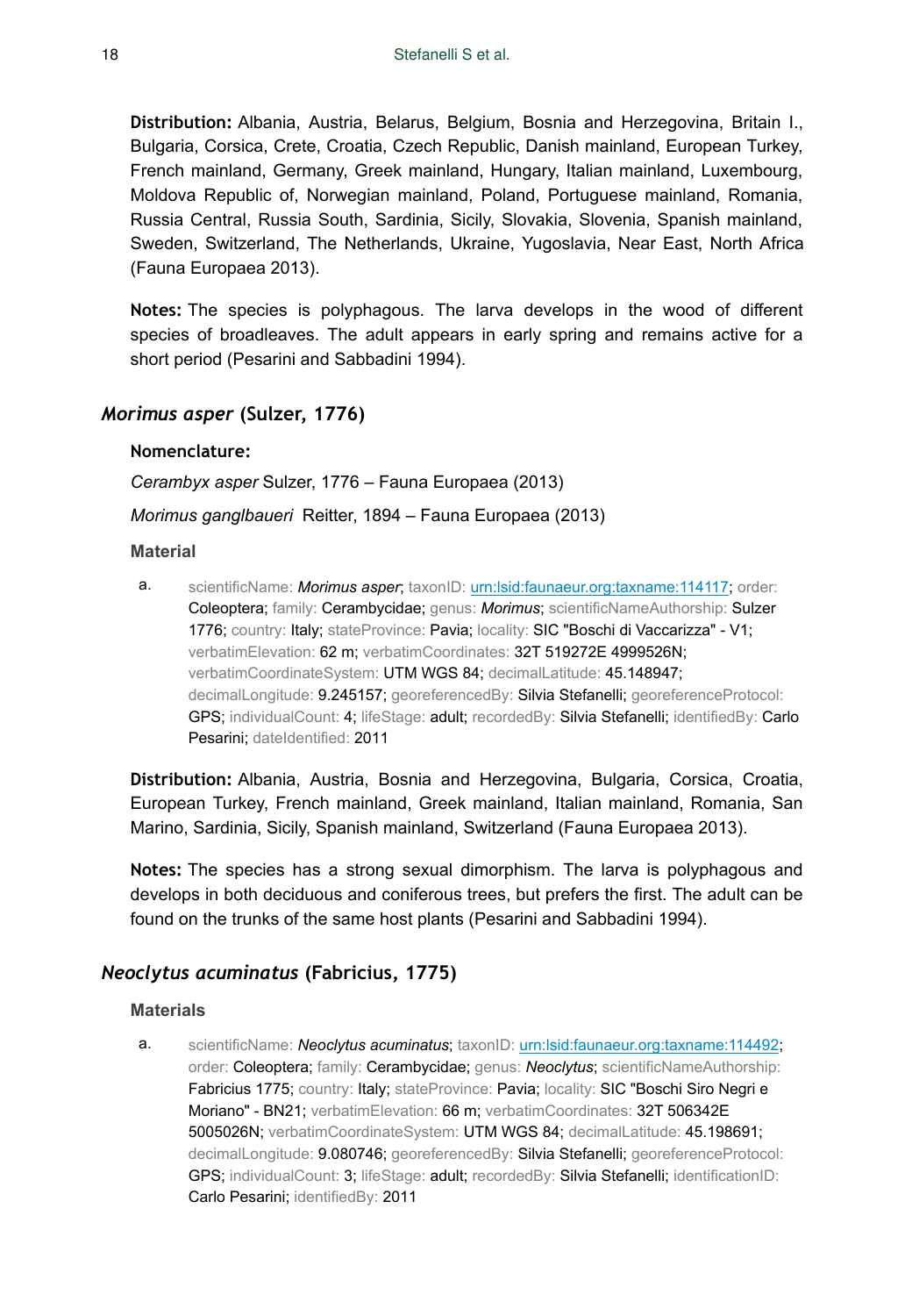b. scientificName: *Neoclytus acuminatus*; taxonID: [urn:lsid:faunaeur.org:taxname:114492;](http://www.faunaeur.org/full_results.php?id=114492) order: Coleoptera; family: Cerambycidae; genus: *Neoclytus*; scientificNameAuthorship: Fabricius 1775; country: Italy; stateProvince: Pavia; locality: SIC "Boschi Siro Negri e Moriano" - BN5; verbatimElevation: 62 m; verbatimCoordinates: 32T 502886E 5008393N; verbatimCoordinateSystem: UTM WGS 84; decimalLatitude: 45.229029; decimalLongitude: 9.036770; georeferencedBy: Silvia Stefanelli; georeferenceProtocol: GPS; individualCount: 1; lifeStage: adult; recordedBy: Silvia Stefanelli; identificationID: Carlo Pesarini; identifiedBy: 2011

**Distribution:** Croatia, Hungary, Italian mainland, Slovenia, Switzerland, Nearctic region (Fauna Europaea 2013).

**Notes:** The species is thermophilic. It is found on many hardwoods as rosa, oak, lime, ash, grape, cercis, chestnut, willow, hornbeam, evonymus, birch, robinia, and hibiscus trees, but is also more rarely found in conifers such as fir trees (Pesarini and Sabbadini 1994).

## *Phymatodes testaceus* **(Linneaus, 1958)**

### **Nomenclature:**

*Callidium violaceum* Rossi, 1790 – Fauna Europaea (2013)

*Callidium italicus* Gmelin, 1790 – Fauna Europaea (2013)

*Callidium ruficollis* Fabricius, 1781 – Fauna Europaea (2013)

## **Materials**

- a. scientificName: *Phymatodes testaceus*; taxonID: [urn:lsid:faunaeur.org:taxname:114557;](http://www.faunaeur.org/full_results.php?id=114557) order: Coleoptera; family: Cerambycidae; genus: *Phymatodes*; scientificNameAuthorship: Linnaeus 1758; country: Italy; stateProvince: Pavia; locality: SIC "Boschi Siro Negri e Moriano" - BN1; verbatimElevation: 68 m; verbatimCoordinates: 32T 503258E 5007870N; verbatimCoordinateSystem: UTM WGS 84; decimalLatitude: 45.224312; decimalLongitude: 9.041499; georeferencedBy: Silvia Stefanelli; georeferenceProtocol: GPS; individualCount: 1; lifeStage: adult; recordedBy: Silvia Stefanelli; identifiedBy: Carlo Pesarini: dateIdentified: 2011
- b. scientificName: *Phymatodes testaceus*; taxonID: [urn:lsid:faunaeur.org:taxname:114557;](http://www.faunaeur.org/full_results.php?id=114557) order: Coleoptera; family: Cerambycidae; genus: *Phymatodes*; scientificNameAuthorship: Linnaeus 1758; country: Italy; stateProvince: Pavia; locality: SIC "Boschi Siro Negri e Moriano" - BN10; verbatimElevation: 76 m; verbatimCoordinates: 32T 504479E 5006332N; verbatimCoordinateSystem: UTM WGS 84; decimalLatitude: 45.210461; decimalLongitude: 9.057038; georeferencedBy: Silvia Stefanelli; georeferenceProtocol: GPS; individualCount: 1; lifeStage: adult; recordedBy: Silvia Stefanelli; identifiedBy: Carlo Pesarini; dateIdentified: 2011

**Conservation status:** Least Concern (European Environment Agency 2013).

**Distribution:** Albania, Austria, Belarus, Belgium, Bosnia and Herzegovina, Britain I., Bulgaria, Corsica, Crete, Croatia, Cyprus, Czech Republic, Danish mainland, Estonia, European Turkey, Finland, French mainland, Germany, Greek mainland, Hungary, Italian mainland, Latvia, Liechtenstein, Lithuania, Luxembourg, Macedonia, Moldova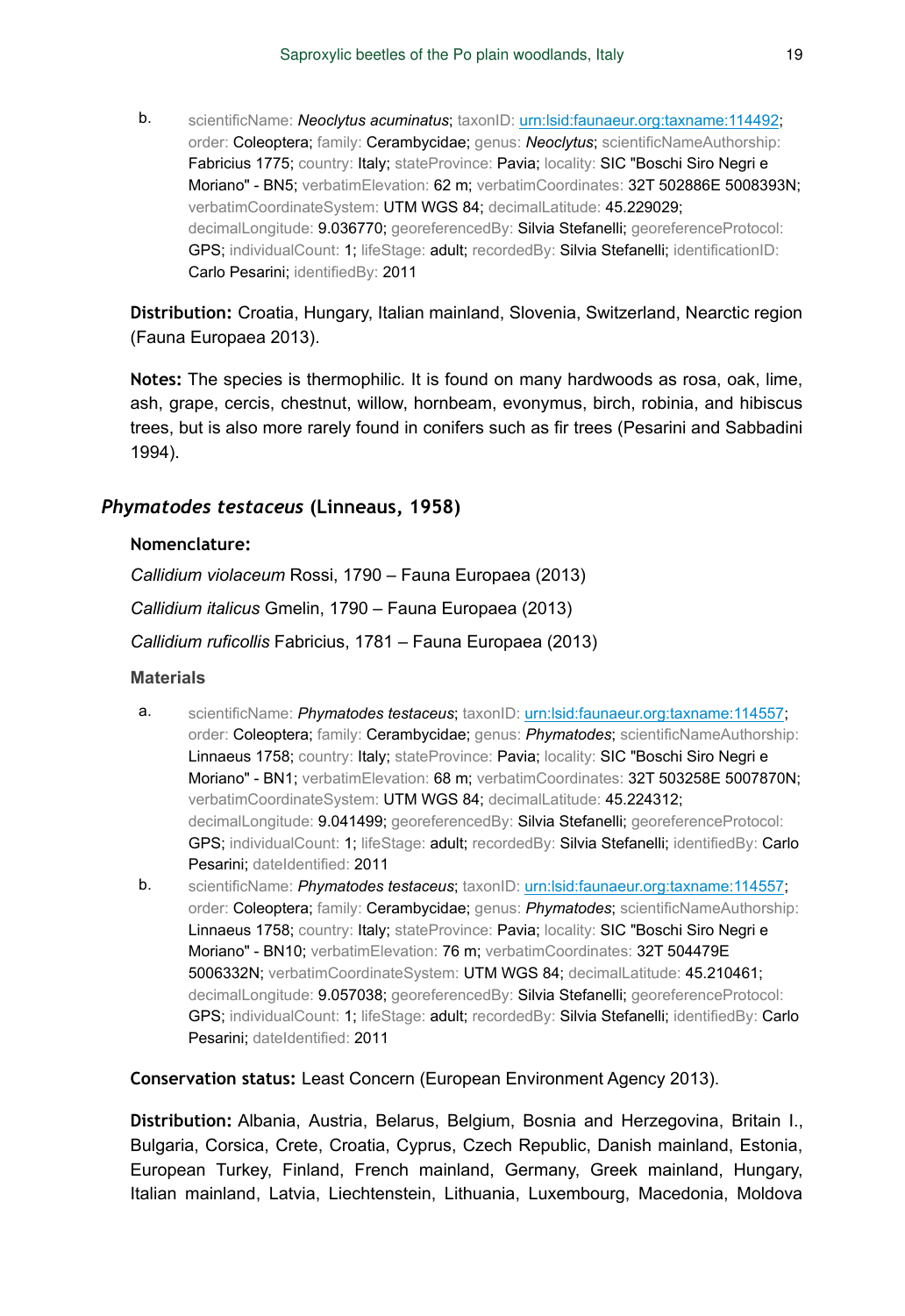Republic of, Norwegian mainland, Poland, Portuguese mainland, Romania, Russia Central, Russia East, Russia North, Russia Northwest, Russia South, Sardinia, Sicily, Slovakia, Slovenia, Spanish mainland, Sweden, Switzerland, The Netherlands, Ukraine, Yugoslavia, East Palaearctic, Near East, Nearctic region, North Africa, Oriental region (Fauna Europaea 2013).

**Notes:** The species develops in the dead branches and dead logs of various broadleaves, mainly oak, and also in conifers. The larva makes characteristic borings in the bark and sapwood. The adult is crepuscular and attracted to light and sweet secretions (Alexander 2002).

## *Pogonocherus hispidus* **(Linneaus, 1958)**

#### **Materials**

- a. scientificName: *Pogonocherus hispidus*; taxonID: [urn:lsid:faunaeur.org:taxname:114053;](http://www.faunaeur.org/full_results.php?id=114053) order: Coleoptera; family: Cerambycidae; genus: *Pogonocherus*; country: Italy; stateProvince: Pavia; locality: SIC "Boschi Siro Negri e Moriano" - BN1; verbatimElevation: 68 m; verbatimCoordinates: 32T 503258E 5007870N; verbatimCoordinateSystem: UTM WGS 84; decimalLatitude: 45.224312; decimalLongitude: 9.041499; georeferencedBy: Silvia Stefanelli; georeferenceProtocol: GPS; individualCount: 2; lifeStage: adult; recordedBy: Silvia Stefanelli; identifiedBy: Carlo Pesarini; dateIdentified: 2011
- b. scientificName: *Pogonocherus hispidus*; taxonID: [urn:lsid:faunaeur.org:taxname:114053;](http://www.faunaeur.org/full_results.php?id=114053) order: Coleoptera; family: Cerambycidae; genus: *Pogonocherus*; country: Italy; stateProvince: Pavia; locality: SIC "Boschi Siro Negri e Moriano" - BN5; verbatimElevation: 62 m; verbatimCoordinates: 32T 502886E 5008393N; verbatimCoordinateSystem: UTM WGS 84; decimalLatitude: 45.229029; decimalLongitude: 9.036770; georeferencedBy: Silvia Stefanelli; georeferenceProtocol: GPS; individualCount: 4; lifeStage: adult; recordedBy: Silvia Stefanelli; identifiedBy: Carlo Pesarini; dateIdentified: 2011
- c. scientificName: *Pogonocherus hispidus*; taxonID: [urn:lsid:faunaeur.org:taxname:114053;](http://www.faunaeur.org/full_results.php?id=114053) order: Coleoptera; family: Cerambycidae; genus: *Pogonocherus*; country: Italy; stateProvince: Pavia; locality: SIC "Boschi di Vaccarizza" - V1; verbatimElevation: 62 m; verbatimCoordinates: 32T 519272E 4999526N; verbatimCoordinateSystem: UTM WGS 84; decimalLatitude: 45.148947; decimalLongitude: 9.245157; georeferencedBy: Silvia Stefanelli; georeferenceProtocol: GPS; individualCount: 2; lifeStage: adult; recordedBy: Silvia Stefanelli; identifiedBy: Carlo Pesarini; dateIdentified: 2011

**Distribution:** Albania, Austria, Belarus, Belgium, Bosnia and Herzegovina, Britain I., Bulgaria, Corsica, Croatia, Czech Republic, Danish mainland, Estonia, Finland, French mainland, Germany, Greek mainland, Hungary, Ireland, Italian mainland, Latvia, Liechtenstein, Lithuania, Luxembourg, Moldova Republic of, Norwegian mainland, Poland, Portuguese mainland, Romania, Russia Central, Russia East, Russia North, Russia Northwest, Russia South, Sicily, Slovakia, Slovenia, Spanish mainland, Sweden, Switzerland, The Netherlands, Ukraine, Yugoslavia, North Africa (Fauna Europaea 2013).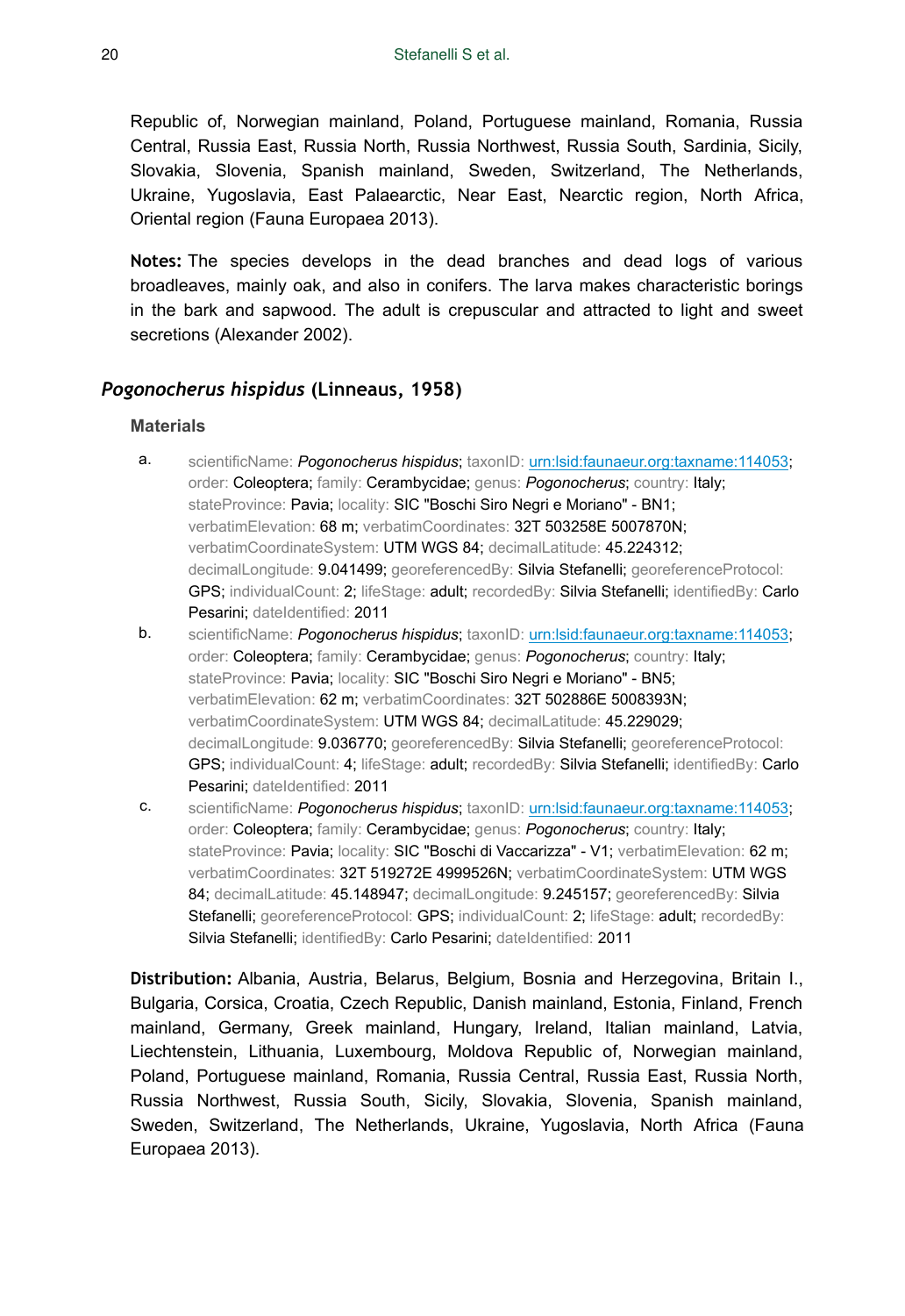**Notes:** The species develops in the thin dead branches of a variety of broadleaves especially in old hedgerows (Alexander 2002).

## *Prionus* **(***Prionus***)** *coriarius* **(Linneaus, 1958)**

#### **Materials**

- a. scientificName: *Prionus coriarius*; taxonID: [urn:lsid:faunaeur.org:taxname:115097](http://www.faunaeur.org/full_results.php?id=115097); order: Coleoptera; family: Cerambycidae; genus: *Prionus*; scientificNameAuthorship: Linnaeus 1758; country: Italy; stateProvince: Pavia; locality: SIC "Boschi Siro Negri e Moriano" - BN1; verbatimElevation: 68 m; verbatimCoordinates: 32T 503258E 5007870N; verbatimCoordinateSystem: UTM WGS 84; decimalLatitude: 45.224312; decimalLongitude: 9.041499; georeferencedBy: Silvia Stefanelli; georeferenceProtocol: GPS; individualCount: 1; lifeStage: adult; recordedBy: Silvia Stefanelli; identifiedBy: Carlo Pesarini; dateIdentified: 2011
- b. scientificName: *Prionus coriarius*; taxonID: [urn:lsid:faunaeur.org:taxname:115097](http://www.faunaeur.org/full_results.php?id=115097); order: Coleoptera; family: Cerambycidae; genus: *Prionus*; scientificNameAuthorship: Linnaeus 1758; country: Italy; stateProvince: Pavia; locality: SIC "Boschi Siro Negri e Moriano" - BN5; verbatimElevation: 62 m; verbatimCoordinates: 32T 502886E 5008393N; verbatimCoordinateSystem: UTM WGS 84; decimalLatitude: 45.229029; decimalLongitude: 9.036770; georeferencedBy: Silvia Stefanelli; georeferenceProtocol: GPS; individualCount: 3; lifeStage: adult; recordedBy: Silvia Stefanelli; identifiedBy: Carlo Pesarini: dateIdentified: 2011
- c. scientificName: *Prionus coriarius*; taxonID: [urn:lsid:faunaeur.org:taxname:115097](http://www.faunaeur.org/full_results.php?id=115097); order: Coleoptera; family: Cerambycidae; genus: *Prionus*; scientificNameAuthorship: Linnaeus 1758; country: Italy; stateProvince: Pavia; locality: SIC "Boschi Siro Negri e Moriano" -BN10; verbatimElevation: 76 m; verbatimCoordinates: 32T 504479E 5006332N; verbatimCoordinateSystem: UTM WGS 84; decimalLatitude: 45.210461; decimalLongitude: 9.057038; georeferencedBy: Silvia Stefanelli; georeferenceProtocol: GPS; individualCount: 4; lifeStage: adult; recordedBy: Silvia Stefanelli; identifiedBy: Carlo Pesarini; dateIdentified: 2011

#### **Conservation status:** Least Concern (European Environment Agency 2013).

**Distribution:** Albania, Austria, Belarus, Belgium, Bosnia and Herzegovina, Britain I., Bulgaria, Croatia, Czech Republic, Danish mainland, Estonia, Finland, French mainland, Germany, Greek mainland, Hungary, Italian mainland, Latvia, Liechtenstein, Lithuania, Luxembourg, Macedonia, Moldova Republic of, Norwegian mainland, Poland, Portuguese mainland, Romania, Russia Central, Russia East, Russia North, Russia Northwest, Russia South, Sicily, Slovakia, Slovenia, Spanish mainland, Sweden, Switzerland, The Netherlands, Ukraine, Yugoslavia, Near East, North Africa (Fauna Europaea 2013).

**Notes:** The species is widespread in both the plains and the mountains. The larva develops for three years in dead wood, mainly in stumps and their roots, and reaches up to 70mm in size. The adult appears in the summer in broadleaves and mixed forests, and also rarely in conifers. It flies at dusk and during the night. It is a species with a declining population (Hůrka 2005, Pesarini and Sabbadini 1994).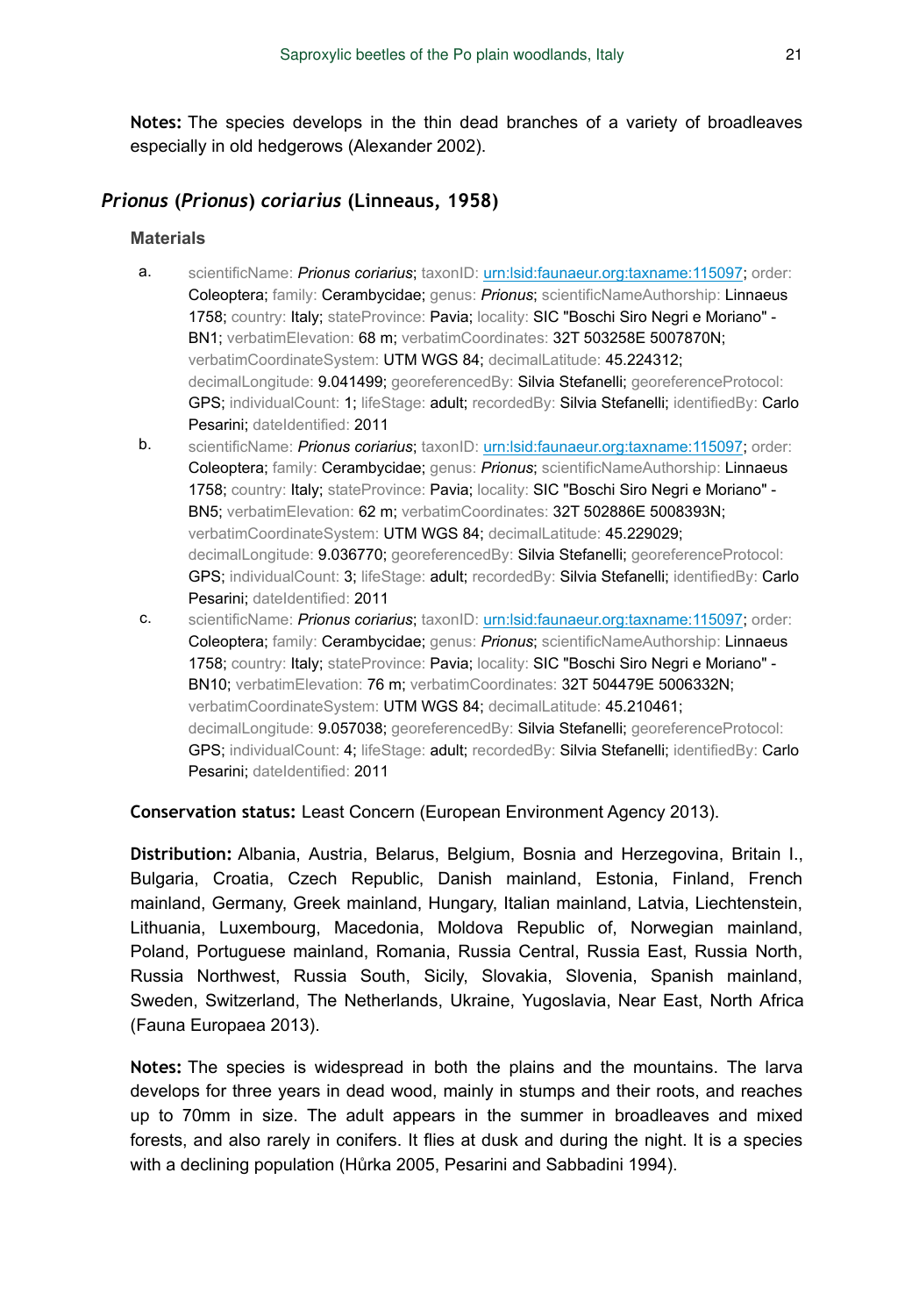## *Pseudovadonia livida* **(Fabricius, 1776)**

## **Materials**

- a. scientificName: *Pseudovadonia livida*; taxonID: [urn:lsid:faunaeur.org:taxname:114867](http://www.faunaeur.org/full_results.php?id=114867); order: Coleoptera; family: Cerambycidae; genus: *Pseudovadonia*; scientificNameAuthorship: Fabricius 1776; country: Italy; stateProvince: Pavia; locality: SIC "Boschi Siro Negri e Moriano" - BN1; verbatimElevation: 68 m; verbatimCoordinates: 32T 503258E 5007870N; verbatimCoordinateSystem: UTM WGS 84; decimalLatitude: 45.224312; decimalLongitude: 9.041499; georeferencedBy: Silvia Stefanelli; georeferenceProtocol: GPS; individualCount: 2; lifeStage: adult; recordedBy: Silvia Stefanelli; identifiedBy: Carlo Pesarini; dateIdentified: 2011
- b. scientificName: *Pseudovadonia livida*; taxonID: [urn:lsid:faunaeur.org:taxname:114867](http://www.faunaeur.org/full_results.php?id=114867); order: Coleoptera; family: Cerambycidae; genus: *Pseudovadonia*; scientificNameAuthorship: Fabricius 1776; country: Italy; stateProvince: Pavia; locality: SIC "Boschi Siro Negri e Moriano" - BN5; verbatimElevation: 62 m; verbatimCoordinates: 32T 502886E 5008393N; verbatimCoordinateSystem: UTM WGS 84; decimalLatitude: 45.229029; decimalLongitude: 9.036770; georeferencedBy: Silvia Stefanelli; georeferenceProtocol: GPS; individualCount: 2; lifeStage: adult; recordedBy: Silvia Stefanelli; identifiedBy: Carlo Pesarini; dateIdentified: 2011
- c. scientificName: *Pseudovadonia livida*; taxonID: [urn:lsid:faunaeur.org:taxname:114867](http://www.faunaeur.org/full_results.php?id=114867); order: Coleoptera; family: Cerambycidae; genus: *Pseudovadonia*; scientificNameAuthorship: Fabricius 1776; country: Italy; stateProvince: Pavia; locality: SIC "Boschi Siro Negri e Moriano" - BN10; verbatimElevation: 76 m; verbatimCoordinates: 32T 504479E 5006332N; verbatimCoordinateSystem: UTM WGS 84; decimalLatitude: 45.210461; decimalLongitude: 9.057038; georeferencedBy: Silvia Stefanelli; georeferenceProtocol: GPS; individualCount: 3; lifeStage: adult; recordedBy: Silvia Stefanelli; identifiedBy: Carlo Pesarini; dateIdentified: 2011

**Distribution:** Albania, Andorra, Austria, Belarus, Belgium, Bosnia and Herzegovina, Britain I., Bulgaria, Croatia, Czech Republic, Danish mainland, Estonia, European Turkey, French mainland, Germany, Greek mainland, Hungary, Ireland, Italian mainland, Latvia, Lithuania, Luxembourg, Macedonia, Moldova Republic of, Norwegian mainland, Poland, Portuguese mainland, Romania, Russia Central, Russia East, Russia North, Russia Northwest, Russia South, Sicily, Slovakia, Slovenia, Spanish mainland, Sweden, Switzerland, The Netherlands, Ukraine, Yugoslavia, East Palaearctic, Near East (Fauna Europaea (2013)).

**Notes:** The larva lives in the soil and feeds on the mycelia of fairy ring champignons. The adult appears from June to August on various flowers, mainly in meadows (Hůrka 2005).

## *Stenurella melanura* **(Linneaus, 1958)**

## **Materials**

a. scientificName: *Stenurella melanura*; taxonID: [urn:lsid:faunaeur.org:taxname:114843](http://www.faunaeur.org/full_results.php?id=114843); order: Coleoptera; family: Cerambycidae; genus: *Stenurella*; scientificNameAuthorship: Linnaeus 1758; country: Italy; stateProvince: Pavia; locality: SIC "Boschi Siro Negri e Moriano" - BN1; verbatimElevation: 68 m; verbatimCoordinates: 32T 503258E 5007870N;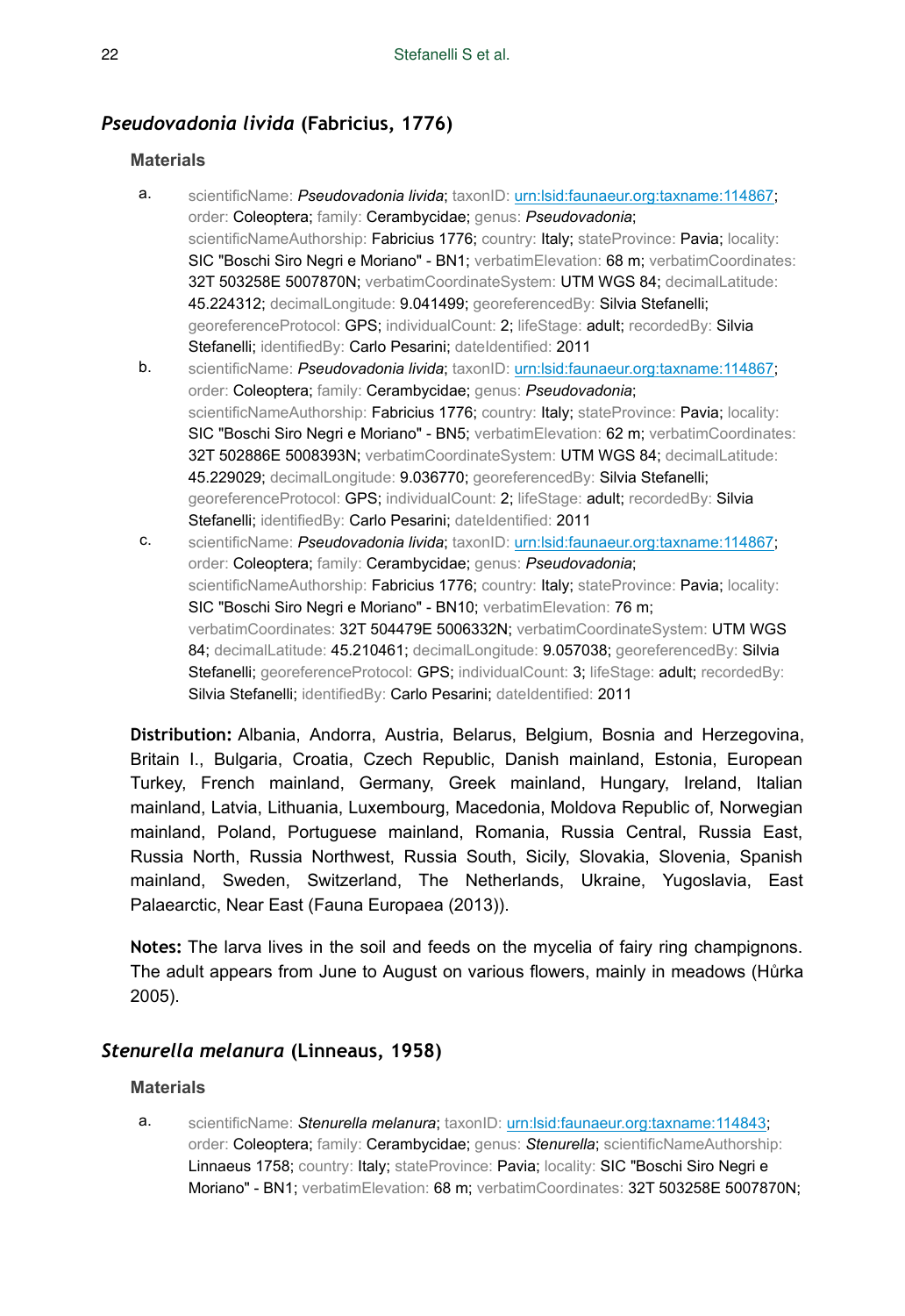verbatimCoordinateSystem: UTM WGS 84; decimalLatitude: 45.224312; decimalLongitude: 9.041499; georeferencedBy: Silvia Stefanelli; georeferenceProtocol: GPS; individualCount: 3; lifeStage: adult; recordedBy: Silvia Stefanelli; identifiedBy: Carlo Pesarini; dateIdentified: 2011

- b. scientificName: *Stenurella melanura*; taxonID: [urn:lsid:faunaeur.org:taxname:114843](http://www.faunaeur.org/full_results.php?id=114843); order: Coleoptera; family: Cerambycidae; genus: *Stenurella*; scientificNameAuthorship: Linnaeus 1758; country: Italy; stateProvince: Pavia; locality: SIC "Boschi Siro Negri e Moriano" - BN21; verbatimElevation: 66 m; verbatimCoordinates: 32T 506342E 5005026N; verbatimCoordinateSystem: UTM WGS 84; decimalLatitude: 45.198691; decimalLongitude: 9.080746; georeferencedBy: Silvia Stefanelli; georeferenceProtocol: GPS; individualCount: 1; lifeStage: adult; recordedBy: Silvia Stefanelli; identifiedBy: Carlo Pesarini: dateIdentified: 2011
- c. scientificName: *Stenurella melanura*; taxonID: [urn:lsid:faunaeur.org:taxname:114843](http://www.faunaeur.org/full_results.php?id=114843); order: Coleoptera; family: Cerambycidae; genus: *Stenurella*; scientificNameAuthorship: Linnaeus 1758; country: Italy; stateProvince: Pavia; locality: SIC "Boschi Siro Negri e Moriano" - BN5; verbatimElevation: 62 m; verbatimCoordinates: 32T 502886E 5008393N; verbatimCoordinateSystem: UTM WGS 84; decimalLatitude: 45.229029; decimalLongitude: 9.036770; georeferencedBy: Silvia Stefanelli; georeferenceProtocol: GPS; individualCount: 4; lifeStage: adult; recordedBy: Silvia Stefanelli; identifiedBy: Carlo Pesarini: dateIdentified: 2011
- d. scientificName: *Stenurella melanura*; taxonID: [urn:lsid:faunaeur.org:taxname:114843](http://www.faunaeur.org/full_results.php?id=114843); order: Coleoptera; family: Cerambycidae; genus: *Stenurella*; scientificNameAuthorship: Linnaeus 1758; country: Italy; stateProvince: Pavia; locality: SIC "Boschi Siro Negri e Moriano" - BN10; verbatimElevation: 76 m; verbatimCoordinates: 32T 504479E 5006332N; verbatimCoordinateSystem: UTM WGS 84; decimalLatitude: 45.210461; decimalLongitude: 9.057038; georeferencedBy: Silvia Stefanelli; georeferenceProtocol: GPS; individualCount: 1; lifeStage: adult; recordedBy: Silvia Stefanelli; identifiedBy: Carlo Pesarini; dateIdentified: 2011
- e. scientificName: *Stenurella melanura*; taxonID: [urn:lsid:faunaeur.org:taxname:114843](http://www.faunaeur.org/full_results.php?id=114843); order: Coleoptera; family: Cerambycidae; genus: *Stenurella*; scientificNameAuthorship: Linnaeus 1758; country: Italy; stateProvince: Pavia; locality: SIC "Boschi di Vaccarizza" - V1; verbatimElevation: 62 m; verbatimCoordinates: 32T 519272E 4999526N; verbatimCoordinateSystem: UTM WGS 84; decimalLatitude: 45.148947; decimalLongitude: 9.245157; georeferencedBy: Silvia Stefanelli; georeferenceProtocol: GPS; individualCount: 1; lifeStage: adult; recordedBy: Silvia Stefanelli; identifiedBy: Carlo Pesarini: dateIdentified: 2011

**Distribution:** Albania, Austria, Belarus, Belgium, Bosnia and Herzegovina, Britain I., Bulgaria, Croatia, Czech Republic, Danish mainland, Estonia, European Turkey, Finland, French mainland, Germany, Greek mainland, Hungary, Italian mainland, Latvia, Liechtenstein, Lithuania, Luxembourg, Macedonia, Moldova Republic of, Norwegian mainland, Poland, Portuguese mainland, Romania, Russia Central, Russia East, Russia North, Russia Northwest, Russia South, Slovakia, Slovenia,Spanish mainland, Sweden, Switzerland, The Netherlands, Ukraine, Yugoslavia, East Palaearctic, Near East, Oriental region (Fauna Europaea 2013).

**Notes:** The species is very common and lives in forests, meadows, and glades from lowlands to mountains. The larva develops in the rotting wood of broadleaves and conifers. Adults in flowers (Fauna Europaea 2013).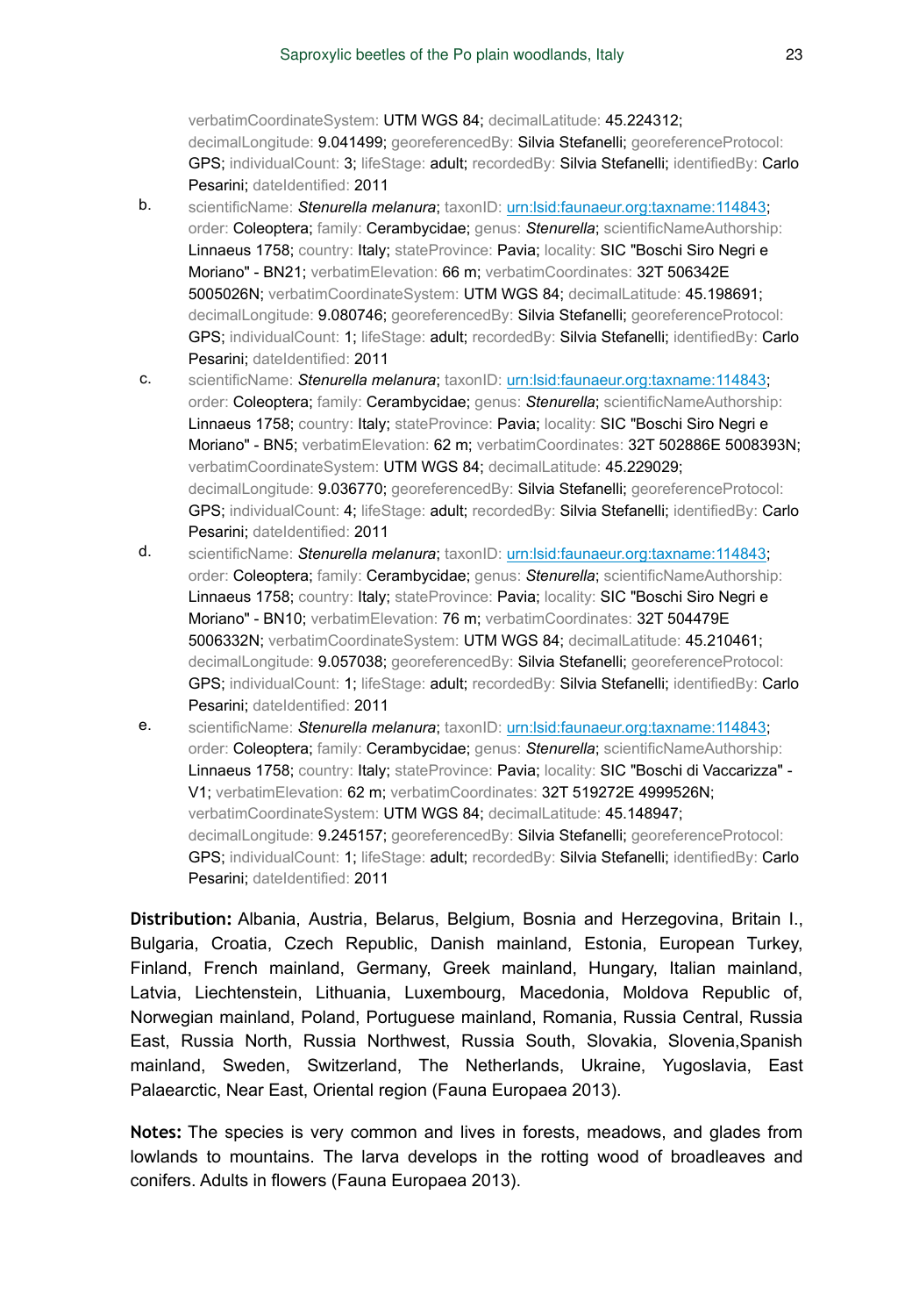## *Stictoleptura cordigera* **(Fuessly, 1775)**

#### **Nomenclature:**

*Leptura cordigera* Fuessly, 1775 – Fauna Europaea (2013)

#### **Material**

a. scientificName: *Stictoleptura cordigera*; taxonID: [urn:lsid:faunaeur.org:taxname:114936;](http://www.faunaeur.org/full_results.php?id=114936) order: Coleoptera; family: Cerambycidae; genus: *Stictoleptura*; scientificNameAuthorship: Fuessly 1775; country: Italy; stateProvince: Pavia; locality: SIC "Boschi di Vaccarizza" - V1; verbatimElevation: 62 m; verbatimCoordinates: 32T 519272E 4999526N; verbatimCoordinateSystem: UTM WGS 84; decimalLatitude: 45.148947; decimalLongitude: 9.245157; georeferencedBy: Silvia Stefanelli; georeferenceProtocol: GPS; individualCount: 1; lifeStage: adult; recordedBy: Silvia Stefanelli; identifiedBy: Carlo Pesarini; dateIdentified: 2011

**Distribution:** Central and Southern Europe, Asia Minor, Syria and Caucaso (Fauna Europaea 2013).

**Notes:** The larva develops in the wood of different species of broadleaves. The adult occur on flowers. (Pesarini and Sabbadini 1994).

## *Strangalia attenuata* **(Linneaus, 1958)**

#### **Material**

a. scientificName: *Strangalia attenuata*; taxonID: [urn:lsid:faunaeur.org:taxname:114856](http://www.faunaeur.org/full_results.php?id=114856); order: Coleoptera; family: Cerambycidae; genus: *Strangalia*; scientificNameAuthorship: Linnaeus 1758; country: Italy; stateProvince: Pavia; locality: SIC "Boschi Siro Negri e Moriano" - BN1; verbatimElevation: 68 m; verbatimCoordinates: 32T 503258E 5007870N; verbatimCoordinateSystem: UTM WGS 84; decimalLatitude: 45.224312; decimalLongitude: 9.041499; georeferencedBy: Silvia Stefanelli; georeferenceProtocol: GPS; individualCount: 4; lifeStage: adult; recordedBy: Silvia Stefanelli; identifiedBy: Carlo Pesarini: dateIdentified: 2011

**Distribution:** Albania, Austria, Belarus, Belgium, Bosnia and Herzegovina, Bulgaria, Corsica, Croatia, Czech Republic, Danish mainland, Estonia, European Turkey, Finland, French mainland, Germany, Greek mainland, Hungary, Italian mainland, Latvia, Liechtenstein, Lithuania, Luxembourg, Macedonia, Moldova Republic of, Norwegian mainland, Poland, Romania, Russia Central, Russia East, Russia North, Russia Northwest, Russia South, Slovakia, Slovenia, Spanish mainland, Sweden, Switzerland, The Netherlands, Ukraine, Yugoslavia, East Palaearctic, Near East, Oriental region (Fauna Europaea 2013).

**Notes:** The species is more common in the plains than in the mountains. The larva develops in different species of broadleaves. The adult occur on flowers and appears during late spring and summer (Pesarini and Sabbadini 1994).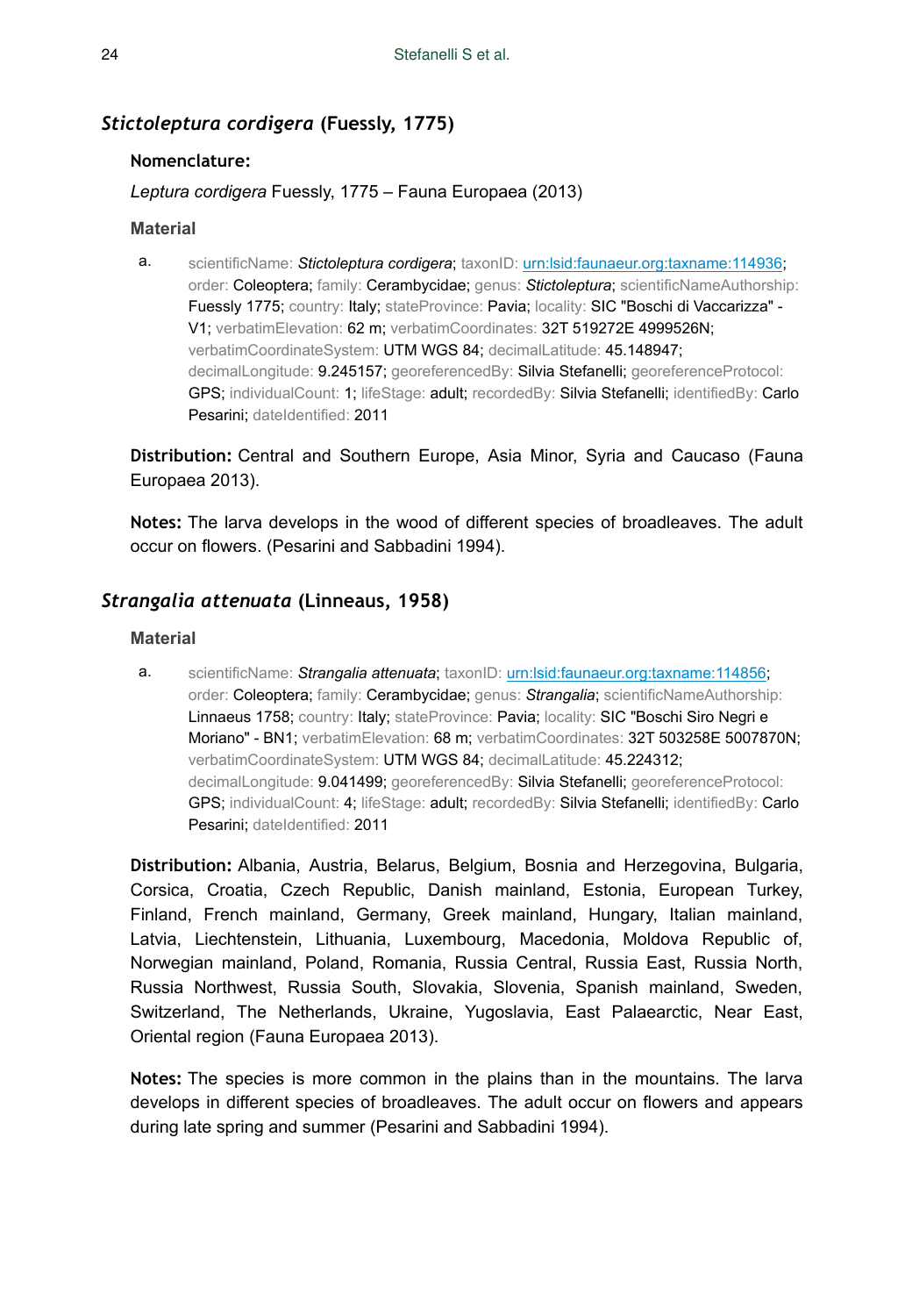## *Tetrops praeustus* **(Linneaus, 1958)**

### **Material**

a. scientificName: *Tetrops praeustus*; taxonID: [urn:lsid:faunaeur.org:taxname:113893](http://www.faunaeur.org/full_results.php?id=113893); order: Coleoptera; family: Cerambycidae; genus: *Tetrops*; scientificNameAuthorship: Linnaeus 1758; country: Italy; stateProvince: Pavia; locality: SIC "Boschi Siro Negri e Moriano" -BN5; verbatimElevation: 62 m; verbatimCoordinates: 32T 502886E 5008393N; verbatimCoordinateSystem: UTM WGS 84; decimalLatitude: 45.229029; decimalLongitude: 9.036770; georeferencedBy: Silvia Stefanelli; georeferenceProtocol: GPS; individualCount: 1; lifeStage: adult; recordedBy: Silvia Stefanelli; identifiedBy: Carlo Pesarini: dateIdentified: 2011

**Distribution:** Albania, Austria, Belarus, Belgium, Bosnia and Herzegovina, Britain I., Bulgaria, Croatia, Czech Republic, Danish mainland, Estonia, European Turkey, Finland, French mainland, Germany, Greek mainland, Hungary, Italian mainland, Latvia, Liechtenstein, Lithuania, Luxembourg, Macedonia, Moldova Republic of, North Aegean Is., Norwegian mainland, Poland, Portuguese mainland, Romania, Russia Central, Russia East, Russia North, Russia Northwest, Russia South, Sardinia, Sicily, Slovakia, Slovenia, Spanish mainland, Sweden, Switzerland, The Netherlands, Ukraine, Yugoslavia, East Palaearctic, Near East, North Africa (Fauna Europaea 2013).

**Notes:** The larva develops under the bark of the dry branch wood of roses and hawthorns, as well as, blackthorns and other fruit trees. The adult appears beginning in April on the twigs, leaves, and flowers of orchards and forest edges (Hůrka 2005).

## *Xylotrechus antilope* **(Schonherr, 1817)**

#### **Material**

a. scientificName: *Xylotrechus antilope*; taxonID: [urn:lsid:faunaeur.org:taxname:114531;](http://www.faunaeur.org/full_results.php?id=114531) order: Coleoptera; family: Cerambycidae; genus: *Xylotrechus*; scientificNameAuthorship: Schonherr 1817; country: Italy; stateProvince: Pavia; locality: SIC "Boschi Siro Negri e Moriano" - BN5; verbatimElevation: 62 m; verbatimCoordinates: 32T 502886E 5008393N; verbatimCoordinateSystem: UTM WGS 84; decimalLatitude: 45.229029; decimalLongitude: 9.036770; georeferencedBy: Silvia Stefanelli; georeferenceProtocol: GPS; individualCount: 1; lifeStage: adult; recordedBy: Silvia Stefanelli; identifiedBy: Carlo Pesarini; dateIdentified: 2011

#### **Conservation status:** Least Concern (European Environment Agency 2013).

**Distribution:** Albania, Austria, Belarus, Belgium, Bosnia and Herzegovina, Britain I., Bulgaria, Corsica, Croatia, Cyprus, Czech Republic, European Turkey, French mainland, Germany, Greek mainland, Hungary, Italian mainland, Moldova Republic of, Norwegian mainland, Poland, Portuguese mainland, Romania, Russia Central, Russia South, Sicily, Slovakia, Slovenia, Spanish mainland, Sweden, Switzerland, Ukraine, Yugoslavia, Near East, North Africa (Fauna Europaea 2013).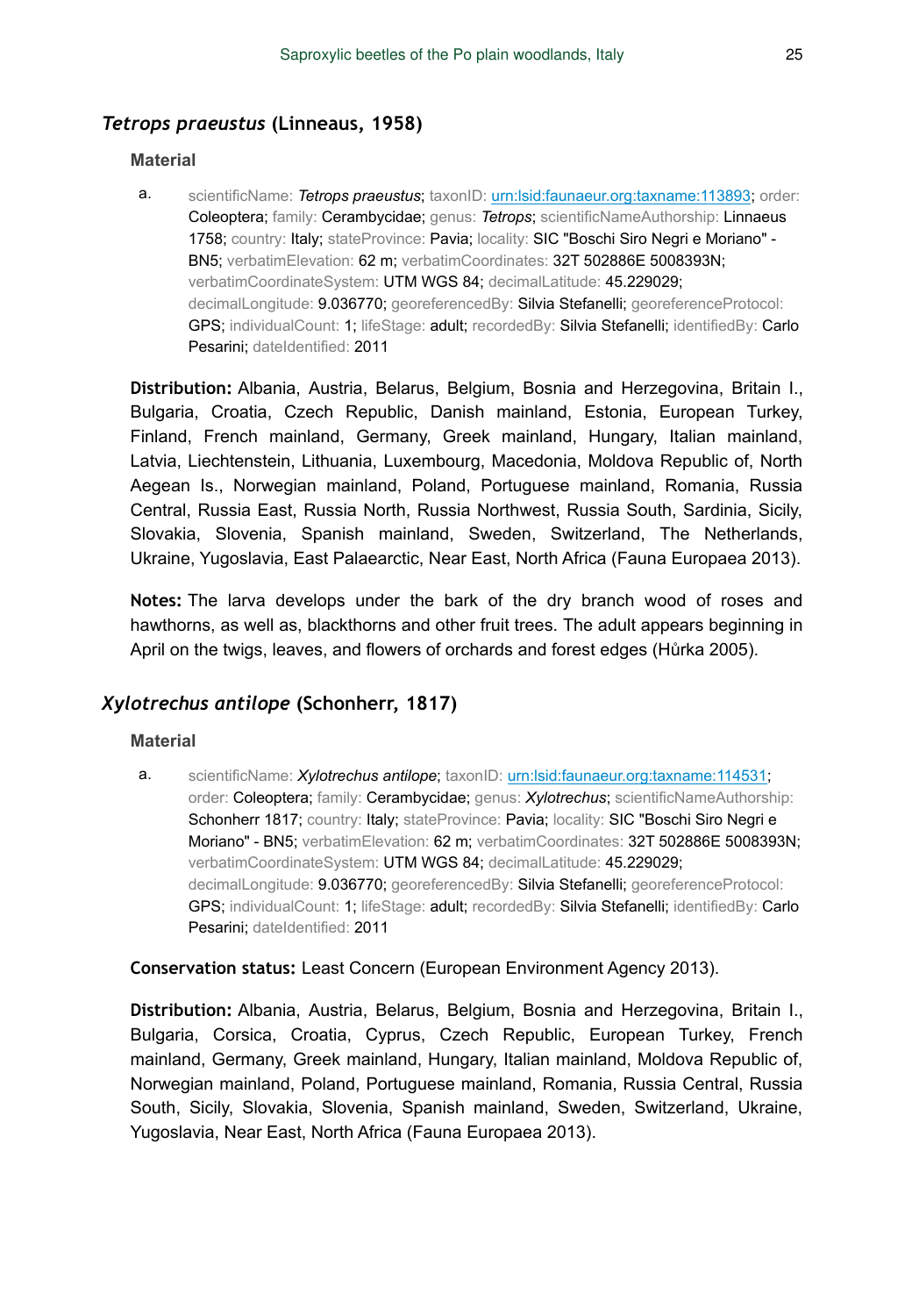**Notes:** The species is more widespread in the Mediterranean area than in continental regions. The larva develops only in oaks. The adult appears during spring and summer on the logs of the host plants (Pesarini and Sabbadini 1994).

## *Xylotrechus rusticus* **(Linneaus, 1958)**

## **Materials**

- a. scientificName: *Xylotrechus rusticus*; taxonID: [urn:lsid:faunaeur.org:taxname:114524](http://www.faunaeur.org/full_results.php?id=114524); order: Coleoptera; family: Cerambycidae; genus: *Xylotrechus*; scientificNameAuthorship: Linnaeus 1758; country: Italy; stateProvince: Pavia; locality: SIC "Boschi Siro Negri e Moriano" - BN1; verbatimElevation: 68 m; verbatimCoordinates: 32T 503258E 5007870N; verbatimCoordinateSystem: UTM WGS 84; decimalLatitude: 45.224312; decimalLongitude: 9.041499; georeferencedBy: Silvia Stefanelli; georeferenceProtocol: GPS; individualCount: 19; lifeStage: adult; recordedBy: Silvia Stefanelli; identifiedBy: Carlo Pesarini; dateIdentified: 2011
- b. scientificName: *Xylotrechus rusticus*; taxonID: [urn:lsid:faunaeur.org:taxname:114524](http://www.faunaeur.org/full_results.php?id=114524); order: Coleoptera; family: Cerambycidae; genus: *Xylotrechus*; scientificNameAuthorship: Linnaeus 1758; country: Italy; stateProvince: Pavia; locality: SIC "Boschi Siro Negri e Moriano" - BN21; verbatimElevation: 66 m; verbatimCoordinates: 32T 506342E 5005026N; verbatimCoordinateSystem: UTM WGS 84; decimalLatitude: 45.198691; decimalLongitude: 9.080746; georeferencedBy: Silvia Stefanelli; georeferenceProtocol: GPS; individualCount: 2; lifeStage: adult; recordedBy: Silvia Stefanelli; identifiedBy: Carlo Pesarini; dateIdentified: 2011

**Conservation status:** Least Concern (European Environment Agency 2013).

**Distribution:** Albania, Austria, Belarus, Belgium, Bosnia and Herzegovina, Bulgaria, Croatia, Czech Republic, Danish mainland, Estonia, Finland, French mainland, Germany, Greek mainland, Hungary, Italian mainland, Latvia, Lithuania, Macedonia, Moldova Republic of, Norwegian mainland, Poland, Romania, Russia Central, Russia East, Russia North, Russia Northwest, Russia South, Sardinia, Slovakia, Slovenia, Spanish mainland, Sweden, Switzerland, Ukraine, Yugoslavia, East Palaearctic, Near East, North Africa, Oriental region (Fauna Europaea 2013).

**Notes:** The species is rare but widespread as are the other species of the genus. The larva develops under the bark of various broadleaves, mainly birch, poplar, willow, and aspen. The adults mostly occur on stacks of dry branches or logs of host plants and fly and run around in sunshine (Hůrka 2005).

## *Xylotrechus stebbingi* **(Gahan, 1906)**

## **Materials**

a. scientificName: *Xylotrechus stebbingi*; taxonID: [urn:lsid:faunaeur.org:taxname:114526;](http://www.faunaeur.org/full_results.php?id=114526) order: Coleoptera; family: Cerambycidae; genus: *Xylotrechus*; scientificNameAuthorship: Gahan 1906; country: Italy; stateProvince: Pavia; locality: SIC "Boschi Siro Negri e Moriano" - BN1; verbatimElevation: 68 m; verbatimCoordinates: 32T 503258E 5007870N; verbatimCoordinateSystem: UTM WGS 84; decimalLatitude: 45.224312;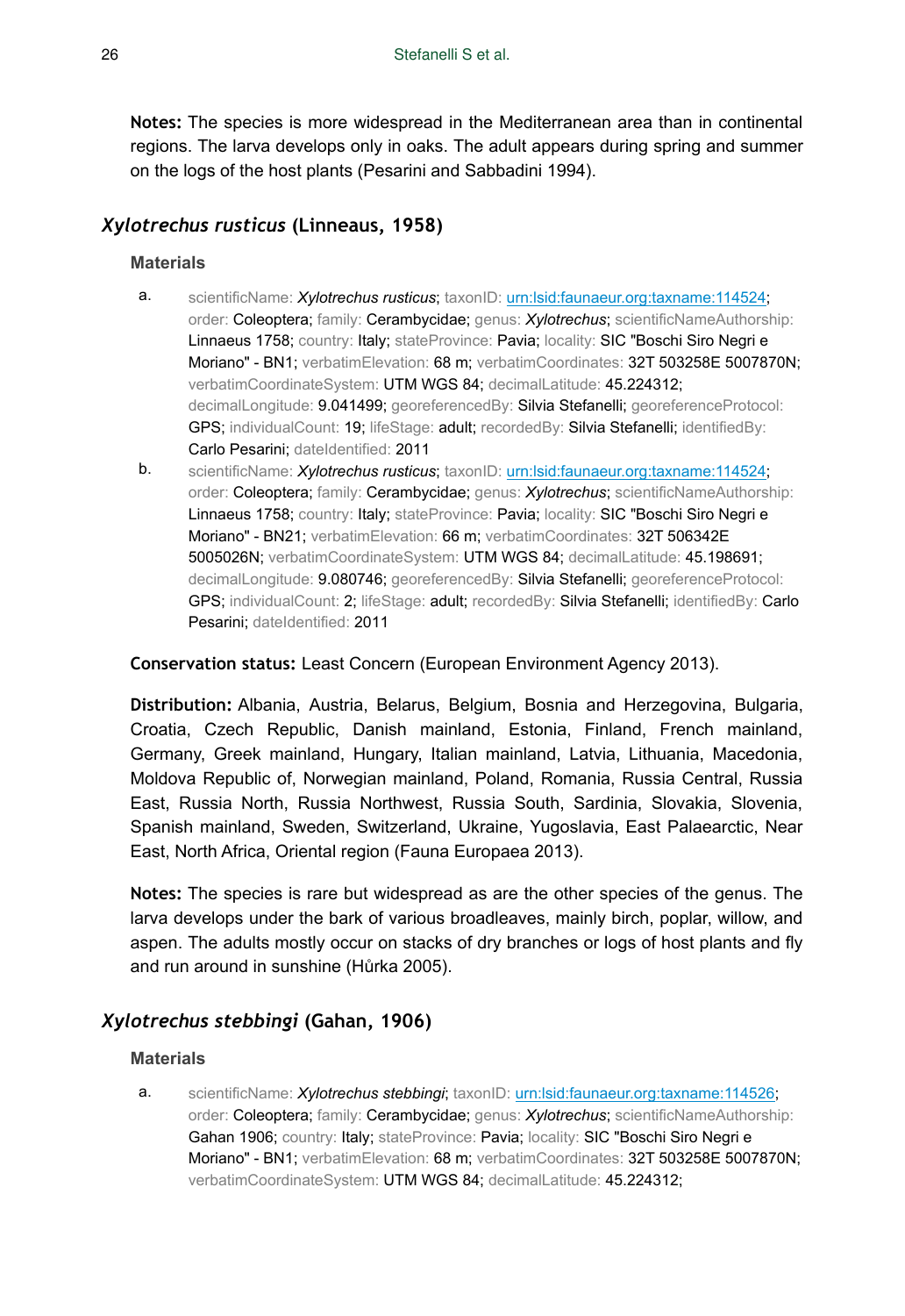decimalLongitude: 9.041499; georeferencedBy: Silvia Stefanelli; georeferenceProtocol: GPS; individualCount: 1; lifeStage: adult; recordedBy: Silvia Stefanelli; identifiedBy: Carlo Pesarini; dateIdentified: 2011

- b. scientificName: *Xylotrechus stebbingi*; taxonID: [urn:lsid:faunaeur.org:taxname:114526;](http://www.faunaeur.org/full_results.php?id=114526) order: Coleoptera; family: Cerambycidae; genus: *Xylotrechus*; scientificNameAuthorship: Gahan 1906; country: Italy; stateProvince: Pavia; locality: SIC "Boschi Siro Negri e Moriano" - BN21; verbatimElevation: 66 m; verbatimCoordinates: 32T 506342E 5005026N; verbatimCoordinateSystem: UTM WGS 84; decimalLatitude: 45.198691; decimalLongitude: 9.080746; georeferencedBy: Silvia Stefanelli; georeferenceProtocol: GPS; individualCount: 3; lifeStage: adult; recordedBy: Silvia Stefanelli; identifiedBy: Carlo Pesarini: dateIdentified: 2011
- c. scientificName: *Xylotrechus stebbingi*; taxonID: [urn:lsid:faunaeur.org:taxname:114526;](http://www.faunaeur.org/full_results.php?id=114526) order: Coleoptera; family: Cerambycidae; genus: *Xylotrechus*; scientificNameAuthorship: Gahan 1906; country: Italy; stateProvince: Pavia; locality: SIC "Boschi Siro Negri e Moriano" - BN5; verbatimElevation: 62 m; verbatimCoordinates: 32T 502886E 5008393N; verbatimCoordinateSystem: UTM WGS 84; decimalLatitude: 45.229029; decimalLongitude: 9.036770; georeferencedBy: Silvia Stefanelli; georeferenceProtocol: GPS; individualCount: 1; lifeStage: adult; recordedBy: Silvia Stefanelli; identifiedBy: Carlo Pesarini; dateIdentified: 2011
- d. scientificName: *Xylotrechus stebbingi*; taxonID: [urn:lsid:faunaeur.org:taxname:114526;](http://www.faunaeur.org/full_results.php?id=114526) order: Coleoptera; family: Cerambycidae; genus: *Xylotrechus*; scientificNameAuthorship: Gahan 1906; country: Italy; stateProvince: Pavia; locality: SIC "Boschi Siro Negri e Moriano" - BN10; verbatimElevation: 76 m; verbatimCoordinates: 32T 504479E 5006332N; verbatimCoordinateSystem: UTM WGS 84; decimalLatitude: 45.210461; decimalLongitude: 9.057038; georeferencedBy: Silvia Stefanelli; georeferenceProtocol: GPS; individualCount: 1; lifeStage: adult; recordedBy: Silvia Stefanelli; identifiedBy: Carlo Pesarini: dateIdentified: 2011
- e. scientificName: *Xylotrechus stebbingi*; taxonID: [urn:lsid:faunaeur.org:taxname:114526;](http://www.faunaeur.org/full_results.php?id=114526) order: Coleoptera; family: Cerambycidae; genus: *Xylotrechus*; scientificNameAuthorship: Gahan 1906; country: Italy; stateProvince: Pavia; locality: SIC "Boschi di Vaccarizza" - V1; verbatimElevation: 62 m; verbatimCoordinates: 32T 519272E 4999526N; verbatimCoordinateSystem: UTM WGS 84; decimalLatitude: 45.148947; decimalLongitude: 9.245157; georeferencedBy: Silvia Stefanelli; georeferenceProtocol: GPS; individualCount: 1; lifeStage: adult; recordedBy: Silvia Stefanelli; identifiedBy: Carlo Pesarini; dateIdentified: 2011

**Distribution:** Crete, French mainland, Greek mainland, Italian mainland, Sardinia, Switzerland, Afro-tropical region, Australian region, Near East, North Africa, Oriental region (Fauna Europaea 2013).

**Notes:** It is an allochthonous species which probably arrived in Europe infesting the wood of mulberry trees. Little is known about its biology (Dioli and Viganò 1990).

## *Cerylon ferrugineum* **(Stephens, 1830)**

## **Materials**

a. scientificName: *Cerylon ferrugineum*; taxonID: [urn:lsid:faunaeur.org:taxname:115176](http://www.faunaeur.org/full_results.php?id=115176); order: Coleoptera; family: Cerylonidae; genus: *Cerylon*; scientificNameAuthorship: Stephens 1830; country: Italy; stateProvince: Pavia; locality: SIC "Boschi Siro Negri e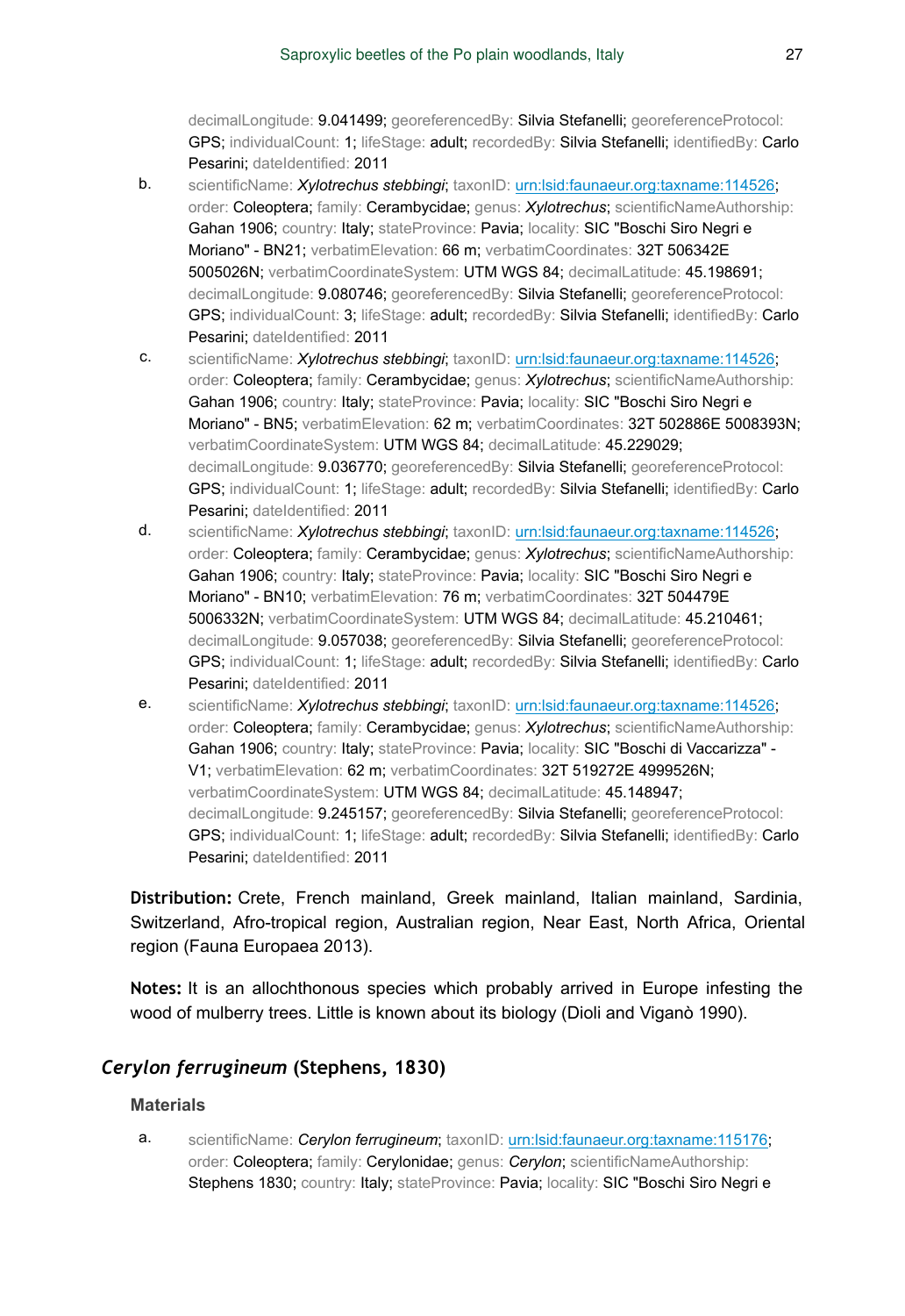Moriano" - BN1; verbatimElevation: 68 m; verbatimCoordinates: 32T 503258E 5007870N; verbatimCoordinateSystem: UTM WGS 84; decimalLatitude: 45.224312; decimalLongitude: 9.041499; georeferencedBy: Silvia Stefanelli; georeferenceProtocol: GPS; individualCount: 3; lifeStage: adult; recordedBy: Silvia Stefanelli; identifiedBy: Claudio Canepari; dateIdentified: 2011

- b. scientificName: *Cerylon ferrugineum*; taxonID: [urn:lsid:faunaeur.org:taxname:115176](http://www.faunaeur.org/full_results.php?id=115176); order: Coleoptera; family: Cerylonidae; genus: *Cerylon*; scientificNameAuthorship: Stephens 1830; country: Italy: stateProvince: Pavia: locality: SIC "Boschi Siro Negri e Moriano" - BN21; verbatimElevation: 66 m; verbatimCoordinates: 32T 506342E 5005026N; verbatimCoordinateSystem: UTM WGS 84; decimalLatitude: 45.198691; decimalLongitude: 9.080746; georeferencedBy: Silvia Stefanelli; georeferenceProtocol: GPS; individualCount: 2; lifeStage: adult; recordedBy: Silvia Stefanelli; identifiedBy: Claudio Canepari; dateIdentified: 2011
- c. scientificName: *Cerylon ferrugineum*; taxonID: [urn:lsid:faunaeur.org:taxname:115176](http://www.faunaeur.org/full_results.php?id=115176); order: Coleoptera; family: Cerylonidae; genus: *Cerylon*; scientificNameAuthorship: Stephens 1830; country: Italy; stateProvince: Pavia; locality: SIC "Boschi Siro Negri e Moriano" - BN5; verbatimElevation: 62 m; verbatimCoordinates: 32T 502886E 5008393N; verbatimCoordinateSystem: UTM WGS 84; decimalLatitude: 45.229029; decimalLongitude: 9.036770; georeferencedBy: Silvia Stefanelli; georeferenceProtocol: GPS; individualCount: 4; lifeStage: adult; recordedBy: Silvia Stefanelli; identifiedBy: Claudio Canepari; dateIdentified: 2011

**Distribution:** Austria, Belarus, Belgium, Bosnia and Herzegovina, Britain I., Bulgaria, Corsica, Croatia, Czech Republic, Danish mainland, Estonia, European Turkey, Finland, French mainland, Germany, Greek mainland, Hungary, Ireland, Italian mainland, Latvia, Lithuania, Macedonia, Norwegian mainland, Poland, Romania, Russia Central, Russia East, Russia North, Russia Northwest, Russia South, Slovakia, Slovenia, Spanish mainland, Sweden, Switzerland, The Netherlands, Ukraine, Yugoslavia (Fauna Europaea 2013).

**Notes:** The species lives in ancient forests. The larva develops in the rotten wood of different species of recently dead hardwoods and feeds on decomposing fungi and spores (Alexander and Anderson 2012).

## *Cetonia aurata* **(Linneaus, 1761)**

#### **Nomenclature:**

## *Scarabaeus aurata* Linneaus, 1761 – Fauna Europaea (2013)

#### **Materials**

a. scientificName: *Cetonia aurata*; taxonID: [urn:lsid:faunaeur.org:taxname:247076;](http://www.faunaeur.org/full_results.php?id=247076) order: Coleoptera; family: Cetoniidae; genus: *Cetonia*; scientificNameAuthorship: Linnaeus 1761; country: Italy; stateProvince: Pavia; locality: SIC "Boschi Siro Negri e Moriano" -BN1; verbatimElevation: 68 m; verbatimCoordinates: 32T 503258E 5007870N; verbatimCoordinateSystem: UTM WGS 84; decimalLatitude: 45.224312; decimalLongitude: 9.041499; georeferencedBy: Silvia Stefanelli; georeferenceProtocol: GPS; individualCount: 13; lifeStage: adult; recordedBy: Silvia Stefanelli; identifiedBy: Giuseppe Carpaneto; dateIdentified: 2011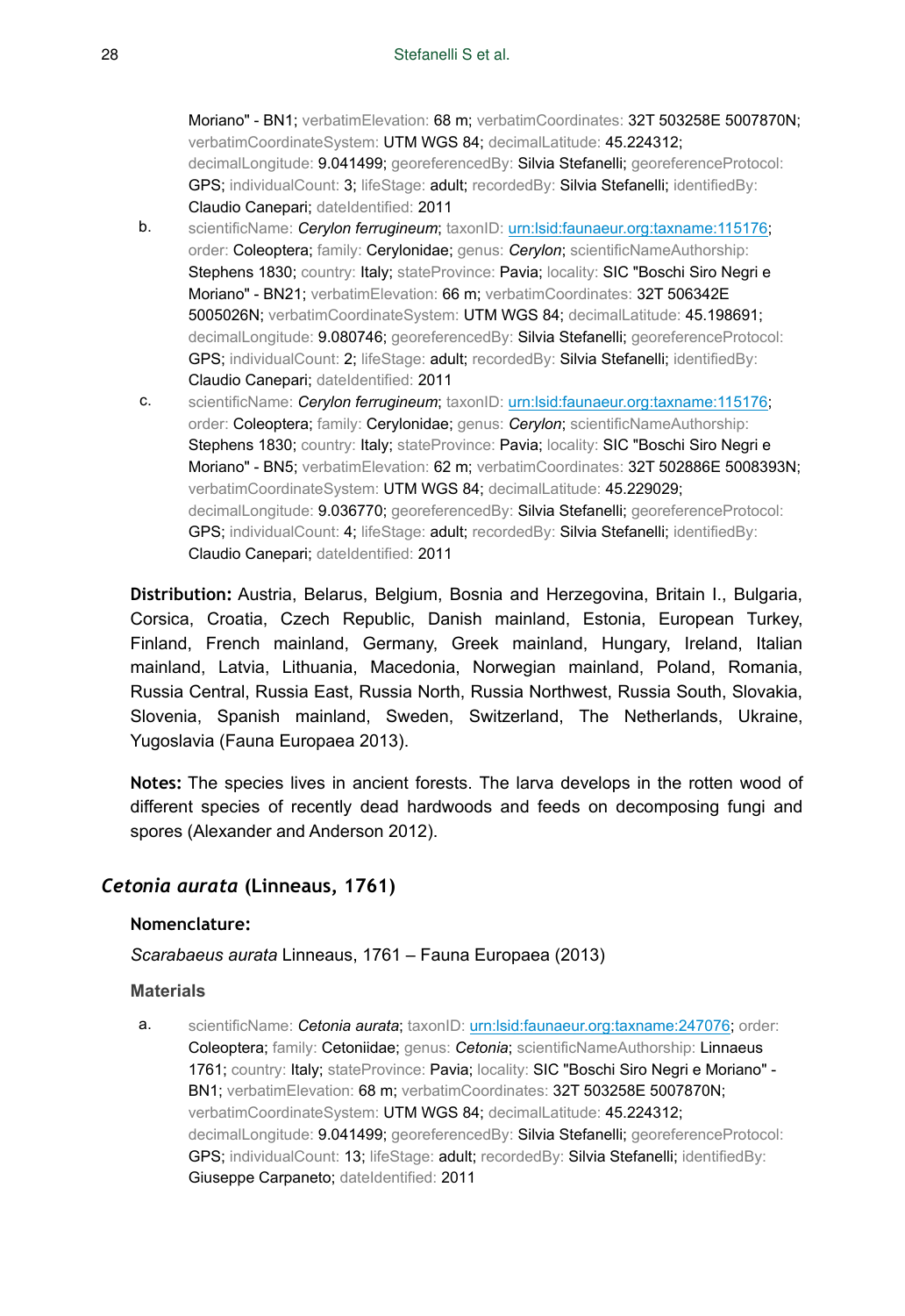- b. scientificName: *Cetonia aurata*; taxonID: [urn:lsid:faunaeur.org:taxname:247076;](http://www.faunaeur.org/full_results.php?id=247076) order: Coleoptera; family: Cetoniidae; genus: *Cetonia*; scientificNameAuthorship: Linnaeus 1761; country: Italy; stateProvince: Pavia; locality: SIC "Boschi Siro Negri e Moriano" - BN21; verbatimElevation: 66 m; verbatimCoordinates: 32T 506342E 5005026N; verbatimCoordinateSystem: UTM WGS 84; decimalLatitude: 45.198691; decimalLongitude: 9.080746; georeferencedBy: Silvia Stefanelli; georeferenceProtocol: GPS; individualCount: 2; lifeStage: adult; recordedBy: Silvia Stefanelli; identifiedBy: Giuseppe Carpaneto: dateIdentified: 2011
- c. scientificName: *Cetonia aurata*; taxonID: [urn:lsid:faunaeur.org:taxname:247076;](http://www.faunaeur.org/full_results.php?id=247076) order: Coleoptera; family: Cetoniidae; genus: *Cetonia*; scientificNameAuthorship: Linnaeus 1761; country: Italy; stateProvince: Pavia; locality: SIC "Boschi Siro Negri e Moriano" -BN5; verbatimElevation: 62 m; verbatimCoordinates: 32T 502886E 5008393N; verbatimCoordinateSystem: UTM WGS 84; decimalLatitude: 45.229029; decimalLongitude: 9.036770; georeferencedBy: Silvia Stefanelli; georeferenceProtocol: GPS; individualCount: 5; lifeStage: adult; recordedBy: Silvia Stefanelli; identifiedBy: Giuseppe Carpaneto; dateIdentified: 2011
- d. scientificName: *Cetonia aurata*; taxonID: [urn:lsid:faunaeur.org:taxname:247076;](http://www.faunaeur.org/full_results.php?id=247076) order: Coleoptera; family: Cetoniidae; genus: *Cetonia*; scientificNameAuthorship: Linnaeus 1761; country: Italy; stateProvince: Pavia; locality: SIC "Boschi Siro Negri e Moriano" - BN10; verbatimElevation: 76 m; verbatimCoordinates: 32T 504479E 5006332N; verbatimCoordinateSystem: UTM WGS 84; decimalLatitude: 45.210461; decimalLongitude: 9.057038; georeferencedBy: Silvia Stefanelli; georeferenceProtocol: GPS; individualCount: 2; lifeStage: adult; recordedBy: Silvia Stefanelli; identifiedBy: Giuseppe Carpaneto; dateIdentified: 2011
- e. scientificName: *Cetonia aurata*; taxonID: [urn:lsid:faunaeur.org:taxname:247076;](http://www.faunaeur.org/full_results.php?id=247076) order: Coleoptera; family: Cetoniidae; genus: *Cetonia*; scientificNameAuthorship: Linnaeus 1761; country: Italy; stateProvince: Pavia; locality: SIC "Boschi di Vaccarizza" - V1; verbatimElevation: 62 m; verbatimCoordinates: 32T 519272E 4999526N; verbatimCoordinateSystem: UTM WGS 84; decimalLatitude: 45.148947; decimalLongitude: 9.245157; georeferencedBy: Silvia Stefanelli; georeferenceProtocol: GPS; individualCount: 1; lifeStage: adult; recordedBy: Silvia Stefanelli; identifiedBy: Giuseppe Carpaneto; dateIdentified: 2011
- f. scientificName: *Cetonia aurata*; taxonID: [urn:lsid:faunaeur.org:taxname:247076;](http://www.faunaeur.org/full_results.php?id=247076) order: Coleoptera; family: Cetoniidae; genus: *Cetonia*; scientificNameAuthorship: Linnaeus 1761; country: Italy; stateProvince: Pavia; locality: SIC "Boschi di Vaccarizza" - V2; verbatimElevation: 65 m; verbatimCoordinates: 32T 519868E 4999488N; verbatimCoordinateSystem: UTM WGS 84; decimalLatitude: 45.148589; decimalLongitude: 9.252737; georeferencedBy: Silvia Stefanelli; georeferenceProtocol: GPS; individualCount: 3; lifeStage: adult; recordedBy: Silvia Stefanelli; identifiedBy: Giuseppe Carpaneto; dateIdentified: 2011

**Distribution:** Albania, Austria, Belarus, Belgium, Bosnia and Herzegovina, Britain I., Bulgaria, Channel Is., Croatia, Czech Republic, Danish mainland, Estonia, European Turkey, Finland, French mainland, Germany, Greek mainland, Hungary, Ireland, Italian mainland, Kaliningrad Region, Latvia, Liechtenstein, Lithuania, Luxembourg, Macedonia, Malta, Norwegian mainland, Poland, Romania, Russia Central, Russia East, Russia North, Russia Northwest, Russia South, Slovakia, Slovenia, Spanish mainland, Sweden, Switzerland, The Netherlands, Ukraine, Yugoslavia, East Palaearctic, Near East (Fauna Europaea 2013).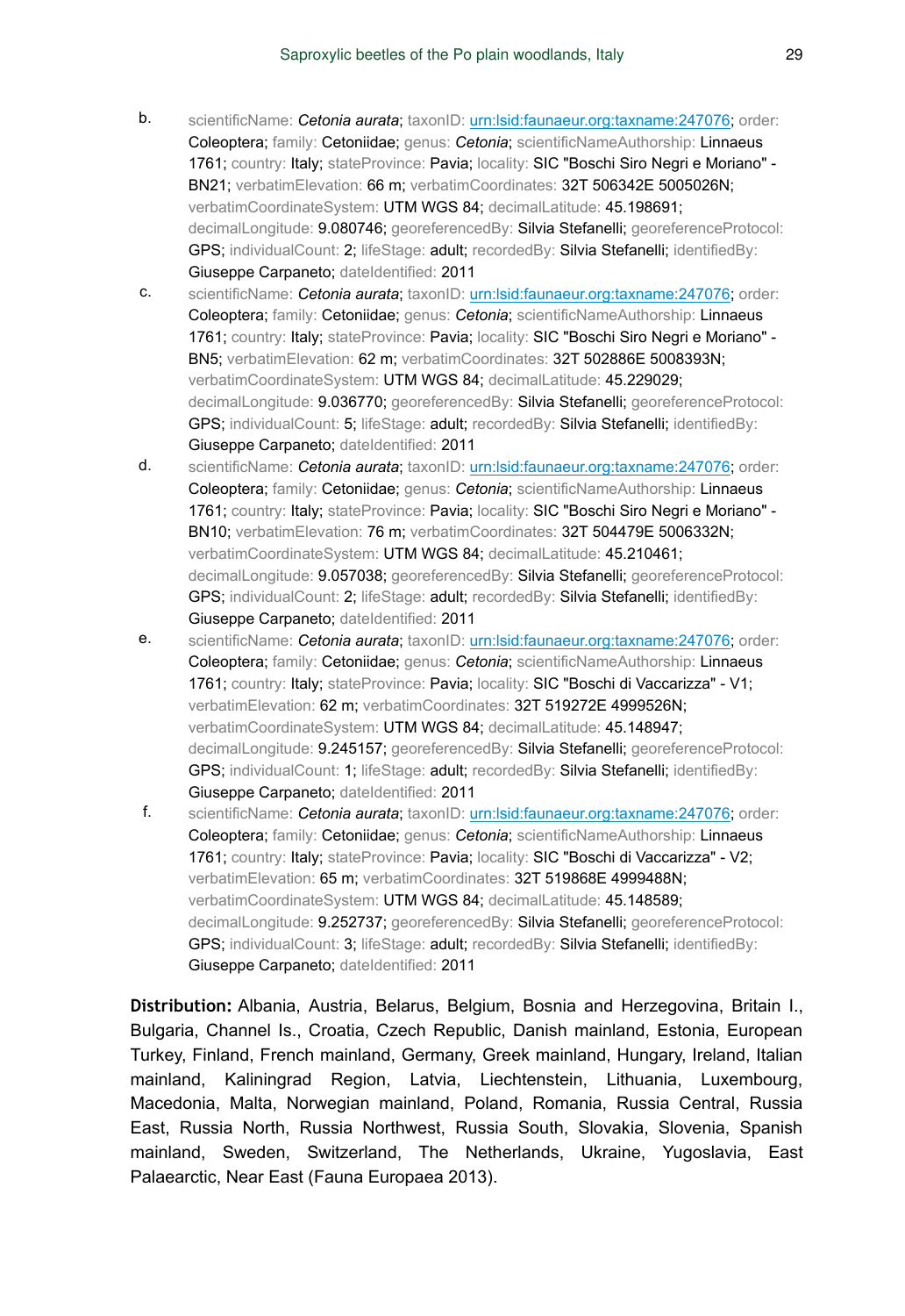**Notes:** The species is very common. The larva develops in the rotten wood of old broadleaves with humus-rich soil. It pupates in late summer and autumn in a cocoon in which the beetle overwinters. The adult appears from April to October on the flowers of various herbs, shrubs, trees, and also sometimes at oozing sap (Hůrka 2005).

## *Oxythyrea funesta* **(Poda, 1761)**

#### **Materials**

- a. scientificName: *Oxythyrea funesta*; taxonID: [urn:lsid:faunaeur.org:taxname:247005](http://www.faunaeur.org/full_results.php?id=247005); order: Coleoptera; family: Cetoniidae; genus: *Oxythyrea*; scientificNameAuthorship: Poda 1761; country: Italy; stateProvince: Pavia; locality: SIC "Boschi Siro Negri e Moriano" - BN1; verbatimElevation: 68 m; verbatimCoordinates: 32T 503258E 5007870N; verbatimCoordinateSystem: UTM WGS 84; decimalLatitude: 45.224312; decimalLongitude: 9.041499; georeferencedBy: Silvia Stefanelli; georeferenceProtocol: GPS; individualCount: 16; lifeStage: adult; recordedBy: Silvia Stefanelli; identifiedBy: Giuseppe Carpaneto; dateIdentified: 2011
- b. scientificName: *Oxythyrea funesta*; taxonID: [urn:lsid:faunaeur.org:taxname:247005](http://www.faunaeur.org/full_results.php?id=247005); order: Coleoptera; family: Cetoniidae; genus: *Oxythyrea*; scientificNameAuthorship: Poda 1761; country: Italy; stateProvince: Pavia; locality: SIC "Boschi Siro Negri e Moriano" - BN21; verbatimElevation: 66 m; verbatimCoordinates: 32T 506342E 5005026N; verbatimCoordinateSystem: UTM WGS 84; decimalLatitude: 45.198691; decimalLongitude: 9.080746; georeferencedBy: Silvia Stefanelli; georeferenceProtocol: GPS; individualCount: 2; lifeStage: adult; recordedBy: Silvia Stefanelli; identifiedBy: Giuseppe Carpaneto; dateIdentified: 2011
- c. scientificName: *Oxythyrea funesta*; taxonID: [urn:lsid:faunaeur.org:taxname:247005](http://www.faunaeur.org/full_results.php?id=247005); order: Coleoptera; family: Cetoniidae; genus: *Oxythyrea*; scientificNameAuthorship: Poda 1761; country: Italy; stateProvince: Pavia; locality: SIC "Boschi Siro Negri e Moriano" - BN5; verbatimElevation: 62 m; verbatimCoordinates: 32T 502886E 5008393N; verbatimCoordinateSystem: UTM WGS 84; decimalLatitude: 45.229029; decimalLongitude: 9.036770; georeferencedBy: Silvia Stefanelli; georeferenceProtocol: GPS; individualCount: 4; lifeStage: adult; recordedBy: Silvia Stefanelli; identifiedBy: Giuseppe Carpaneto; dateIdentified: 2011

**Distribution:** Albania, Andorra, Austria, Balearic Is., Belarus, Belgium, Bosnia and Herzegovina, Bulgaria, Canary Is., Channel Is., Corsica, Croatia, Czech Republic, European Turkey, French mainland, Germany, Greek mainland, Hungary, Italian mainland, Latvia, Lithuania, Luxembourg, Macedonia, Malta, North Aegean Is., Poland, Portuguese mainland, Romania, Russia Central, Russia East, Russia South, Sardinia, Sicily, Slovakia, Slovenia, Spanish mainland, Switzerland, The Netherlands, Ukraine, Yugoslavia, Near East, North Africa (Fauna Europaea 2013).

**Notes:** It is a thermophilous species. The adult appears from May to July on the flowers of various herbs and shrubs (Hůrka 2005).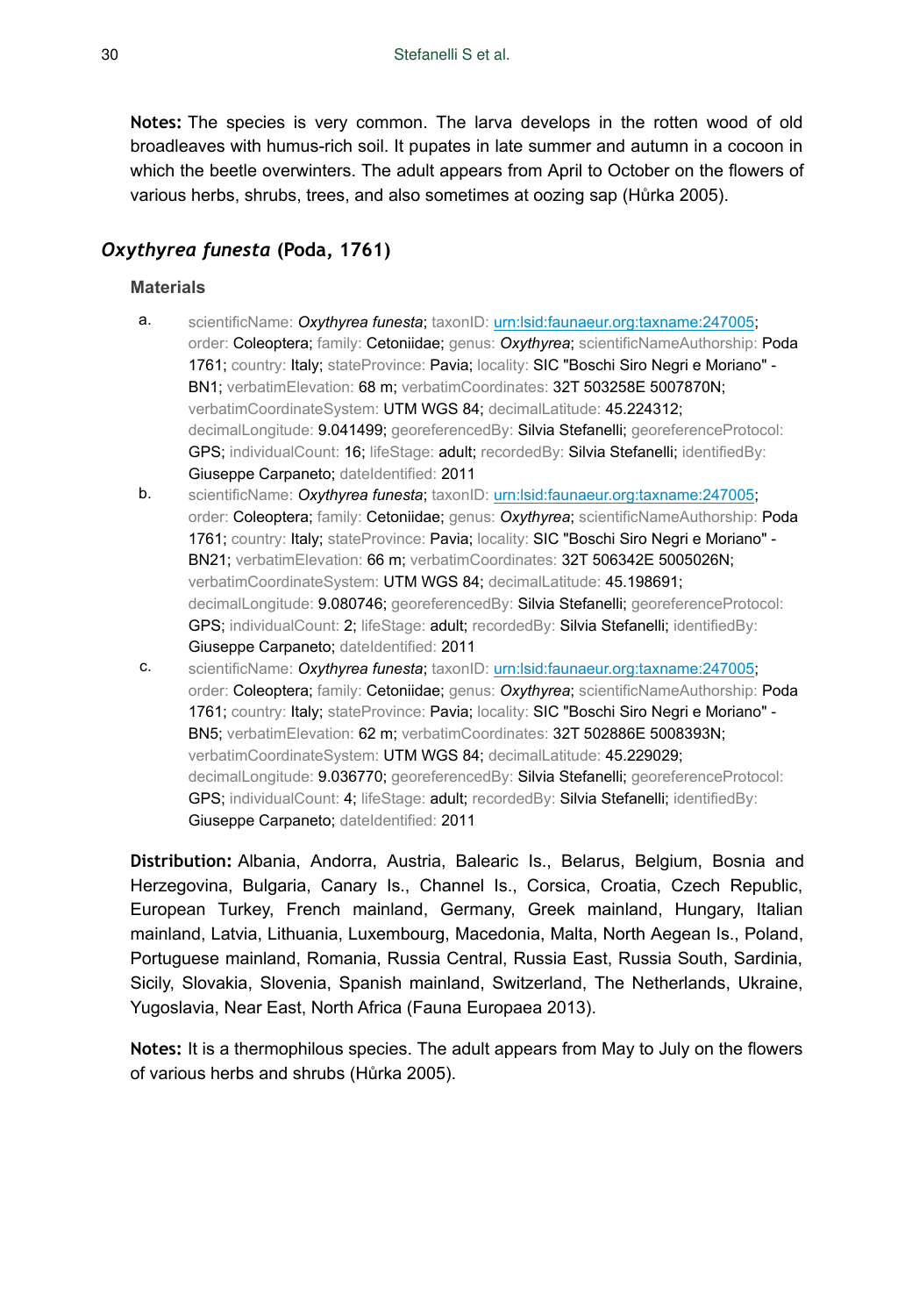## *Potosia cuprea* **(Fabricius, 1775)**

### **Materials**

- a. scientificName: *Potosia cuprea*; order: Coleoptera; family: Cetoniidae; genus: *Potosia*; scientificNameAuthorship: Fabricius 1775; country: Italy; stateProvince: Pavia; locality: SIC "Boschi Siro Negri e Moriano" - BN1; verbatimElevation: 68 m; verbatimCoordinates: 32T 503258E 5007870N; verbatimCoordinateSystem: UTM WGS 84; decimalLatitude: 45.224312; decimalLongitude: 9.041499; georeferencedBy: Silvia Stefanelli; georeferenceProtocol: GPS; individualCount: 1; lifeStage: adult; recordedBy: Silvia Stefanelli: identifiedBy: Giuseppe Carpaneto: dateIdentified: 2011
- b. scientificName: *Potosia cuprea*; order: Coleoptera; family: Cetoniidae; genus: *Potosia*; scientificNameAuthorship: Fabricius 1775; country: Italy; stateProvince: Pavia; locality: SIC "Boschi Siro Negri e Moriano" - BN21; verbatimElevation: 66 m; verbatimCoordinates: 32T 506342E 5005026N; verbatimCoordinateSystem: UTM WGS 84; decimalLatitude: 45.198691; decimalLongitude: 9.080746; georeferencedBy: Silvia Stefanelli; georeferenceProtocol: GPS; individualCount: 3; lifeStage: adult; recordedBy: Silvia Stefanelli; identifiedBy: Giuseppe Carpaneto; dateIdentified: 2011

**Notes:** It is a common, hardy species with variable coloration. The larva which often occurs at the edges of ant hills of *Formica rufa* group feeds on nest material and various wood debris. Females lay eggs near the anthills and larval development takes two years. The adult appears from May to July on flowers and ripe fruits (Hůrka 2005).

## *Tropinota* **(***Epicometis***)** *hirta* **(Poda, 1761)**

#### **Materials**

- a. scientificName: *Tropinota hirta*; taxonID: [urn:lsid:faunaeur.org:taxname:247090](http://www.faunaeur.org/full_results.php?id=247090); order: Coleoptera; family: Cetoniidae; genus: *Tropinota*; scientificNameAuthorship: Poda 1761; country: Italy; stateProvince: Pavia; locality: SIC "Boschi Siro Negri e Moriano" - BN1; verbatimElevation: 68 m; verbatimCoordinates: 32T 503258E 5007870N; verbatimCoordinateSystem: UTM WGS 84; decimalLatitude: 45.224312; decimalLongitude: 9.041499; georeferencedBy: Silvia Stefanelli; georeferenceProtocol: GPS; individualCount: 1; lifeStage: adult; recordedBy: Silvia Stefanelli; identifiedBy: Giuseppe Carpaneto; dateIdentified: 2011
- b. scientificName: *Tropinota hirta*; taxonID: [urn:lsid:faunaeur.org:taxname:247090](http://www.faunaeur.org/full_results.php?id=247090); order: Coleoptera; family: Cetoniidae; genus: *Tropinota*; scientificNameAuthorship: Poda 1761; country: Italy; stateProvince: Pavia; locality: SIC "Boschi Siro Negri e Moriano" - BN21; verbatimElevation: 66 m; verbatimCoordinates: 32T 506342E 5005026N; verbatimCoordinateSystem: UTM WGS 84; decimalLatitude: 45.198691; decimalLongitude: 9.080746; georeferencedBy: Silvia Stefanelli; georeferenceProtocol: GPS; individualCount: 1; lifeStage: adult; recordedBy: Silvia Stefanelli; identifiedBy: Giuseppe Carpaneto; dateIdentified: 2011

**Distribution:** Albania, Andorra, Austria, Balearic Is., Belarus, Belgium, Bosnia and Herzegovina, Bulgaria, Channel Is., Corsica, Crete, Croatia, Cyclades Is., Cyprus, Czech Republic, Dodecanese Is., European Turkey, French mainland, Germany, Greek mainland, Hungary, Italian mainland, Kaliningrad Region, Latvia, Lithuania, Luxembourg, Macedonia, Moldova Republic of, Poland, Romania, Russia East, Russia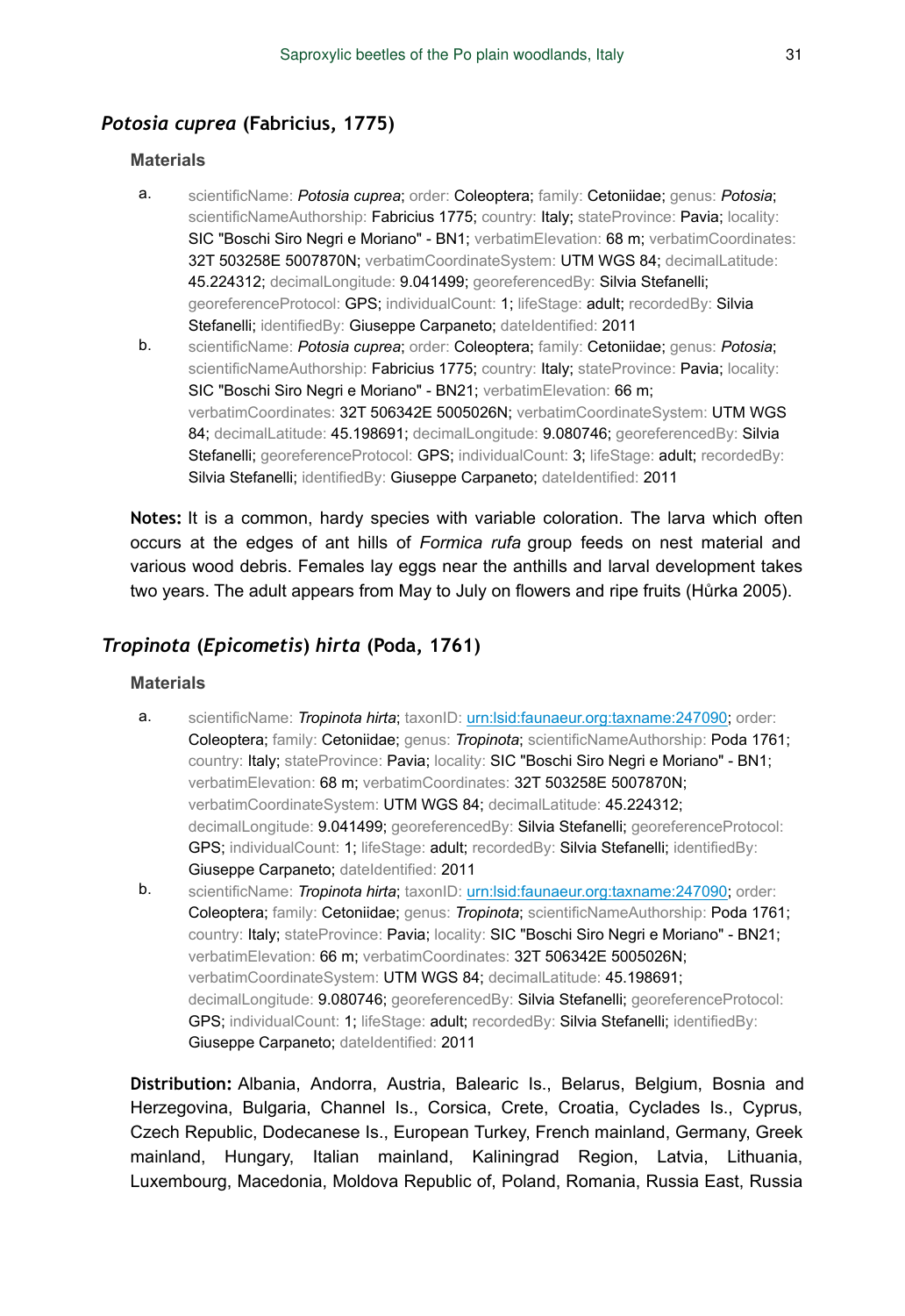South, Sardinia, Sicily, Slovakia, Slovenia, Spanish mainland, Switzerland, The Netherlands, Ukraine, Yugoslavia, Near East, North Africa (Fauna Europaea 2013).

**Notes:** This is an univoltine species. The larva feeds on decaying plant matter and roots in the soil. The adult appears at the end of March mostly on yellow flowers and feeds on pollen (Hůrka 2005).

## *Valgus hemipterus* **(Linneaus, 1758)**

### **Materials**

- a. scientificName: *Valgus hemipterus*; taxonID: [urn:lsid:faunaeur.org:taxname:246966](http://www.faunaeur.org/full_results.php?id=246966); order: Coleoptera; family: Cetoniidae; genus: *Valgus*; scientificNameAuthorship: Linnaeus 1758; country: Italy; stateProvince: Pavia; locality: SIC "Boschi Siro Negri e Moriano" - BN1; verbatimElevation: 68 m; verbatimCoordinates: 32T 503258E 5007870N; verbatimCoordinateSystem: UTM WGS 84; decimalLatitude: 45.224312; decimalLongitude: 9.041499; georeferencedBy: Silvia Stefanelli; georeferenceProtocol: GPS; individualCount: 64; lifeStage: adult; recordedBy: Silvia Stefanelli; identifiedBy: Giuseppe Carpaneto; dateIdentified: 2011
- b. scientificName: *Valgus hemipterus*; taxonID: [urn:lsid:faunaeur.org:taxname:246966](http://www.faunaeur.org/full_results.php?id=246966); order: Coleoptera; family: Cetoniidae; genus: *Valgus*; scientificNameAuthorship: Linnaeus 1758; country: Italy; stateProvince: Pavia; locality: SIC "Boschi Siro Negri e Moriano" - BN21; verbatimElevation: 66 m; verbatimCoordinates: 32T 506342E 5005026N; verbatimCoordinateSystem: UTM WGS 84; decimalLatitude: 45.198691; decimalLongitude: 9.080746; georeferencedBy: Silvia Stefanelli; georeferenceProtocol: GPS; individualCount: 108; lifeStage: adult; recordedBy: Silvia Stefanelli; identifiedBy: Giuseppe Carpaneto: dateIdentified: 2011
- c. scientificName: *Valgus hemipterus*; taxonID: [urn:lsid:faunaeur.org:taxname:246966](http://www.faunaeur.org/full_results.php?id=246966); order: Coleoptera; family: Cetoniidae; genus: *Valgus*; scientificNameAuthorship: Linnaeus 1758; country: Italy; stateProvince: Pavia; locality: SIC "Boschi Siro Negri e Moriano" -BN5; verbatimElevation: 62 m; verbatimCoordinates: 32T 502886E 5008393N; verbatimCoordinateSystem: UTM WGS 84; decimalLatitude: 45.229029; decimalLongitude: 9.036770; georeferencedBy: Silvia Stefanelli; georeferenceProtocol: GPS; individualCount: 22; lifeStage: adult; recordedBy: Silvia Stefanelli; identifiedBy: Giuseppe Carpaneto; dateIdentified: 2011
- d. scientificName: *Valgus hemipterus*; taxonID: [urn:lsid:faunaeur.org:taxname:246966](http://www.faunaeur.org/full_results.php?id=246966); order: Coleoptera; family: Cetoniidae; genus: *Valgus*; scientificNameAuthorship: Linnaeus 1758; country: Italy; stateProvince: Pavia; locality: SIC "Boschi Siro Negri e Moriano" - BN10; verbatimElevation: 76 m; verbatimCoordinates: 32T 504479E 5006332N; verbatimCoordinateSystem: UTM WGS 84; decimalLatitude: 45.210461; decimalLongitude: 9.057038; georeferencedBy: Silvia Stefanelli; georeferenceProtocol: GPS; individualCount: 30; lifeStage: adult; recordedBy: Silvia Stefanelli; identifiedBy: Giuseppe Carpaneto; dateIdentified: 2011
- e. scientificName: *Valgus hemipterus*; taxonID: [urn:lsid:faunaeur.org:taxname:246966](http://www.faunaeur.org/full_results.php?id=246966); order: Coleoptera; family: Cetoniidae; genus: *Valgus*; scientificNameAuthorship: Linnaeus 1758; country: Italy; stateProvince: Pavia; locality: SIC "Boschi di Vaccarizza" - V1; verbatimElevation: 62 m; verbatimCoordinates: 32T 519272E 4999526N; verbatimCoordinateSystem: UTM WGS 84; decimalLatitude: 45.148947; decimalLongitude: 9.245157; georeferencedBy: Silvia Stefanelli; georeferenceProtocol: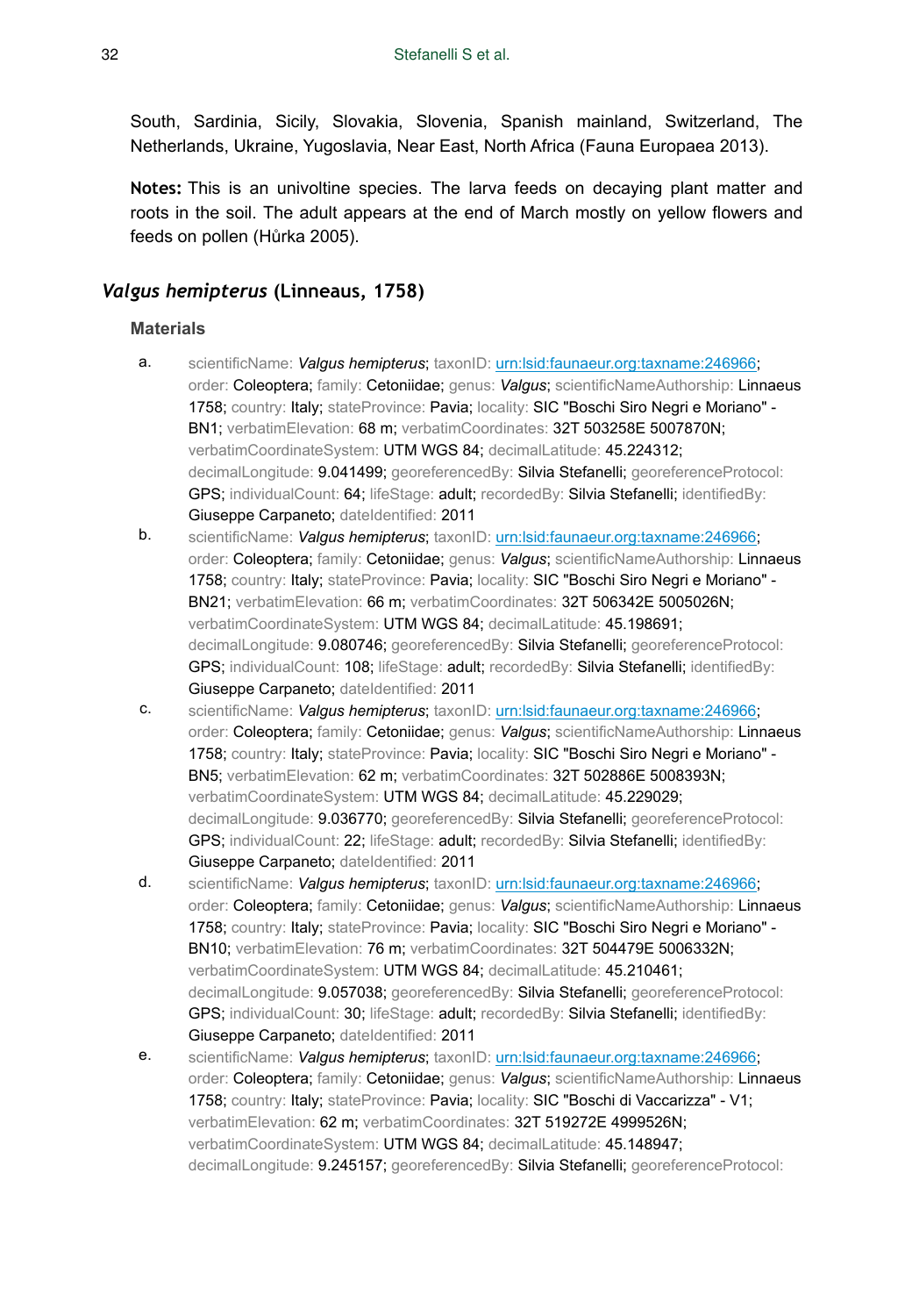GPS; individualCount: 22; lifeStage: adult; recordedBy: Silvia Stefanelli; identifiedBy: Giuseppe Carpaneto; dateIdentified: 2011

f. scientificName: *Valgus hemipterus*; taxonID: [urn:lsid:faunaeur.org:taxname:246966](http://www.faunaeur.org/full_results.php?id=246966); order: Coleoptera; family: Cetoniidae; genus: *Valgus*; scientificNameAuthorship: Linnaeus 1758; country: Italy; stateProvince: Pavia; locality: SIC "Boschi di Vaccarizza" - V2; verbatimElevation: 65 m; verbatimCoordinates: 32T 519868E 4999488N; verbatimCoordinateSystem: UTM WGS 84; decimalLatitude: 45.148589; decimalLongitude: 9.252737; georeferencedBy: Silvia Stefanelli; georeferenceProtocol: GPS; individualCount: 15; lifeStage: adult; recordedBy: Silvia Stefanelli; identifiedBy: Giuseppe Carpaneto: dateIdentified: 2011

**Conservation status:** Least Concern (European Environment Agency 2013).

**Distribution:** Albania, Austria, Balearic Is., Belarus, Belgium, Bosnia and Herzegovina, Bulgaria, Corsica, Crete, Croatia, Cyprus, Czech Republic, Danish mainland, European Turkey, French mainland, Germany, Greek mainland, Hungary, Italian mainland, Latvia, Lithuania, Luxembourg, Macedonia, Poland, Portuguese mainland, Romania, Russia Central, Russia Northwest, Russia South, Sardinia, Sicily, Slovakia, Slovenia, Spanish mainland, Switzerland, The Netherlands, Ukraine, Yugoslavia, Near East, Nearctic region, North Africa (Fauna Europaea 2013).

**Notes:** The larva develops in the decaying wood of dead broadleaves for one year. The adult appears from the end of April to the end of June on flowers in warmer areas (Hůrka 2005).

## *Phloeophagus lignarius* **(Marsham, 1802)**

#### **Nomenclature:**

*Rhyncolus sulcirostris* Thomson, 1894 – Fauna Europaea (2013) *Cossonus cylindrirostris* Olivier, 1807 – Fauna Europaea (2013)

*Rhyncolus latirostris* Thomson, 1886 – Fauna Europaea (2013)

#### **Materials**

- a. scientificName: *Phloeophagus lignarius*; taxonID: [urn:lsid:faunaeur.org:taxname:248036](http://www.faunaeur.org/full_results.php?id=248036); order: Coleoptera; family: Curculionidae; genus: *Phloeophagus*; scientificNameAuthorship: Marsham 1802; country: Italy; stateProvince: Pavia; locality: SIC "Boschi Siro Negri e Moriano" - BN21; verbatimElevation: 66 m; verbatimCoordinates: 32T 506342E 5005026N; verbatimCoordinateSystem: UTM WGS 84; decimalLatitude: 45.198691; decimalLongitude: 9.080746; georeferencedBy: Silvia Stefanelli; georeferenceProtocol: GPS; individualCount: 1; lifeStage: adult; recordedBy: Silvia Stefanelli; identifiedBy: Enzo Colonnelli; dateIdentified: 2011 b. scientificName: *Phloeophagus lignarius*; taxonID: [urn:lsid:faunaeur.org:taxname:248036](http://www.faunaeur.org/full_results.php?id=248036);
- order: Coleoptera; family: Curculionidae; genus: *Phloeophagus*; scientificNameAuthorship: Marsham 1802; country: Italy; stateProvince: Pavia; locality: SIC "Boschi Siro Negri e Moriano" - BN10; verbatimElevation: 76 m; verbatimCoordinates: 32T 504479E 5006332N; verbatimCoordinateSystem: UTM WGS 84; decimalLatitude: 45.210461; decimalLongitude: 9.057038; georeferencedBy: Silvia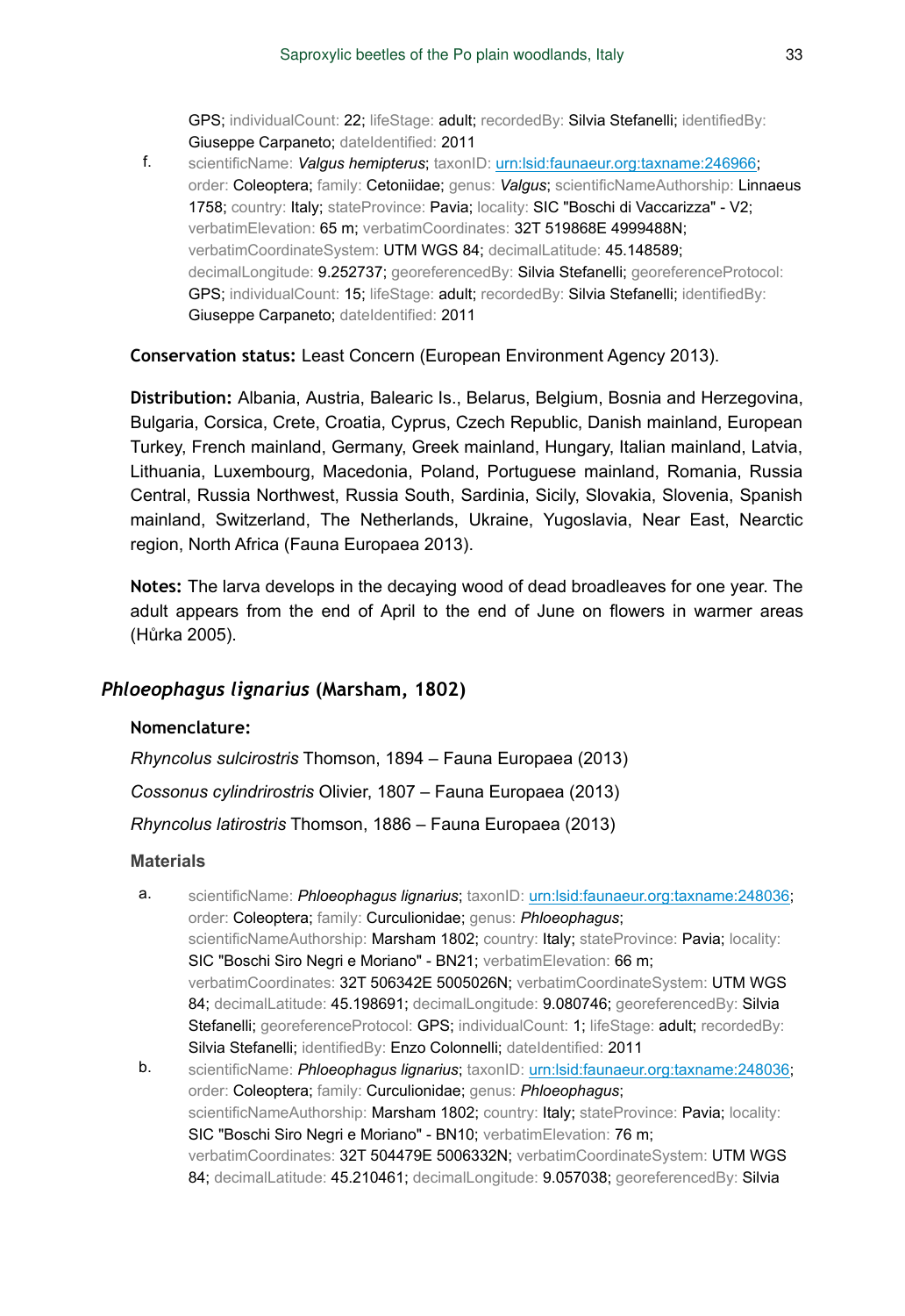Stefanelli; georeferenceProtocol: GPS; individualCount: 1; lifeStage: adult; recordedBy: Silvia Stefanelli; identifiedBy: Enzo Colonnelli; dateIdentified: 2011

### **Distribution:**

Albania, Andorra, Austria, Balearic Is., Bosnia and Herzegovina, Britain I., Bulgaria, Czech Republic, Danish mainland, Estonia, Finland, French mainland, Germany, Gibraltar, Hungary, Italian mainland, Latvia, Norwegian mainland, Poland, Portuguese mainland, Romania, Russia South, Slovakia, Spanish mainland, Sweden, Switzerland, The Netherlands, Ukraine (Fauna Europaea 2013).

**Notes:** The species develops in the decayed heartwood of beech, hawthorn, and ash (Alexander 2002).

## *Dryophthorus corticalis* **(Paykull, 1792)**

### **Nomenclature:**

*Curculio corticalis* (Paykull, 1792) – Fauna Europaea (2013)

#### **Materials**

- a. scientificName: *Dryophthorus corticalis*; taxonID: [urn:lsid:faunaeur.org:taxname:257317;](http://www.faunaeur.org/full_results.php?id=257317) order: Coleoptera; family: Dryophthoridae; genus: *Dryophthorus*; scientificNameAuthorship: Paykull 1792; country: Italy; stateProvince: Pavia; locality: SIC "Boschi Siro Negri e Moriano" - BN21; verbatimElevation: 66 m; verbatimCoordinates: 32T 506342E 5005026N; verbatimCoordinateSystem: UTM WGS 84; decimalLatitude: 45.198691; decimalLongitude: 9.080746; georeferencedBy: Silvia Stefanelli; georeferenceProtocol: GPS; individualCount: 2; lifeStage: adult; recordedBy: Silvia Stefanelli; identifiedBy: Enzo Colonnelli; dateIdentified: 2011
- b. scientificName: *Dryophthorus corticalis*; taxonID: [urn:lsid:faunaeur.org:taxname:257317;](http://www.faunaeur.org/full_results.php?id=257317) order: Coleoptera; family: Dryophthoridae; genus: *Dryophthorus*; scientificNameAuthorship: Paykull 1792; country: Italy; stateProvince: Pavia; locality: SIC "Boschi Siro Negri e Moriano" - BN5; verbatimElevation: 62 m; verbatimCoordinates: 32T 502886E 5008393N; verbatimCoordinateSystem: UTM WGS 84; decimalLatitude: 45.229029; decimalLongitude: 9.036770; georeferencedBy: Silvia Stefanelli; georeferenceProtocol: GPS; individualCount: 1; lifeStage: adult; recordedBy: Silvia Stefanelli; identifiedBy: Enzo Colonnelli; dateIdentified: 2011
- c. scientificName: *Dryophthorus corticalis*; taxonID: [urn:lsid:faunaeur.org:taxname:257317;](http://www.faunaeur.org/full_results.php?id=257317) order: Coleoptera; family: Dryophthoridae; genus: *Dryophthorus*; scientificNameAuthorship: Paykull 1792; country: Italy; stateProvince: Pavia; locality: SIC "Boschi Siro Negri e Moriano" - BN10; verbatimElevation: 76 m; verbatimCoordinates: 32T 504479E 5006332N; verbatimCoordinateSystem: UTM WGS 84; decimalLatitude: 45.210461; decimalLongitude: 9.057038; georeferencedBy: Silvia Stefanelli; georeferenceProtocol: GPS; individualCount: 28; lifeStage: adult; recordedBy: Silvia Stefanelli; identifiedBy: Enzo Colonnelli; dateIdentified: 2011

**Distribution:** Austria, Britain I., Bulgaria, Corsica, Czech Republic, Danish mainland, Estonia, Finland, French mainland, Germany, Hungary, Italian mainland, Kaliningrad Region, Latvia, Lithuania, Norwegian mainland, Poland, Russia Northwest, Sardinia,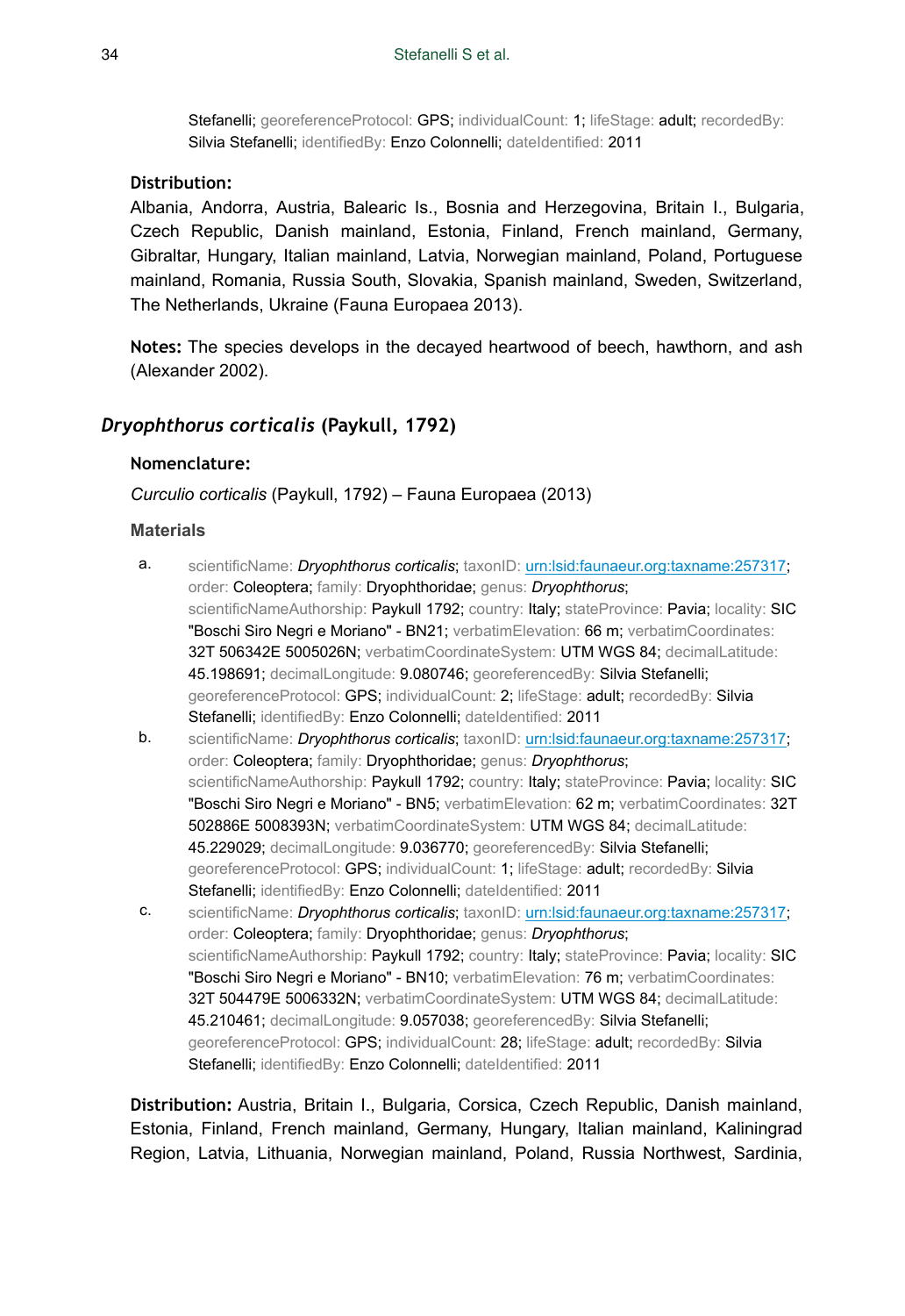Sicily, Slovakia, Sweden, Switzerland, The Netherlands, Ukraine (Fauna Europaea 2013).

**Notes:** The species inhabits the old relict forests of broadleaves and conifers throughout Europe. Despite their wide distribution, this species is pretty rare probably because of its hidden lifestyle and difficulty to collect. The larva develops in the hard wood of oaks and also in beeches and is often associated with the ant *Lasius brunneus* (Alexander 2002, Pešić 2011).

## *Ampedus* **(***Ampedus***)** *cinnaberinus* **(Eschscholtz, 1829)**

#### **Nomenclature:**

*Elater angusticollis* Heyden, 1886 – Fauna Europaea (2013)

*Ampedus lythropterus* Germar, 1844 – Fauna Europaea (2013)

#### **Material**

a. scientificName: *Ampedus cinnaberinus*; taxonID: [urn:lsid:faunaeur.org:taxname:235494;](http://www.faunaeur.org/full_results.php?id=235494) order: Coleoptera; family: Elateridae; genus: *Ampedus*; scientificNameAuthorship: Eschscholtz 1829; country: Italy; stateProvince: Pavia; locality: SIC "Boschi Siro Negri e Moriano" - BN5; verbatimElevation: 62 m; verbatimCoordinates: 32T 502886E 5008393N; verbatimCoordinateSystem: UTM WGS 84; decimalLatitude: 45.229029; decimalLongitude: 9.036770; georeferencedBy: Silvia Stefanelli; georeferenceProtocol: GPS; individualCount: 2; lifeStage: adult; recordedBy: Silvia Stefanelli; identifiedBy: Giuseppe Platia; dateIdentified: 2011

#### **Conservation status:** Least Concern (European Environment Agency 2013).

**Distribution:** Austria, Balearic Is., Belarus, Belgium, Bosnia and Herzegovina, Britain I., Bulgaria, Croatia, Czech Republic, Danish mainland, Estonia, Finland, French mainland, Germany, Greek mainland, Hungary, Italian mainland, Kaliningrad Region, Latvia, Lithuania, Luxembourg, Moldova Republic of, Norwegian mainland, Poland, Portuguese mainland, Romania, Russia Central, Russia East, Russia North, Russia Northwest, Russia South, Sicily, Slovakia, Slovenia, Spanish mainland, Sweden, Switzerland, The Netherlands, Ukraine, East Palaearctic, Near East, North Africa (Fauna Europaea 2013).

**Notes:** The species is principally associated with ancient oak forests. The larva develops in the dead timber of various broadleaves mainly in heart-rot, but also under the bark of rotten limbs. It is a predator of other beetle larvae, often *Dorcus* sp. (Alexander 2002).

## *Ampedus* **(***Ampedus***)** *pomonae* **(Stephens, 1830)**

#### **Materials**

a. scientificName: *Ampedus pomonae*; taxonID: [urn:lsid:faunaeur.org:taxname:235531;](http://www.faunaeur.org/full_results.php?id=235531) order: Coleoptera; family: Elateridae; genus: *Ampedus*; scientificNameAuthorship: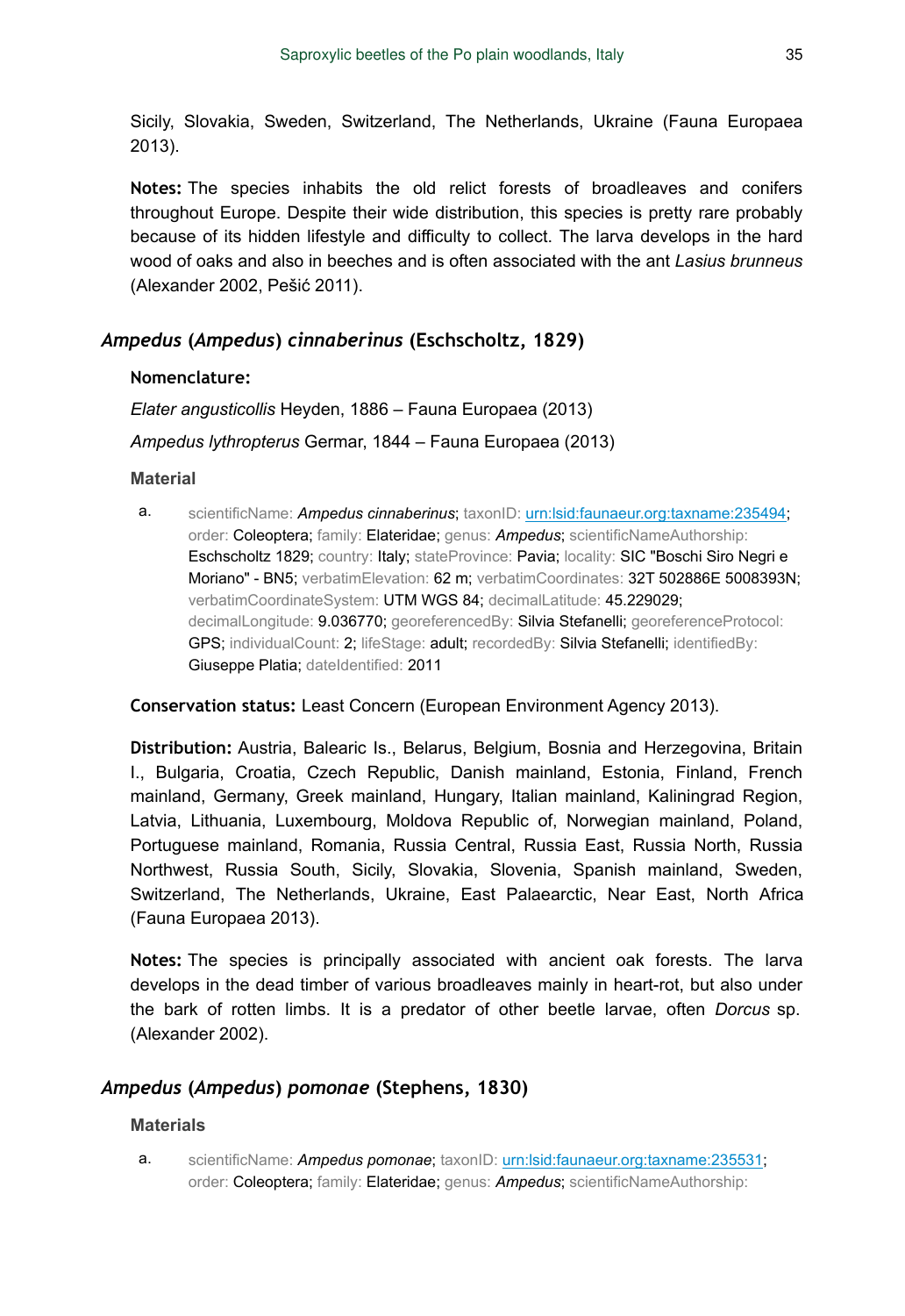Stephens 1830; country: Italy; stateProvince: Pavia; locality: SIC "Boschi Siro Negri e Moriano" - BN1; verbatimElevation: 68 m; verbatimCoordinates: 32T 503258E 5007870N; verbatimCoordinateSystem: UTM WGS 84; decimalLatitude: 45.224312; decimalLongitude: 9.041499; georeferencedBy: Silvia Stefanelli; georeferenceProtocol: GPS; individualCount: 2; lifeStage: adult; recordedBy: Silvia Stefanelli; identifiedBy: Giuseppe Platia; dateIdentified: 2011

b. scientificName: *Ampedus pomonae*; taxonID: [urn:lsid:faunaeur.org:taxname:235531;](http://www.faunaeur.org/full_results.php?id=235531) order: Coleoptera; family: Elateridae; genus: *Ampedus*; scientificNameAuthorship: Stephens 1830; country: Italy; stateProvince: Pavia; locality: SIC "Boschi di Vaccarizza" - V1; verbatimElevation: 62 m; verbatimCoordinates: 32T 519272E 4999526N; verbatimCoordinateSystem: UTM WGS 84; decimalLatitude: 45.148947; decimalLongitude: 9.245157; georeferencedBy: Silvia Stefanelli; georeferenceProtocol: GPS; individualCount: 1; lifeStage: adult; recordedBy: Silvia Stefanelli; identifiedBy: Giuseppe Platia; dateIdentified: 2011

**Conservation status:** Least Concern (European Environment Agency 2013).

**Distribution:** Austria, Belarus, Belgium, Bosnia and Herzegovina, Bulgaria, Croatia, Czech Republic, Danish mainland, Estonia, Finland, French mainland, Germany, Hungary, Ireland, Italian mainland, Kaliningrad Region, Latvia, Lithuania, Luxembourg, Moldova Republic of, Norwegian mainland, Poland, Portuguese mainland, Romania, Russia Central, Russia East, Russia North, Russia Northwest, Russia South, Slovakia, Slovenia, Spanish mainland, Sweden, The Netherlands, Ukraine, Yugoslavia, East Palaearctic, Near East (Fauna Europaea 2013).

**Notes:** This species is typical of wetlands, particularly the riparian forests of the Lombardy plains. The larva develops in the stumps of different species including both broadleaves and conifers (Platia 1994).

## *Ampedus* **(***Ampedus***)** *pomorum* **(Herbst, 1784)**

#### **Nomenclature:**

*Ampedus brigittae* Bouwer, 1980 – Fauna Europaea (2013) *Ampedus robustus* Bouwer, 1980 – Fauna Europaea (2013)

#### **Materials**

- a. scientificName: *Ampedus pomorum*; taxonID: [urn:lsid:faunaeur.org:taxname:235532](http://www.faunaeur.org/full_results.php?id=235532); order: Coleoptera; family: Elateridae; genus: *Ampedus*; scientificNameAuthorship: Herbst 1784; country: Italy; stateProvince: Pavia; locality: SIC "Boschi Siro Negri e Moriano" - BN1; verbatimElevation: 68 m; verbatimCoordinates: 32T 503258E 5007870N; verbatimCoordinateSystem: UTM WGS 84; decimalLatitude: 45.224312; decimalLongitude: 9.041499; georeferencedBy: Silvia Stefanelli; georeferenceProtocol: GPS; individualCount: 3; lifeStage: adult; recordedBy: Silvia Stefanelli; identifiedBy: Giuseppe Platia; dateIdentified: 2011
- b. scientificName: *Ampedus pomorum*; taxonID: [urn:lsid:faunaeur.org:taxname:235532](http://www.faunaeur.org/full_results.php?id=235532); order: Coleoptera; family: Elateridae; genus: *Ampedus*; scientificNameAuthorship: Herbst 1784; country: Italy; stateProvince: Pavia; locality: SIC "Boschi Siro Negri e Moriano" - BN10; verbatimElevation: 76 m; verbatimCoordinates: 32T 504479E 5006332N;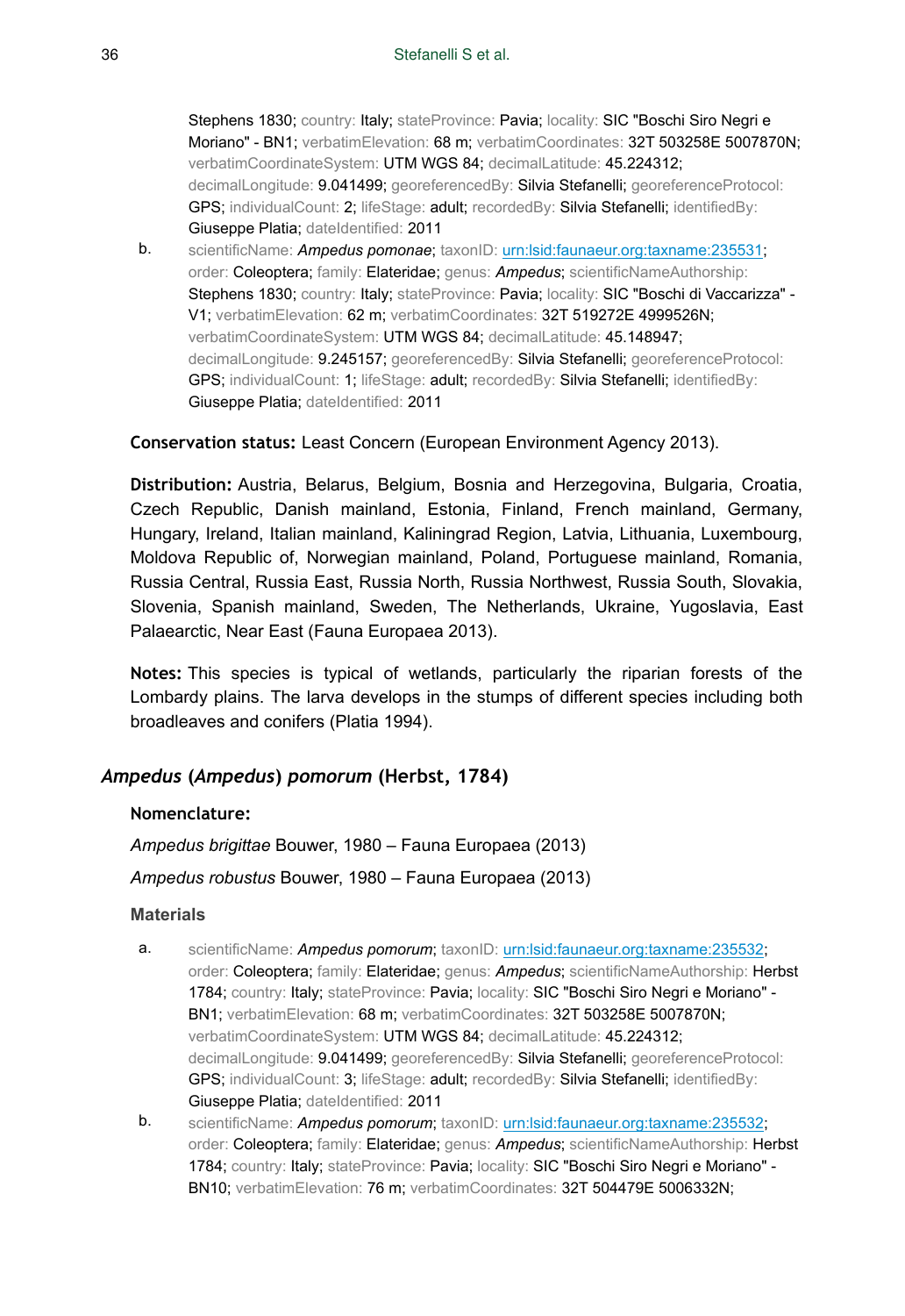verbatimCoordinateSystem: UTM WGS 84; decimalLatitude: 45.210461; decimalLongitude: 9.057038; georeferencedBy: Silvia Stefanelli; georeferenceProtocol: GPS; individualCount: 3; lifeStage: adult; recordedBy: Silvia Stefanelli; identifiedBy: Giuseppe Platia; dateIdentified: 2011

- c. scientificName: *Ampedus pomorum*; taxonID: [urn:lsid:faunaeur.org:taxname:235532](http://www.faunaeur.org/full_results.php?id=235532); order: Coleoptera; family: Elateridae; genus: *Ampedus*; scientificNameAuthorship: Herbst 1784; country: Italy; stateProvince: Pavia; locality: SIC "Boschi di Vaccarizza" - V1; verbatimElevation: 62 m; verbatimCoordinates: 32T 519272E 4999526N; verbatimCoordinateSystem: UTM WGS 84; decimalLatitude: 45.148947; decimalLongitude: 9.245157; georeferencedBy: Silvia Stefanelli; georeferenceProtocol: GPS; individualCount: 2; lifeStage: adult; recordedBy: Silvia Stefanelli; identifiedBy: Giuseppe Platia; dateIdentified: 2011
- d. scientificName: *Ampedus pomorum*; taxonID: [urn:lsid:faunaeur.org:taxname:235532](http://www.faunaeur.org/full_results.php?id=235532); order: Coleoptera; family: Elateridae; genus: *Ampedus*; scientificNameAuthorship: Herbst 1784; country: Italy; stateProvince: Pavia; locality: SIC "Boschi di Vaccarizza" - V2; verbatimElevation: 65 m; verbatimCoordinates: 32T 519868E 4999488N; verbatimCoordinateSystem: UTM WGS 84; decimalLatitude: 45.148589; decimalLongitude: 9.252737; georeferencedBy: Silvia Stefanelli; georeferenceProtocol: GPS; individualCount: 2; lifeStage: adult; recordedBy: Silvia Stefanelli; identifiedBy: Giuseppe Platia; dateIdentified: 2011

### **Conservation status:** Least Concern (European Environment Agency 2013).

**Distribution:** Albania, Austria, Belarus, Belgium, Bosnia and Herzegovina, Britain I., Bulgaria, Croatia, Czech Republic, Danish mainland, Estonia, Finland, French mainland, Germany, Greek mainland, Hungary, Ireland, Italian mainland, Kaliningrad Region, Latvia, Liechtenstein, Lithuania, Luxembourg, Macedonia, Moldova Republic of, Northern Ireland, Norwegian mainland, Poland, Romania, Russia Central, Russia East, Russia North, Russia Northwest, Russia South, Slovakia, Slovenia, Spanish mainland, Sweden, Switzerland, The Netherlands, Ukraine, Yugoslavia, East Palaearctic, Near East (Fauna Europaea 2013).

**Notes:** The species is primarily associated with ancient wood pastures. Larva develops in the decayed timber of oak, birch, pine, and probably other trees. It pupates at the end of the season and hibernates as adult. The adult is active from May to June (Alexander 2002).

# *Ampedus* **(***Ampedus***)** *sanguinolentus* **(Schrank, 1776)**

### **Nomenclature:**

*Elater sanguinolentus* Schrank, 1776

### **Materials**

a. scientificName: *Ampedus sanguinolentus*; taxonID: [urn:lsid:faunaeur.org:taxname:235544](http://www.faunaeur.org/full_results.php?id=235544) ; order: Coleoptera; family: Elateridae; genus: *Ampedus*; scientificNameAuthorship: Schrank 1776; country: Italy; stateProvince: Pavia; locality: SIC "Boschi Siro Negri e Moriano" - BN1; verbatimElevation: 68 m; verbatimCoordinates: 32T 503258E 5007870N; verbatimCoordinateSystem: UTM WGS 84; decimalLatitude: 45.224312;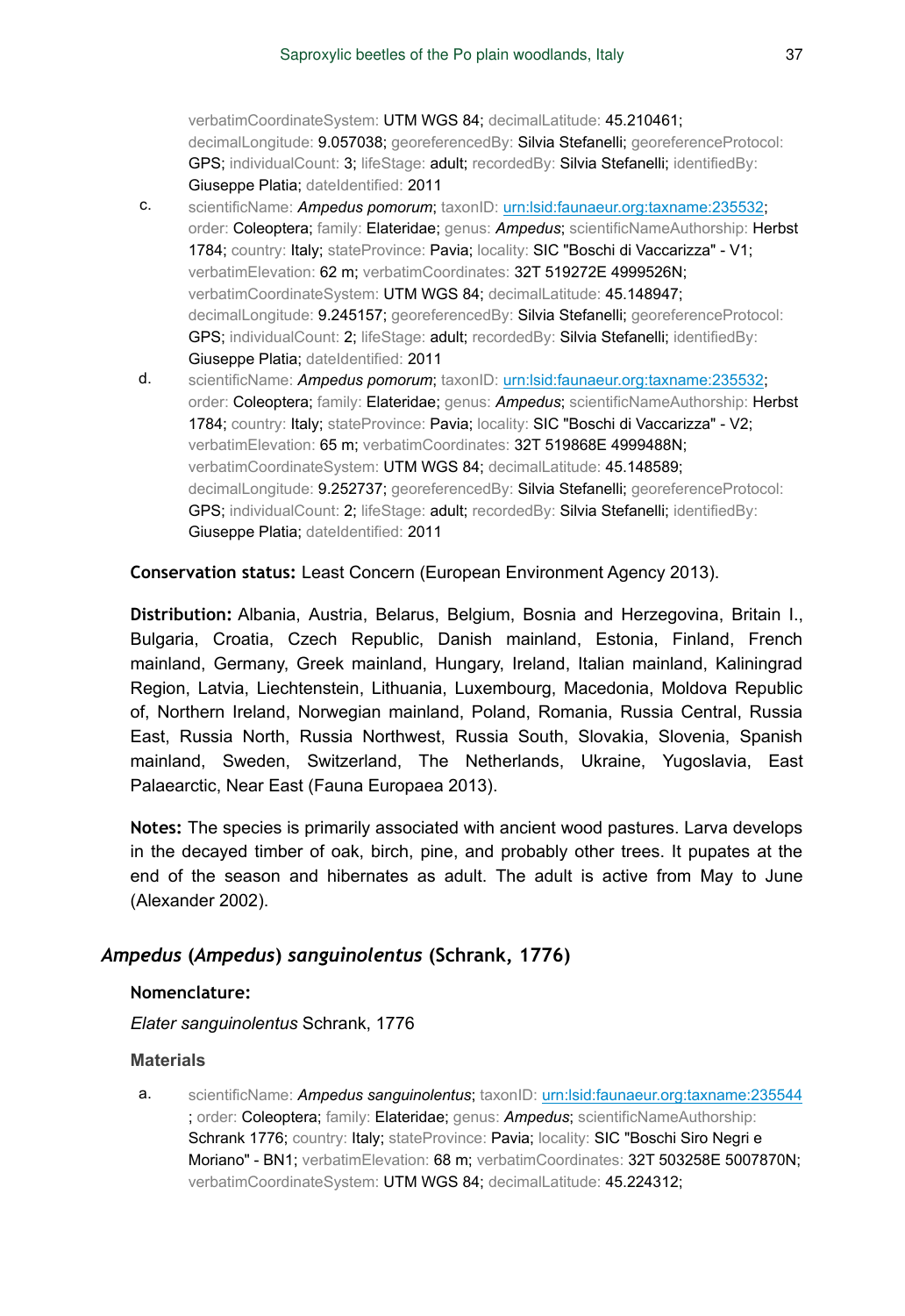decimalLongitude: 9.041499; georeferencedBy: Silvia Stefanelli; georeferenceProtocol: GPS; individualCount: 11; lifeStage: adult; recordedBy: Silvia Stefanelli; identifiedBy: Giuseppe Platia; dateIdentified: 2011

- b. scientificName: *Ampedus sanguinolentus*; taxonID: [urn:lsid:faunaeur.org:taxname:235544](http://www.faunaeur.org/full_results.php?id=235544) ; order: Coleoptera; family: Elateridae; genus: *Ampedus*; scientificNameAuthorship: Schrank 1776; country: Italy; stateProvince: Pavia; locality: SIC "Boschi Siro Negri e Moriano" - BN5; verbatimElevation: 62 m; verbatimCoordinates: 32T 502886E 5008393N; verbatimCoordinateSystem: UTM WGS 84; decimalLatitude: 45.229029; decimalLongitude: 9.036770; georeferencedBy: Silvia Stefanelli; georeferenceProtocol: GPS; individualCount: 1; lifeStage: adult; recordedBy: Silvia Stefanelli; identifiedBy: Giuseppe Platia; dateIdentified: 2011
- c. scientificName: *Ampedus sanguinolentus*; taxonID: [urn:lsid:faunaeur.org:taxname:235544](http://www.faunaeur.org/full_results.php?id=235544) ; order: Coleoptera; family: Elateridae; genus: *Ampedus*; scientificNameAuthorship: Schrank 1776; country: Italy; stateProvince: Pavia; locality: SIC "Boschi di Vaccarizza" -V2; verbatimElevation: 65 m; verbatimCoordinates: 32T 519868E 4999488N; verbatimCoordinateSystem: UTM WGS 84; decimalLatitude: 45.148589; decimalLongitude: 9.252737; georeferencedBy: Silvia Stefanelli; georeferenceProtocol: GPS; individualCount: 1; lifeStage: adult; recordedBy: Silvia Stefanelli; identifiedBy: Giuseppe Platia; dateIdentified: 2011

### **Conservation status:** Least Concern (European Environment Agency 2013).

**Distribution:** Albania, Austria, Belarus, Belgium, Bosnia and Herzegovina, Britain I., Bulgaria, Crete, Croatia, Czech Republic, Danish mainland, Estonia, Finland, French mainland, Germany, Greek mainland, Hungary, Italian mainland, Kaliningrad Region, Latvia, Liechtenstein, Lithuania, Luxembourg, Macedonia, Moldova Republic of, Norwegian mainland, Poland, Portuguese mainland, Romania, Russia Central, Russia East, Russia North, Russia Northwest, Russia South, Sicily, Slovakia, Slovenia, Spanish mainland, Sweden, Switzerland, The Netherlands, Ukraine, Yugoslavia, Near East (Fauna Europaea 2013).

**Notes:** It is one of the most common species associated with ancient forests and wetlands. The species lives on the banks of rivers and swamps where the larva develops in many deciduous species and in the decay of logs, stumps, and branches. It pupates at end of the season and hibernates as adult (Alexander 2002, Platia 1994).

# *Calambus bipustulatus* **(Linneaus, 1767)**

### **Material**

a. scientificName: *Calambus bipustulatus*; taxonID: [urn:lsid:faunaeur.org:taxname:235800](http://www.faunaeur.org/full_results.php?id=235800); order: Coleoptera; family: Elateridae; nomenclaturalCode: Linnaeus 1767; genus: *Calambus*; country: Italy; stateProvince: Pavia; locality: SIC "Boschi Siro Negri e Moriano" - BN10; verbatimElevation: 76 m; verbatimCoordinates: 32T 504479E 5006332N; verbatimCoordinateSystem: UTM WGS 84; decimalLatitude: 45.210461; decimalLongitude: 9.057038; georeferencedBy: Silvia Stefanelli; georeferenceProtocol: GPS; individualCount: 1; lifeStage: adult; recordedBy: Silvia Stefanelli; identifiedBy: Giuseppe Platia; dateIdentified: 2011

## **Conservation status:** Least Concern (European Environment Agency 2013).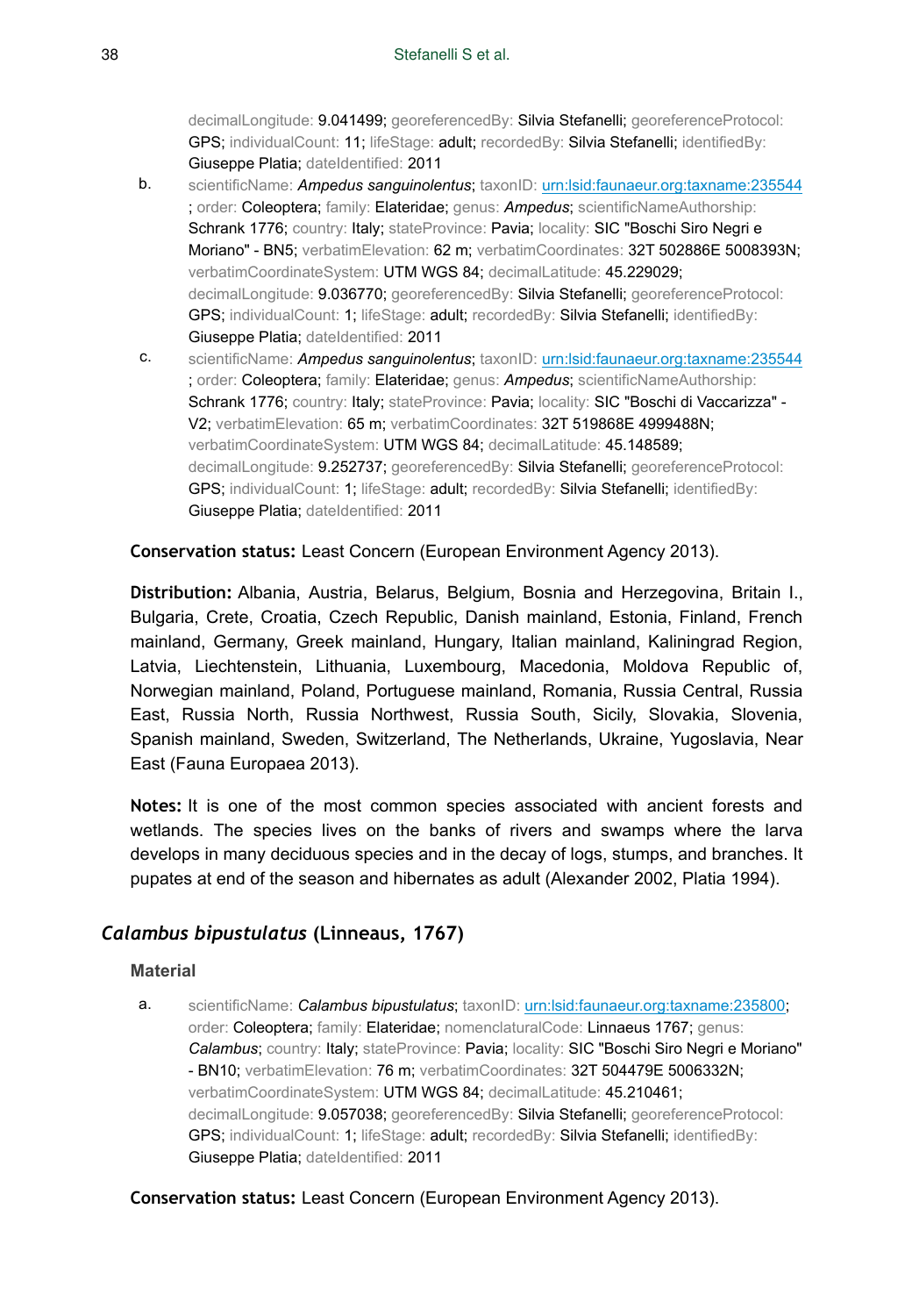**Distribution:** Austria, Belgium, Bosnia and Herzegovina, Britain I., Bulgaria, Czech Republic, Danish mainland, French mainland, Germany, Hungary, Ireland, Italian mainland, Kaliningrad Region, Latvia, Lithuania, Luxembourg, Norwegian mainland, Poland, Romania, Russia Central, Russia East, Russia Northwest, Slovakia, Slovenia, Spanish mainland, Sweden, Switzerland, The Netherlands, Ukraine, Yugoslavia, East Palaearctic (Fauna Europaea 2013).

**Notes:** The species is found in the winter under the bark of old oak trees such as lindens, elms, poplars, and mulberry trees. The larva is a predator living in the soft rotten wood of stumps and trunks on the same plant as the adult, especially oaks (Platia 1994, Alexander 2002).

## *Cardiophorus* **(***Cardiophorus***)** *anticus* **(Erichson, 1840)**

- a. scientificName: *Cardiophorus anticus*; taxonID: [urn:lsid:faunaeur.org:taxname:235810;](http://www.faunaeur.org/full_results.php?id=235810) order: Coleoptera; family: Elateridae; genus: *Cardiophorus*; scientificNameAuthorship: Erichson 1840; country: Italy; stateProvince: Pavia; locality: SIC "Boschi Siro Negri e Moriano" - BN1; verbatimElevation: 68 m; verbatimCoordinates: 32T 503258E 5007870N; verbatimCoordinateSystem: UTM WGS 84; decimalLatitude: 45.224312; decimalLongitude: 9.041499; georeferencedBy: Silvia Stefanelli; georeferenceProtocol: GPS; individualCount: 2; lifeStage: adult; recordedBy: Silvia Stefanelli; identifiedBy: Giuseppe Platia; dateIdentified: 2011
- b. scientificName: *Cardiophorus anticus*; taxonID: [urn:lsid:faunaeur.org:taxname:235810;](http://www.faunaeur.org/full_results.php?id=235810) order: Coleoptera; family: Elateridae; genus: *Cardiophorus*; scientificNameAuthorship: Erichson 1840; country: Italy; stateProvince: Pavia; locality: SIC "Boschi Siro Negri e Moriano" - BN5; verbatimElevation: 62 m; verbatimCoordinates: 32T 502886E 5008393N; verbatimCoordinateSystem: UTM WGS 84; decimalLatitude: 45.229029; decimalLongitude: 9.036770; georeferencedBy: Silvia Stefanelli; georeferenceProtocol: GPS; individualCount: 1; lifeStage: adult; recordedBy: Silvia Stefanelli; identifiedBy: Giuseppe Platia; dateIdentified: 2011
- c. scientificName: *Cardiophorus anticus*; taxonID: [urn:lsid:faunaeur.org:taxname:235810;](http://www.faunaeur.org/full_results.php?id=235810) order: Coleoptera; family: Elateridae; genus: *Cardiophorus*; scientificNameAuthorship: Erichson 1840; country: Italy; stateProvince: Pavia; locality: SIC "Boschi Siro Negri e Moriano" - BN10; verbatimElevation: 76 m; verbatimCoordinates: 32T 504479E 5006332N; verbatimCoordinateSystem: UTM WGS 84; decimalLatitude: 45.210461; decimalLongitude: 9.057038; georeferencedBy: Silvia Stefanelli; georeferenceProtocol: GPS; individualCount: 3; lifeStage: adult; recordedBy: Silvia Stefanelli; identifiedBy: Giuseppe Platia; dateIdentified: 2011
- d. scientificName: *Cardiophorus anticus*; taxonID: [urn:lsid:faunaeur.org:taxname:235810;](http://www.faunaeur.org/full_results.php?id=235810) order: Coleoptera; family: Elateridae; genus: *Cardiophorus*; scientificNameAuthorship: Erichson 1840; country: Italy; stateProvince: Pavia; locality: SIC "Boschi di Vaccarizza" - V1; verbatimElevation: 62 m; verbatimCoordinates: 32T 519272E 4999526N; verbatimCoordinateSystem: UTM WGS 84; decimalLatitude: 45.148947; decimalLongitude: 9.245157; georeferencedBy: Silvia Stefanelli; georeferenceProtocol: GPS; individualCount: 3; lifeStage: adult; recordedBy: Silvia Stefanelli; identifiedBy: Giuseppe Platia; dateIdentified: 2011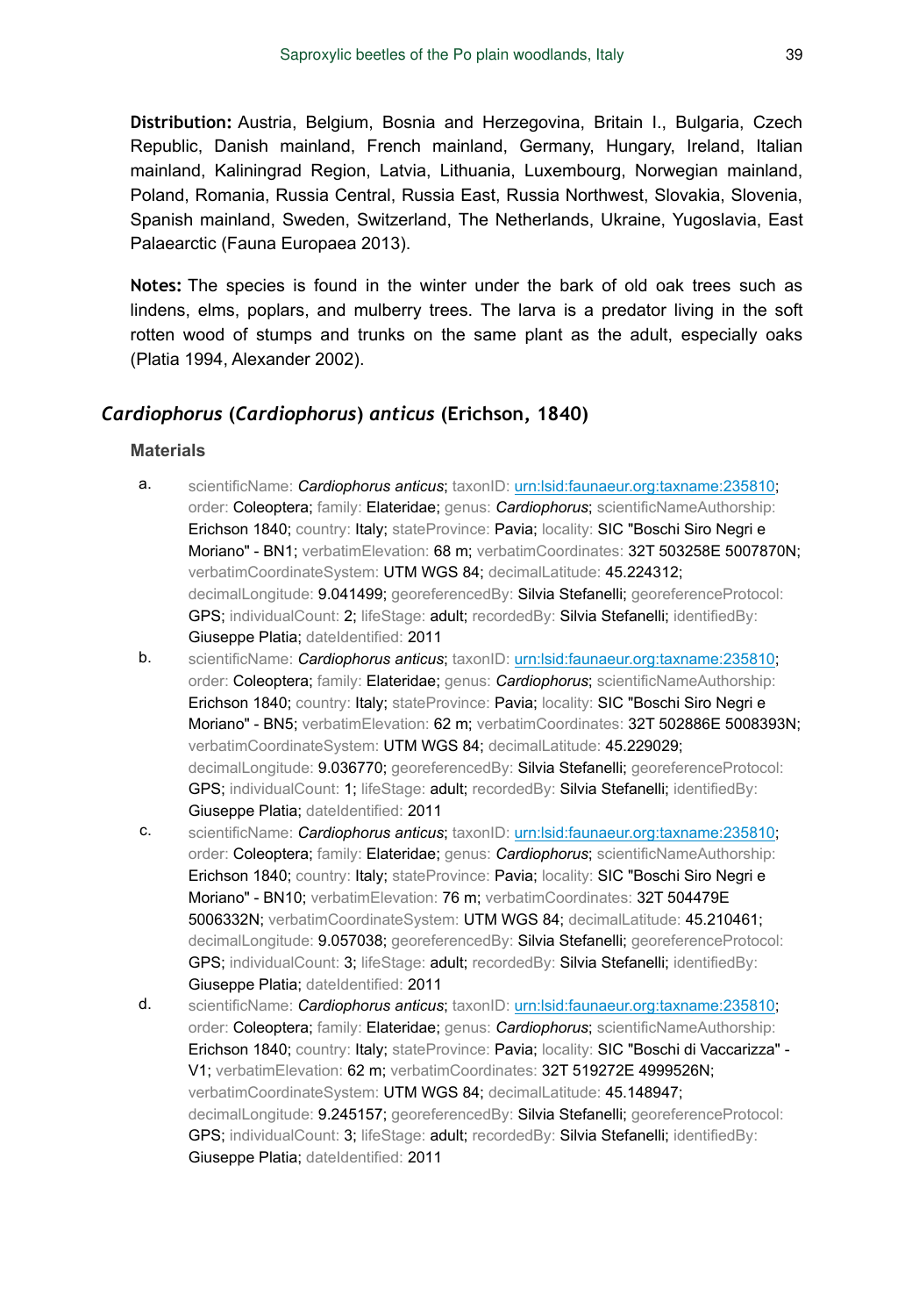**Distribution:** Bulgaria, French mainland, Greek mainland, Italian mainland, Sardinia, Sicily, Slovakia, Near East (Fauna Europaea 2013).

# *Lacon punctatus* **(Herbst, 1779)**

## **Materials**

- a. scientificName: *Lacon punctatus*; taxonID: [urn:lsid:faunaeur.org:taxname:236113](http://www.faunaeur.org/full_results.php?id=236113); order: Coleoptera; family: Elateridae; genus: *Lacon*; scientificNameAuthorship: Herbst 1779; country: Italy; stateProvince: Pavia; locality: SIC "Boschi Siro Negri e Moriano" - BN5; verbatimElevation: 62 m; verbatimCoordinates: 32T 502886E 5008393N; verbatimCoordinateSystem: UTM WGS 84; decimalLatitude: 45.229029; decimalLongitude: 9.036770; georeferencedBy: Silvia Stefanelli; georeferenceProtocol: GPS; individualCount: 2; lifeStage: adult; recordedBy: Silvia Stefanelli; identifiedBy: Giuseppe Platia; dateIdentified: 2011
- b. scientificName: *Lacon punctatus*; taxonID: [urn:lsid:faunaeur.org:taxname:236113](http://www.faunaeur.org/full_results.php?id=236113); order: Coleoptera; family: Elateridae; genus: *Lacon*; scientificNameAuthorship: Herbst 1779; country: Italy; stateProvince: Pavia; locality: SIC "Boschi Siro Negri e Moriano" - BN10; verbatimElevation: 76 m; verbatimCoordinates: 32T 504479E 5006332N; verbatimCoordinateSystem: UTM WGS 84; decimalLatitude: 45.210461; decimalLongitude: 9.057038; georeferencedBy: Silvia Stefanelli; georeferenceProtocol: GPS; individualCount: 2; lifeStage: adult; recordedBy: Silvia Stefanelli; identifiedBy: Giuseppe Platia; dateIdentified: 2011
- c. scientificName: *Lacon punctatus*; taxonID: [urn:lsid:faunaeur.org:taxname:236113](http://www.faunaeur.org/full_results.php?id=236113); order: Coleoptera; family: Elateridae; genus: *Lacon*; scientificNameAuthorship: Herbst 1779; country: Italy; stateProvince: Pavia; locality: SIC "Boschi di Vaccarizza" - V1; verbatimElevation: 62 m; verbatimCoordinates: 32T 519272E 4999526N; verbatimCoordinateSystem: UTM WGS 84; decimalLatitude: 45.148947; decimalLongitude: 9.245157; georeferencedBy: Silvia Stefanelli; georeferenceProtocol: GPS; individualCount: 4; lifeStage: adult; recordedBy: Silvia Stefanelli; identifiedBy: Giuseppe Platia; dateIdentified: 2011
- d. scientificName: *Lacon punctatus*; taxonID: [urn:lsid:faunaeur.org:taxname:236113](http://www.faunaeur.org/full_results.php?id=236113); order: Coleoptera; family: Elateridae; genus: *Lacon*; scientificNameAuthorship: Herbst 1779; country: Italy; stateProvince: Pavia; locality: SIC "Boschi di Vaccarizza" - V2; verbatimElevation: 65 m; verbatimCoordinates: 32T 519868E 4999488N; verbatimCoordinateSystem: UTM WGS 84; decimalLatitude: 45.148589; decimalLongitude: 9.252737; georeferencedBy: Silvia Stefanelli; georeferenceProtocol: GPS; individualCount: 3; lifeStage: adult; recordedBy: Silvia Stefanelli; identifiedBy: Giuseppe Platia; dateIdentified: 2011

### **Conservation status:** Least Concern (European Environment Agency 2013).

**Distribution:** Balearic Is., Bosnia and Herzegovina, Bulgaria, Corsica, Crete, Croatia, Cyprus, Czech Republic, European Turkey, French mainland, Greek mainland, Hungary, Italian mainland, Malta, Portuguese mainland, Romania, Sardinia, Sicily, Slovakia, Spanish mainland, Sweden, Switzerland, Ukraine, Yugoslavia, East Palaearctic, Near East, North Africa (Fauna Europaea 2013).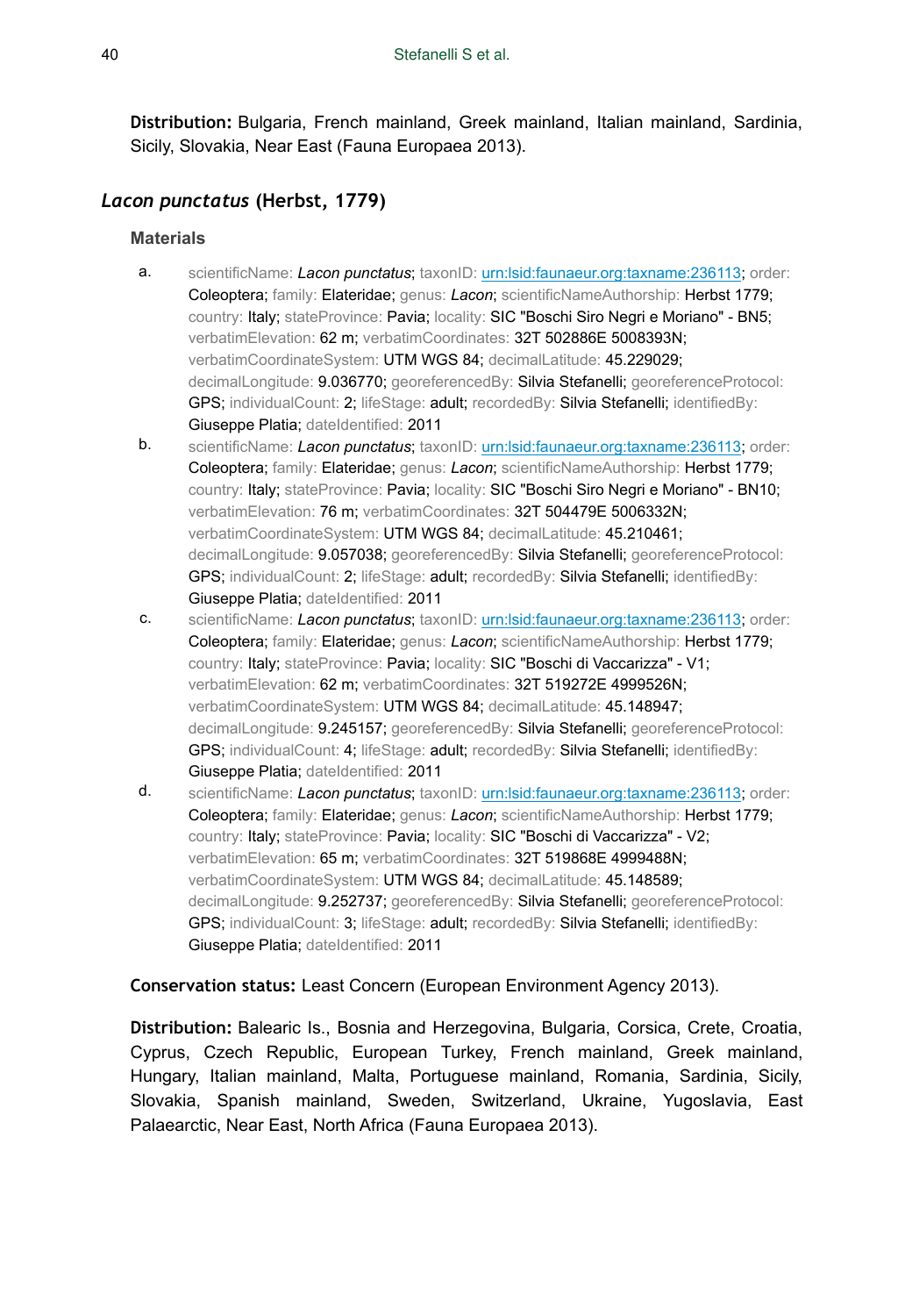**Notes:** The species lives in conifers, mainly pine, and in broadleaves like oak, beech, chestnut, willow, poplar, pear, and lime. The larva develops under the bark of standing and fallen dead trees and in stumps and trunks invaded by ants of the genus *Camponotus*. The adult has crepuscular and nocturnal habits and is often found together with the larvae (Platia 1994).

## *Melanotus* **(***Melanotus***)** *villosus* **(Fourcroy, 1785)**

### **Nomenclature:**

*Elater erythropus* Gmelin, 1789 – Fauna Europaea (2013)

*Elater rufipes* Herbst, 1784 – Fauna Europaea (2013)

### **Material**

a. scientificName: *Melanotus villosus*; taxonID: [urn:lsid:faunaeur.org:taxname:236167;](http://www.faunaeur.org/full_results.php?id=236167) order: Coleoptera; family: Elateridae; genus: *Melanotus*; country: Italy; stateProvince: Pavia; locality: SIC "Boschi Siro Negri e Moriano" - BN10; verbatimElevation: 76 m; verbatimCoordinates: 32T 504479E 5006332N; verbatimCoordinateSystem: UTM WGS 84; decimalLatitude: 45.210461; decimalLongitude: 9.057038; georeferencedBy: Silvia Stefanelli; georeferenceProtocol: GPS; individualCount: 13; lifeStage: adult; recordedBy: Silvia Stefanelli; identifiedBy: Giuseppe Platia; dateIdentified: 2011

### **Conservation status:** Least Concern (European Environment Agency 2013).

**Distribution:** Albania, Austria, Balearic Is., Belarus, Belgium, Bosnia and Herzegovina, Britain I., Bulgaria, Croatia, Czech Republic, Danish mainland, Estonia, European Turkey, French mainland, Germany, Greek mainland, Hungary, Ireland, Italian mainland, Kaliningrad Region, Latvia, Liechtenstein, Lithuania, Luxembourg, Macedonia, Moldova Republic of, Northern Ireland, Norwegian mainland, Poland, Portuguese mainland, Romania, Russia Central, Russia East, Russia North, Russia Northwest, Sicily, Slovakia, Slovenia, Spanish mainland, Sweden, Switzerland, The Netherlands, Ukraine, Yugoslavia, East Palaearctic, Near East, North Africa (Fauna Europaea 2013).

**Notes:** The species is common and widespread. The larva develops mainly in rotted timber, but also in decaying wood. The adult flies after dark and is attracted to light (Alexander 2002).

# *Dacne* **(***Dacne***)** *bipustulata* **(Thunberg, 1781)**

### **Nomenclature:**

*Cnecosophagus jekeli* Reitter, 1875 – Fauna Europaea (2013) *Dacne rugosa* Jakowlev, 1910 – Fauna Europaea (2013) *Dermestes scanica* Fabricius, 1775 – Fauna Europaea (2013) *Ips humeralis* Fabricius, 1787 – Fauna Europaea (2013)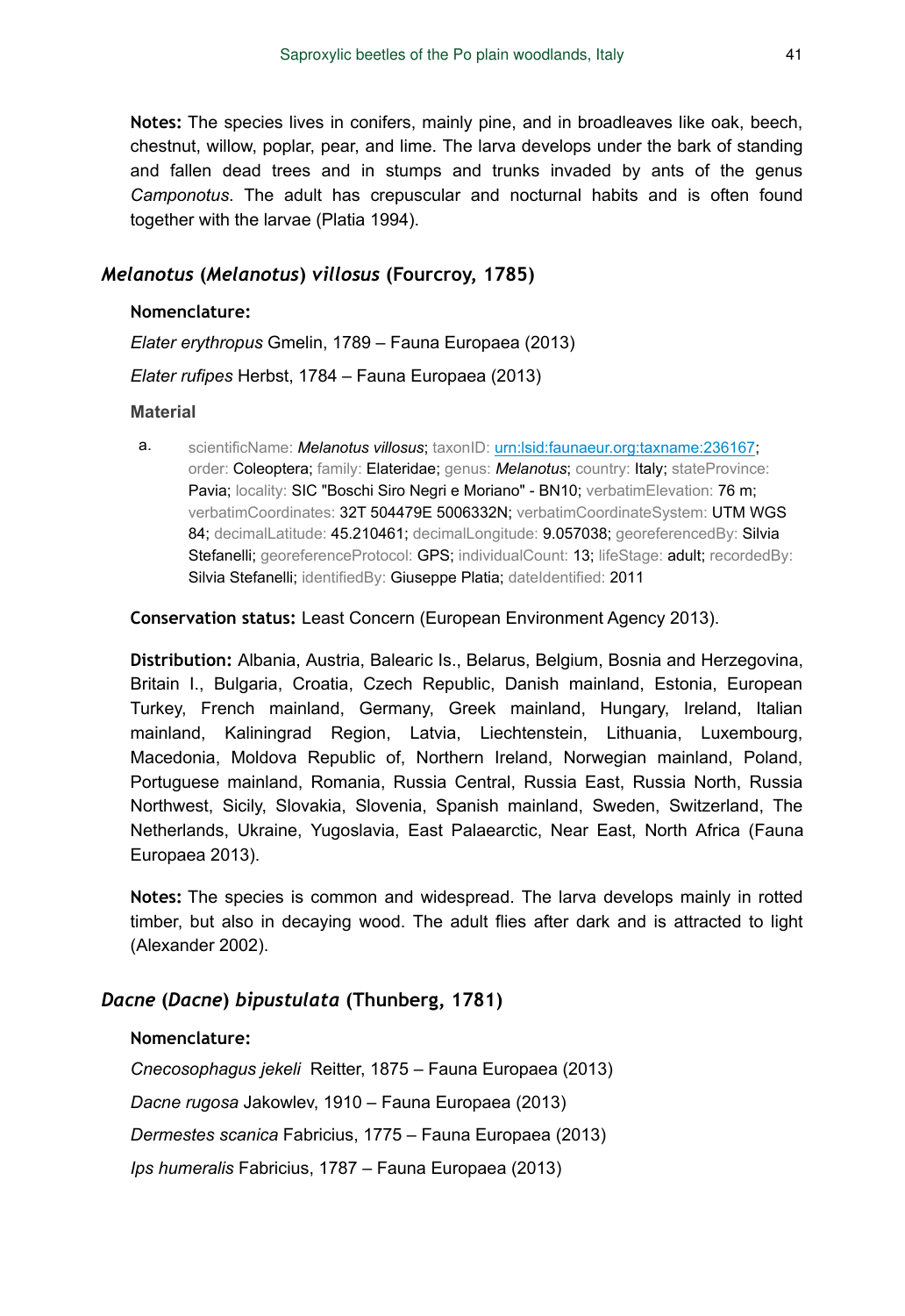### *Dacne opaca* Trella, 1929 – Fauna Europaea (2013)

- a. scientificName: *Dacne bipustulata*; taxonID: [urn:lsid:faunaeur.org:taxname:188350](http://www.faunaeur.org/full_results.php?id=188350); order: Coleoptera; family: Erotylidae; genus: *Dacne*; scientificNameAuthorship: Thunberg 1781; country: Italy; stateProvince: Pavia; locality: SIC "Boschi Siro Negri e Moriano" - BN1; verbatimElevation: 68 m; verbatimCoordinates: 32T 503258E 5007870N; verbatimCoordinateSystem: UTM WGS 84; decimalLatitude: 45.224312; decimalLongitude: 9.041499; georeferencedBy: Silvia Stefanelli; georeferenceProtocol: GPS; individualCount: 9; lifeStage: adult; recordedBy: Silvia Stefanelli; identifiedBy: Paolo Audisio: dateIdentified: 2011
- b. scientificName: *Dacne bipustulata*; taxonID: [urn:lsid:faunaeur.org:taxname:188350](http://www.faunaeur.org/full_results.php?id=188350); order: Coleoptera; family: Erotylidae; genus: *Dacne*; scientificNameAuthorship: Thunberg 1781; country: Italy; stateProvince: Pavia; locality: SIC "Boschi Siro Negri e Moriano" - BN21; verbatimElevation: 66 m; verbatimCoordinates: 32T 506342E 5005026N; verbatimCoordinateSystem: UTM WGS 84; decimalLatitude: 45.198691; decimalLongitude: 9.080746; georeferencedBy: Silvia Stefanelli; georeferenceProtocol: GPS; individualCount: 23; lifeStage: adult; recordedBy: Silvia Stefanelli; identifiedBy: Paolo Audisio: dateIdentified: 2011
- c. scientificName: *Dacne bipustulata*; taxonID: [urn:lsid:faunaeur.org:taxname:188350](http://www.faunaeur.org/full_results.php?id=188350); order: Coleoptera; family: Erotylidae; genus: *Dacne*; scientificNameAuthorship: Thunberg 1781; country: Italy; stateProvince: Pavia; locality: SIC "Boschi Siro Negri e Moriano" - BN5; verbatimElevation: 62 m; verbatimCoordinates: 32T 502886E 5008393N; verbatimCoordinateSystem: UTM WGS 84; decimalLatitude: 45.229029; decimalLongitude: 9.036770; georeferencedBy: Silvia Stefanelli; georeferenceProtocol: GPS; individualCount: 39; lifeStage: adult; recordedBy: Silvia Stefanelli; identifiedBy: Paolo Audisio: dateIdentified: 2011
- d. scientificName: *Dacne bipustulata*; taxonID: [urn:lsid:faunaeur.org:taxname:188350](http://www.faunaeur.org/full_results.php?id=188350); order: Coleoptera; family: Erotylidae; genus: *Dacne*; scientificNameAuthorship: Thunberg 1781; country: Italy; stateProvince: Pavia; locality: SIC "Boschi Siro Negri e Moriano" - BN10; verbatimElevation: 76 m; verbatimCoordinates: 32T 504479E 5006332N; verbatimCoordinateSystem: UTM WGS 84; decimalLatitude: 45.210461; decimalLongitude: 9.057038; georeferencedBy: Silvia Stefanelli; georeferenceProtocol: GPS; individualCount: 4; lifeStage: adult; recordedBy: Silvia Stefanelli; identifiedBy: Paolo Audisio: dateIdentified: 2011
- e. scientificName: *Dacne bipustulata*; taxonID: [urn:lsid:faunaeur.org:taxname:188350](http://www.faunaeur.org/full_results.php?id=188350); order: Coleoptera; family: Erotylidae; genus: *Dacne*; scientificNameAuthorship: Thunberg 1781; country: Italy; stateProvince: Pavia; locality: SIC "Boschi di Vaccarizza" - V1; verbatimElevation: 62 m; verbatimCoordinates: 32T 519272E 4999526N; verbatimCoordinateSystem: UTM WGS 84; decimalLatitude: 45.148947; decimalLongitude: 9.245157; georeferencedBy: Silvia Stefanelli; georeferenceProtocol: GPS; individualCount: 1; lifeStage: adult; recordedBy: Silvia Stefanelli; identifiedBy: Paolo Audisio; dateIdentified: 2011
- f. scientificName: *Dacne bipustulata*; taxonID: [urn:lsid:faunaeur.org:taxname:188350](http://www.faunaeur.org/full_results.php?id=188350); order: Coleoptera; family: Erotylidae; genus: *Dacne*; scientificNameAuthorship: Thunberg 1781; country: Italy; stateProvince: Pavia; locality: SIC "Boschi di Vaccarizza" - V2; verbatimElevation: 65 m; verbatimCoordinates: 32T 519868E 4999488N; verbatimCoordinateSystem: UTM WGS 84; decimalLatitude: 45.148589; decimalLongitude: 9.252737; georeferencedBy: Silvia Stefanelli; georeferenceProtocol: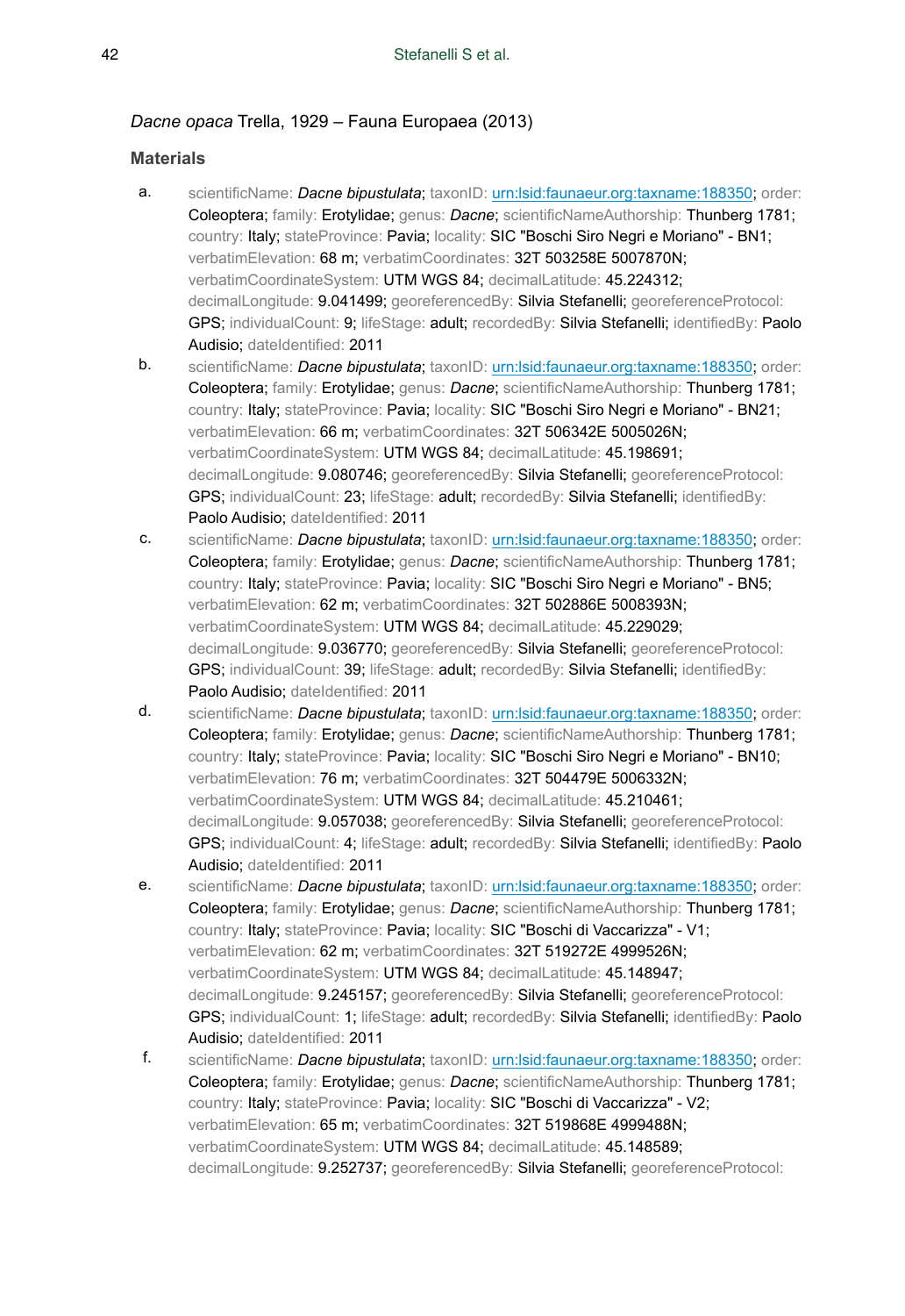GPS; individualCount: 1; lifeStage: adult; recordedBy: Silvia Stefanelli; identifiedBy: Paolo Audisio: dateIdentified: 2011

## **Conservation status:** Least Concern (European Environment Agency 2013).

**Distribution:** Albania, Austria, Belgium, Bosnia and Herzegovina, Britain I., Croatia, Czech Republic, Danish mainland, Estonia, Finland, French mainland, Germany, Greek mainland, Hungary, Ireland, Italian mainland, Latvia, Lithuania, Norwegian mainland, Poland, Romania, Russia Central, Russia North, Slovakia, Slovenia, Spanish mainland, Sweden, Switzerland, The Netherlands, Ukraine, Yugoslavia (Fauna Europaea 2013).

**Notes:** The species usually lives in softer polypore fungi, like *Letiporus sulphureus*, *Piptoporus betulinus*, and *Pleurotus ostreatus*, on trunks of broadleaves (Alexander and Anderson 2012).

# *Tritoma bipustulata* **(Fabricius, 1775)**

### **Nomenclature:**

*Cyrtotriplax binotata* Reitter, 1887 – Fauna Europaea (2013) *Cyrtotriplax bipunctata* Csiki, 1899 – Fauna Europaea (2013) *Tritoma dimidiata* Redtenbacher, 1849 – Fauna Europaea (2013) *Dermestes humeralis* Marsham, 1802 – Fauna Europaea (2013) *Tritoma incerta* Rossi, 1790 – Fauna Europaea (2013) *Tritoma pretiosa* Roubal, 1934 – Fauna Europaea (2013) *Cyrtotriplax pulchra* Reitter, 1887 – Fauna Europaea (2013) *Sphaeridium bimaculata* Herbst, 1783 – Fauna Europaea (2013) *Cyrtotriplax ehmanni* Dietl, 1898 – Fauna Europaea (2013)

- a. scientificName: *Tritoma bipustulata*; taxonID: [urn:lsid:faunaeur.org:taxname:188280;](http://www.faunaeur.org/full_results.php?id=188280) order: Coleoptera; family: Erotylidae; genus: *Tritoma*; scientificNameAuthorship: Fabricius 1775; country: Italy; stateProvince: Pavia; locality: SIC "Boschi Siro Negri e Moriano" -BN1; verbatimElevation: 68 m; verbatimCoordinates: 32T 503258E 5007870N; verbatimCoordinateSystem: UTM WGS 84; decimalLatitude: 45.224312; decimalLongitude: 9.041499; georeferencedBy: Silvia Stefanelli; georeferenceProtocol: GPS; individualCount: 1; lifeStage: adult; recordedBy: Silvia Stefanelli; identifiedBy: Paolo Audisio; dateIdentified: 2011
- b. scientificName: *Tritoma bipustulata*; taxonID: [urn:lsid:faunaeur.org:taxname:188280;](http://www.faunaeur.org/full_results.php?id=188280) order: Coleoptera; family: Erotylidae; genus: *Tritoma*; scientificNameAuthorship: Fabricius 1775; country: Italy; stateProvince: Pavia; locality: SIC "Boschi Siro Negri e Moriano" - BN5; verbatimElevation: 62 m; verbatimCoordinates: 32T 502886E 5008393N; verbatimCoordinateSystem: UTM WGS 84; decimalLatitude: 45.229029; decimalLongitude: 9.036770; georeferencedBy: Silvia Stefanelli; georeferenceProtocol: GPS; individualCount: 6; lifeStage: adult; recordedBy: Silvia Stefanelli; identifiedBy: Paolo Audisio: dateIdentified: 2011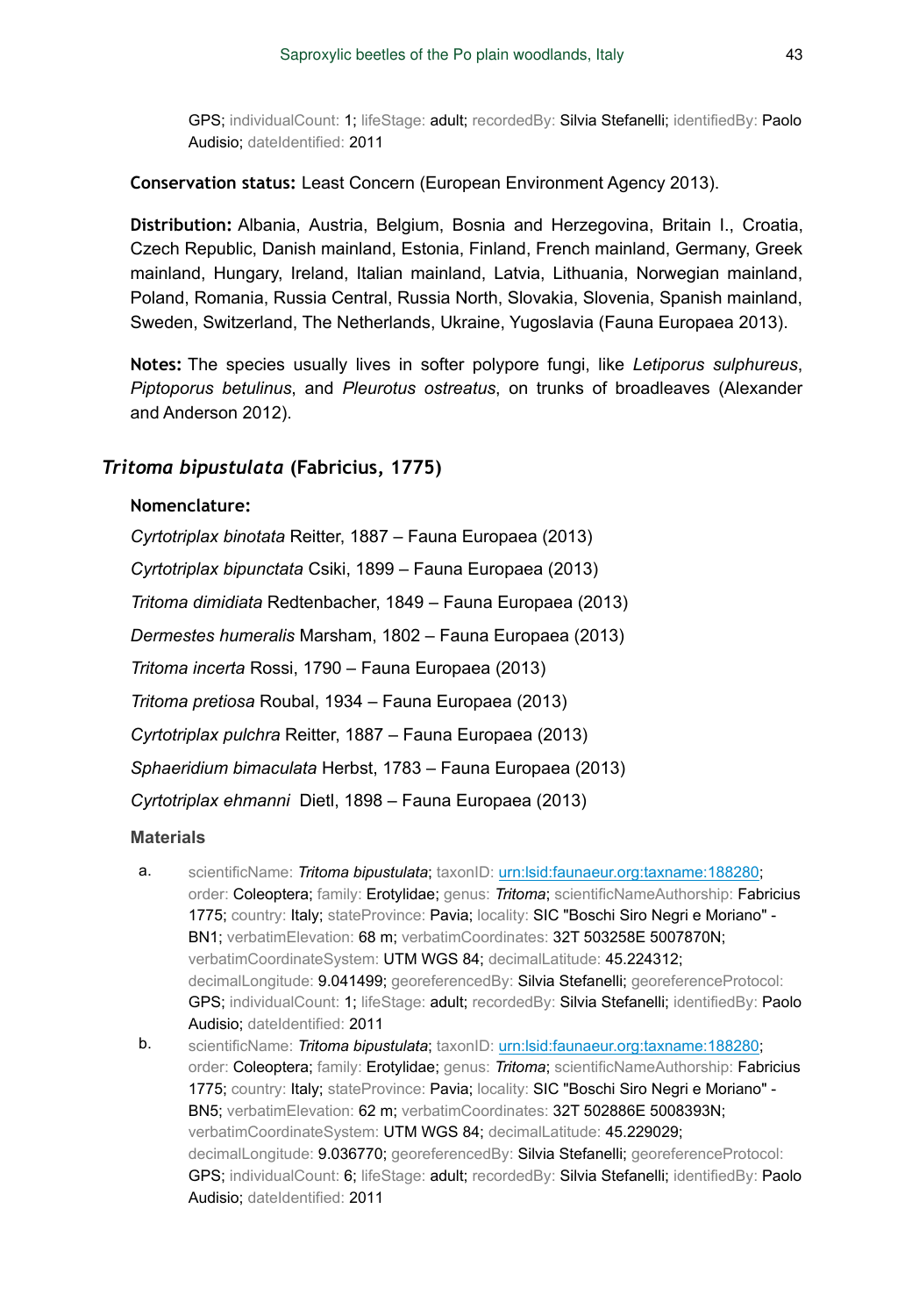**Conservation status:** Least Concern (European Environment Agency 2013).

**Distribution:** Austria, Belgium, Bosnia and Herzegovina, Britain I., Croatia, Czech Republic, Danish mainland, Estonia, Finland, French mainland, Germany, Greek mainland, Hungary, Italian mainland, Latvia, Liechtenstein, Norwegian mainland, Poland, Russia Central, Russia North, Slovakia, Slovenia, Spanish mainland, Sweden, Switzerland, The Netherlands, Ukraine (Fauna Europaea 2013).

**Notes:** The species occurs relatively often and throughout the year on tree fungi, especially on beeches where the larva also develops (Alexander 2002, Hůrka 2005).

## *Melasis buprestoides* **(Linneaus, 1761)**

- a. scientificName: *Melasis buprestoides*; taxonID: [urn:lsid:faunaeur.org:taxname:188435](http://www.faunaeur.org/full_results.php?id=188435); order: Coleoptera; family: Eucnemidae; genus: *Melasis*; scientificNameAuthorship: Linnaeus 1761; country: Italy; stateProvince: Pavia; locality: SIC "Boschi Siro Negri e Moriano" - BN1; verbatimElevation: 68 m; verbatimCoordinates: 32T 503258E 5007870N; verbatimCoordinateSystem: UTM WGS 84; decimalLatitude: 45.224312; decimalLongitude: 9.041499; georeferencedBy: Silvia Stefanelli; georeferenceProtocol: GPS; individualCount: 1; lifeStage: adult; recordedBy: Silvia Stefanelli; identifiedBy: Giuseppe Platia; dateIdentified: 2011
- b. scientificName: *Melasis buprestoides*; taxonID: [urn:lsid:faunaeur.org:taxname:188435](http://www.faunaeur.org/full_results.php?id=188435); order: Coleoptera; family: Eucnemidae; genus: *Melasis*; scientificNameAuthorship: Linnaeus 1761; country: Italy; stateProvince: Pavia; locality: SIC "Boschi Siro Negri e Moriano" - BN5; verbatimElevation: 62 m; verbatimCoordinates: 32T 502886E 5008393N; verbatimCoordinateSystem: UTM WGS 84; decimalLatitude: 45.229029; decimalLongitude: 9.036770; georeferencedBy: Silvia Stefanelli; georeferenceProtocol: GPS; individualCount: 2; lifeStage: adult; recordedBy: Silvia Stefanelli; identifiedBy: Giuseppe Platia; dateIdentified: 2011
- c. scientificName: *Melasis buprestoides*; taxonID: [urn:lsid:faunaeur.org:taxname:188435](http://www.faunaeur.org/full_results.php?id=188435); order: Coleoptera; family: Eucnemidae; genus: *Melasis*; scientificNameAuthorship: Linnaeus 1761; country: Italy; stateProvince: Pavia; locality: SIC "Boschi Siro Negri e Moriano" - BN10; verbatimElevation: 76 m; verbatimCoordinates: 32T 504479E 5006332N; verbatimCoordinateSystem: UTM WGS 84; decimalLatitude: 45.210461; decimalLongitude: 9.057038; georeferencedBy: Silvia Stefanelli; georeferenceProtocol: GPS; individualCount: 4; lifeStage: adult; recordedBy: Silvia Stefanelli; identifiedBy: Giuseppe Platia; dateIdentified: 2011
- d. scientificName: *Melasis buprestoides*; taxonID: [urn:lsid:faunaeur.org:taxname:188435](http://www.faunaeur.org/full_results.php?id=188435); order: Coleoptera; family: Eucnemidae; genus: *Melasis*; scientificNameAuthorship: Linnaeus 1761; country: Italy; stateProvince: Pavia; locality: SIC "Boschi di Vaccarizza" - V1; verbatimElevation: 62 m; verbatimCoordinates: 32T 519272E 4999526N; verbatimCoordinateSystem: UTM WGS 84; decimalLatitude: 45.148947; decimalLongitude: 9.245157; georeferencedBy: Silvia Stefanelli; georeferenceProtocol: GPS; individualCount: 1; lifeStage: adult; recordedBy: Silvia Stefanelli; identifiedBy: Giuseppe Platia; dateIdentified: 2011
- e. scientificName: *Melasis buprestoides*; taxonID: [urn:lsid:faunaeur.org:taxname:188435](http://www.faunaeur.org/full_results.php?id=188435); order: Coleoptera; family: Eucnemidae; genus: *Melasis*; scientificNameAuthorship: Linnaeus 1761; country: Italy; stateProvince: Pavia; locality: SIC "Boschi di Vaccarizza" -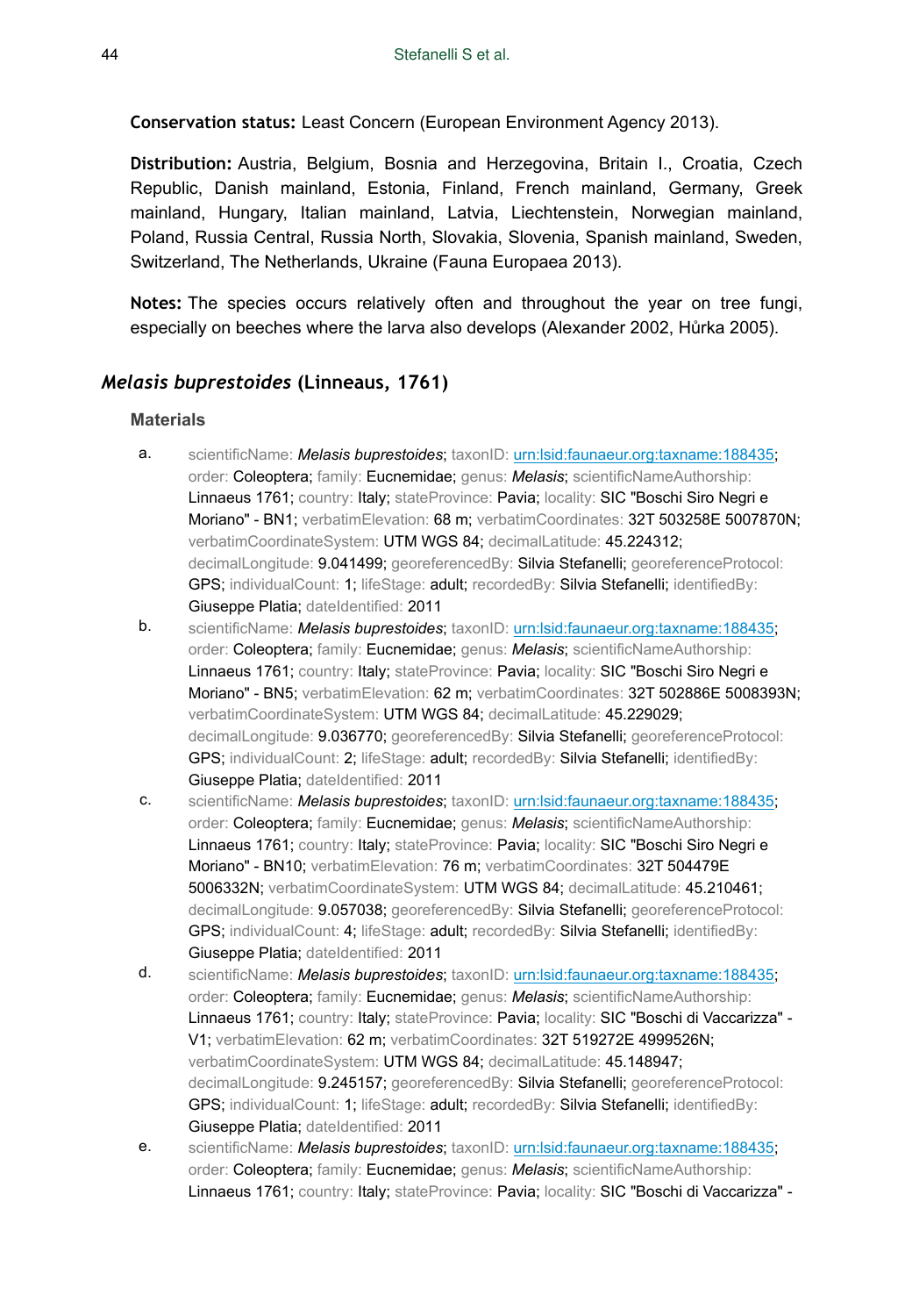V2; verbatimElevation: 65 m; verbatimCoordinates: 32T 519868E 4999488N; verbatimCoordinateSystem: UTM WGS 84; decimalLatitude: 45.148589; decimalLongitude: 9.252737; georeferencedBy: Silvia Stefanelli; georeferenceProtocol: GPS; individualCount: 2; lifeStage: adult; recordedBy: Silvia Stefanelli; identifiedBy: Giuseppe Platia; dateIdentified: 2011

### **Conservation status:** Least Concern (European Environment Agency 2013).

**Distribution:** Austria, Belarus, Belgium, Bosnia and Herzegovina, Britain I., Bulgaria, Corsica, Croatia, Czech Republic, Danish mainland, Finland, French mainland, Germany, Greek mainland, Hungary, Italian mainland, Kaliningrad Region, Macedonia, Norwegian mainland, Poland, Portuguese mainland, Romania, Russia Central, Russia South, Sardinia, Sicily, Slovakia, Slovenia, Spanish mainland, Sweden, Switzerland, Ukraine, Yugoslavia, Afro-tropical region, East Palaearctic, Near East (Fauna Europaea 2013).

**Notes:** The species is mostly found on beech, hornbeam, and elm trees. The larva develops in rather hard dead timber, especially boughs, of a wide variety of broadleaves (Alexander 2002, Hůrka 2005).

# *Nematodes filum* **(Fabricius, 1801)**

### **Nomenclature:**

*Elater filum* Fabricius, 1801 – Fauna Europaea (2013)

### **Material**

a. scientificName: *Nematodes filum*; taxonID: [urn:lsid:faunaeur.org:taxname:188371](http://www.faunaeur.org/full_results.php?id=188371); order: Coleoptera; family: Eucnemidae; genus: *Nematodes*; scientificNameAuthorship: Fabricius 1801; country: Italy; stateProvince: Pavia; locality: SIC "Boschi di Vaccarizza" - V1; verbatimElevation: 62 m; verbatimCoordinates: 32T 519272E 4999526N; verbatimCoordinateSystem: UTM WGS 84; decimalLatitude: 45.148947; decimalLongitude: 9.245157; georeferencedBy: Silvia Stefanelli; georeferenceProtocol: GPS; individualCount: 1; lifeStage: adult; recordedBy: Silvia Stefanelli; identifiedBy: Giuseppe Platia; dateIdentified: 2011

**Distribution:** Austria, French mainland, Germany, Hungary, Romania, Selvagens Is., Sicily, Slovakia, Switzerland, Near East (Fauna Europaea 2013).

**Notes:** For this species, only a single relict occurrence is known in Europe (Bussler et al. 2005).

# *Aeletes* **(***Aeletes***)** *atomarius* **(Aube, 1843)**

## **Nomenclature:**

Synonyms: *Abraeus atomarius* Aube, 1843 – Fauna Europaea (2013)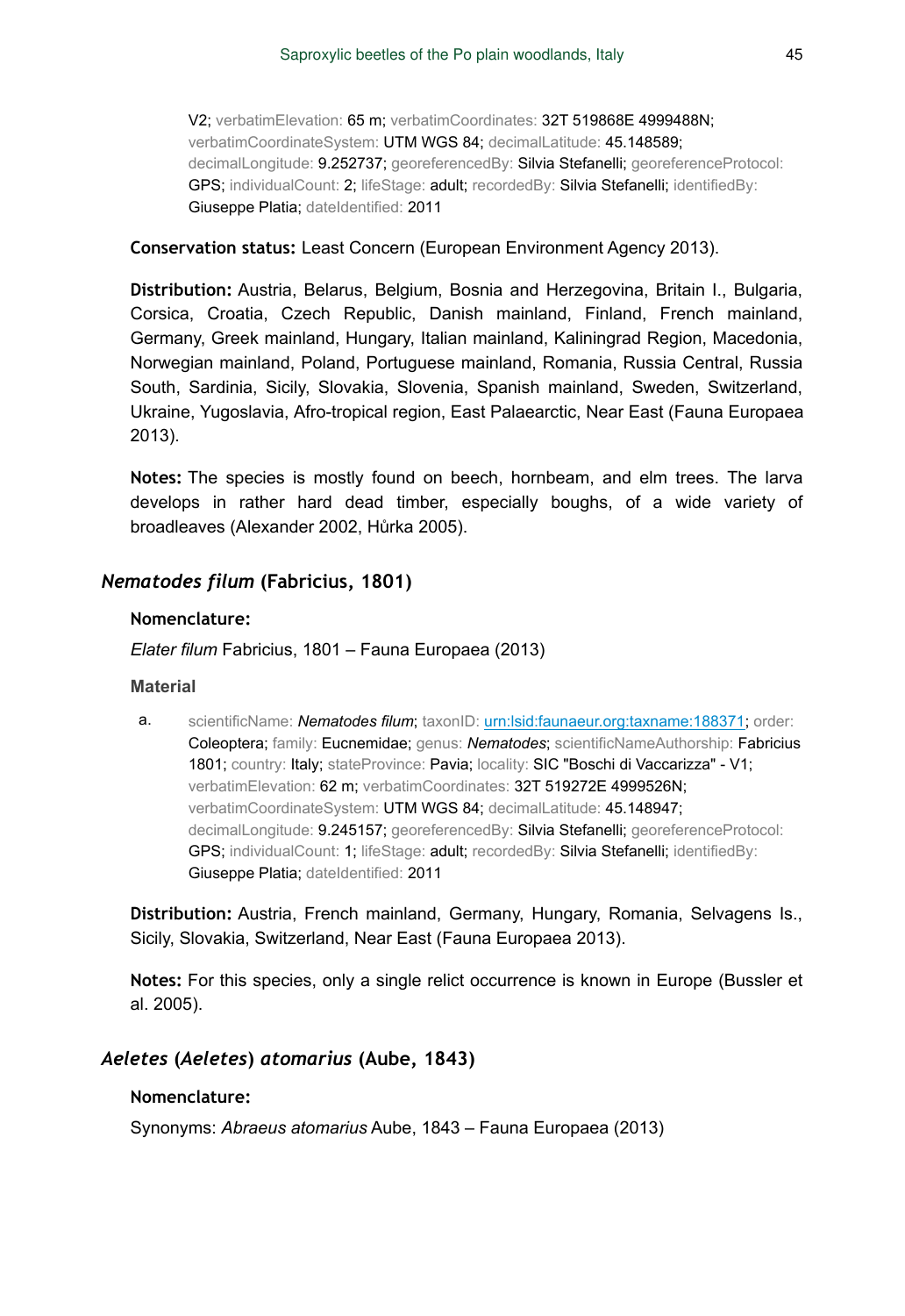## **Materials**

- a. scientificName: *Aeletes atomarius*; taxonID: [urn:lsid:faunaeur.org:taxname:119916;](http://www.faunaeur.org/full_results.php?id=119916) order: Coleoptera; family: Histeridae; genus: *Aeletes*; scientificNameAuthorship: Aube 1843; country: Italy; stateProvince: Pavia; locality: SIC "Boschi Siro Negri e Moriano" - BN1; verbatimElevation: 68 m; verbatimCoordinates: 32T 503258E 5007870N; verbatimCoordinateSystem: UTM WGS 84; decimalLatitude: 45.224312; decimalLongitude: 9.041499; georeferencedBy: Silvia Stefanelli; georeferenceProtocol: GPS; individualCount: 2; lifeStage: adult; recordedBy: Silvia Stefanelli; identifiedBy: Fabio Penati: dateIdentified: 2011
- b. scientificName: *Aeletes atomarius*; taxonID: [urn:lsid:faunaeur.org:taxname:119916;](http://www.faunaeur.org/full_results.php?id=119916) order: Coleoptera; family: Histeridae; genus: *Aeletes*; scientificNameAuthorship: Aube 1843; country: Italy; stateProvince: Pavia; locality: SIC "Boschi Siro Negri e Moriano" - BN21; verbatimElevation: 66 m; verbatimCoordinates: 32T 506342E 5005026N; verbatimCoordinateSystem: UTM WGS 84; decimalLatitude: 45.198691; decimalLongitude: 9.080746; georeferencedBy: Silvia Stefanelli; georeferenceProtocol: GPS; individualCount: 10; lifeStage: adult; recordedBy: Silvia Stefanelli; identifiedBy: Fabio Penati: dateIdentified: 2011
- c. scientificName: *Aeletes atomarius*; taxonID: [urn:lsid:faunaeur.org:taxname:119916;](http://www.faunaeur.org/full_results.php?id=119916) order: Coleoptera; family: Histeridae; genus: *Aeletes*; scientificNameAuthorship: Aube 1843; country: Italy; stateProvince: Pavia; locality: SIC "Boschi Siro Negri e Moriano" - BN5; verbatimElevation: 62 m; verbatimCoordinates: 32T 502886E 5008393N; verbatimCoordinateSystem: UTM WGS 84; decimalLatitude: 45.229029; decimalLongitude: 9.036770; georeferencedBy: Silvia Stefanelli; georeferenceProtocol: GPS; individualCount: 2; lifeStage: adult; recordedBy: Silvia Stefanelli; identifiedBy: Fabio Penati: dateIdentified: 2011
- d. scientificName: *Aeletes atomarius*; taxonID: [urn:lsid:faunaeur.org:taxname:119916;](http://www.faunaeur.org/full_results.php?id=119916) order: Coleoptera; family: Histeridae; genus: *Aeletes*; scientificNameAuthorship: Aube 1843; country: Italy; stateProvince: Pavia; locality: SIC "Boschi Siro Negri e Moriano" - BN10; verbatimElevation: 76 m; verbatimCoordinates: 32T 504479E 5006332N; verbatimCoordinateSystem: UTM WGS 84; decimalLatitude: 45.210461; decimalLongitude: 9.057038; georeferencedBy: Silvia Stefanelli; georeferenceProtocol: GPS; individualCount: 2; lifeStage: adult; recordedBy: Silvia Stefanelli; identifiedBy: Fabio Penati; dateIdentified: 2011
- e. scientificName: *Aeletes atomarius*; taxonID: [urn:lsid:faunaeur.org:taxname:119916;](http://www.faunaeur.org/full_results.php?id=119916) order: Coleoptera; family: Histeridae; genus: *Aeletes*; scientificNameAuthorship: Aube 1843; country: Italy; stateProvince: Pavia; locality: SIC "Boschi di Vaccarizza" - V1; verbatimElevation: 62 m; verbatimCoordinates: 32T 519272E 4999526N; verbatimCoordinateSystem: UTM WGS 84; decimalLatitude: 45.148947; decimalLongitude: 9.245157; georeferencedBy: Silvia Stefanelli; georeferenceProtocol: GPS; individualCount: 1; lifeStage: adult; recordedBy: Silvia Stefanelli; identifiedBy: Fabio Penati: dateIdentified: 2011

**Distribution:** Austria, Britain I., Bulgaria, Corsica, Czech Republic, Danish mainland, European Turkey, French mainland, Germany, Hungary, Italian mainland, Poland, Sardinia, Slovakia, Sweden, Ukraine, Yugoslavia (Fauna Europaea 2013).

**Notes:** The species lives in ancient wood pastures, in beech, ash, willow, and alder trees. It is usually found in the burrows of stag beetles *Dorcus parallelipipedus* in the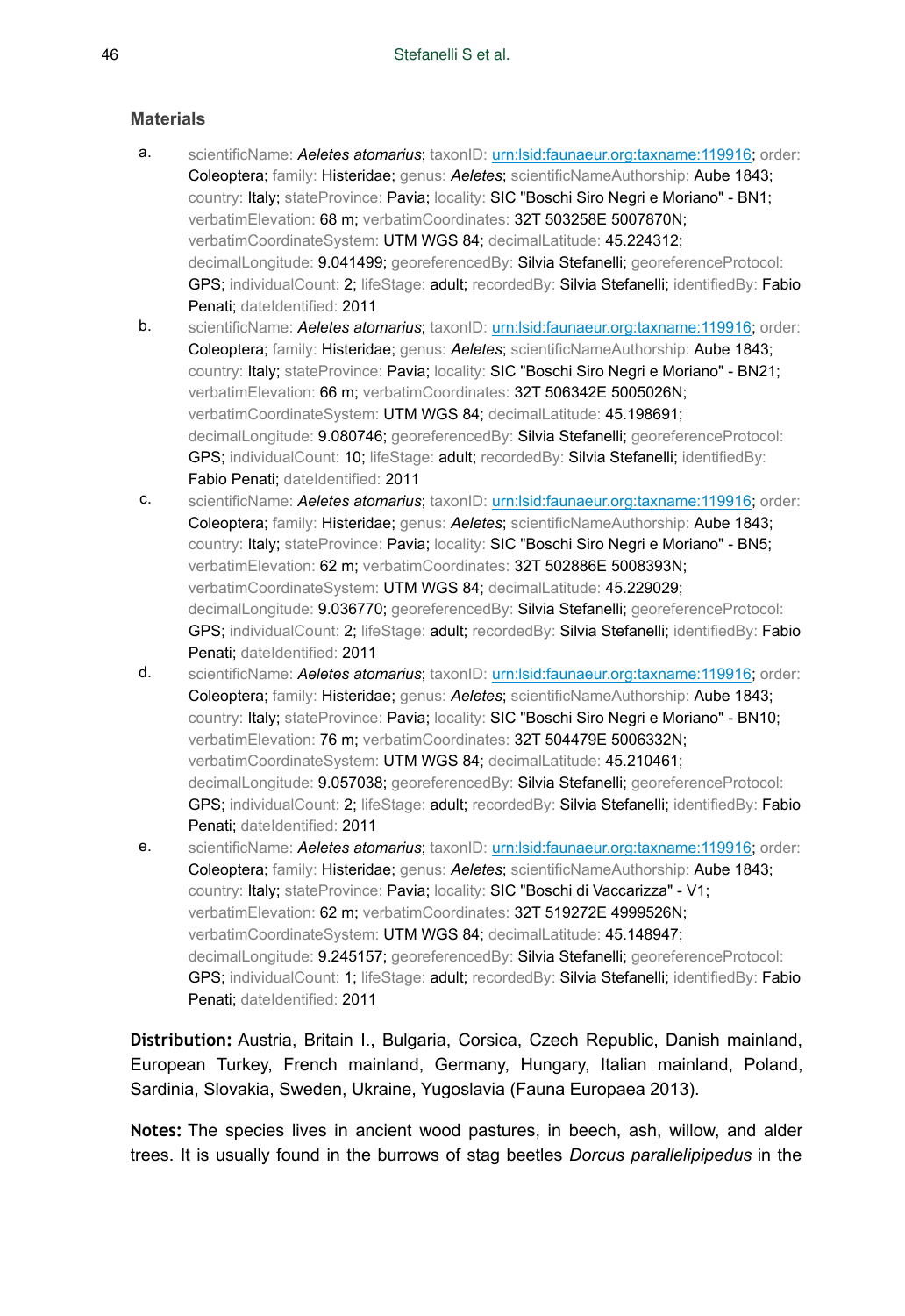moist crumbly decaying heartwood; although it has also been recorded with *Sinodendron cylindricum* and ant species such as *Lasius brunneus* (Alexander 2002).

#### *Gnathoncus rotundatus* **(Kugelann, 1792)**

#### **Nomenclature:**

*Saprinus deletus* J.E. LeConte, 1844 – Fauna Europaea (2013) *Saprinus ignobilis* Wollaston, 1864 – Fauna Europaea (2013) *Hister nanus* Scriba, 1790 – Fauna Europaea (2013) *Hister piceus* Marsham, 1802 – Fauna Europaea (2013) *Gnathoncus punctulatus* Thomson, 1862 – Fauna Europaea (2013) *Hister quadristriatus* Thunberg, 1794 – Fauna Europaea (2013) *Tribalus quadristriatus* Wollaston, 1869 – Fauna Europaea (2013) *Saprinus wollastoni* Marseul, 1864 – Fauna Europaea (2013) *Hister conjugatus* Illiger, 1807 – Fauna Europaea (2013) *Hister punctatus* Thunberg, 1794 – Fauna Europaea (2013)

#### **Materials**

- a. scientificName: *Gnathoncus rotundatus*; taxonID: [urn:lsid:faunaeur.org:taxname:119823;](http://www.faunaeur.org/full_results.php?id=119823) order: Coleoptera; family: Histeridae; genus: *Gnathoncus*; scientificNameAuthorship: Kugelann 1792; country: Italy; stateProvince: Pavia; locality: SIC "Boschi Siro Negri e Moriano" - BN1; verbatimElevation: 68 m; verbatimCoordinates: 32T 503258E 5007870N; verbatimCoordinateSystem: UTM WGS 84; decimalLatitude: 45.224312; decimalLongitude: 9.041499; georeferencedBy: Silvia Stefanelli; georeferenceProtocol: GPS; individualCount: 1; lifeStage: adult; recordedBy: Silvia Stefanelli; identifiedBy: Fabio Penati; dateIdentified: 2011
- b. scientificName: *Gnathoncus rotundatus*; taxonID: [urn:lsid:faunaeur.org:taxname:119823;](http://www.faunaeur.org/full_results.php?id=119823) order: Coleoptera; family: Histeridae; genus: *Gnathoncus*; scientificNameAuthorship: Kugelann 1792; country: Italy; stateProvince: Pavia; locality: SIC "Boschi Siro Negri e Moriano" - BN21; verbatimElevation: 66 m; verbatimCoordinates: 32T 506342E 5005026N; verbatimCoordinateSystem: UTM WGS 84; decimalLatitude: 45.198691; decimalLongitude: 9.080746; georeferencedBy: Silvia Stefanelli; georeferenceProtocol: GPS; individualCount: 1; lifeStage: adult; recordedBy: Silvia Stefanelli; identifiedBy: Fabio Penati: dateIdentified: 2011

**Distribution:** Albania, Austria, Belarus, Belgium, Bosnia and Herzegovina, Britain I., Bulgaria, Canary Is., Corsica, Crete, Croatia, Cyclades Is., Czech Republic, Danish mainland, Dodecanese Is., Estonia, European Turkey, Finland, French mainland, Germany, Greek mainland, Hungary, Italian mainland, Kaliningrad Region, Latvia, Lithuania, Luxembourg, Macedonia, Malta, Moldova Republic of, North Aegean Is., Norwegian mainland, Poland, Portuguese mainland, Romania, Russia Central, Russia East, Russia Northwest, Russia South, Sardinia, Sicily, Slovakia, Slovenia, Spanish mainland, Sweden, Switzerland, The Netherlands, Ukraine, Yugoslavia (Fauna Europaea 2013).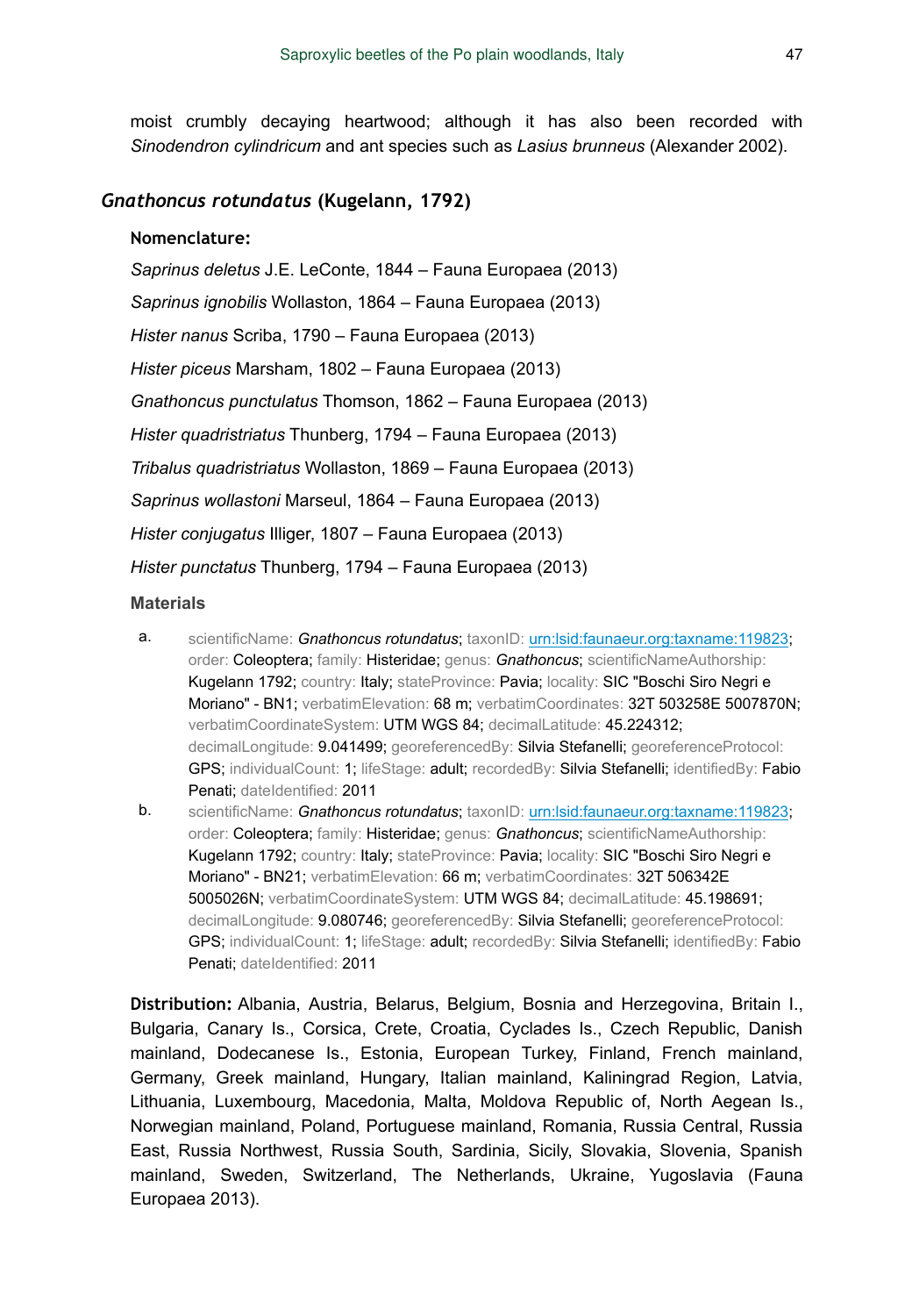**Notes:** The species lives in all kinds of decaying organic matter, especially bat guano and bird nests. It is found in the nests of *Coloeus monedula spemologus*, *Sturnus vulgaris*, and *Strix aluco* (Vienna 1980).

# *Hololepta* **(***Hololepta***)** *plana* **(Sulzer, 1776)**

**Material** 

a. scientificName: *Hololepta plana*; taxonID: [urn:lsid:faunaeur.org:taxname:120110](http://www.faunaeur.org/full_results.php?id=120110); order: Coleoptera; family: Histeridae; genus: *Hololepta*; scientificNameAuthorship: Sulzer 1776; country: Italy; stateProvince: Pavia; locality: SIC "Boschi Siro Negri e Moriano" - BN21; verbatimElevation: 66 m; verbatimCoordinates: 32T 506342E 5005026N; verbatimCoordinateSystem: UTM WGS 84; decimalLatitude: 45.198691; decimalLongitude: 9.080746; georeferencedBy: Silvia Stefanelli; georeferenceProtocol: GPS; individualCount: 5; lifeStage: adult; recordedBy: Silvia Stefanelli; identifiedBy: Fabio Penati: dateIdentified: 2011

**Distribution:** Albania, Andorra, Austria, Belarus, Belgium, Bosnia and Herzegovina, Bulgaria, Croatia, Czech Republic, Danish mainland, Estonia, European Turkey, Finland, French mainland, Germany, Greek mainland, Hungary, Italian mainland, Kaliningrad Region, Latvia, Liechtenstein, Lithuania, Luxembourg, Macedonia, Moldova Republic of, Norwegian mainland, Poland, Portuguese mainland, Romania, Russia Central, Russia Northwest, Russia South, Slovakia, Slovenia, Spanish mainland, Sweden, Switzerland, The Netherlands, Ukraine, Yugoslavia (Fauna Europaea 2013).

**Notes:** The species lives mainly in sub-hill habitats. It lives all stages in the ingrowings of *Populus alba*, *P. pyramidalis* and *Pinus sylvestris* and often in trunks on the ground (Vienna 1980).

# *Paromalus* **(***Paromalus***)** *flavicornis* **(Herbst, 1792)**

### **Nomenclature:**

*Hister parvulus* Rossi, 1792 – Fauna Europaea (2013)

*Hister picipes* Fabricius, 1798 – Fauna Europaea (2013)

- a. scientificName: *Paromalus flavicornis*; taxonID: [urn:lsid:faunaeur.org:taxname:120019](http://www.faunaeur.org/full_results.php?id=120019); order: Coleoptera; family: Histeridae; genus: *Paromalus*; scientificNameAuthorship: Herbst 1792; country: Italy; stateProvince: Pavia; locality: SIC "Boschi Siro Negri e Moriano" - BN1; verbatimElevation: 68 m; verbatimCoordinates: 32T 503258E 5007870N; verbatimCoordinateSystem: UTM WGS 84; decimalLatitude: 45.224312; decimalLongitude: 9.041499; georeferencedBy: Silvia Stefanelli; georeferenceProtocol: GPS; individualCount: 9; lifeStage: adult; recordedBy: Silvia Stefanelli; identifiedBy: Fabio Penati; dateIdentified: 2011
- b. scientificName: *Paromalus flavicornis*; taxonID: [urn:lsid:faunaeur.org:taxname:120019](http://www.faunaeur.org/full_results.php?id=120019); order: Coleoptera; family: Histeridae; genus: *Paromalus*; scientificNameAuthorship: Herbst 1792; country: Italy; stateProvince: Pavia; locality: SIC "Boschi Siro Negri e Moriano" - BN21; verbatimElevation: 66 m; verbatimCoordinates: 32T 506342E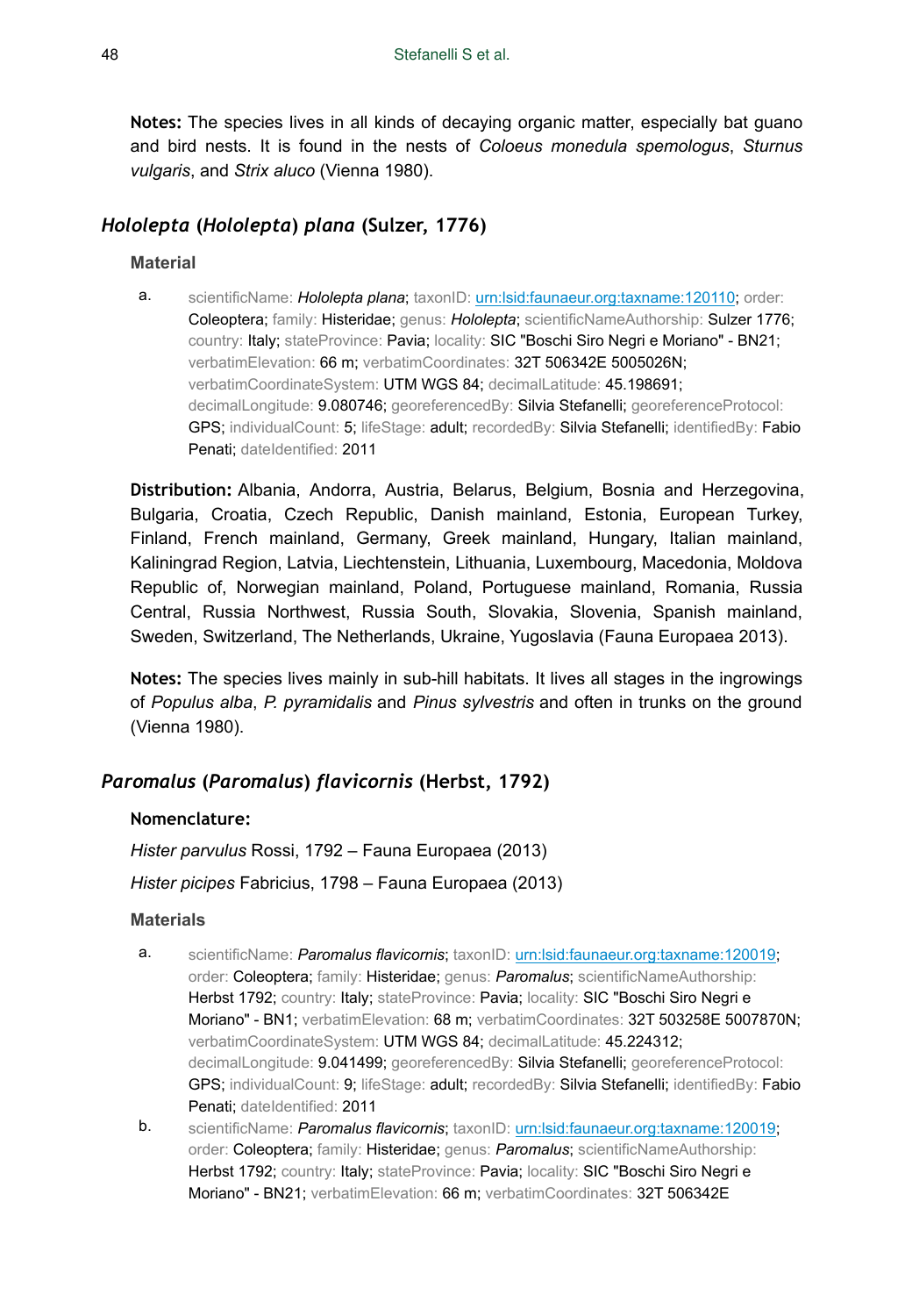5005026N; verbatimCoordinateSystem: UTM WGS 84; decimalLatitude: 45.198691; decimalLongitude: 9.080746; georeferencedBy: Silvia Stefanelli; georeferenceProtocol: GPS; individualCount: 24; lifeStage: adult; recordedBy: Silvia Stefanelli; identifiedBy: Fabio Penati; dateIdentified: 2011

- c. scientificName: *Paromalus flavicornis*; taxonID: [urn:lsid:faunaeur.org:taxname:120019](http://www.faunaeur.org/full_results.php?id=120019); order: Coleoptera; family: Histeridae; genus: *Paromalus*; scientificNameAuthorship: Herbst 1792; country: Italy: stateProvince: Pavia: locality: SIC "Boschi Siro Negri e Moriano" - BN5; verbatimElevation: 62 m; verbatimCoordinates: 32T 502886E 5008393N; verbatimCoordinateSystem: UTM WGS 84; decimalLatitude: 45.229029; decimalLongitude: 9.036770; georeferencedBy: Silvia Stefanelli; georeferenceProtocol: GPS; individualCount: 23; lifeStage: adult; recordedBy: Silvia Stefanelli; identifiedBy: Fabio Penati: dateIdentified: 2011
- d. scientificName: *Paromalus flavicornis*; taxonID: [urn:lsid:faunaeur.org:taxname:120019](http://www.faunaeur.org/full_results.php?id=120019); order: Coleoptera; family: Histeridae; genus: *Paromalus*; scientificNameAuthorship: Herbst 1792; country: Italy; stateProvince: Pavia; locality: SIC "Boschi Siro Negri e Moriano" - BN10; verbatimElevation: 76 m; verbatimCoordinates: 32T 504479E 5006332N; verbatimCoordinateSystem: UTM WGS 84; decimalLatitude: 45.210461; decimalLongitude: 9.057038; georeferencedBy: Silvia Stefanelli; georeferenceProtocol: GPS; individualCount: 58; lifeStage: adult; recordedBy: Silvia Stefanelli; identifiedBy: Fabio Penati; dateIdentified: 2011
- e. scientificName: *Paromalus flavicornis*; taxonID: [urn:lsid:faunaeur.org:taxname:120019](http://www.faunaeur.org/full_results.php?id=120019); order: Coleoptera; family: Histeridae; genus: *Paromalus*; scientificNameAuthorship: Herbst 1792; country: Italy; stateProvince: Pavia; locality: SIC "Boschi di Vaccarizza" - V1; verbatimElevation: 62 m; verbatimCoordinates: 32T 519272E 4999526N; verbatimCoordinateSystem: UTM WGS 84; decimalLatitude: 45.148947; decimalLongitude: 9.245157; georeferencedBy: Silvia Stefanelli; georeferenceProtocol: GPS; individualCount: 58; lifeStage: adult; recordedBy: Silvia Stefanelli; identifiedBy: Fabio Penati; dateIdentified: 2011
- f. scientificName: *Paromalus flavicornis*; taxonID: [urn:lsid:faunaeur.org:taxname:120019](http://www.faunaeur.org/full_results.php?id=120019); order: Coleoptera; family: Histeridae; genus: *Paromalus*; scientificNameAuthorship: Herbst 1792; country: Italy; stateProvince: Pavia; locality: SIC "Boschi di Vaccarizza" - V2; verbatimElevation: 65 m; verbatimCoordinates: 32T 519868E 4999488N; verbatimCoordinateSystem: UTM WGS 84; decimalLatitude: 45.148589; decimalLongitude: 9.252737; georeferencedBy: Silvia Stefanelli; georeferenceProtocol: GPS; individualCount: 93; lifeStage: adult; recordedBy: Silvia Stefanelli; identifiedBy: Fabio Penati; dateIdentified: 2011

**Distribution:** Albania, Andorra, Austria, Balearic Is., Belarus, Belgium, Bosnia and Herzegovina, Britain I., Bulgaria, Corsica, Crete, Croatia, Cyclades Is., Czech Republic, Danish mainland, Dodecanese Is., European Turkey, Finland, French mainland, Germany, Greek mainland, Hungary, Italian mainland, Liechtenstein, Macedonia, Moldova Republic of, North Aegean Is., Norwegian mainland, Poland, Portuguese mainland, Romania, Russia Northwest, Russia South, Sardinia, Sicily, Slovakia, Slovenia, Spanish mainland, Sweden, Switzerland, The Netherlands, Ukraine, Yugoslavia (Fauna Europaea 2013).

**Notes:** The species lives in old parks and ancient woodlands. It is found under the preferably dead bark of trees such as poplar, willow, oak, beech, walnut, chestnut, and maritime pine trees. It sometimes lives associated with ants such as *Lasius fuliginosus*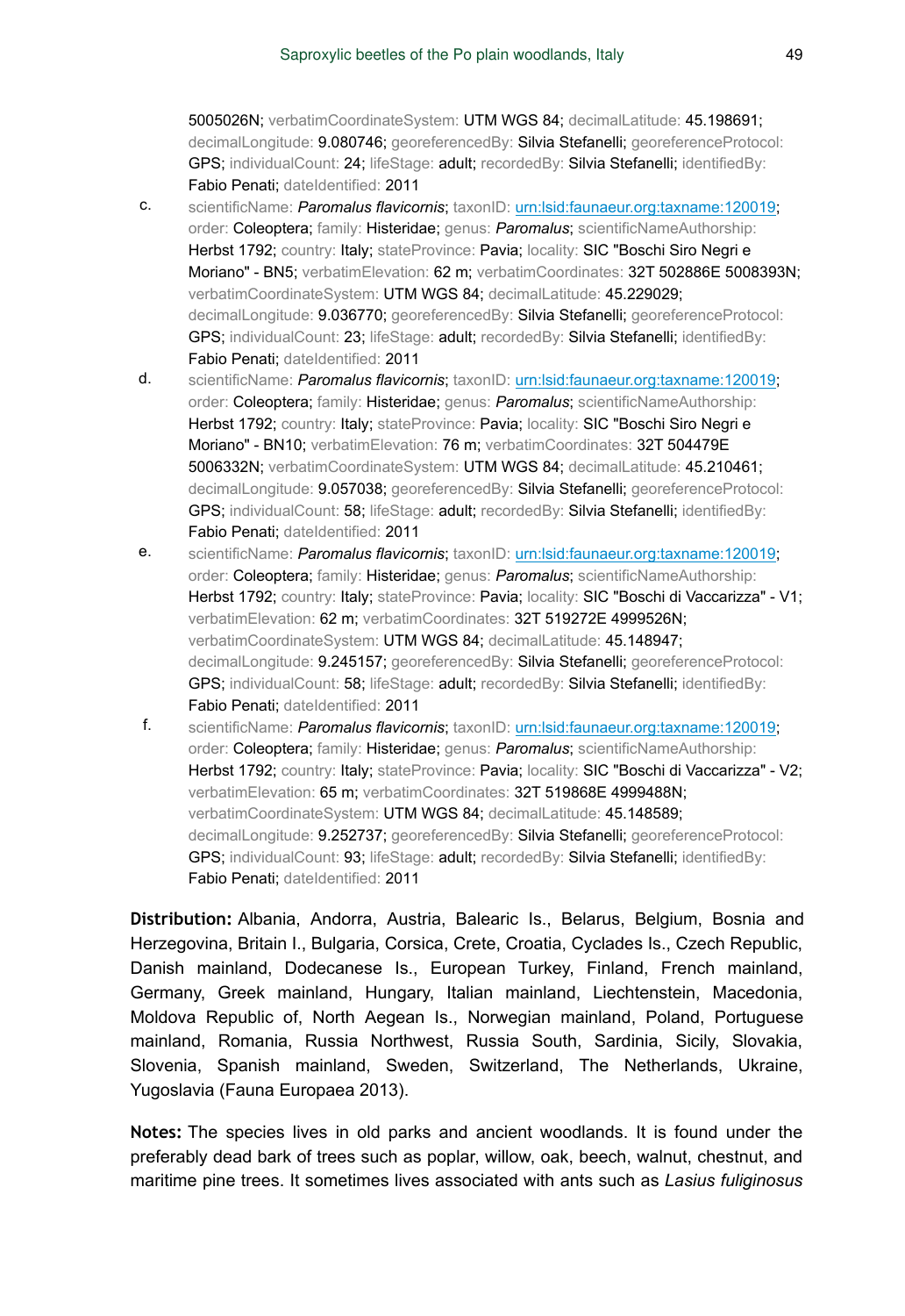and *Formica cunicularia*. The larva is a predator of other insect larvae and is often found in the burrows of *Bostrychus* sp. and *Crypturgus pusillus*. The adult appears in the spring and at the end of summer (Alexander 2002, Vienna 1980).

# *Platylomalus complanatus* **(Panzer, 1796)**

### **Nomenclature:**

*Hister nassatus* Panzer, 1799 – Fauna Europaea (2013)

*Platysoma theryana* Reitter, 1890 – Fauna Europaea (2013)

### **Materials**

- a. scientificName: *Platylomalus complanatus*; taxonID: [urn:lsid:faunaeur.org:taxname:120030](http://www.faunaeur.org/full_results.php?id=120030); order: Coleoptera; family: Histeridae; genus: *Platylomalus*; scientificNameAuthorship: Panzer 1796; country: Italy; stateProvince: Pavia: locality: SIC "Boschi di Vaccarizza" - V1: verbatimElevation: 62 m: verbatimCoordinates: 32T 519272E 4999526N; verbatimCoordinateSystem: UTM WGS 84; decimalLatitude: 45.148947; decimalLongitude: 9.245157; georeferencedBy: Silvia Stefanelli; georeferenceProtocol: GPS; individualCount: 7; lifeStage: adult; recordedBy: Silvia Stefanelli; identifiedBy: Fabio Penati; dateIdentified: 2011
- b. scientificName: *Platylomalus complanatus*; taxonID: [urn:lsid:faunaeur.org:taxname:120030](http://www.faunaeur.org/full_results.php?id=120030); order: Coleoptera; family: Histeridae; genus: *Platylomalus*; scientificNameAuthorship: Panzer 1796; country: Italy; stateProvince: Pavia; locality: SIC "Boschi di Vaccarizza" - V2; verbatimElevation: 65 m; verbatimCoordinates: 32T 519868E 4999488N; verbatimCoordinateSystem: UTM WGS 84; decimalLatitude: 45.148589; decimalLongitude: 9.252737; georeferencedBy: Silvia Stefanelli; georeferenceProtocol: GPS; individualCount: 4; lifeStage: adult; recordedBy: Silvia Stefanelli; identifiedBy: Fabio Penati; dateIdentified: 2011

**Distribution:** Austria, Belarus, Bosnia and Herzegovina, Bulgaria, Corsica, Croatia, Cyprus, Czech Republic, European Turkey, French mainland, Hungary, Italian mainland, Kaliningrad Region, Latvia, Macedonia, Norwegian mainland, Poland, Portuguese mainland, Romania, Russia South, Sicily, Slovakia, Slovenia, Spanish mainland, Sweden, Switzerland, Ukraine, Yugoslavia (Fauna Europaea 2013).

**Notes:** The species living range is from hills to mountains and in various types of decaying wood from both standing and fallen trees. The larva develops in poplars, beeches, oaks, and rarely in conifers (Vienna 1980).

# *Cryptolestes duplicatus* **(Waltl, 1834)**

#### **Materials**

a. scientificName: *Cryptolestes duplicatus*; taxonID: [urn:lsid:faunaeur.org:taxname:189789](http://www.faunaeur.org/full_results.php?id=189789); order: Coleoptera; family: Laemophloeidae; genus: *Cryptolestes*; scientificNameAuthorship: Waltl 1834; country: Italy; stateProvince: Pavia; locality: SIC "Boschi Siro Negri e Moriano" - BN5; verbatimElevation: 62 m; verbatimCoordinates: 32T 502886E 5008393N; verbatimCoordinateSystem: UTM WGS 84; decimalLatitude: 45.229029; decimalLongitude: 9.036770; georeferencedBy: Silvia Stefanelli;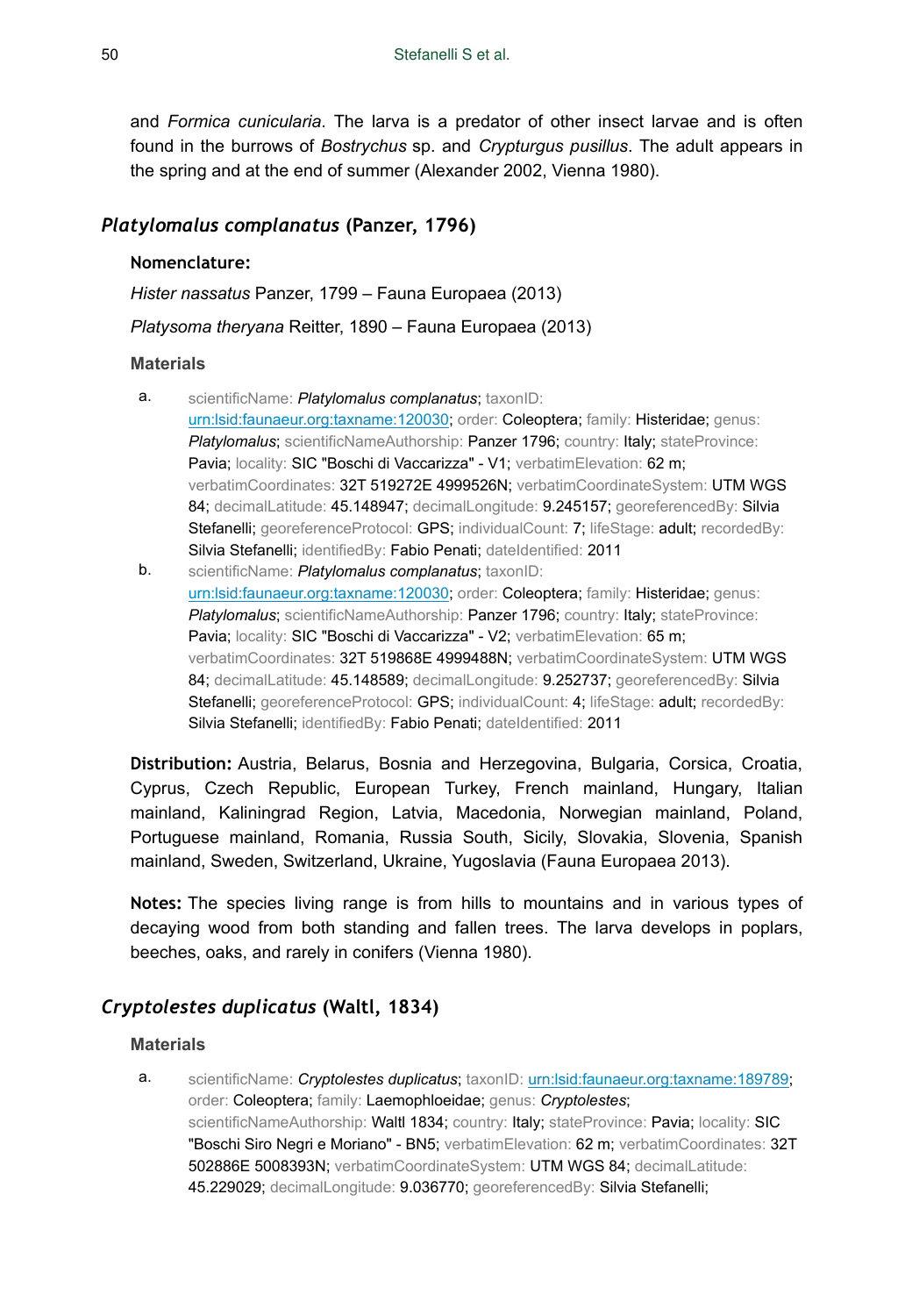georeferenceProtocol: GPS; individualCount: 1; lifeStage: adult; recordedBy: Silvia Stefanelli; identifiedBy: Gianfranco Salvato; dateIdentified: 2011

b. scientificName: *Cryptolestes duplicatus*; taxonID: [urn:lsid:faunaeur.org:taxname:189789](http://www.faunaeur.org/full_results.php?id=189789); order: Coleoptera; family: Laemophloeidae; genus: *Cryptolestes*; scientificNameAuthorship: Waltl 1834; country: Italy; stateProvince: Pavia; locality: SIC "Boschi Siro Negri e Moriano" - BN10; verbatimElevation: 76 m; verbatimCoordinates: 32T 504479E 5006332N; verbatimCoordinateSystem: UTM WGS 84; decimalLatitude: 45.210461; decimalLongitude: 9.057038; georeferencedBy: Silvia Stefanelli; georeferenceProtocol: GPS; individualCount: 5; lifeStage: adult; recordedBy: Silvia Stefanelli: identifiedBy: Gianfranco Salvato: dateIdentified: 2011

**Distribution:** Austria, Czech Republic, French mainland, Germany, Hungary, Poland (Fauna Europaea 2013).

**Notes:** The species lives from the plains to the mountains, mainly in primary forests. The larva develops under the bark of Fagacaee, mainly oak and rarely beech trees (Ratti 1999).

### *Laemophloeus monilis* **(Fabricius, 1787)**

#### **Nomenclature:**

*Cucujus monilis* (Fabricius, 1787) – Fauna Europaea (2013)

#### **Material**

a. scientificName: *Laemophloeus monilis*; taxonID: [urn:lsid:faunaeur.org:taxname:189811](http://www.faunaeur.org/full_results.php?id=189811); order: Coleoptera; family: Laemophloeidae; genus: *Laemophloeus*; scientificNameAuthorship: Fabricius 1787; country: Italy; stateProvince: Pavia; locality: SIC "Boschi Siro Negri e Moriano" - BN1; verbatimElevation: 68 m; verbatimCoordinates: 32T 503258E 5007870N; verbatimCoordinateSystem: UTM WGS 84; decimalLatitude: 45.224312; decimalLongitude: 9.041499; georeferencedBy: Silvia Stefanelli; georeferenceProtocol: GPS; individualCount: 1; lifeStage: adult; recordedBy: Silvia Stefanelli; identifiedBy: Gianfranco Salvato; dateIdentified: 2011

**Distribution:** Austria, Belgium, Britain I., Corsica, Croatia, Czech Republic, French mainland, Germany, Hungary, Italian mainland, Poland, Russia South (Fauna Europaea 2013).

**Notes:** The species lives from the plains to the mountains, but also is found in urban parks. It is found under the bark of various species of broadleaves, mainly oaks, beeches, limes and maples, especially if fungi or Scolytidae are present (Fauna Europaea 2013).

## *Placonotus testaceus* **(Fabricius, 1787)**

#### **Materials**

a. scientificName: *Placonotus testaceus*; order: Coleoptera; family: Laemophloeidae; genus: *Placonotus*; scientificNameAuthorship: Fabricius 1787; country: Italy; stateProvince: Pavia; locality: SIC "Boschi Siro Negri e Moriano" - BN1; verbatimElevation: 68 m;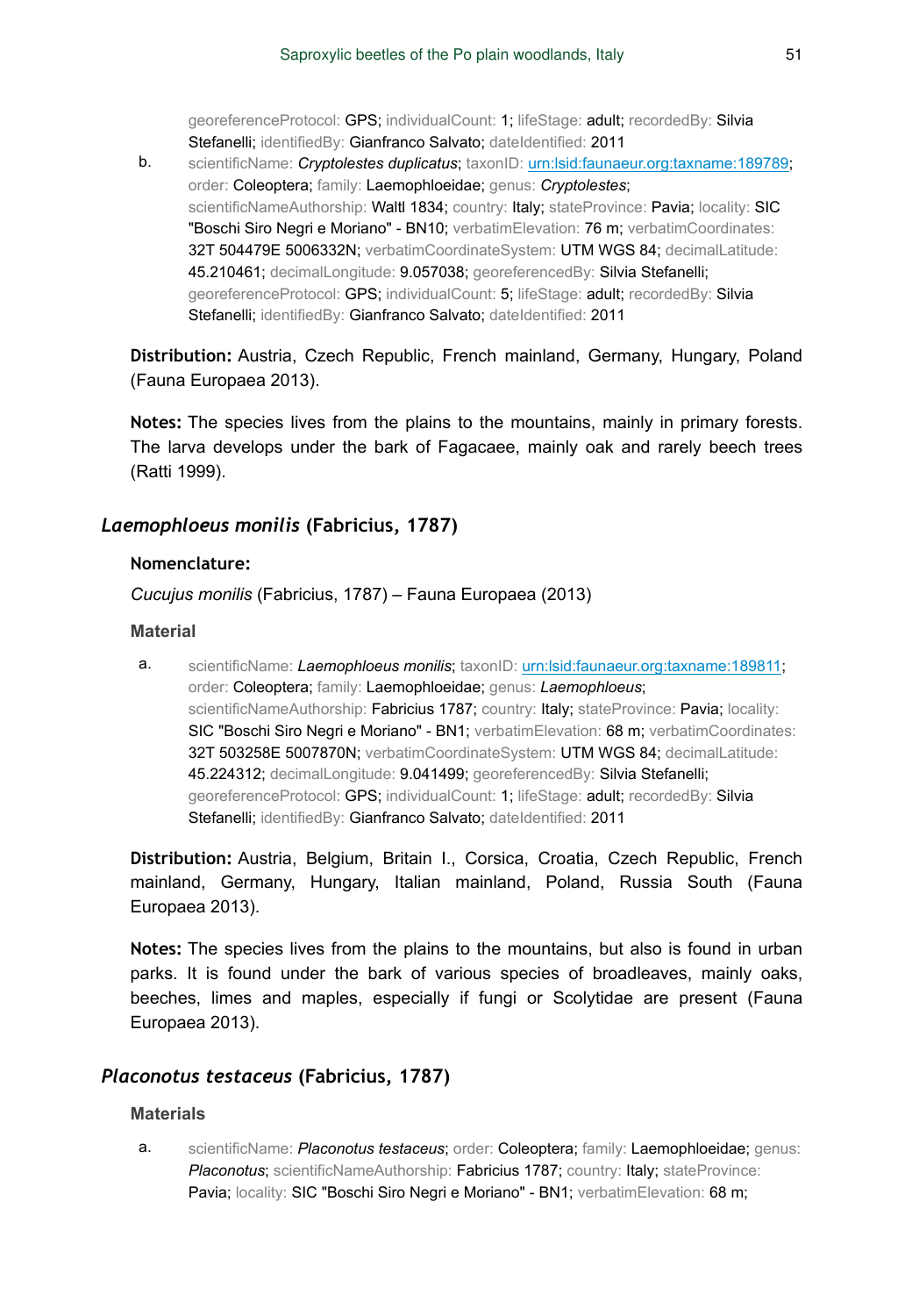verbatimCoordinates: 32T 503258E 5007870N; verbatimCoordinateSystem: UTM WGS 84; decimalLatitude: 45.224312; decimalLongitude: 9.041499; georeferencedBy: Silvia Stefanelli; georeferenceProtocol: GPS; individualCount: 21; lifeStage: adult; recordedBy: Silvia Stefanelli; identifiedBy: Gianfranco Salvato; dateIdentified: 2011

- b. scientificName: *Placonotus testaceus*; order: Coleoptera; family: Laemophloeidae; genus: *Placonotus*; scientificNameAuthorship: Fabricius 1787; country: Italy; stateProvince: Pavia: locality: SIC "Boschi Siro Negri e Moriano" - BN21: verbatimElevation: 66 m; verbatimCoordinates: 32T 506342E 5005026N; verbatimCoordinateSystem: UTM WGS 84; decimalLatitude: 45.198691; decimalLongitude: 9.080746; georeferencedBy: Silvia Stefanelli; georeferenceProtocol: GPS; individualCount: 16; lifeStage: adult: recordedBy: Silvia Stefanelli; identifiedBy: Gianfranco Salvato; dateIdentified: 2011
- c. scientificName: *Placonotus testaceus*; order: Coleoptera; family: Laemophloeidae; genus: *Placonotus*; scientificNameAuthorship: Fabricius 1787; country: Italy; stateProvince: Pavia; locality: SIC "Boschi Siro Negri e Moriano" - BN5; verbatimElevation: 62 m; verbatimCoordinates: 32T 502886E 5008393N; verbatimCoordinateSystem: UTM WGS 84; decimalLatitude: 45.229029; decimalLongitude: 9.036770; georeferencedBy: Silvia Stefanelli; georeferenceProtocol: GPS; individualCount: 205; lifeStage: adult; recordedBy: Silvia Stefanelli; identifiedBy: Gianfranco Salvato; dateIdentified: 2011
- d. scientificName: *Placonotus testaceus*; order: Coleoptera; family: Laemophloeidae; genus: *Placonotus*; scientificNameAuthorship: Fabricius 1787; country: Italy; stateProvince: Pavia; locality: SIC "Boschi Siro Negri e Moriano" - BN10; verbatimElevation: 76 m; verbatimCoordinates: 32T 504479E 5006332N; verbatimCoordinateSystem: UTM WGS 84; decimalLatitude: 45.210461; decimalLongitude: 9.057038; georeferencedBy: Silvia Stefanelli; georeferenceProtocol: GPS; individualCount: 10; lifeStage: adult; recordedBy: Silvia Stefanelli; identifiedBy: Gianfranco Salvato; dateIdentified: 2011
- e. scientificName: *Placonotus testaceus*; order: Coleoptera; family: Laemophloeidae; genus: *Placonotus*; scientificNameAuthorship: Fabricius 1787; country: Italy; stateProvince: Pavia; locality: SIC "Boschi di Vaccarizza" - V1; verbatimElevation: 62 m; verbatimCoordinates: 32T 519272E 4999526N; verbatimCoordinateSystem: UTM WGS 84; decimalLatitude: 45.148947; decimalLongitude: 9.245157; georeferencedBy: Silvia Stefanelli; georeferenceProtocol: GPS; individualCount: 20; lifeStage: adult; recordedBy: Silvia Stefanelli; identifiedBy: Gianfranco Salvato; dateIdentified: 2011
- f. scientificName: *Placonotus testaceus*; order: Coleoptera; family: Laemophloeidae; genus: *Placonotus*; scientificNameAuthorship: Fabricius 1787; country: Italy; stateProvince: Pavia; locality: SIC "Boschi di Vaccarizza" - V2; verbatimElevation: 65 m; verbatimCoordinates: 32T 519868E 4999488N; verbatimCoordinateSystem: UTM WGS 84; decimalLatitude: 45.148589; decimalLongitude: 9.252737; georeferencedBy: Silvia Stefanelli; georeferenceProtocol: GPS; individualCount: 21; lifeStage: adult; recordedBy: Silvia Stefanelli; identifiedBy: Gianfranco Salvato; dateIdentified: 2011

**Distribution:** Austria, Belgium, Britain I., Croatia, Czech Republic, Danish mainland, European Turkey, Finland, French mainland, Germany, Greek mainland, Hungary, Italian mainland, Madeira, Poland, Portuguese mainland, Russia South, Sicily, Spanish mainland, Sweden, Ukraine, Yugoslavia (Fauna Europaea 2013).

**Notes:** The species lives from the plains to the hills and rarely in the mountains; they are mainly found in forests but are also found in urban habitats. It lives under the bark of various trees such as beech, oak, chestnut, elm, lime, maple, and pine trees. Sometimes it is found in galleries of Scolytidae (*Scolytus* sp., *Pteleobius* sp.,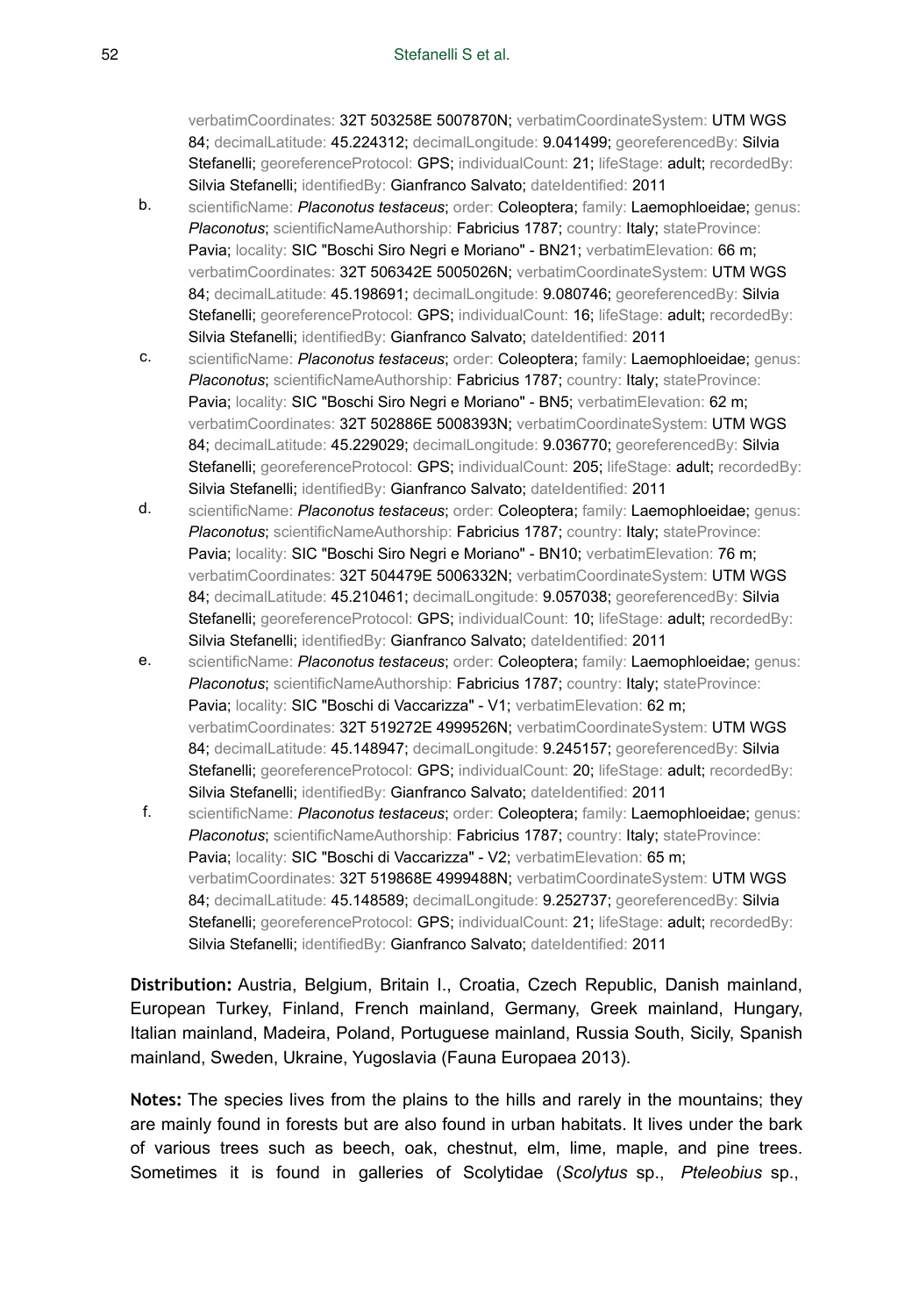*Taphrorychus* sp., *Tomicus* sp.). It is attracted to both fresh and fermented sap (Ratti 1999).

## *Enicmus rugosus* **(Herbst, 1793)**

#### **Nomenclature:**

*Lathridius ferrugineus* Gerhardt, 1912 – Fauna Europaea (2013) *Enicmus frater* Weise, 1972 – Fauna Europaea (2013) *Lathridius ruficornis* Kugelann, 1794 – Fauna Europaea (2013) *Lathridius rugipennis* Mannerheim, 1844 – Fauna Europaea (2013) *Lathridius depressus* Grimmer, 1841 – Fauna Europaea (2013)

*Lathridius planatus* Mannerheim, 1844 – Fauna Europaea (2013)

- a. scientificName: *Enicmus rugosus*; taxonID: [urn:lsid:faunaeur.org:taxname:398120;](http://www.faunaeur.org/full_results.php?id=398120) order: Coleoptera; family: Latridiidae; genus: *Enicmus*; scientificNameAuthorship: Herbst 1793; country: Italy; stateProvince: Pavia; locality: SIC "Boschi Siro Negri e Moriano" - BN1; verbatimElevation: 68 m; verbatimCoordinates: 32T 503258E 5007870N; verbatimCoordinateSystem: UTM WGS 84; decimalLatitude: 45.224312; decimalLongitude: 9.041499; georeferencedBy: Silvia Stefanelli; georeferenceProtocol: GPS; individualCount: 67; lifeStage: adult; recordedBy: Silvia Stefanelli; identifiedBy: Wolfgang Rücker; dateIdentified: 2011
- b. scientificName: *Enicmus rugosus*; taxonID: [urn:lsid:faunaeur.org:taxname:398120;](http://www.faunaeur.org/full_results.php?id=398120) order: Coleoptera; family: Latridiidae; genus: *Enicmus*; scientificNameAuthorship: Herbst 1793; country: Italy; stateProvince: Pavia; locality: SIC "Boschi Siro Negri e Moriano" - BN21; verbatimElevation: 66 m; verbatimCoordinates: 32T 506342E 5005026N; verbatimCoordinateSystem: UTM WGS 84; decimalLatitude: 45.198691; decimalLongitude: 9.080746; georeferencedBy: Silvia Stefanelli; georeferenceProtocol: GPS; individualCount: 57; lifeStage: adult; recordedBy: Silvia Stefanelli; identifiedBy: Wolfgang Rücker; dateIdentified: 2011
- c. scientificName: *Enicmus rugosus*; taxonID: [urn:lsid:faunaeur.org:taxname:398120;](http://www.faunaeur.org/full_results.php?id=398120) order: Coleoptera; family: Latridiidae; genus: *Enicmus*; scientificNameAuthorship: Herbst 1793; country: Italy; stateProvince: Pavia; locality: SIC "Boschi Siro Negri e Moriano" - BN5; verbatimElevation: 62 m; verbatimCoordinates: 32T 502886E 5008393N; verbatimCoordinateSystem: UTM WGS 84; decimalLatitude: 45.229029; decimalLongitude: 9.036770; georeferencedBy: Silvia Stefanelli; georeferenceProtocol: GPS; individualCount: 524; lifeStage: adult; recordedBy: Silvia Stefanelli; identifiedBy: Wolfgang Rücker; dateIdentified: 2011
- d. scientificName: *Enicmus rugosus*; taxonID: [urn:lsid:faunaeur.org:taxname:398120;](http://www.faunaeur.org/full_results.php?id=398120) order: Coleoptera; family: Latridiidae; genus: *Enicmus*; scientificNameAuthorship: Herbst 1793; country: Italy; stateProvince: Pavia; locality: SIC "Boschi Siro Negri e Moriano" - BN10; verbatimElevation: 76 m; verbatimCoordinates: 32T 504479E 5006332N; verbatimCoordinateSystem: UTM WGS 84; decimalLatitude: 45.210461; decimalLongitude: 9.057038; georeferencedBy: Silvia Stefanelli; georeferenceProtocol: GPS; individualCount: 60; lifeStage: adult; recordedBy: Silvia Stefanelli; identifiedBy: Wolfgang Rücker; dateIdentified: 2011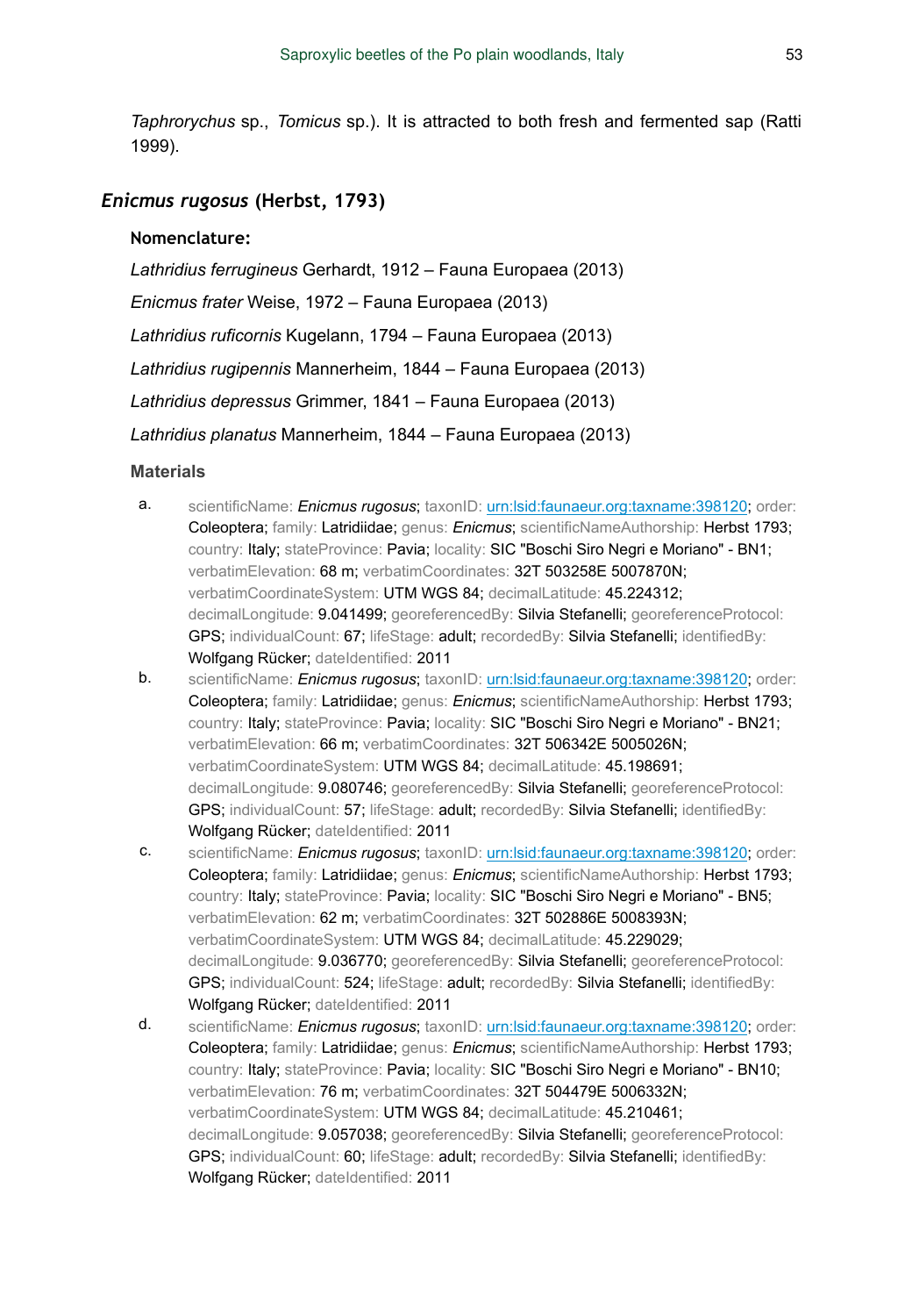- e. scientificName: *Enicmus rugosus*; taxonID: [urn:lsid:faunaeur.org:taxname:398120;](http://www.faunaeur.org/full_results.php?id=398120) order: Coleoptera; family: Latridiidae; genus: *Enicmus*; scientificNameAuthorship: Herbst 1793; country: Italy; stateProvince: Pavia; locality: SIC "Boschi di Vaccarizza" - V1; verbatimElevation: 62 m; verbatimCoordinates: 32T 519272E 4999526N; verbatimCoordinateSystem: UTM WGS 84; decimalLatitude: 45.148947; decimalLongitude: 9.245157; georeferencedBy: Silvia Stefanelli; georeferenceProtocol: GPS; individualCount: 43; lifeStage: adult; recordedBy: Silvia Stefanelli; identifiedBy: Wolfgang Rücker: dateIdentified: 2011
- f. scientificName: *Enicmus rugosus*; taxonID: [urn:lsid:faunaeur.org:taxname:398120;](http://www.faunaeur.org/full_results.php?id=398120) order: Coleoptera; family: Latridiidae; genus: *Enicmus*; scientificNameAuthorship: Herbst 1793; country: Italy; stateProvince: Pavia; locality: SIC "Boschi di Vaccarizza" - V2; verbatimElevation: 65 m; verbatimCoordinates: 32T 519868E 4999488N; verbatimCoordinateSystem: UTM WGS 84; decimalLatitude: 45.148589; decimalLongitude: 9.252737; georeferencedBy: Silvia Stefanelli; georeferenceProtocol: GPS; individualCount: 57; lifeStage: adult; recordedBy: Silvia Stefanelli; identifiedBy: Wolfgang Rücker; dateIdentified: 2011

**Distribution:** Austria, Belarus, Belgium, Bosnia and Herzegovina, Britain I., Bulgaria, Croatia, Czech Republic, Danish mainland, Estonia, Finland, French mainland, Germany, Greek mainland, Hungary, Italian mainland, Latvia, Lithuania, Norwegian mainland, Poland, Portuguese mainland, Romania, Russia Central, Russia East, Russia North, Russia Northwest, Slovakia, Slovenia, Spanish mainland, Switzerland, The Netherlands, Ukraine, Yugoslavia, East Palaearctic, North Africa (Fauna Europaea 2013).

**Notes:** The species lives under the bark of old forest deadwood, mainly in oak but also in ash, beech, alder, and pine trees. It usually lives associated with fungi of the genus *Lycoperdacea*, *Polyporacea*, and myxomycetes (Alexander 2002, Rücker 2004).

# *Latridius hirtus* **(Gyllenhal, 1827)**

### **Nomenclature:**

*Enicmus distincticollis* Roubal, 1933 – Fauna Europaea (2013)

*Lathridius hirsutulus* Stephens, 1829 – Fauna Europaea (2013)

- a. scientificName: *Latridius hirtus*; taxonID: [urn:lsid:faunaeur.org:taxname:398155](http://www.faunaeur.org/full_results.php?id=398155); order: Coleoptera; family: Latridiidae; genus: *Latridius*; scientificNameAuthorship: Gyllenhal 1827; country: Italy; stateProvince: Pavia; locality: SIC "Boschi Siro Negri e Moriano" -BN1; verbatimElevation: 68 m; verbatimCoordinates: 32T 503258E 5007870N; verbatimCoordinateSystem: UTM WGS 84; decimalLatitude: 45.224312; decimalLongitude: 9.041499; georeferencedBy: Silvia Stefanelli; georeferenceProtocol: GPS; individualCount: 3; lifeStage: adult; recordedBy: Silvia Stefanelli; identifiedBy: Wolfgang Rücker; dateIdentified: 2011
- b. scientificName: *Latridius hirtus*; taxonID: [urn:lsid:faunaeur.org:taxname:398155](http://www.faunaeur.org/full_results.php?id=398155); order: Coleoptera; family: Latridiidae; genus: *Latridius*; scientificNameAuthorship: Gyllenhal 1827; country: Italy; stateProvince: Pavia; locality: SIC "Boschi Siro Negri e Moriano" - BN21; verbatimElevation: 66 m; verbatimCoordinates: 32T 506342E 5005026N;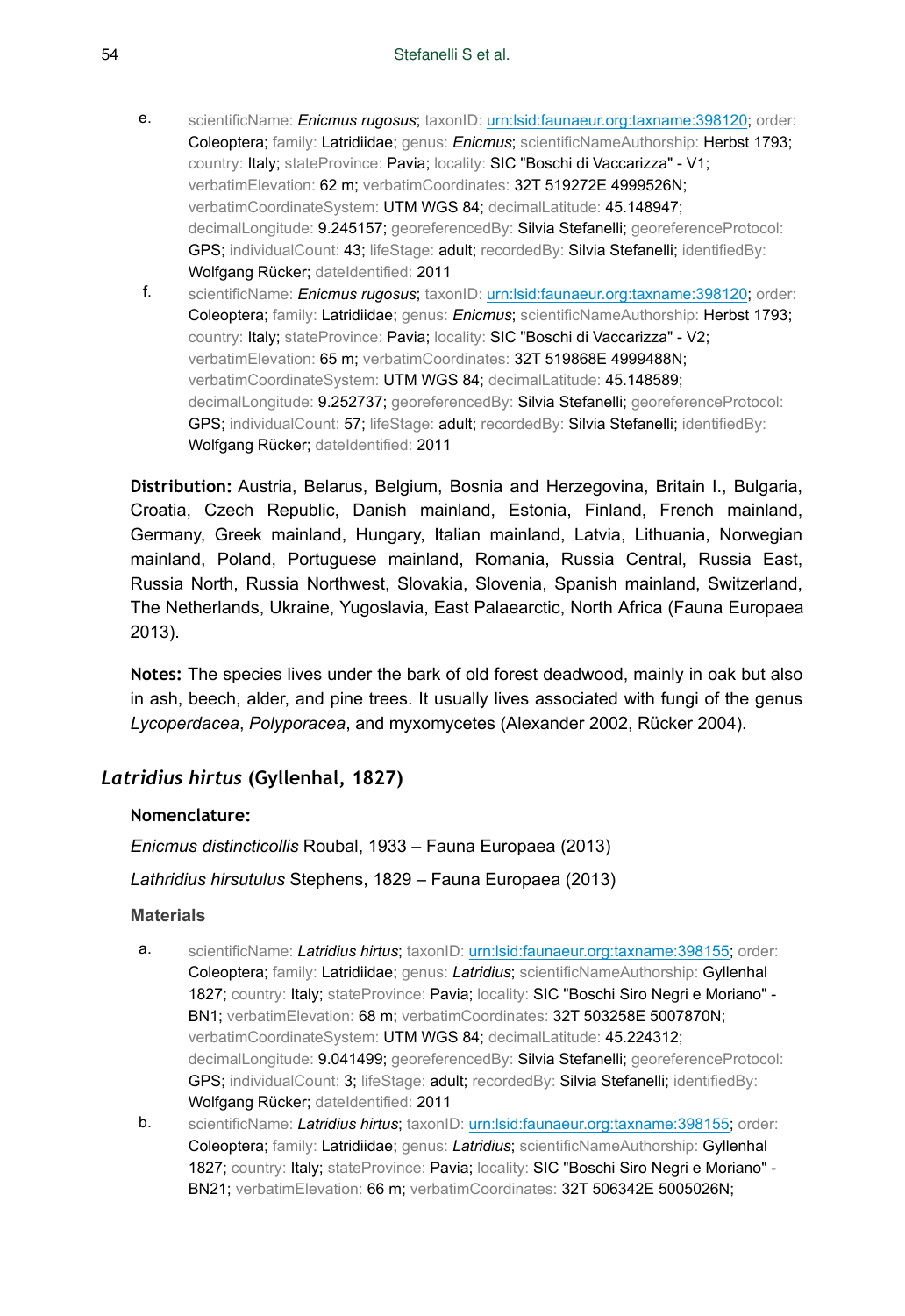verbatimCoordinateSystem: UTM WGS 84; decimalLatitude: 45.198691; decimalLongitude: 9.080746; georeferencedBy: Silvia Stefanelli; georeferenceProtocol: GPS; individualCount: 22; lifeStage: adult; recordedBy: Silvia Stefanelli; identifiedBy: Wolfgang Rücker; dateIdentified: 2011

- c. scientificName: *Latridius hirtus*; taxonID: [urn:lsid:faunaeur.org:taxname:398155](http://www.faunaeur.org/full_results.php?id=398155); order: Coleoptera; family: Latridiidae; genus: *Latridius*; scientificNameAuthorship: Gyllenhal 1827; country: Italy; stateProvince: Pavia; locality: SIC "Boschi Siro Negri e Moriano" - BN5; verbatimElevation: 62 m; verbatimCoordinates: 32T 502886E 5008393N; verbatimCoordinateSystem: UTM WGS 84; decimalLatitude: 45.229029; decimalLongitude: 9.036770; georeferencedBy: Silvia Stefanelli; georeferenceProtocol: GPS; individualCount: 2; lifeStage: adult; recordedBy: Silvia Stefanelli; identifiedBy: Wolfgang Rücker; dateIdentified: 2011
- d. scientificName: *Latridius hirtus*; taxonID: [urn:lsid:faunaeur.org:taxname:398155](http://www.faunaeur.org/full_results.php?id=398155); order: Coleoptera; family: Latridiidae; genus: *Latridius*; scientificNameAuthorship: Gyllenhal 1827; country: Italy; stateProvince: Pavia; locality: SIC "Boschi Siro Negri e Moriano" - BN10; verbatimElevation: 76 m; verbatimCoordinates: 32T 504479E 5006332N; verbatimCoordinateSystem: UTM WGS 84; decimalLatitude: 45.210461; decimalLongitude: 9.057038; georeferencedBy: Silvia Stefanelli; georeferenceProtocol: GPS; individualCount: 5; lifeStage: adult; recordedBy: Silvia Stefanelli; identifiedBy: Wolfgang Rücker; dateIdentified: 2011
- e. scientificName: *Latridius hirtus*; taxonID: [urn:lsid:faunaeur.org:taxname:398155](http://www.faunaeur.org/full_results.php?id=398155); order: Coleoptera; family: Latridiidae; genus: *Latridius*; scientificNameAuthorship: Gyllenhal 1827; country: Italy; stateProvince: Pavia; locality: SIC "Boschi di Vaccarizza" - V1; verbatimElevation: 62 m; verbatimCoordinates: 32T 519272E 4999526N; verbatimCoordinateSystem: UTM WGS 84; decimalLatitude: 45.148947; decimalLongitude: 9.245157; georeferencedBy: Silvia Stefanelli; georeferenceProtocol: GPS; individualCount: 8; lifeStage: adult; recordedBy: Silvia Stefanelli; identifiedBy: Wolfgang Rücker; dateIdentified: 2011
- f. scientificName: *Latridius hirtus*; taxonID: [urn:lsid:faunaeur.org:taxname:398155](http://www.faunaeur.org/full_results.php?id=398155); order: Coleoptera; family: Latridiidae; genus: *Latridius*; scientificNameAuthorship: Gyllenhal 1827; country: Italy; stateProvince: Pavia; locality: SIC "Boschi di Vaccarizza" - V2; verbatimElevation: 65 m; verbatimCoordinates: 32T 519868E 4999488N; verbatimCoordinateSystem: UTM WGS 84; decimalLatitude: 45.148589; decimalLongitude: 9.252737; georeferencedBy: Silvia Stefanelli; georeferenceProtocol: GPS; individualCount: 6; lifeStage: adult; recordedBy: Silvia Stefanelli; identifiedBy: Wolfgang Rücker; dateIdentified: 2011

**Distribution:** Austria, Belarus, Bosnia and Herzegovina, Croatia, Czech Republic, Danish mainland, Estonia, Finland, French mainland, Germany, Greek mainland, Hungary, Italian mainland, Latvia, Lithuania, Norwegian mainland, Poland, Romania, Russia Central, Russia North, Slovakia, Slovenia, Sweden, Switzerland, The Netherlands, Ukraine, East Palaearctic, Nearctic region (Fauna Europaea 2013).

**Notes:** The species lives in primary forests, and it is considered quite rare. It lives in both hardwood and softwood trunks if it is first attacked by fungi of the genus *Polyporacea* (Fauna Europaea 2013, Hůrka 2005).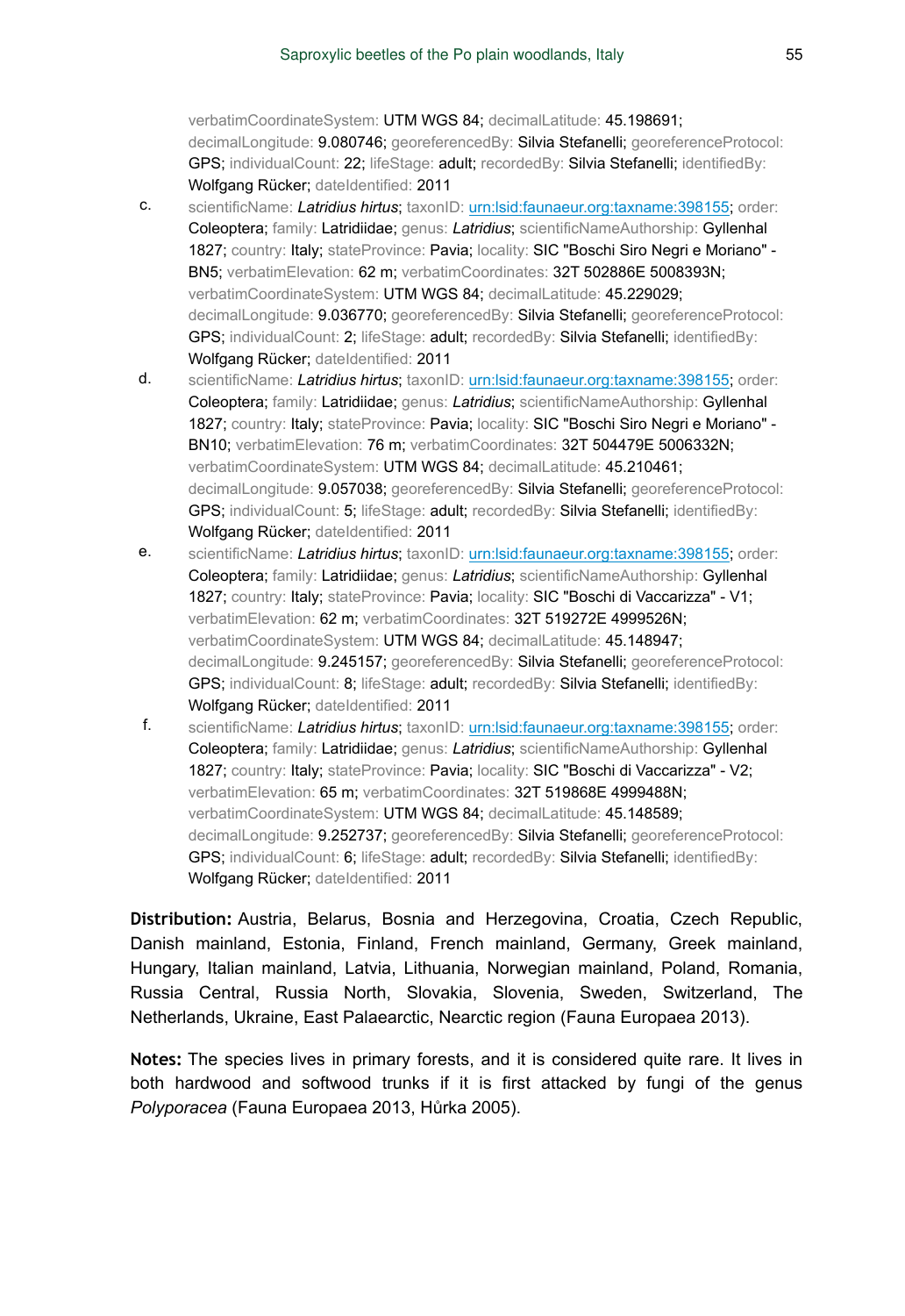# *Drapetes mordelloides* **(Host, 1789)**

### **Materials**

- a. scientificName: *Drapetes mordelloides*; order: Coleoptera; family: Lissomidae; genus: *Drapetes*; scientificNameAuthorship: Host 1789; country: Italy; stateProvince: Pavia; locality: SIC "Boschi Siro Negri e Moriano" - BN1; verbatimElevation: 68 m; verbatimCoordinates: 32T 503258E 5007870N; verbatimCoordinateSystem: UTM WGS 84; decimalLatitude: 45.224312; decimalLongitude: 9.041499; georeferencedBy: Silvia Stefanelli; georeferenceProtocol: GPS; individualCount: 1; lifeStage: adult: recordedBy: Silvia Stefanelli: identifiedBy: Giuseppe Platia: dateIdentified: 2011
- b. scientificName: *Drapetes mordelloides*; order: Coleoptera; family: Lissomidae; genus: *Drapetes*; scientificNameAuthorship: Host 1789; country: Italy; stateProvince: Pavia; locality: SIC "Boschi Siro Negri e Moriano" - BN21; verbatimElevation: 66 m; verbatimCoordinates: 32T 506342E 5005026N; verbatimCoordinateSystem: UTM WGS 84; decimalLatitude: 45.198691; decimalLongitude: 9.080746; georeferencedBy: Silvia Stefanelli; georeferenceProtocol: GPS; individualCount: 5; lifeStage: adult; recordedBy: Silvia Stefanelli; identifiedBy: Giuseppe Platia; dateIdentified: 2011

# *Dorcus parallelipipedus* **(Linneaus, 1785)**

#### **Nomenclature:**

*Dorcus truquiii* Mulsant, 1855 – Fauna Europaea (2013)

- a. scientificName: *Dorcus parallelipipedus*; taxonID: [urn:lsid:faunaeur.org:taxname:123292](http://www.faunaeur.org/full_results.php?id=123292); order: Coleoptera; family: Lucanidae; genus: *Dorcus*; scientificNameAuthorship: Linnaeus 1785; country: Italy; stateProvince: Pavia; locality: SIC "Boschi Siro Negri e Moriano" - BN1; verbatimElevation: 68 m; verbatimCoordinates: 32T 503258E 5007870N; verbatimCoordinateSystem: UTM WGS 84; decimalLatitude: 45.224312; decimalLongitude: 9.041499; georeferencedBy: Silvia Stefanelli; georeferenceProtocol: GPS; individualCount: 49; lifeStage: adult; recordedBy: Silvia Stefanelli; identifiedBy: Giuseppe Carpaneto; dateIdentified: 2011
- b. scientificName: *Dorcus parallelipipedus*; taxonID: [urn:lsid:faunaeur.org:taxname:123292](http://www.faunaeur.org/full_results.php?id=123292); order: Coleoptera; family: Lucanidae; genus: *Dorcus*; scientificNameAuthorship: Linnaeus 1785; country: Italy; stateProvince: Pavia; locality: SIC "Boschi Siro Negri e Moriano" - BN21; verbatimElevation: 66 m; verbatimCoordinates: 32T 506342E 5005026N; verbatimCoordinateSystem: UTM WGS 84; decimalLatitude: 45.198691; decimalLongitude: 9.080746; georeferencedBy: Silvia Stefanelli; georeferenceProtocol: GPS; individualCount: 11; lifeStage: adult; recordedBy: Silvia Stefanelli; identifiedBy: Giuseppe Carpaneto; dateIdentified: 2011
- c. scientificName: *Dorcus parallelipipedus*; taxonID: [urn:lsid:faunaeur.org:taxname:123292](http://www.faunaeur.org/full_results.php?id=123292); order: Coleoptera; family: Lucanidae; genus: *Dorcus*; scientificNameAuthorship: Linnaeus 1785; country: Italy; stateProvince: Pavia; locality: SIC "Boschi Siro Negri e Moriano" - BN5; verbatimElevation: 62 m; verbatimCoordinates: 32T 502886E 5008393N; verbatimCoordinateSystem: UTM WGS 84; decimalLatitude: 45.229029; decimalLongitude: 9.036770; georeferencedBy: Silvia Stefanelli; georeferenceProtocol: GPS; individualCount: 7; lifeStage: adult; recordedBy: Silvia Stefanelli; identifiedBy: Giuseppe Carpaneto; dateIdentified: 2011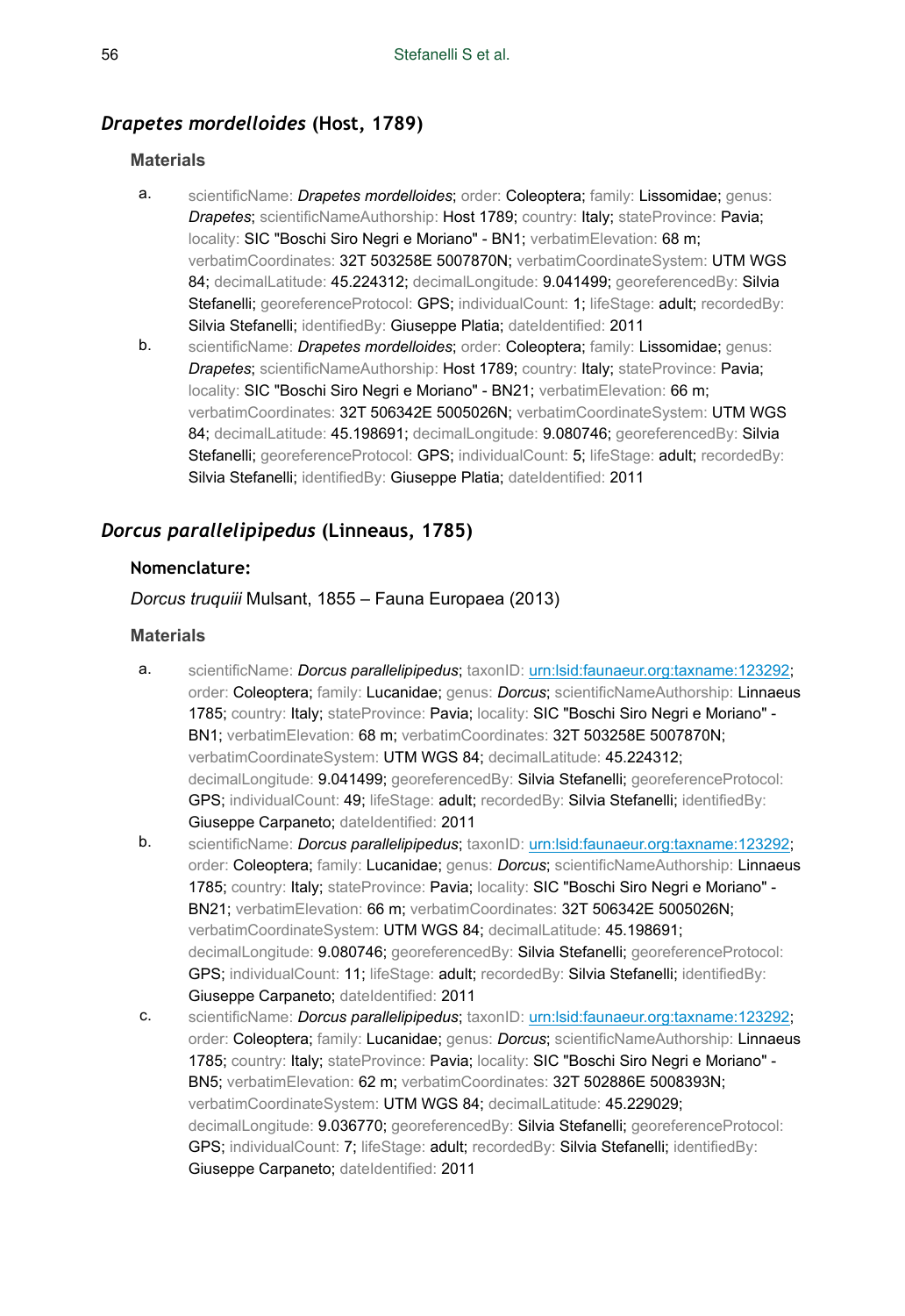- d. scientificName: *Dorcus parallelipipedus*; taxonID: [urn:lsid:faunaeur.org:taxname:123292](http://www.faunaeur.org/full_results.php?id=123292); order: Coleoptera; family: Lucanidae; genus: *Dorcus*; scientificNameAuthorship: Linnaeus 1785; country: Italy; stateProvince: Pavia; locality: SIC "Boschi Siro Negri e Moriano" - BN10; verbatimElevation: 76 m; verbatimCoordinates: 32T 504479E 5006332N; verbatimCoordinateSystem: UTM WGS 84; decimalLatitude: 45.210461; decimalLongitude: 9.057038; georeferencedBy: Silvia Stefanelli; georeferenceProtocol: GPS; individualCount: 38; lifeStage: adult; recordedBy: Silvia Stefanelli; identifiedBy: Giuseppe Carpaneto: dateIdentified: 2011
- e. scientificName: *Dorcus parallelipipedus*; taxonID: [urn:lsid:faunaeur.org:taxname:123292](http://www.faunaeur.org/full_results.php?id=123292); order: Coleoptera; family: Lucanidae; genus: *Dorcus*; scientificNameAuthorship: Linnaeus 1785; country: Italy; stateProvince: Pavia; locality: SIC "Boschi di Vaccarizza" - V1; verbatimElevation: 62 m; verbatimCoordinates: 32T 519272E 4999526N; verbatimCoordinateSystem: UTM WGS 84; decimalLatitude: 45.148947; decimalLongitude: 9.245157; georeferencedBy: Silvia Stefanelli; georeferenceProtocol: GPS; individualCount: 77; lifeStage: adult; recordedBy: Silvia Stefanelli; identifiedBy: Giuseppe Carpaneto; dateIdentified: 2011
- f. scientificName: *Dorcus parallelipipedus*; taxonID: [urn:lsid:faunaeur.org:taxname:123292](http://www.faunaeur.org/full_results.php?id=123292); order: Coleoptera; family: Lucanidae; genus: *Dorcus*; scientificNameAuthorship: Linnaeus 1785; country: Italy; stateProvince: Pavia; locality: SIC "Boschi di Vaccarizza" - V2; verbatimElevation: 65 m; verbatimCoordinates: 32T 519868E 4999488N; verbatimCoordinateSystem: UTM WGS 84; decimalLatitude: 45.148589; decimalLongitude: 9.252737; georeferencedBy: Silvia Stefanelli; georeferenceProtocol: GPS; individualCount: 60; lifeStage: adult; recordedBy: Silvia Stefanelli; identifiedBy: Giuseppe Carpaneto; dateIdentified: 2011

### **Conservation status:** Least Concern (European Environment Agency 2013).

**Distribution:** Austria, Belarus, Belgium, Britain I., Bulgaria, Corsica, Croatia, Czech Republic, Danish mainland, Estonia, European Turkey, French mainland, Germany, Greek mainland, Hungary, Ireland, Italian mainland, Latvia, Lithuania, Luxembourg, Norwegian mainland, Poland, Portuguese mainland, Russia Central, Russia East, Russia North, Russia Northwest, Russia South, Sardinia, Sicily, Slovakia, Slovenia, Spanish mainland, Sweden, Switzerland, The Netherlands, Ukraine, Near East, North Africa (Fauna Europaea 2013).

**Notes:** The species lives from the mountains to the Mediterranean lowlands. The larva develops in the rotten wood of various broadleaves and is often attacked by fungi. The adult flies on summer evenings, and it is attracted to light (Alexander 2002, Hůrka 2005)

# *Monotoma* **(***Monotoma***)** *longicollis* **(Gyllenhal, 1827)**

### **Nomenclature:**

*Monotoma gracilis* Curtis, 1840 – Fauna Europaea (2013) *Monotoma angustata* Stephens, 1830 – Fauna Europaea (2013) *Monotoma flavipes* Kunze, 1839 – Fauna Europaea (2013)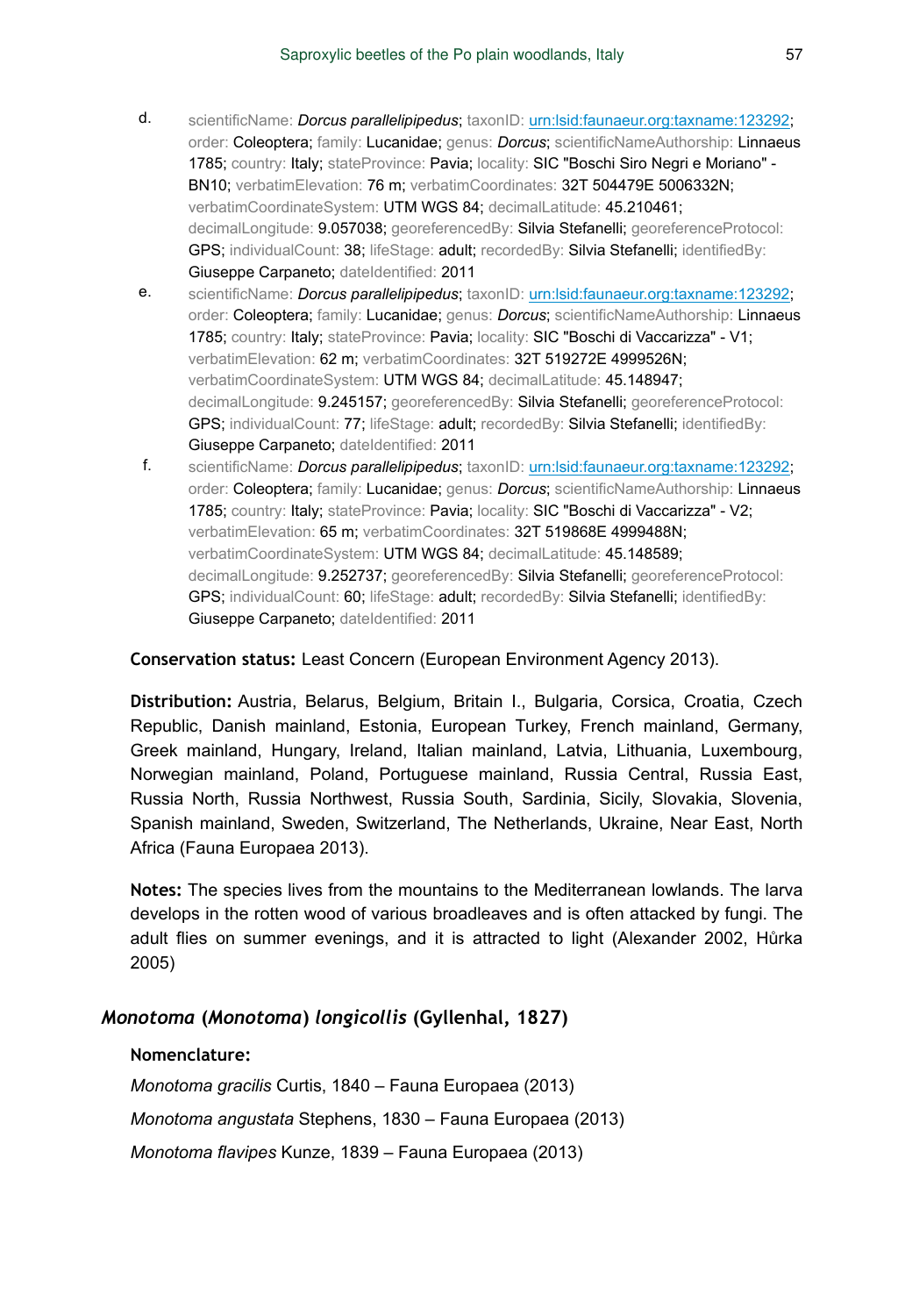## **Materials**

- a. scientificName: *Monotoma longicollis*; taxonID: [urn:lsid:faunaeur.org:taxname:190927;](http://www.faunaeur.org/full_results.php?id=190927) order: Coleoptera; family: Monotomidae; genus: *Monotoma*; scientificNameAuthorship: Gyllenhal 1827; country: Italy; stateProvince: Pavia; locality: SIC "Boschi Siro Negri e Moriano" - BN1; verbatimElevation: 68 m; verbatimCoordinates: 32T 503258E 5007870N; verbatimCoordinateSystem: UTM WGS 84; decimalLatitude: 45.224312; decimalLongitude: 9.041499; georeferencedBy: Silvia Stefanelli; georeferenceProtocol: GPS; individualCount: 1; lifeStage: adult; recordedBy: Silvia Stefanelli; identifiedBy: Gianfranco Salvato; dateIdentified: 2011
- b. scientificName: *Monotoma longicollis*; taxonID: [urn:lsid:faunaeur.org:taxname:190927;](http://www.faunaeur.org/full_results.php?id=190927) order: Coleoptera; family: Monotomidae; genus: *Monotoma*; scientificNameAuthorship: Gyllenhal 1827; country: Italy; stateProvince: Pavia; locality: SIC "Boschi Siro Negri e Moriano" - BN21; verbatimElevation: 66 m; verbatimCoordinates: 32T 506342E 5005026N; verbatimCoordinateSystem: UTM WGS 84; decimalLatitude: 45.198691; decimalLongitude: 9.080746; georeferencedBy: Silvia Stefanelli; georeferenceProtocol: GPS; individualCount: 1; lifeStage: adult; recordedBy: Silvia Stefanelli; identifiedBy: Gianfranco Salvato: dateIdentified: 2011

**Distribution:** Austria, Britain I., Canary Is., Croatia, Czech Republic, Danish mainland, Finland, French mainland, Germany, Greek mainland, Hungary, Ireland, Italian mainland, Madeira, Northern Ireland, Norwegian mainland, Poland, Portuguese mainland, Romania, Russia Central, Russia North, Russia Northwest, Russia South, Sardinia, Slovakia, Spanish mainland, Sweden, Switzerland, Ukraine, Afro-tropical region, Australian region, East Palaearctic, Near East (Fauna Europaea 2013).

## *Rhizophagus* **(***Rhizophagus***)** *bipustulatus* **(Fabricius, 1792)**

### **Nomenclature:**

*Rhizophagus gyllenhalii* C.G.Thomson, 1885 – Fauna Europaea (2013) *Rhizophagus magniceps* Reitter, 1897 – Fauna Europaea (2013) *Rhizophagus bipunctatus* Herbst, 1793 – Fauna Europaea (2013) *Rhizophagus longicollis* Gyllenhal, 1827 – Fauna Europaea (2013)

- a. scientificName: *Rhizophagus bipustulatus*; taxonID:
	- [urn:lsid:faunaeur.org:taxname:190874](http://www.faunaeur.org/full_results.php?id=190874); order: Coleoptera; family: Monotomidae; genus: *Rhizophagus*; scientificNameAuthorship: Fabricius 1792; country: Italy; stateProvince: Pavia; locality: SIC "Boschi Siro Negri e Moriano" - BN1; verbatimElevation: 68 m; verbatimCoordinates: 32T 503258E 5007870N; verbatimCoordinateSystem: UTM WGS 84; decimalLatitude: 45.224312; decimalLongitude: 9.041499; georeferencedBy: Silvia Stefanelli; georeferenceProtocol: GPS; individualCount: 33; lifeStage: adult; recordedBy: Silvia Stefanelli; identifiedBy: Gianfranco Salvato; dateIdentified: 2011
- b. scientificName: *Rhizophagus bipustulatus*; taxonID: [urn:lsid:faunaeur.org:taxname:190874](http://www.faunaeur.org/full_results.php?id=190874); order: Coleoptera; family: Monotomidae; genus: *Rhizophagus*; scientificNameAuthorship: Fabricius 1792; country: Italy; stateProvince: Pavia; locality: SIC "Boschi Siro Negri e Moriano" - BN21; verbatimElevation: 66 m; verbatimCoordinates: 32T 506342E 5005026N; verbatimCoordinateSystem: UTM WGS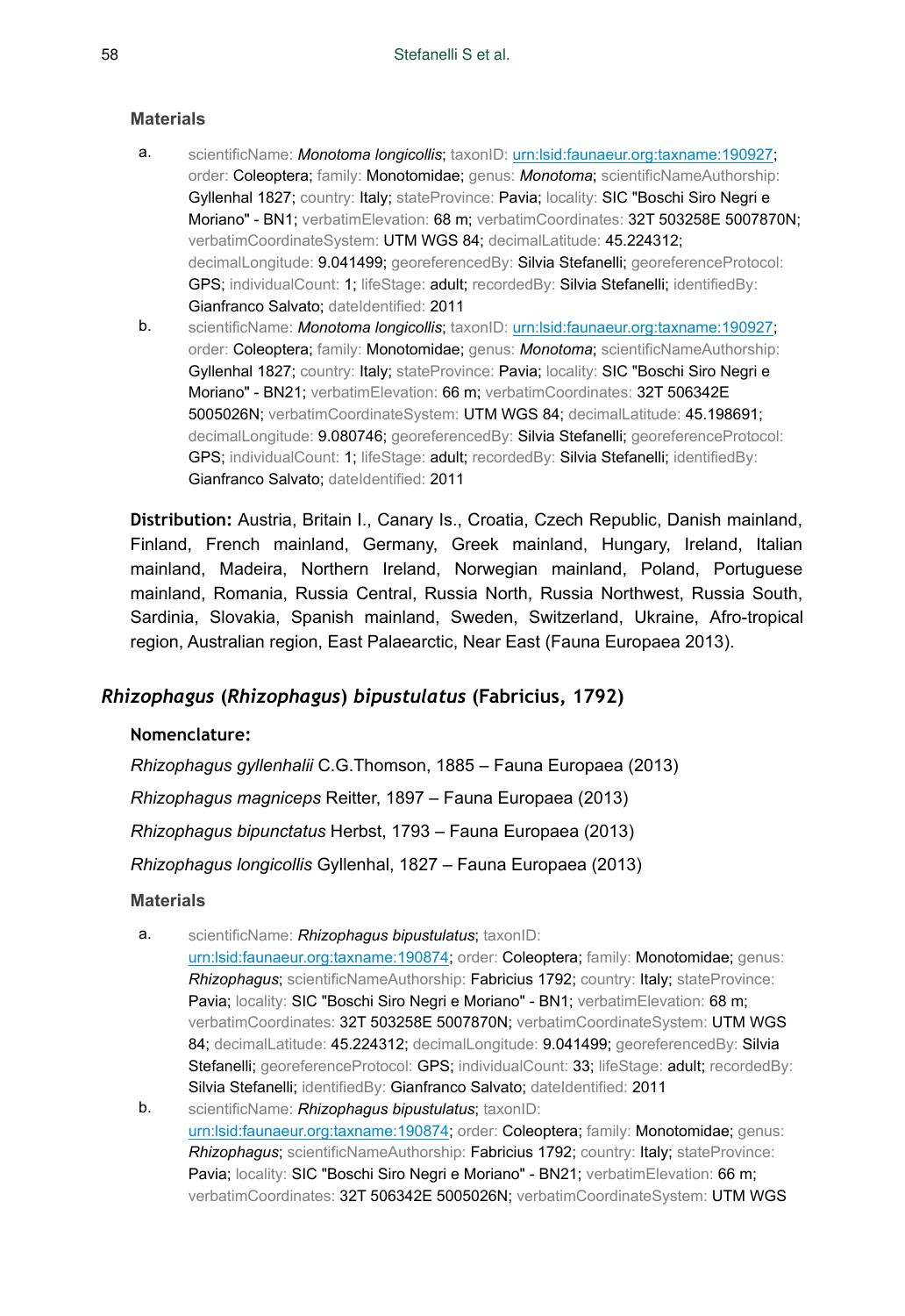84; decimalLatitude: 45.198691; decimalLongitude: 9.080746; georeferencedBy: Silvia Stefanelli; georeferenceProtocol: GPS; individualCount: 98; lifeStage: adult; recordedBy: Silvia Stefanelli; identifiedBy: Gianfranco Salvato; dateIdentified: 2011

- c. scientificName: *Rhizophagus bipustulatus*; taxonID: [urn:lsid:faunaeur.org:taxname:190874](http://www.faunaeur.org/full_results.php?id=190874); order: Coleoptera; family: Monotomidae; genus: *Rhizophagus*; scientificNameAuthorship: Fabricius 1792; country: Italy; stateProvince: Pavia; locality: SIC "Boschi Siro Negri e Moriano" - BN5; verbatimElevation: 62 m; verbatimCoordinates: 32T 502886E 5008393N; verbatimCoordinateSystem: UTM WGS 84; decimalLatitude: 45.229029; decimalLongitude: 9.036770; georeferencedBy: Silvia Stefanelli; georeferenceProtocol: GPS; individualCount: 50; lifeStage: adult: recordedBy: Silvia Stefanelli; identifiedBy: Gianfranco Salvato; dateIdentified: 2011
- d. scientificName: *Rhizophagus bipustulatus*; taxonID: [urn:lsid:faunaeur.org:taxname:190874](http://www.faunaeur.org/full_results.php?id=190874); order: Coleoptera; family: Monotomidae; genus: *Rhizophagus*; scientificNameAuthorship: Fabricius 1792; country: Italy; stateProvince: Pavia; locality: SIC "Boschi Siro Negri e Moriano" - BN10; verbatimElevation: 76 m; verbatimCoordinates: 32T 504479E 5006332N; verbatimCoordinateSystem: UTM WGS 84; decimalLatitude: 45.210461; decimalLongitude: 9.057038; georeferencedBy: Silvia Stefanelli; georeferenceProtocol: GPS; individualCount: 315; lifeStage: adult; recordedBy: Silvia Stefanelli; identifiedBy: Gianfranco Salvato; dateIdentified: 2011
- e. scientificName: *Rhizophagus bipustulatus*; taxonID: [urn:lsid:faunaeur.org:taxname:190874](http://www.faunaeur.org/full_results.php?id=190874); order: Coleoptera; family: Monotomidae; genus: *Rhizophagus*; scientificNameAuthorship: Fabricius 1792; country: Italy; stateProvince: Pavia; locality: SIC "Boschi di Vaccarizza" - V1; verbatimElevation: 62 m; verbatimCoordinates: 32T 519272E 4999526N; verbatimCoordinateSystem: UTM WGS 84; decimalLatitude: 45.148947; decimalLongitude: 9.245157; georeferencedBy: Silvia Stefanelli; georeferenceProtocol: GPS; individualCount: 53; lifeStage: adult; recordedBy: Silvia Stefanelli; identifiedBy: Gianfranco Salvato; dateIdentified: 2011
- f. scientificName: *Rhizophagus bipustulatus*; taxonID: [urn:lsid:faunaeur.org:taxname:190874](http://www.faunaeur.org/full_results.php?id=190874); order: Coleoptera; family: Monotomidae; genus: *Rhizophagus*; scientificNameAuthorship: Fabricius 1792; country: Italy; stateProvince: Pavia; locality: SIC "Boschi di Vaccarizza" - V2; verbatimElevation: 65 m; verbatimCoordinates: 32T 519868E 4999488N; verbatimCoordinateSystem: UTM WGS 84; decimalLatitude: 45.148589; decimalLongitude: 9.252737; georeferencedBy: Silvia Stefanelli; georeferenceProtocol: GPS; individualCount: 48; lifeStage: adult; recordedBy: Silvia Stefanelli; identifiedBy: Gianfranco Salvato; dateIdentified: 2011

**Distribution:** Austria, Belarus, Belgium, Bosnia and Herzegovina, Britain I., Bulgaria, Canary Is., Croatia, Czech Republic, Danish mainland, Estonia, European Turkey, Finland, French mainland, Germany, Greek mainland, Hungary, Italian mainland, Latvia, Liechtenstein, Lithuania, Luxembourg, Madeira, Norwegian mainland, Poland, Portuguese mainland, Romania, Russia Central, Russia East, Russia North, San Marino, Sardinia, Sicily, Slovakia, Slovenia, Spanish mainland, Sweden, Switzerland, The Netherlands, Ukraine, Yugoslavia, Near East, North Africa (Fauna Europaea 2013).

**Notes:** The species usually lives under bark on broadleaves trees, especially if attacked by fungi. The larva feeds on the mycelia and occasionally hunts bark beetles as most other species of the genus (Alexander 2002, Hůrka 2005).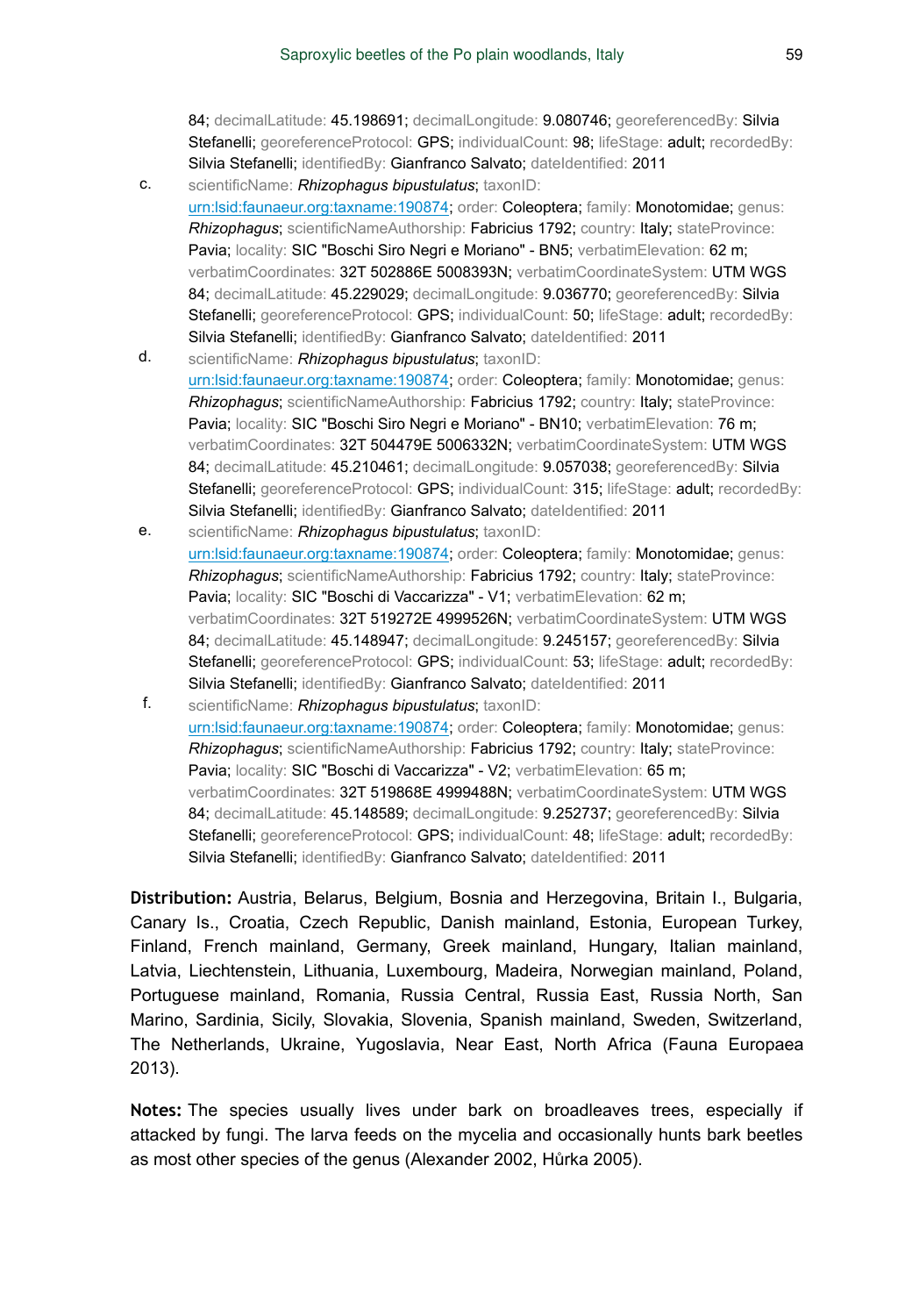# *Litargus* **(***Litargus***)** *connexus* **(Geoffroy, 1785)**

### **Nomenclature:**

*Engis lunatus* Fabricius, 1792 – Fauna Europaea (2013) *Litargus mediojunctus* Pic, 1903 – Fauna Europaea (2013) *Mycetophagus signatus* Panzer, 1798 – Fauna Europaea (2013) *Ips bifasciatus* Fabricius, 1787 – Fauna Europaea (2013) *Ips marginalis* Panzer, 1793 – Fauna Europaea (2013)

- a. scientificName: *Litargus connexus*; taxonID: [urn:lsid:faunaeur.org:taxname:124256](http://www.faunaeur.org/full_results.php?id=124256); order: Coleoptera; family: Mycetophagidae; genus: *Litargus*; scientificNameAuthorship: Geoffroy 1785; country: Italy; stateProvince: Pavia; locality: SIC "Boschi Siro Negri e Moriano" - BN1; verbatimElevation: 68 m; verbatimCoordinates: 32T 503258E 5007870N; verbatimCoordinateSystem: UTM WGS 84; decimalLatitude: 45.224312; decimalLongitude: 9.041499; georeferencedBy: Silvia Stefanelli; georeferenceProtocol: GPS; individualCount: 101; lifeStage: adult; recordedBy: Silvia Stefanelli; identifiedBy: Claudio Canepari; dateIdentified: 2011
- b. scientificName: *Litargus connexus*; taxonID: [urn:lsid:faunaeur.org:taxname:124256](http://www.faunaeur.org/full_results.php?id=124256); order: Coleoptera; family: Mycetophagidae; genus: *Litargus*; scientificNameAuthorship: Geoffroy 1785; country: Italy; stateProvince: Pavia; locality: SIC "Boschi Siro Negri e Moriano" - BN21; verbatimElevation: 66 m; verbatimCoordinates: 32T 506342E 5005026N; verbatimCoordinateSystem: UTM WGS 84; decimalLatitude: 45.198691; decimalLongitude: 9.080746; georeferencedBy: Silvia Stefanelli; georeferenceProtocol: GPS; individualCount: 91; lifeStage: adult; recordedBy: Silvia Stefanelli; identifiedBy: Claudio Canepari; dateIdentified: 2011
- c. scientificName: *Litargus connexus*; taxonID: [urn:lsid:faunaeur.org:taxname:124256](http://www.faunaeur.org/full_results.php?id=124256); order: Coleoptera; family: Mycetophagidae; genus: *Litargus*; scientificNameAuthorship: Geoffroy 1785; country: Italy; stateProvince: Pavia; locality: SIC "Boschi Siro Negri e Moriano" - BN5; verbatimElevation: 62 m; verbatimCoordinates: 32T 502886E 5008393N; verbatimCoordinateSystem: UTM WGS 84; decimalLatitude: 45.229029; decimalLongitude: 9.036770; georeferencedBy: Silvia Stefanelli; georeferenceProtocol: GPS; individualCount: 115; lifeStage: adult; recordedBy: Silvia Stefanelli; identifiedBy: Claudio Canepari: dateIdentified: 2011
- d. scientificName: *Litargus connexus*; taxonID: [urn:lsid:faunaeur.org:taxname:124256](http://www.faunaeur.org/full_results.php?id=124256); order: Coleoptera; family: Mycetophagidae; genus: *Litargus*; scientificNameAuthorship: Geoffroy 1785; country: Italy; stateProvince: Pavia; locality: SIC "Boschi Siro Negri e Moriano" - BN10; verbatimElevation: 76 m; verbatimCoordinates: 32T 504479E 5006332N; verbatimCoordinateSystem: UTM WGS 84; decimalLatitude: 45.210461; decimalLongitude: 9.057038; georeferencedBy: Silvia Stefanelli; georeferenceProtocol: GPS; individualCount: 211; lifeStage: adult; recordedBy: Silvia Stefanelli; identifiedBy: Claudio Canepari; dateIdentified: 2011
- e. scientificName: *Litargus connexus*; taxonID: [urn:lsid:faunaeur.org:taxname:124256](http://www.faunaeur.org/full_results.php?id=124256); order: Coleoptera; family: Mycetophagidae; genus: *Litargus*; scientificNameAuthorship: Geoffroy 1785; country: Italy; stateProvince: Pavia; locality: SIC "Boschi di Vaccarizza" - V1; verbatimElevation: 62 m; verbatimCoordinates: 32T 519272E 4999526N; verbatimCoordinateSystem: UTM WGS 84; decimalLatitude: 45.148947; decimalLongitude: 9.245157; georeferencedBy: Silvia Stefanelli; georeferenceProtocol: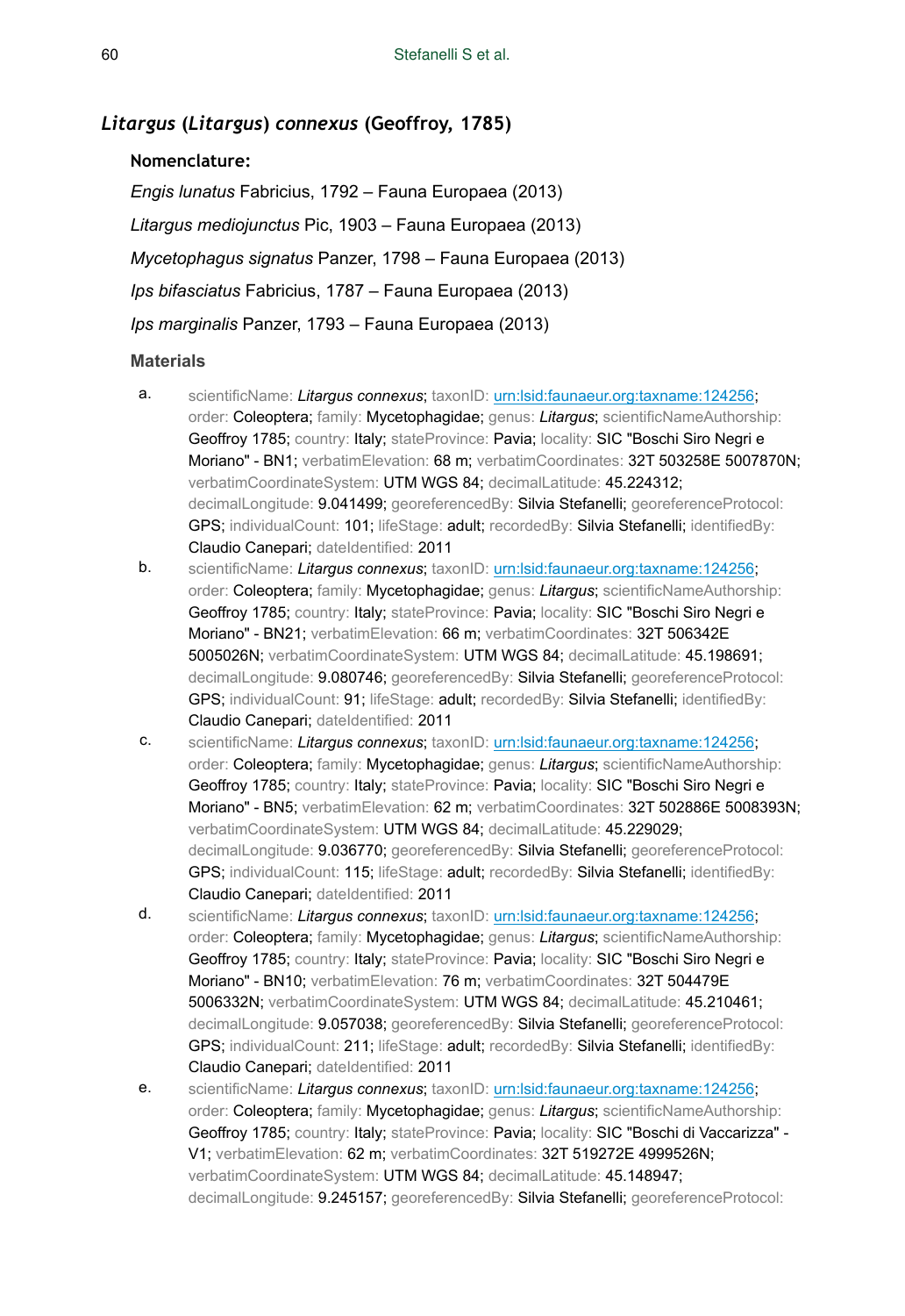GPS; individualCount: 125; lifeStage: adult; recordedBy: Silvia Stefanelli; identifiedBy: Claudio Canepari; dateIdentified: 2011

f. scientificName: *Litargus connexus*; taxonID: [urn:lsid:faunaeur.org:taxname:124256](http://www.faunaeur.org/full_results.php?id=124256); order: Coleoptera; family: Mycetophagidae; genus: *Litargus*; scientificNameAuthorship: Geoffroy 1785; country: Italy; stateProvince: Pavia; locality: SIC "Boschi di Vaccarizza" - V2; verbatimElevation: 65 m; verbatimCoordinates: 32T 519868E 4999488N; verbatimCoordinateSystem: UTM WGS 84; decimalLatitude: 45.148589; decimalLongitude: 9.252737; georeferencedBy: Silvia Stefanelli; georeferenceProtocol: GPS; individualCount: 111; lifeStage: adult; recordedBy: Silvia Stefanelli; identifiedBy: Claudio Canepari; dateIdentified: 2011

#### **Conservation status:** Least Concern (European Environment Agency 2013).

**Distribution:** Albania, Austria, Belarus, Belgium, Bosnia and Herzegovina, Britain I., Bulgaria, Corsica, Croatia, Czech Republic, Danish mainland, Estonia, European Turkey, Finland, French mainland, Germany, Greek mainland, Hungary, Ireland, Italian mainland, Kaliningrad Region, Latvia, Liechtenstein, Lithuania, Macedonia, Moldova Republic of, Northern Ireland, Norwegian mainland, Poland, Portuguese mainland, Romania, Russia Central, Russia East, Russia North, Russia Northwest, Russia South, Sardinia, Sicily, Slovakia, Slovenia, Spanish mainland, Sweden, Switzerland, The Netherlands, Ukraine, Yugoslavia, East Palaearctic, Near East, North Africa (Fauna Europaea 2013).

**Notes:** The larvae feeds mainly on fungi belonging to the species *Daldinia loculata* and *Daldinia concentric* and more generally on Pyrenomycetes. The adult is found in rotten wood, especially if attacked by fungal decomposers (Alexander and Anderson 2012).

### *Mycetophagus* **(***Ulolendus***)** *piceus* **(Fabricius, 1777)**

### **Nomenclature:**

*Mycetophagus brunneus* Panzer, 1798 – Fauna Europaea (2013) *Mycetophagus felicius* Ragusa, 1892 – Fauna Europaea (2013) *Mycetophagus flavotinctus* Roubal, 1931 – Fauna Europaea (2013) *Tritoma histrio* C.Sahlberg, 1837 – Fauna Europaea (2013) *Tritoma humeralis* Schilsky, 1888 – Fauna Europaea (2013) *Mycetophagus lunaris* Fabricius, 1801 – Fauna Europaea (2013) *Tritoma punctulatus* Schilsky, 1888 – Fauna Europaea (2013) *Boleteria undulatus* (Marsham, 1802) – *Mycetophagus variabilis* Hellwig, 1792 – Fauna Europaea (2013) *Boleteria varius* Marsham, 1802 – Fauna Europaea (2013) *Mycetophagus bosnicus* Apfelbeck, 1911 – Fauna Europaea (2013) *Mycetophagus hungaricus* Papp, 1946 – Fauna Europaea (2013)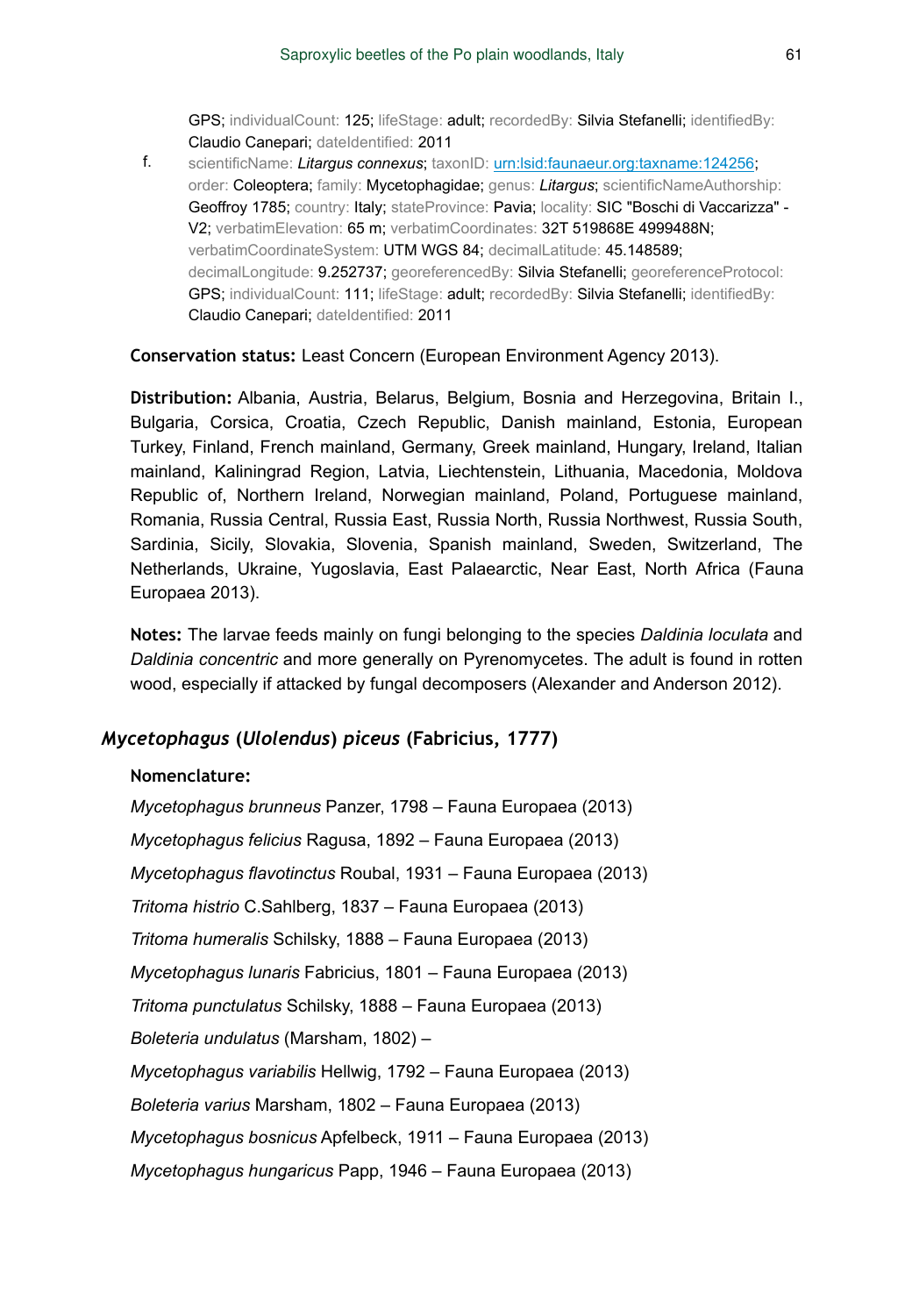## **Materials**

- a. scientificName: *Mycetophagus piceus*; taxonID: [urn:lsid:faunaeur.org:taxname:124237;](http://www.faunaeur.org/full_results.php?id=124237) order: Coleoptera; family: Mycetophagidae; genus: *Mycetophagus*; scientificNameAuthorship: Fabricius 1777; country: Italy; stateProvince: Pavia; locality: SIC "Boschi Siro Negri e Moriano" - BN1; verbatimElevation: 68 m; verbatimCoordinates: 32T 503258E 5007870N; verbatimCoordinateSystem: UTM WGS 84; decimalLatitude: 45.224312; decimalLongitude: 9.041499; georeferencedBy: Silvia Stefanelli; georeferenceProtocol: GPS; individualCount: 4; lifeStage: adult; recordedBy: Silvia Stefanelli; identifiedBy: Gianfranco Salvato; dateIdentified: 2011
- b. scientificName: *Mycetophagus piceus*; taxonID: [urn:lsid:faunaeur.org:taxname:124237;](http://www.faunaeur.org/full_results.php?id=124237) order: Coleoptera; family: Mycetophagidae; genus: *Mycetophagus*; scientificNameAuthorship: Fabricius 1777; country: Italy; stateProvince: Pavia; locality: SIC "Boschi Siro Negri e Moriano" - BN21; verbatimElevation: 66 m; verbatimCoordinates: 32T 506342E 5005026N; verbatimCoordinateSystem: UTM WGS 84; decimalLatitude: 45.198691; decimalLongitude: 9.080746; georeferencedBy: Silvia Stefanelli; georeferenceProtocol: GPS; individualCount: 3; lifeStage: adult; recordedBy: Silvia Stefanelli; identifiedBy: Gianfranco Salvato; dateIdentified: 2011
- c. scientificName: *Mycetophagus piceus*; taxonID: [urn:lsid:faunaeur.org:taxname:124237;](http://www.faunaeur.org/full_results.php?id=124237) order: Coleoptera; family: Mycetophagidae; genus: *Mycetophagus*; scientificNameAuthorship: Fabricius 1777; country: Italy; stateProvince: Pavia; locality: SIC "Boschi Siro Negri e Moriano" - BN5; verbatimElevation: 62 m; verbatimCoordinates: 32T 502886E 5008393N; verbatimCoordinateSystem: UTM WGS 84; decimalLatitude: 45.229029; decimalLongitude: 9.036770; georeferencedBy: Silvia Stefanelli; georeferenceProtocol: GPS; individualCount: 1; lifeStage: adult; recordedBy: Silvia Stefanelli; identifiedBy: Gianfranco Salvato; dateIdentified: 2011

## **Conservation status:** Least Concern (European Environment Agency 2013)

**Distribution:** Albania, Austria, Belarus, Belgium, Bosnia and Herzegovina, Britain I., Bulgaria, Croatia, Czech Republic, Danish mainland, Estonia, European Turkey, Finland, French mainland, Germany, Hungary, Italian mainland, Kaliningrad Region, Latvia, Lithuania, Norwegian mainland, Poland, Portuguese mainland, Romania, Russia Central, Russia East, Russia North, Russia Northwest, Russia South, Sicily, Slovakia, Slovenia, Spanish mainland, Sweden, Switzerland, The Netherlands, Ukraine, Yugoslavia, East Palaearctic, Near East (Fauna Europaea 2013).

**Notes:** The species lives primary in ancient forests and wood pastures. Both larva and adults are found in the fresh and moist trunks and branches of mainly oak trees, especially if attacked by the fungus *Laetiporus sulphureus* (Alexander 2002).

# *Mycetophagus* **(***Mycetophagus***)** *quadripustulatus* **(Linnaeus, 1761)**

### **Nomenclature:**

*Tritoma bipustulatus* Schilsky, 1888 – Fauna Europaea (2013)

*Silphoides boleti* Herbst, 1783 – Fauna Europaea (2013)

*Mycetophagus feliciae* Ragusa, 1891 – Fauna Europaea (2013)

*Silpha quadrimaculatus* Schaller, 1783 – Fauna Europaea (2013)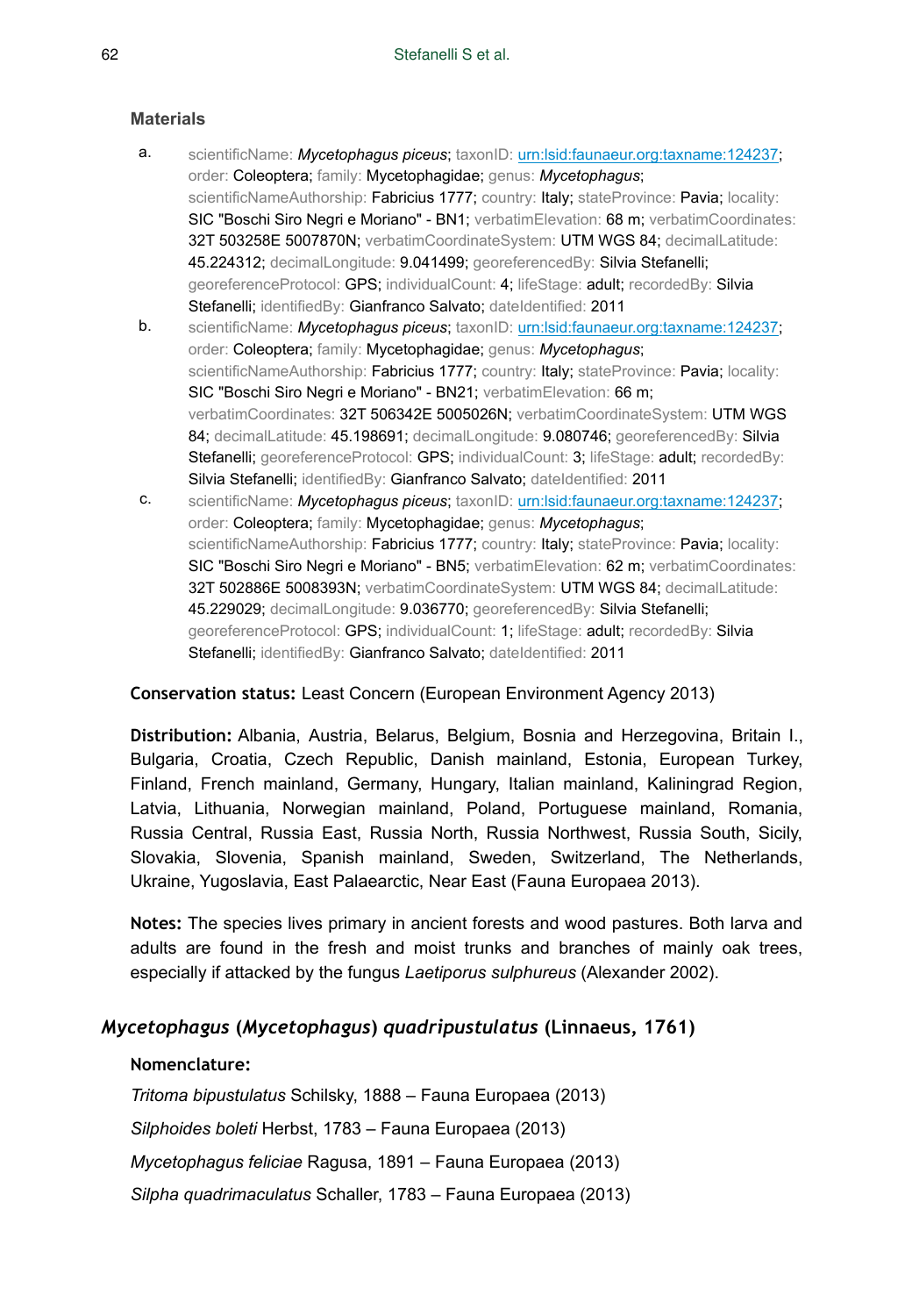*Tritoma ruficollis* Schilsky, 1889 – Fauna Europaea (2013) *Mycetophagus winteri* Reitter, 1911 – Fauna Europaea (2013) *Tritoma antemacularis* Dalla Torre, 1879 – Fauna Europaea (2013) *Tritoma impustulatus* Schilsky, 1888 – Fauna Europaea (2013)

- a. scientificName: *Mycetophagus quadripustulatus*; taxonID: [urn:lsid:faunaeur.org:taxname:124200](http://www.faunaeur.org/full_results.php?id=124200); order: Coleoptera; family: Mycetophagidae; genus: *Mycetophagus*; scientificNameAuthorship: Linnaeus 1761; country: Italy; stateProvince: Pavia; locality: SIC "Boschi Siro Negri e Moriano" - BN1; verbatimElevation: 68 m; verbatimCoordinates: 32T 503258E 5007870N; verbatimCoordinateSystem: UTM WGS 84; decimalLatitude: 45.224312; decimalLongitude: 9.041499; georeferencedBy: Silvia Stefanelli; georeferenceProtocol: GPS; individualCount: 22; lifeStage: adult; recordedBy: Silvia Stefanelli; identifiedBy: Claudio Canepari; dateIdentified: 2011
- b. scientificName: *Mycetophagus quadripustulatus*; taxonID: [urn:lsid:faunaeur.org:taxname:124200](http://www.faunaeur.org/full_results.php?id=124200); order: Coleoptera; family: Mycetophagidae; genus: *Mycetophagus*; scientificNameAuthorship: Linnaeus 1761; country: Italy; stateProvince: Pavia; locality: SIC "Boschi Siro Negri e Moriano" - BN21; verbatimElevation: 66 m; verbatimCoordinates: 32T 506342E 5005026N; verbatimCoordinateSystem: UTM WGS 84; decimalLatitude: 45.198691; decimalLongitude: 9.080746; georeferencedBy: Silvia Stefanelli; georeferenceProtocol: GPS; individualCount: 27; lifeStage: adult; recordedBy: Silvia Stefanelli; identifiedBy: Claudio Canepari; dateIdentified: 2011
- c. scientificName: *Mycetophagus quadripustulatus*; taxonID: [urn:lsid:faunaeur.org:taxname:124200](http://www.faunaeur.org/full_results.php?id=124200); order: Coleoptera; family: Mycetophagidae; genus: *Mycetophagus*; scientificNameAuthorship: Linnaeus 1761; country: Italy; stateProvince: Pavia; locality: SIC "Boschi Siro Negri e Moriano" - BN5; verbatimElevation: 62 m; verbatimCoordinates: 32T 502886E 5008393N; verbatimCoordinateSystem: UTM WGS 84; decimalLatitude: 45.229029; decimalLongitude: 9.036770; georeferencedBy: Silvia Stefanelli; georeferenceProtocol: GPS; individualCount: 6; lifeStage: adult; recordedBy: Silvia Stefanelli; identifiedBy: Claudio Canepari; dateIdentified: 2011
- d. scientificName: *Mycetophagus quadripustulatus*; taxonID: [urn:lsid:faunaeur.org:taxname:124200](http://www.faunaeur.org/full_results.php?id=124200); order: Coleoptera; family: Mycetophagidae; genus: *Mycetophagus*; scientificNameAuthorship: Linnaeus 1761; country: Italy; stateProvince: Pavia; locality: SIC "Boschi Siro Negri e Moriano" - BN10; verbatimElevation: 76 m; verbatimCoordinates: 32T 504479E 5006332N; verbatimCoordinateSystem: UTM WGS 84; decimalLatitude: 45.210461; decimalLongitude: 9.057038; georeferencedBy: Silvia Stefanelli; georeferenceProtocol: GPS; individualCount: 6; lifeStage: adult; recordedBy: Silvia Stefanelli; identifiedBy: Claudio Canepari; dateIdentified: 2011
- e. scientificName: *Mycetophagus quadripustulatus*; taxonID: [urn:lsid:faunaeur.org:taxname:124200](http://www.faunaeur.org/full_results.php?id=124200); order: Coleoptera; family: Mycetophagidae; genus: *Mycetophagus*; scientificNameAuthorship: Linnaeus 1761; country: Italy; stateProvince: Pavia; locality: SIC "Boschi di Vaccarizza" - V1; verbatimElevation: 62 m; verbatimCoordinates: 32T 519272E 4999526N; verbatimCoordinateSystem: UTM WGS 84; decimalLatitude: 45.148947; decimalLongitude: 9.245157; georeferencedBy: Silvia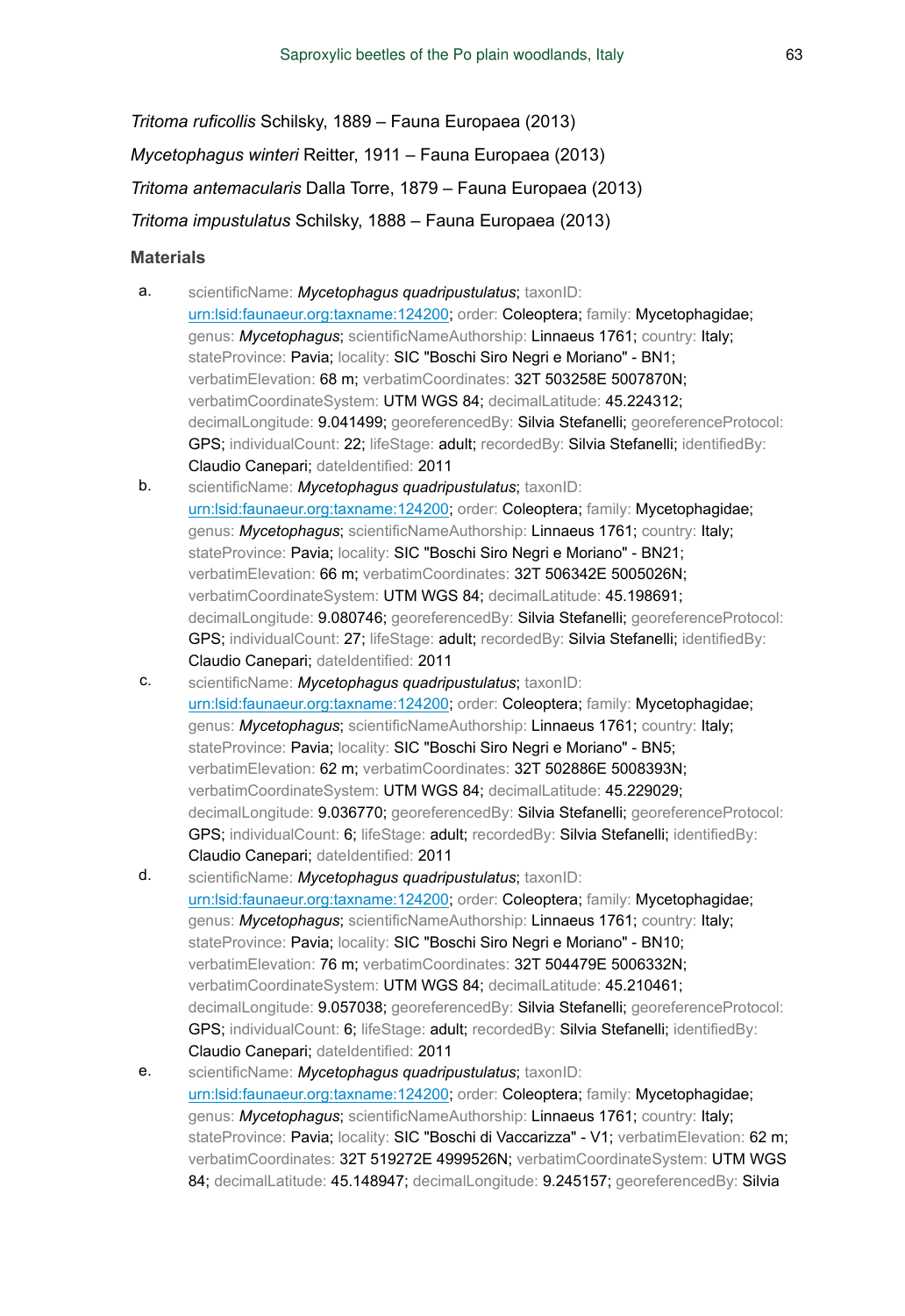Stefanelli; georeferenceProtocol: GPS; individualCount: 2; lifeStage: adult; recordedBy: Silvia Stefanelli; identifiedBy: Claudio Canepari; dateIdentified: 2011

## **Conservation status:** Least Concern (European Environment Agency 2013).

**Distribution:** Albania, Austria, Belarus, Belgium, Bosnia and Herzegovina, Britain I., Bulgaria, Channel Is., Corsica, Croatia, Czech Republic, Danish mainland, Estonia, European Turkey, Finland, French mainland, Germany, Greek mainland, Hungary, Italian mainland, Kaliningrad Region, Latvia, Lithuania, Macedonia, Moldova Republic of, Norwegian mainland, Poland, Portuguese mainland, Romania, Russia Central, Russia East, Russia North, Russia Northwest, Russia South, Sardinia, Sicily, Slovakia, Slovenia, Spanish mainland, Sweden, Switzerland, The Netherlands, Ukraine, Yugoslavia, East Palaearctic, Near East, North Africa (Fauna Europaea 2013).

**Notes:** This very rare species lives in old decaying broadleaves timbers with mildewed cavities. Sometimes it is found in stored products where fungal decay occurred (Alexander 2002).

# *Cryptarcha strigata* **(Fabricius, 1787)**

### **Nomenclature:**

*Nitidula strigata* Fabricius, 1787 – Fauna Europaea (2013)

### **Material**

a. scientificName: *Cryptarcha strigata*; taxonID: [urn:lsid:faunaeur.org:taxname:377854;](http://www.faunaeur.org/full_results.php?id=377854) order: Coleoptera; family: Nitidulidae; genus: *Cryptarcha* ; scientificNameAuthorship: Fabricius 1787; country: Italy; stateProvince: Pavia; locality: SIC "Boschi Siro Negri e Moriano" - BN5; verbatimElevation: 62 m; verbatimCoordinates: 32T 502886E 5008393N; verbatimCoordinateSystem: UTM WGS 84; decimalLatitude: 45.229029; decimalLongitude: 9.036770; georeferencedBy: Silvia Stefanelli; georeferenceProtocol: GPS; individualCount: 2; lifeStage: adult; recordedBy: Silvia Stefanelli; identifiedBy: Paolo Audisio: dateIdentified: 2011

**Distribution:** Albania, Andorra, Austria, Belarus, Belgium, Bosnia and Herzegovina, Britain I., Bulgaria, Croatia, Czech Republic, Danish mainland, Estonia, European Turkey, Finland, French mainland, Germany, Greek mainland, Hungary, Ireland, Italian mainland, Kaliningrad Region, Latvia, Lithuania, Luxembourg, Macedonia, Moldova Republic of, Northern Ireland, Norwegian mainland, Poland, Portuguese mainland, Romania, Russia Central, Russia East, Russia North, Russia Northwest, Russia South, Sardinia, Sicily, Slovakia, Slovenia, Spanish mainland, Sweden, Switzerland, The Netherlands, Ukraine, Yugoslavia, East Palaearctic (Fauna Europaea 2013).

**Notes:** The species lives in mesophilic woodlands, especially lowland oak forests, but is also found in mixed forests. It lives associated with macromycetes in decaying trees (Audisio 1993).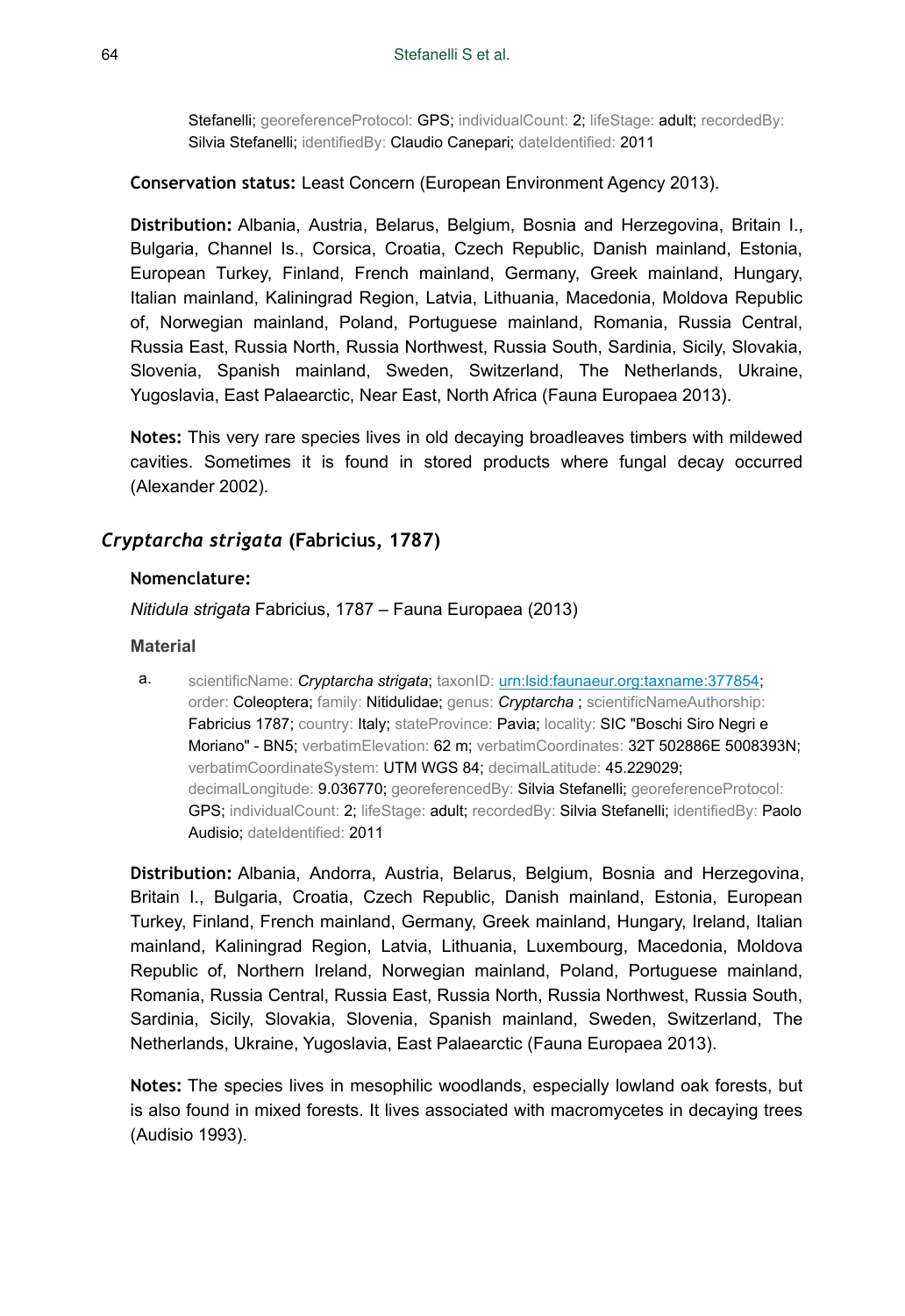### *Epuraea aestiva* **(Linneaus, 1758)**

#### **Nomenclature:**

*Nitidula depressa* Illiger, 1798 – Fauna Europaea (2013)

*Epuraea ochracea* Sturm, 1844 – Fauna Europaea (2013)

*Epuraea bisignata* Sturm, 1844 – Fauna Europaea (2013)

*Epuraea grandiclava* Roubal, 1939 – Fauna Europaea (2013)

#### **Materials**

- a. scientificName: *Epuraea aestiva*; taxonID: [urn:lsid:faunaeur.org:taxname:377682](http://www.faunaeur.org/full_results.php?id=377682); order: Coleoptera; family: Nitidulidae; genus: *Epuraea*; scientificNameAuthorship: Linnaeus 1758; country: Italy; stateProvince: Pavia; locality: SIC "Boschi Siro Negri e Moriano" -BN1; verbatimElevation: 68 m; verbatimCoordinates: 32T 503258E 5007870N; verbatimCoordinateSystem: UTM WGS 84; decimalLatitude: 45.224312; decimalLongitude: 9.041499; georeferencedBy: Silvia Stefanelli; georeferenceProtocol: GPS; individualCount: 1; lifeStage: adult; recordedBy: Silvia Stefanelli; identifiedBy: Paolo Audisio; dateIdentified: 2011
- b. scientificName: *Epuraea aestiva*; taxonID: [urn:lsid:faunaeur.org:taxname:377682](http://www.faunaeur.org/full_results.php?id=377682); order: Coleoptera; family: Nitidulidae; genus: *Epuraea*; scientificNameAuthorship: Linnaeus 1758; country: Italy; stateProvince: Pavia; locality: SIC "Boschi Siro Negri e Moriano" -BN5; verbatimElevation: 62 m; verbatimCoordinates: 32T 502886E 5008393N; verbatimCoordinateSystem: UTM WGS 84; decimalLatitude: 45.229029; decimalLongitude: 9.036770; georeferencedBy: Silvia Stefanelli; georeferenceProtocol: GPS; individualCount: 1; lifeStage: adult; recordedBy: Silvia Stefanelli; identifiedBy: Paolo Audisio: dateIdentified: 2011
- c. scientificName: *Epuraea aestiva*; taxonID: [urn:lsid:faunaeur.org:taxname:377682](http://www.faunaeur.org/full_results.php?id=377682); order: Coleoptera; family: Nitidulidae; genus: *Epuraea*; scientificNameAuthorship: Linnaeus 1758; country: Italy; stateProvince: Pavia; locality: SIC "Boschi Siro Negri e Moriano" - BN10; verbatimElevation: 76 m; verbatimCoordinates: 32T 504479E 5006332N; verbatimCoordinateSystem: UTM WGS 84; decimalLatitude: 45.210461; decimalLongitude: 9.057038; georeferencedBy: Silvia Stefanelli; georeferenceProtocol: GPS; individualCount: 1; lifeStage: adult; recordedBy: Silvia Stefanelli; identifiedBy: Paolo Audisio; dateIdentified: 2011
- d. scientificName: *Epuraea aestiva*; taxonID: [urn:lsid:faunaeur.org:taxname:377682](http://www.faunaeur.org/full_results.php?id=377682); order: Coleoptera; family: Nitidulidae; genus: *Epuraea*; scientificNameAuthorship: Linnaeus 1758; country: Italy; stateProvince: Pavia; locality: SIC "Boschi di Vaccarizza" - V1; verbatimElevation: 62 m; verbatimCoordinates: 32T 519272E 4999526N; verbatimCoordinateSystem: UTM WGS 84; decimalLatitude: 45.148947; decimalLongitude: 9.245157; georeferencedBy: Silvia Stefanelli; georeferenceProtocol: GPS; individualCount: 1; lifeStage: adult; recordedBy: Silvia Stefanelli; identifiedBy: Paolo Audisio; dateIdentified: 2011

**Distribution:** Albania, Andorra, Austria, Azores, Belarus, Belgium, Bosnia and Herzegovina, Britain I., Bulgaria, Corsica, Croatia, Czech Republic, Danish mainland, Dodecanese Is., Estonia, European Turkey, Finland, French mainland, Germany, Greek mainland, Hungary, Ireland, Italian mainland, Kaliningrad Region, Latvia, Liechtenstein, Lithuania, Luxembourg, Macedonia, Moldova Republic of, Monaco, North Aegean Is., Northern Ireland, Norwegian mainland, Poland, Portuguese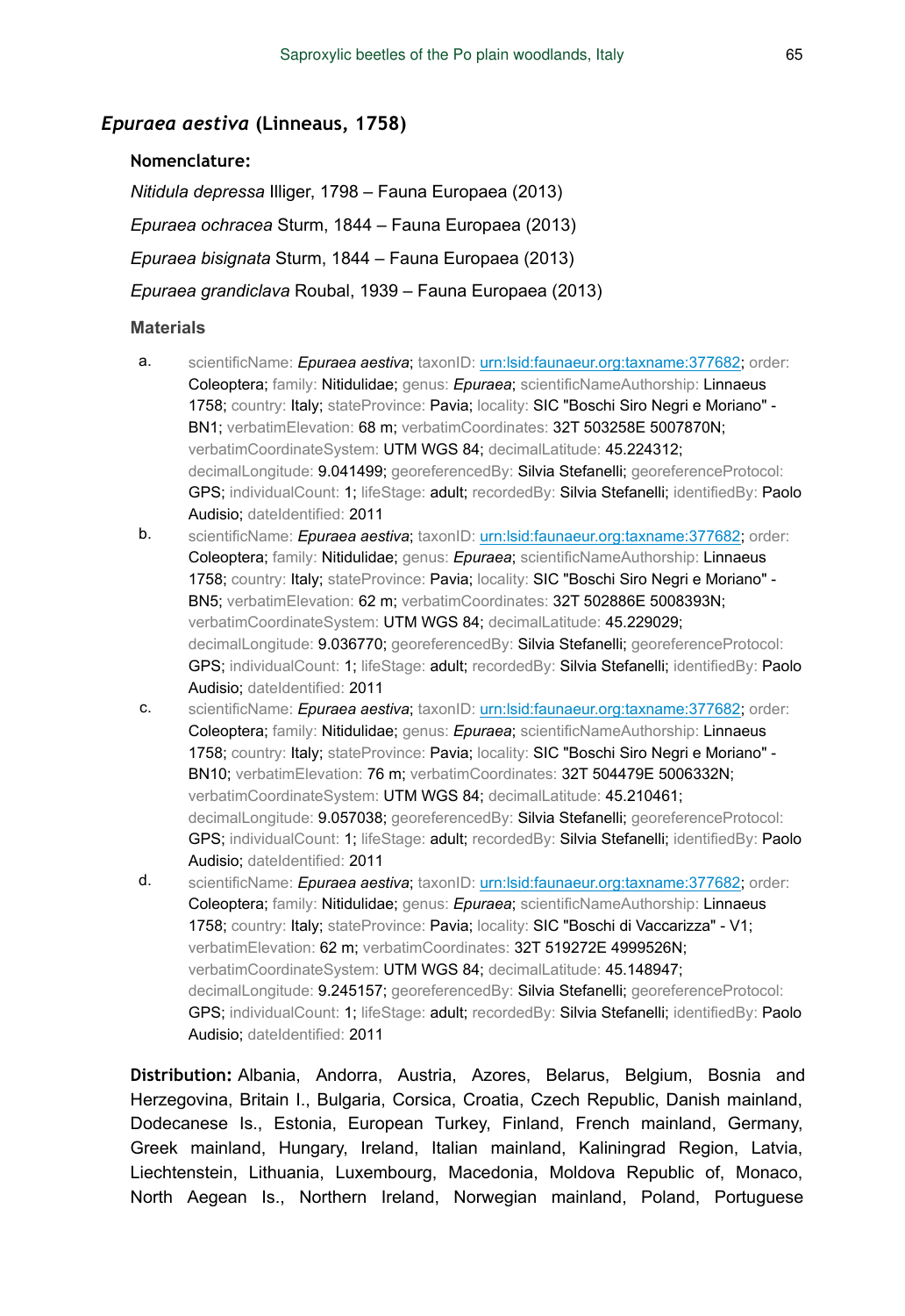mainland, Romania, Russia Central, Russia East, Russia North, Russia Northwest, Russia South, San Marino, Sardinia, Sicily, Slovakia, Slovenia, Spanish mainland, Sweden, Switzerland, The Netherlands, Ukraine, Yugoslavia, East Palaearctic, Near East, Nearctic region (Fauna Europaea 2013).

**Notes:** The larva and adults can be found in the galleries of ambrosia beetles, at oozing tree sap, and in various fungi. The larva develops in the nests of bumblebees and the adult occur on flowers and during winter can be found in mole nests (Hůrka 2005).

## *Epuraea guttata* **(Oliver, 1811)**

### **Nomenclature:**

*Nitidula decemguttata* Fabricius, 1792 – Fauna Europaea (2013)

- a. scientificName: *Epuraea guttata*; taxonID: [urn:lsid:faunaeur.org:taxname:377721](http://www.faunaeur.org/full_results.php?id=377721); order: Coleoptera; family: Nitidulidae; genus: *Epuraea*; scientificNameAuthorship: Olivier 1811; country: Italy; stateProvince: Pavia; locality: SIC "Boschi Siro Negri e Moriano" - BN1; verbatimElevation: 68 m; verbatimCoordinates: 32T 503258E 5007870N; verbatimCoordinateSystem: UTM WGS 84; decimalLatitude: 45.224312; decimalLongitude: 9.041499; georeferencedBy: Silvia Stefanelli; georeferenceProtocol: GPS; individualCount: 12; lifeStage: adult; recordedBy: Silvia Stefanelli; identifiedBy: Paolo Audisio: dateIdentified: 2011
- b. scientificName: *Epuraea guttata*; taxonID: [urn:lsid:faunaeur.org:taxname:377721](http://www.faunaeur.org/full_results.php?id=377721); order: Coleoptera; family: Nitidulidae; genus: *Epuraea*; scientificNameAuthorship: Olivier 1811; country: Italy; stateProvince: Pavia; locality: SIC "Boschi Siro Negri e Moriano" - BN21; verbatimElevation: 66 m; verbatimCoordinates: 32T 506342E 5005026N; verbatimCoordinateSystem: UTM WGS 84; decimalLatitude: 45.198691; decimalLongitude: 9.080746; georeferencedBy: Silvia Stefanelli; georeferenceProtocol: GPS; individualCount: 6; lifeStage: adult; recordedBy: Silvia Stefanelli; identifiedBy: Paolo Audisio; dateIdentified: 2011
- c. scientificName: *Epuraea guttata*; taxonID: [urn:lsid:faunaeur.org:taxname:377721](http://www.faunaeur.org/full_results.php?id=377721); order: Coleoptera; family: Nitidulidae; genus: *Epuraea*; scientificNameAuthorship: Olivier 1811; country: Italy; stateProvince: Pavia; locality: SIC "Boschi Siro Negri e Moriano" - BN5; verbatimElevation: 62 m; verbatimCoordinates: 32T 502886E 5008393N; verbatimCoordinateSystem: UTM WGS 84; decimalLatitude: 45.229029; decimalLongitude: 9.036770; georeferencedBy: Silvia Stefanelli; georeferenceProtocol: GPS; individualCount: 39; lifeStage: adult; recordedBy: Silvia Stefanelli; identifiedBy: Paolo Audisio: dateIdentified: 2011
- d. scientificName: *Epuraea guttata*; taxonID: [urn:lsid:faunaeur.org:taxname:377721](http://www.faunaeur.org/full_results.php?id=377721); order: Coleoptera; family: Nitidulidae; genus: *Epuraea*; scientificNameAuthorship: Olivier 1811; country: Italy; stateProvince: Pavia; locality: SIC "Boschi Siro Negri e Moriano" - BN10; verbatimElevation: 76 m; verbatimCoordinates: 32T 504479E 5006332N; verbatimCoordinateSystem: UTM WGS 84; decimalLatitude: 45.210461; decimalLongitude: 9.057038; georeferencedBy: Silvia Stefanelli; georeferenceProtocol: GPS; individualCount: 52; lifeStage: adult; recordedBy: Silvia Stefanelli; identifiedBy: Paolo Audisio: dateIdentified: 2011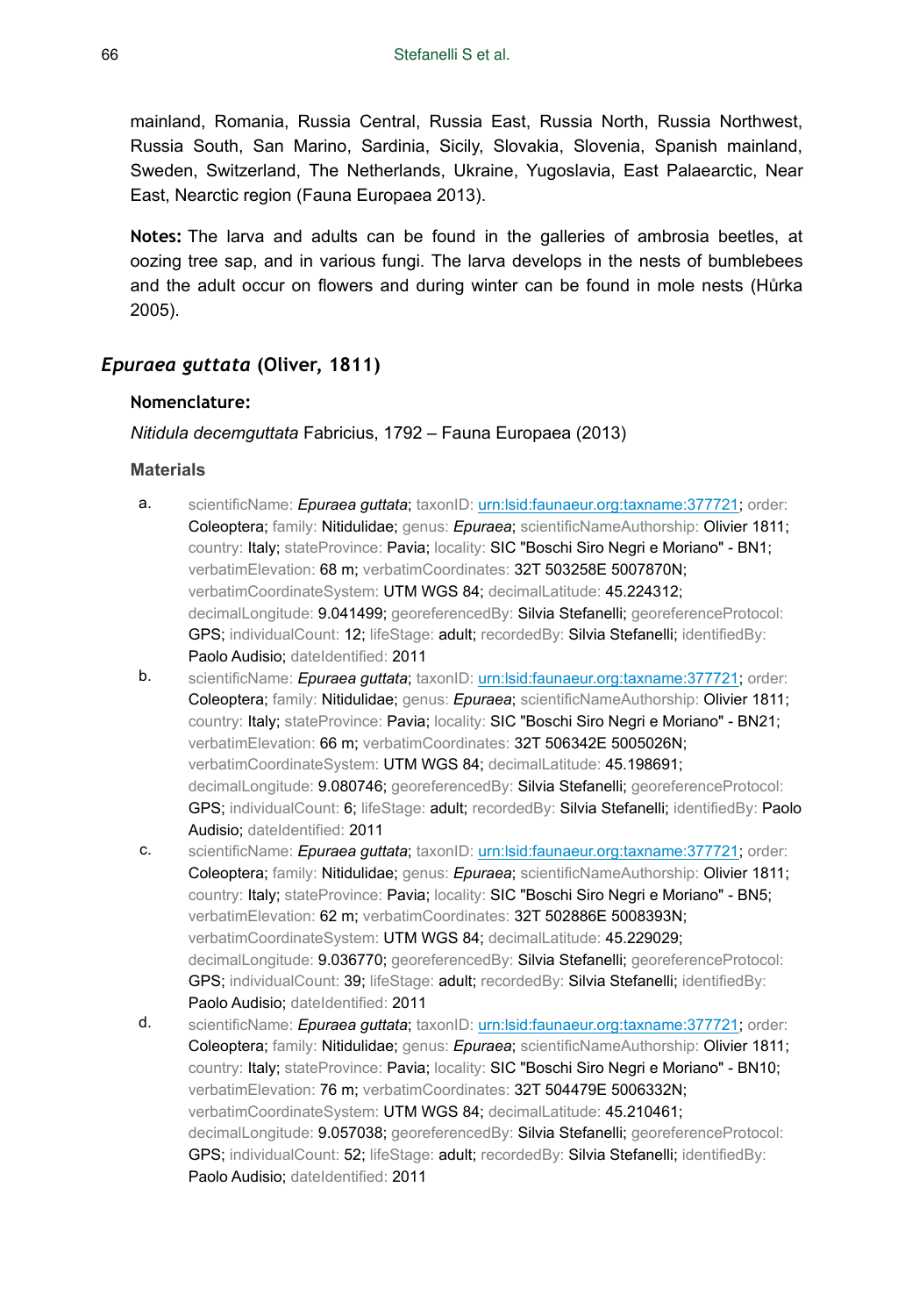- e. scientificName: *Epuraea guttata*; taxonID: [urn:lsid:faunaeur.org:taxname:377721](http://www.faunaeur.org/full_results.php?id=377721); order: Coleoptera; family: Nitidulidae; genus: *Epuraea*; scientificNameAuthorship: Olivier 1811; country: Italy; stateProvince: Pavia; locality: SIC "Boschi di Vaccarizza" - V1; verbatimElevation: 62 m; verbatimCoordinates: 32T 519272E 4999526N; verbatimCoordinateSystem: UTM WGS 84; decimalLatitude: 45.148947; decimalLongitude: 9.245157; georeferencedBy: Silvia Stefanelli; georeferenceProtocol: GPS; individualCount: 3; lifeStage: adult; recordedBy: Silvia Stefanelli; identifiedBy: Paolo Audisio: dateIdentified: 2011
- f. scientificName: *Epuraea guttata*; taxonID: [urn:lsid:faunaeur.org:taxname:377721](http://www.faunaeur.org/full_results.php?id=377721); order: Coleoptera; family: Nitidulidae; genus: *Epuraea*; scientificNameAuthorship: Olivier 1811; country: Italy; stateProvince: Pavia; locality: SIC "Boschi di Vaccarizza" - V2; verbatimElevation: 65 m; verbatimCoordinates: 32T 519868E 4999488N; verbatimCoordinateSystem: UTM WGS 84; decimalLatitude: 45.148589; decimalLongitude: 9.252737; georeferencedBy: Silvia Stefanelli; georeferenceProtocol: GPS; individualCount: 5; lifeStage: adult; recordedBy: Silvia Stefanelli; identifiedBy: Paolo Audisio: dateIdentified: 2011

**Distribution:** Albania, Andorra, Austria, Belarus, Belgium, Bosnia and Herzegovina, Britain I., Bulgaria, Croatia, Czech Republic, Danish mainland, Estonia, European Turkey, Finland, French mainland, Germany, Greek mainland, Hungary, Ireland, Italian mainland, Kaliningrad Region, Latvia, Liechtenstein, Lithuania, Luxembourg, Macedonia, Moldova Republic of, Monaco, Northern Ireland, Norwegian mainland, Poland, Portuguese mainland, Romania, Russia Central, Russia East, Russia North, Russia Northwest, Russia South, Sardinia, Slovakia, Slovenia, Spanish mainland, Sweden, Switzerland, The Netherlands, Ukraine, Yugoslavia, Near East (Fauna Europaea 2013).

**Notes:** The larva develops in forests in mainly fermented sap and at the exit of galleries dug into the wood by other beetles. The adult sporadically attends the same microhabitat of larva, but it is also found on inflorescences and fermented fruit (Audisio 1993).

## *Epuraea marseuli* **(Reitter, 1872)**

### **Nomenclature:**

*Epuraea bickhardti* Sainte-Claire Deville, 1906 – Fauna Europaea (2013)

*Nitidula pusilla* Illiger, 1798 – Fauna Europaea (2013)

*Epuraea acuta* Biström, 1977 – Fauna Europaea (2013)

*Epuraea lenkorara* Méquignon, 1945 – Fauna Europaea (2013)

### **Material**

a. scientificName: *Epuraea marseuli*; taxonID: [urn:lsid:faunaeur.org:taxname:377733;](http://www.faunaeur.org/full_results.php?id=377733) order: Coleoptera; family: Nitidulidae; genus: *Epuraea*; scientificNameAuthorship: Reitter 1872; country: Italy; stateProvince: Pavia; locality: SIC "Boschi di Vaccarizza" - V1; verbatimElevation: 62 m; verbatimCoordinates: 32T 519272E 4999526N; verbatimCoordinateSystem: UTM WGS 84; decimalLatitude: 45.148947; decimalLongitude: 9.245157; georeferencedBy: Silvia Stefanelli; georeferenceProtocol: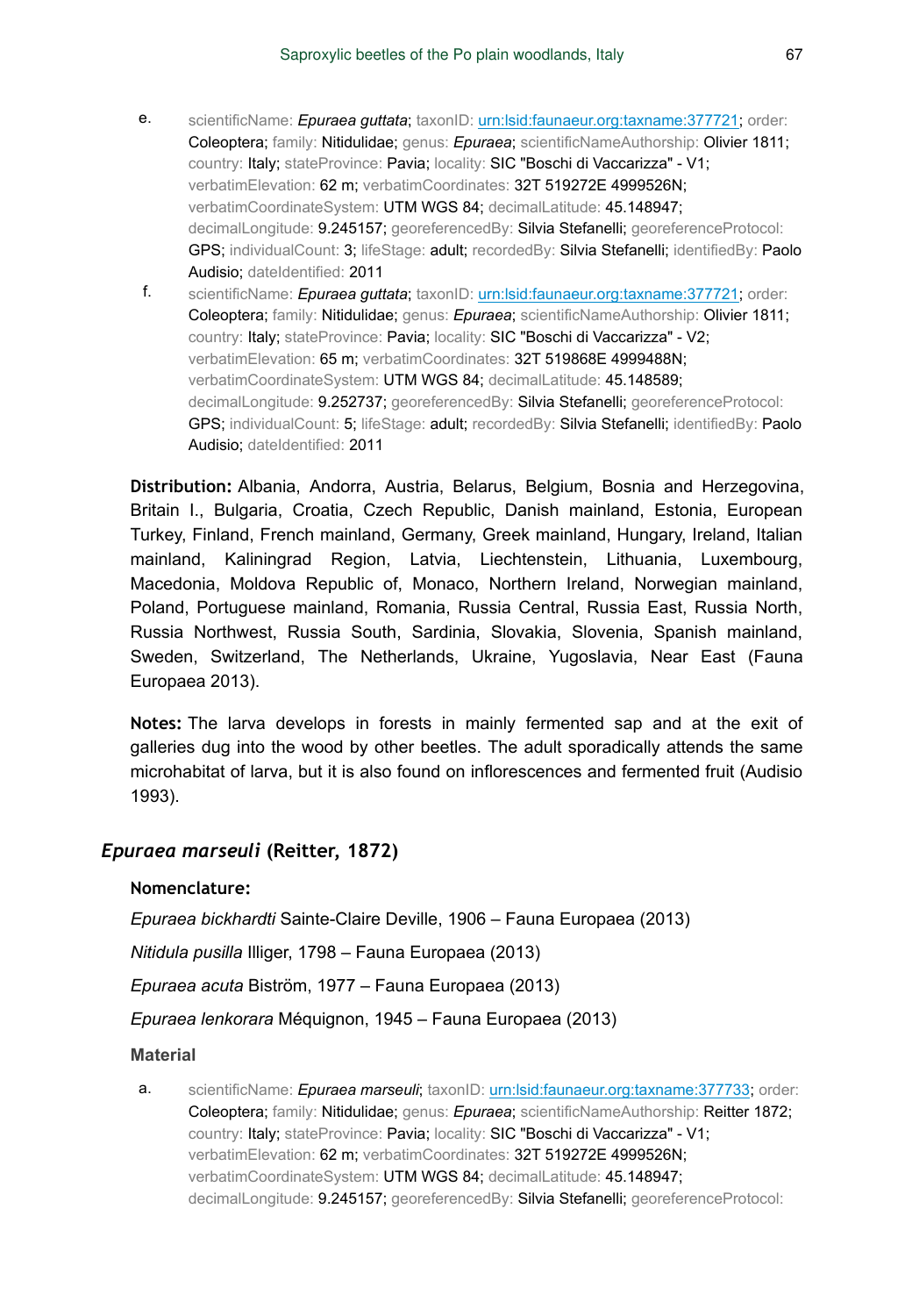GPS; individualCount: 3; lifeStage: adult; recordedBy: Silvia Stefanelli; identifiedBy: Paolo Audisio: dateIdentified: 2011

**Distribution:** Albania, Andorra, Austria, Belarus, Belgium, Bosnia and Herzegovina, Britain I., Bulgaria, Corsica, Croatia, Czech Republic, Danish mainland, Estonia, European Turkey, Finland, French mainland, Germany, Greek mainland, Hungary, Ireland, Italian mainland, Kaliningrad Region, Latvia, Liechtenstein, Lithuania, Luxembourg, Macedonia, Moldova Republic of, Northern Ireland, Norwegian mainland, Poland, Portuguese mainland, Romania, Russia Central, Russia East, Russia North, Russia Northwest, Russia South, Sicily, Slovakia, Slovenia, Spanish mainland, Sweden, Switzerland, The Netherlands, Ukraine, Yugoslavia, East Palaearctic, Near East, North Africa (Fauna Europaea 2013).

**Notes:** The species lives in conifer forests. The larva and adult are found mainly in the rotten wood of pine trees and on the fruiting bodies of Basidiomycetes that grows on this tree species. The adult is found on flowers and inflorescences of Dicotyledons, particularly during the spring and summer (Audisio 1993).

## *Silvanus bidentatus* **(Fabricius, 1792)**

- a. scientificName: *Silvanus bidentatus*; taxonID: [urn:lsid:faunaeur.org:taxname:124866;](http://www.faunaeur.org/full_results.php?id=124866) order: Coleoptera; family: Silvanidae; genus: *Silvanus*; scientificNameAuthorship: Fabricius 1792; country: Italy; stateProvince: Pavia; locality: SIC "Boschi Siro Negri e Moriano" - BN1; verbatimElevation: 68 m; verbatimCoordinates: 32T 503258E 5007870N; verbatimCoordinateSystem: UTM WGS 84; decimalLatitude: 45.224312; decimalLongitude: 9.041499; georeferencedBy: Silvia Stefanelli; georeferenceProtocol: GPS; individualCount: 2; lifeStage: adult; recordedBy: Silvia Stefanelli; identifiedBy: Gianfranco Salvato; dateIdentified: 2011
- b. scientificName: *Silvanus bidentatus*; taxonID: [urn:lsid:faunaeur.org:taxname:124866;](http://www.faunaeur.org/full_results.php?id=124866) order: Coleoptera; family: Silvanidae; genus: *Silvanus*; scientificNameAuthorship: Fabricius 1792; country: Italy; stateProvince: Pavia; locality: SIC "Boschi Siro Negri e Moriano" - BN21; verbatimElevation: 66 m; verbatimCoordinates: 32T 506342E 5005026N; verbatimCoordinateSystem: UTM WGS 84; decimalLatitude: 45.198691; decimalLongitude: 9.080746; georeferencedBy: Silvia Stefanelli; georeferenceProtocol: GPS; individualCount: 3; lifeStage: adult; recordedBy: Silvia Stefanelli; identifiedBy: Gianfranco Salvato: dateIdentified: 2011
- c. scientificName: *Silvanus bidentatus*; taxonID: [urn:lsid:faunaeur.org:taxname:124866;](http://www.faunaeur.org/full_results.php?id=124866) order: Coleoptera; family: Silvanidae; genus: *Silvanus*; scientificNameAuthorship: Fabricius 1792; country: Italy; stateProvince: Pavia; locality: SIC "Boschi Siro Negri e Moriano" - BN5; verbatimElevation: 62 m; verbatimCoordinates: 32T 502886E 5008393N; verbatimCoordinateSystem: UTM WGS 84; decimalLatitude: 45.229029; decimalLongitude: 9.036770; georeferencedBy: Silvia Stefanelli; georeferenceProtocol: GPS; individualCount: 6; lifeStage: adult; recordedBy: Silvia Stefanelli; identifiedBy: Gianfranco Salvato: dateIdentified: 2011
- d. scientificName: *Silvanus bidentatus*; taxonID: [urn:lsid:faunaeur.org:taxname:124866;](http://www.faunaeur.org/full_results.php?id=124866) order: Coleoptera; family: Silvanidae; genus: *Silvanus*; scientificNameAuthorship: Fabricius 1792; country: Italy; stateProvince: Pavia; locality: SIC "Boschi Siro Negri e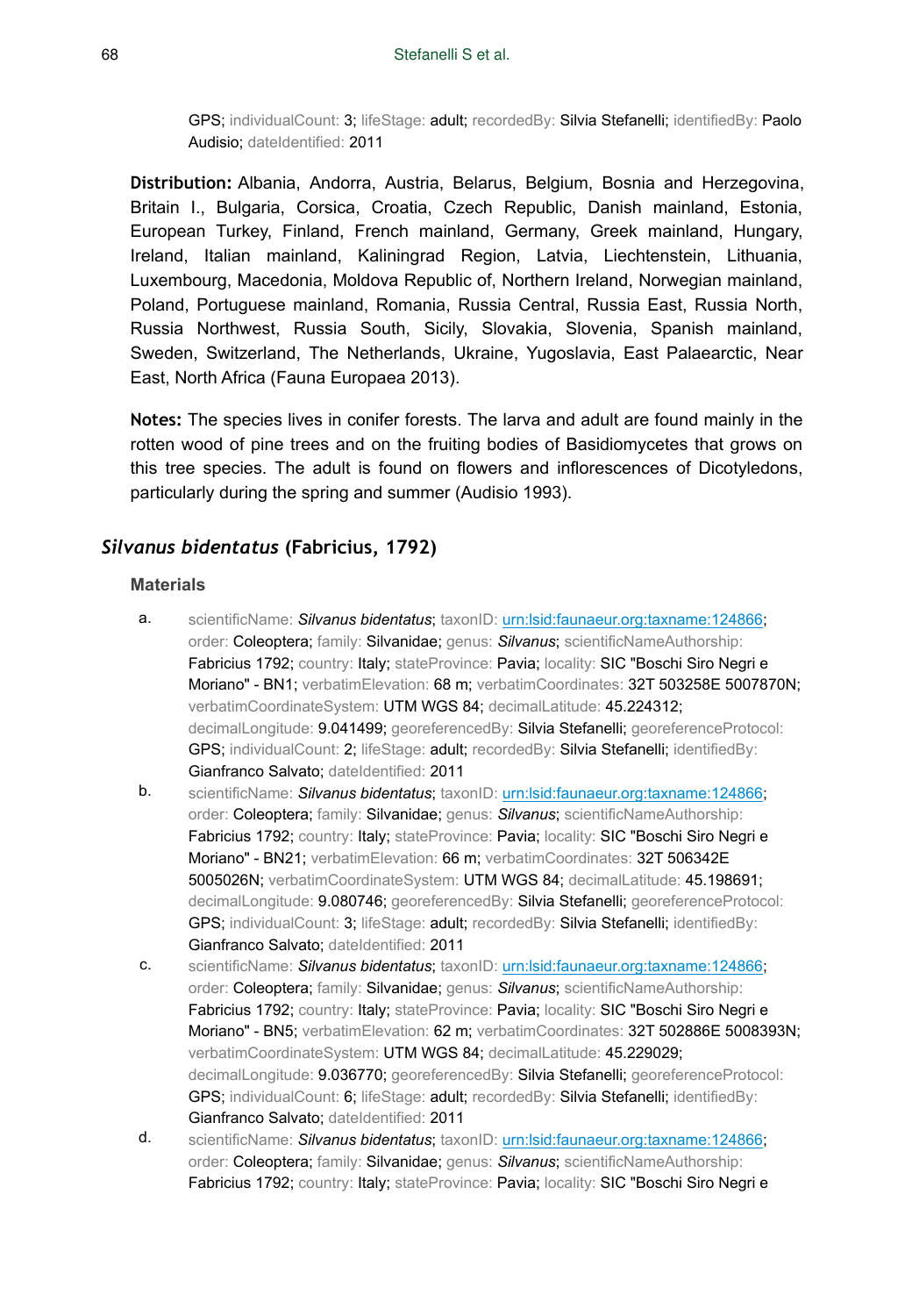- e. scientificName: *Silvanus bidentatus*; taxonID: [urn:lsid:faunaeur.org:taxname:124866;](http://www.faunaeur.org/full_results.php?id=124866) order: Coleoptera; family: Silvanidae; genus: *Silvanus*; scientificNameAuthorship: Fabricius 1792; country: Italy; stateProvince: Pavia; locality: SIC "Boschi di Vaccarizza" - V1; verbatimElevation: 62 m; verbatimCoordinates: 32T 519272E 4999526N; verbatimCoordinateSystem: UTM WGS 84; decimalLatitude: 45.148947; decimalLongitude: 9.245157; georeferencedBy: Silvia Stefanelli; georeferenceProtocol: GPS; individualCount: 5; lifeStage: adult; recordedBy: Silvia Stefanelli; identifiedBy: Gianfranco Salvato; dateIdentified: 2011
- f. scientificName: *Silvanus bidentatus*; taxonID: [urn:lsid:faunaeur.org:taxname:124866;](http://www.faunaeur.org/full_results.php?id=124866) order: Coleoptera; family: Silvanidae; genus: *Silvanus*; scientificNameAuthorship: Fabricius 1792; country: Italy; stateProvince: Pavia; locality: SIC "Boschi di Vaccarizza" - V2; verbatimElevation: 65 m; verbatimCoordinates: 32T 519868E 4999488N; verbatimCoordinateSystem: UTM WGS 84; decimalLatitude: 45.148589; decimalLongitude: 9.252737; georeferencedBy: Silvia Stefanelli; georeferenceProtocol: GPS; individualCount: 2; lifeStage: adult; recordedBy: Silvia Stefanelli; identifiedBy: Gianfranco Salvato: dateIdentified: 2011

**Distribution:** Austria, Belarus, Belgium, Britain I., Bulgaria, Corsica, Croatia, Czech Republic, Danish mainland, European Turkey, French mainland, Germany, Greek mainland, Hungary, Italian mainland, Lithuania, Poland, Portuguese mainland, Romania, Russia North, Russia Northwest, Russia South, Sardinia, Spanish mainland, Switzerland, Ukraine, Yugoslavia (Fauna Europaea 2013).

**Notes:** The species lives from the plains to the mountains, but is also found in urban areas. The larva develops under the bark of broadleaves such as oak, beech, elm, poplar, and hornbeam trees, and is rarely in conifers such as fir and pine trees. The adult appears from the end of April to July (Ratti 2007).

## *Silvanus unidentatus* **(Olivier, 1790)**

- a. scientificName: *Silvanus unidentatus*; taxonID: [urn:lsid:faunaeur.org:taxname:124868](http://www.faunaeur.org/full_results.php?id=124868); order: Coleoptera; family: Silvanidae; genus: *Silvanus*; scientificNameAuthorship: Olivier 1790; country: Italy; stateProvince: Pavia; locality: SIC "Boschi Siro Negri e Moriano" -BN1; verbatimElevation: 68 m; verbatimCoordinates: 32T 503258E 5007870N; verbatimCoordinateSystem: UTM WGS 84; decimalLatitude: 45.224312; decimalLongitude: 9.041499; georeferencedBy: Silvia Stefanelli; georeferenceProtocol: GPS; individualCount: 28; lifeStage: adult; recordedBy: Silvia Stefanelli; identifiedBy: Gianfranco Salvato: dateIdentified: 2011
- b. scientificName: *Silvanus unidentatus*; taxonID: [urn:lsid:faunaeur.org:taxname:124868](http://www.faunaeur.org/full_results.php?id=124868); order: Coleoptera; family: Silvanidae; genus: *Silvanus*; scientificNameAuthorship: Olivier 1790; country: Italy; stateProvince: Pavia; locality: SIC "Boschi Siro Negri e Moriano" -BN21; verbatimElevation: 66 m; verbatimCoordinates: 32T 506342E 5005026N; verbatimCoordinateSystem: UTM WGS 84; decimalLatitude: 45.198691;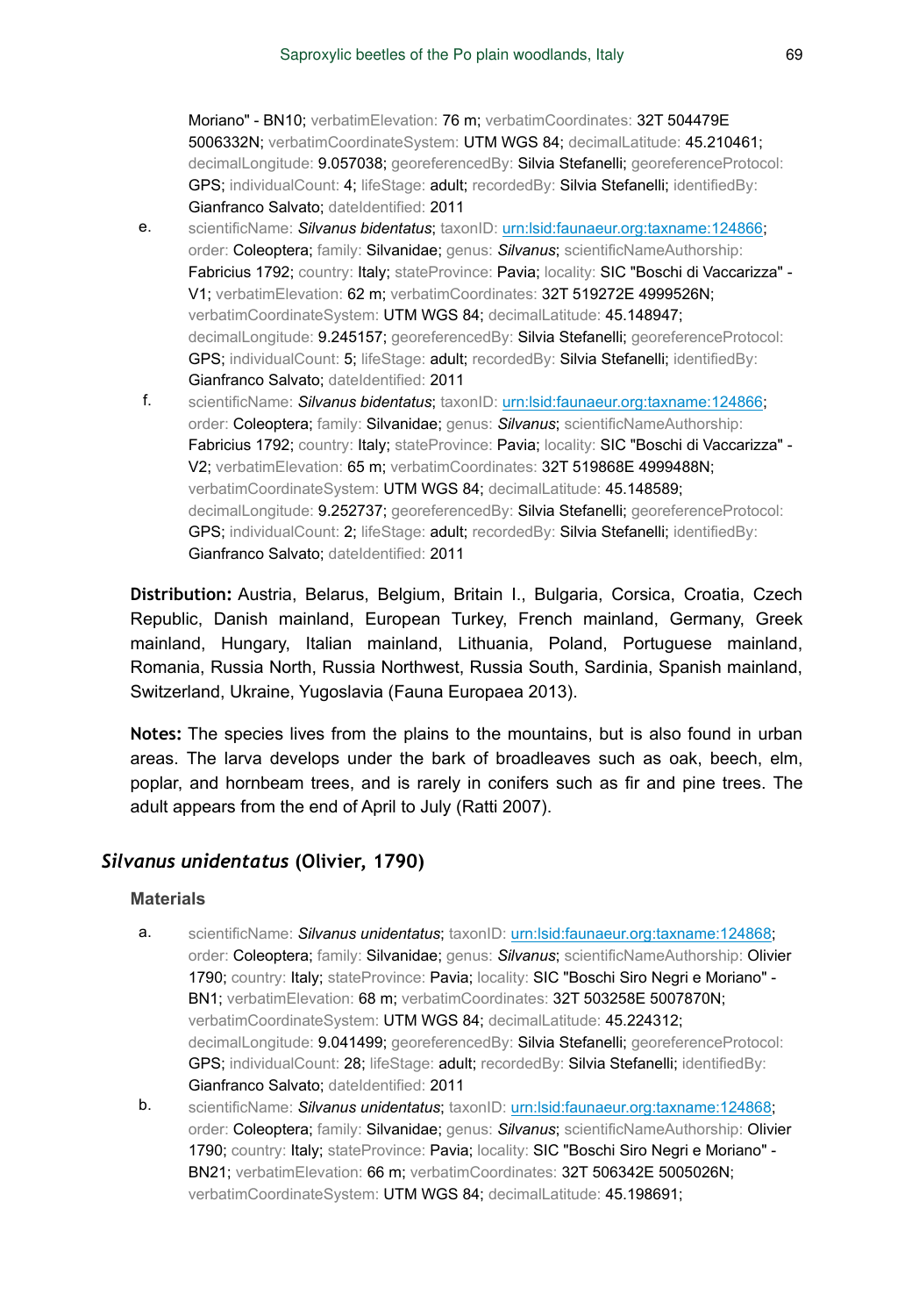decimalLongitude: 9.080746; georeferencedBy: Silvia Stefanelli; georeferenceProtocol: GPS; individualCount: 37; lifeStage: adult; recordedBy: Silvia Stefanelli; identifiedBy: Gianfranco Salvato; dateIdentified: 2011

- c. scientificName: *Silvanus unidentatus*; taxonID: [urn:lsid:faunaeur.org:taxname:124868](http://www.faunaeur.org/full_results.php?id=124868); order: Coleoptera; family: Silvanidae; genus: *Silvanus*; scientificNameAuthorship: Olivier 1790; country: Italy; stateProvince: Pavia; locality: SIC "Boschi Siro Negri e Moriano" -BN5; verbatimElevation: 62 m; verbatimCoordinates: 32T 502949E 5008379N; verbatimCoordinateSystem: UTM WGS 84; decimalLatitude: 45.229029; decimalLongitude: 9.036770; georeferencedBy: Silvia Stefanelli; georeferenceProtocol: GPS; individualCount: 5; lifeStage: adult; recordedBy: Silvia Stefanelli; identifiedBy: Gianfranco Salvato: dateIdentified: 2011
- d. scientificName: *Silvanus unidentatus*; taxonID: [urn:lsid:faunaeur.org:taxname:124868](http://www.faunaeur.org/full_results.php?id=124868); order: Coleoptera; family: Silvanidae; genus: *Silvanus*; scientificNameAuthorship: Olivier 1790; country: Italy; stateProvince: Pavia; locality: SIC "Boschi Siro Negri e Moriano" - BN10; verbatimElevation: 76 m; verbatimCoordinates: 32T 504479E 5006332N; verbatimCoordinateSystem: UTM WGS 84; decimalLatitude: 45.210461; decimalLongitude: 9.057038; georeferencedBy: Silvia Stefanelli; georeferenceProtocol: GPS; individualCount: 4; lifeStage: adult; recordedBy: Silvia Stefanelli; identifiedBy: Gianfranco Salvato; dateIdentified: 2011
- e. scientificName: *Silvanus unidentatus*; taxonID: [urn:lsid:faunaeur.org:taxname:124868](http://www.faunaeur.org/full_results.php?id=124868); order: Coleoptera; family: Silvanidae; genus: *Silvanus*; scientificNameAuthorship: Olivier 1790; country: Italy; stateProvince: Pavia; locality: SIC "Boschi di Vaccarizza" - V1; verbatimElevation: 62 m; verbatimCoordinates: 32T 519272E 4999526N; verbatimCoordinateSystem: UTM WGS 84; decimalLatitude: 45.148947; decimalLongitude: 9.245157; georeferencedBy: Silvia Stefanelli; georeferenceProtocol: GPS; individualCount: 27; lifeStage: adult; recordedBy: Silvia Stefanelli; identifiedBy: Gianfranco Salvato: dateIdentified: 2011
- f. scientificName: *Silvanus unidentatus*; taxonID: [urn:lsid:faunaeur.org:taxname:124868](http://www.faunaeur.org/full_results.php?id=124868); order: Coleoptera; family: Silvanidae; genus: *Silvanus*; scientificNameAuthorship: Olivier 1790; country: Italy; stateProvince: Pavia; locality: SIC "Boschi di Vaccarizza" - V2; verbatimElevation: 65 m; verbatimCoordinates: 32T 519868E 4999488N; verbatimCoordinateSystem: UTM WGS 84; decimalLatitude: 45.148589; decimalLongitude: 9.252737; georeferencedBy: Silvia Stefanelli; georeferenceProtocol: GPS; individualCount: 5; lifeStage: adult; recordedBy: Silvia Stefanelli; identifiedBy: Gianfranco Salvato; dateIdentified: 2011

**Distribution:** Austria, Belarus, Belgium, Britain I., Bulgaria, Corsica, Croatia, Czech Republic, Danish mainland, European Turkey, French mainland, Germany, Greek mainland, Hungary, Italian mainland, Lithuania, Poland, Portuguese mainland, Romania, Russia North, Russia Northwest, Russia South, Sardinia, Spanish mainland, Switzerland, Ukraine, Yugoslavia (Fauna Europaea 2013).

**Notes:** The species is autochtonous for Italy and is the most widespread of the genus. It lives in forests, but is also found in isolated dead trees. Usually it is gregarious, and it is found under the bark of various broadleaves such as hornbeam, chestnut, beech, poplar, oak, robinia, willow, elm, and fruits trees. It is rarely found in conifers such as fir and pine trees. Both larva and adults are often found with the Silvanidae *Uleiota planata*. The adult flies during the night (Ratti 2007).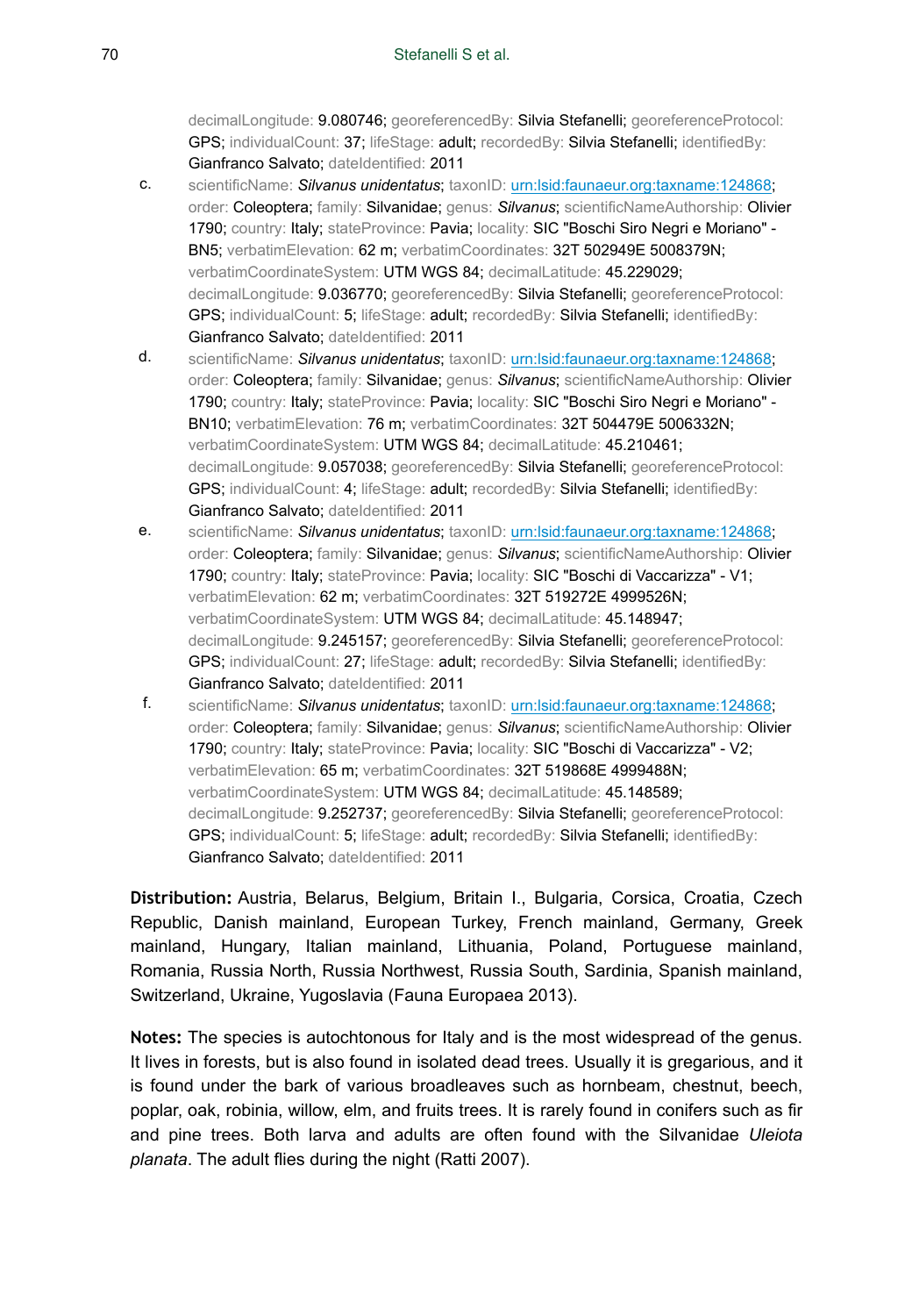# *Uleiota planata* **(Linneaus, 1761)**

- a. scientificName: *Uleiota planata*; taxonID: [urn:lsid:faunaeur.org:taxname:124870;](http://www.faunaeur.org/full_results.php?id=124870) order: Coleoptera; family: Silvanidae; genus: *Uleiota* ; scientificNameAuthorship: Linnaeus 1761; country: Italy; stateProvince: Pavia; locality: SIC "Boschi Siro Negri e Moriano" - BN1; verbatimElevation: 68 m; verbatimCoordinates: 32T 503258E 5007870N; verbatimCoordinateSystem: UTM WGS 84; decimalLatitude: 45.224312; decimalLongitude: 9.041499; georeferencedBy: Silvia Stefanelli; georeferenceProtocol: GPS; individualCount: 10; lifeStage: adult; recordedBy: Silvia Stefanelli; identifiedBy: Gianfranco Salvato: dateIdentified: 2011
- b. scientificName: *Uleiota planata*; taxonID: [urn:lsid:faunaeur.org:taxname:124870;](http://www.faunaeur.org/full_results.php?id=124870) order: Coleoptera; family: Silvanidae; genus: *Uleiota* ; scientificNameAuthorship: Linnaeus 1761; country: Italy; stateProvince: Pavia; locality: SIC "Boschi Siro Negri e Moriano" - BN21; verbatimElevation: 66 m; verbatimCoordinates: 32T 506342E 5005026N; verbatimCoordinateSystem: UTM WGS 84; decimalLatitude: 45.198691; decimalLongitude: 9.080746; georeferencedBy: Silvia Stefanelli; georeferenceProtocol: GPS; individualCount: 16; lifeStage: adult; recordedBy: Silvia Stefanelli; identifiedBy: Gianfranco Salvato: dateIdentified: 2011
- c. scientificName: *Uleiota planata*; taxonID: [urn:lsid:faunaeur.org:taxname:124870;](http://www.faunaeur.org/full_results.php?id=124870) order: Coleoptera; family: Silvanidae; genus: *Uleiota* ; scientificNameAuthorship: Linnaeus 1761; country: Italy; stateProvince: Pavia; locality: SIC "Boschi Siro Negri e Moriano" - BN5; verbatimElevation: 62 m; verbatimCoordinates: 32T 502886E 5008393N; verbatimCoordinateSystem: UTM WGS 84; decimalLatitude: 45.229029; decimalLongitude: 9.036770; georeferencedBy: Silvia Stefanelli; georeferenceProtocol: GPS; individualCount: 11; lifeStage: adult; recordedBy: Silvia Stefanelli; identifiedBy: Gianfranco Salvato: dateIdentified: 2011
- d. scientificName: *Uleiota planata*; taxonID: [urn:lsid:faunaeur.org:taxname:124870;](http://www.faunaeur.org/full_results.php?id=124870) order: Coleoptera; family: Silvanidae; genus: *Uleiota* ; scientificNameAuthorship: Linnaeus 1761; country: Italy; stateProvince: Pavia; locality: SIC "Boschi Siro Negri e Moriano" - BN10; verbatimElevation: 76 m; verbatimCoordinates: 32T 504479E 5006332N; verbatimCoordinateSystem: UTM WGS 84; decimalLatitude: 45.210461; decimalLongitude: 9.057038; georeferencedBy: Silvia Stefanelli; georeferenceProtocol: GPS; individualCount: 13; lifeStage: adult; recordedBy: Silvia Stefanelli; identifiedBy: Gianfranco Salvato; dateIdentified: 2011
- e. scientificName: *Uleiota planata*; taxonID: [urn:lsid:faunaeur.org:taxname:124870;](http://www.faunaeur.org/full_results.php?id=124870) order: Coleoptera; family: Silvanidae; genus: *Uleiota* ; scientificNameAuthorship: Linnaeus 1761; country: Italy; stateProvince: Pavia; locality: SIC "Boschi di Vaccarizza" - V1; verbatimElevation: 62 m; verbatimCoordinates: 32T 519272E 4999526N; verbatimCoordinateSystem: UTM WGS 84; decimalLatitude: 45.148947; decimalLongitude: 9.245157; georeferencedBy: Silvia Stefanelli; georeferenceProtocol: GPS; individualCount: 23; lifeStage: adult; recordedBy: Silvia Stefanelli; identifiedBy: Gianfranco Salvato; dateIdentified: 2011
- f. scientificName: *Uleiota planata*; taxonID: [urn:lsid:faunaeur.org:taxname:124870;](http://www.faunaeur.org/full_results.php?id=124870) order: Coleoptera; family: Silvanidae; genus: *Uleiota* ; scientificNameAuthorship: Linnaeus 1761; country: Italy; stateProvince: Pavia; locality: SIC "Boschi di Vaccarizza" - V2; verbatimElevation: 65 m; verbatimCoordinates: 32T 519868E 4999488N; verbatimCoordinateSystem: UTM WGS 84; decimalLatitude: 45.148589; decimalLongitude: 9.252737; georeferencedBy: Silvia Stefanelli; georeferenceProtocol: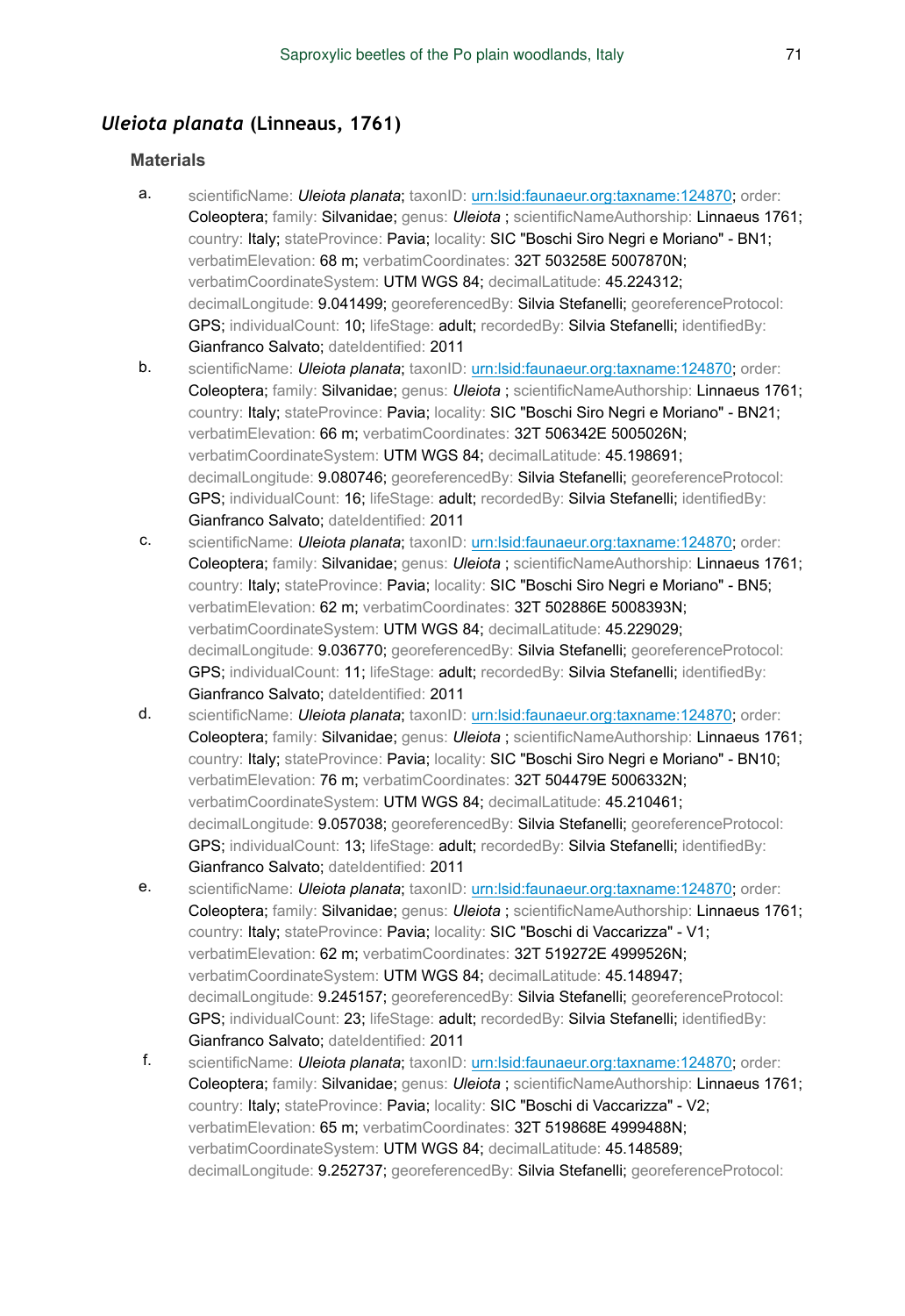GPS; individualCount: 4; lifeStage: adult; recordedBy: Silvia Stefanelli; identifiedBy: Gianfranco Salvato: dateIdentified: 2011

**Distribution:** Austria, Belarus, Belgium, Britain I., Bulgaria, Corsica, Croatia, Czech Republic, Danish mainland, European Turkey, French mainland, Germany, Greek mainland, Hungary, Italian mainland, Lithuania, Poland, Portuguese mainland, Romania, Russia North, Russia Northwest, Russia South, Sardinia, Spanish mainland, Switzerland, Ukraine, Yugoslavia (Fauna Europaea 2013).

**Notes:** The species is native for Italy and is found both in igrophilus, mesophilic, and mesotermophilic forests. The larva develops under the bark of broadleaves deadwood such as chestnut, beech, poplar, oak, robinia, willow, elm, alder, birch, and fruits trees, but is also found in conifers. The adult appears mainly in July (Ratti 2007).

# *Diaperis boleti* **(Linneaus, 1758)**

#### **Materials**

- a. scientificName: *Diaperis boleti*; taxonID: [urn:lsid:faunaeur.org:taxname:282077;](http://www.faunaeur.org/full_results.php?id=282077) order: Coleoptera; family: Tenebrionidae; genus: *Diaperis*; scientificNameAuthorship: Linnaeus 1758; country: Italy; stateProvince: Pavia; locality: SIC "Boschi Siro Negri e Moriano" - BN1; verbatimElevation: 68 m; verbatimCoordinates: 32T 503258E 5007870N; verbatimCoordinateSystem: UTM WGS 84; decimalLatitude: 45.224312; decimalLongitude: 9.041499; georeferencedBy: Silvia Stefanelli; georeferenceProtocol: GPS; individualCount: 1; lifeStage: adult; recordedBy: Silvia Stefanelli; identifiedBy: Giuseppe Carpaneto; dateIdentified: 2001
- b. scientificName: *Diaperis boleti*; taxonID: [urn:lsid:faunaeur.org:taxname:282077;](http://www.faunaeur.org/full_results.php?id=282077) order: Coleoptera; family: Tenebrionidae; genus: *Diaperis*; scientificNameAuthorship: Linnaeus 1758; country: Italy; stateProvince: Pavia; locality: SIC "Boschi Siro Negri e Moriano" -BN10; verbatimElevation: 76 m; verbatimCoordinates: 32T 504479E 5006332N; verbatimCoordinateSystem: UTM WGS 84; decimalLatitude: 45.210461; decimalLongitude: 9.057038; georeferencedBy: Silvia Stefanelli; georeferenceProtocol: GPS; individualCount: 1; lifeStage: adult; recordedBy: Silvia Stefanelli; identifiedBy: Giuseppe Carpaneto; dateIdentified: 2011

**Distribution:** Albania, Austria, Belgium, Bosnia and Herzegovina, Britain I., Bulgaria, Corsica, Croatia, Czech Republic, Danish mainland, Estonia, Finland, French mainland, Germany, Greek mainland, Hungary, Italian mainland, Latvia, Lithuania, Luxembourg, Macedonia, Norwegian mainland, Poland, Romania, Russia North, Sardinia, Sicily, Slovakia, Sweden (Fauna Europaea 2013).

**Notes:** The species is common locally and is associated with tree fungi. The larva develops in various polypore fungi such as *Polyporus squamosus*, *Laetiporus sulphureus*, and *Piptoporus betulinus* (Hůrka 2005).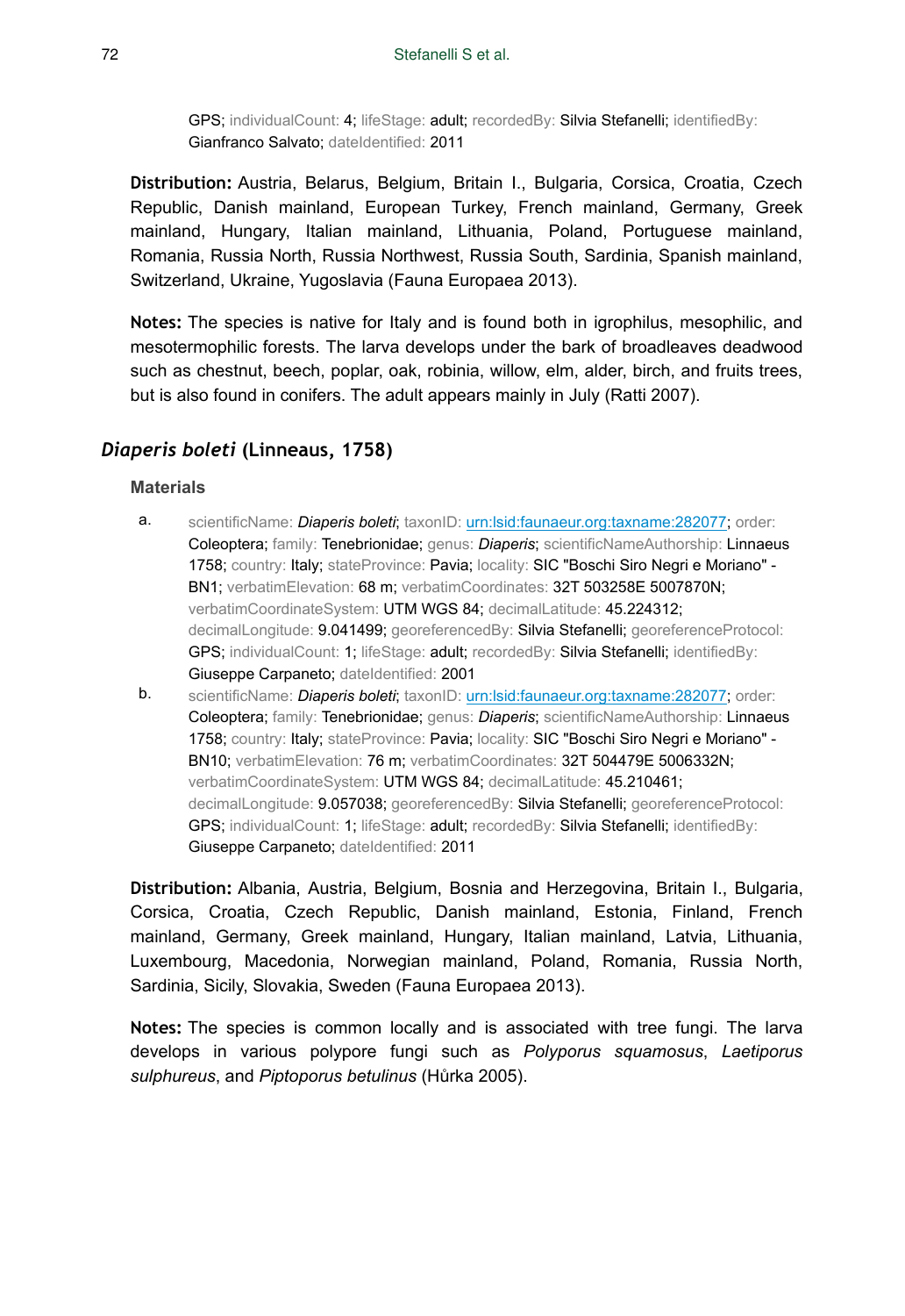# *Hypophloeus bicolor* **(Oliver, 1790)**

#### **Materials**

- a. scientificName: *Hypophloeus bicolor*; taxonID: [urn:lsid:faunaeur.org:taxname:282083;](http://www.faunaeur.org/full_results.php?id=282083) order: Coleoptera; family: Tenebrionidae; genus: *Hypophloeus*; scientificNameAuthorship: Olivier 1790; country: Italy; stateProvince: Pavia; locality: SIC "Boschi Siro Negri e Moriano" - BN21; verbatimElevation: 66 m; verbatimCoordinates: 32T 506342E 5005026N; verbatimCoordinateSystem: UTM WGS 84; decimalLatitude: 45.198691; decimalLongitude: 9.080746; georeferencedBy: Silvia Stefanelli; georeferenceProtocol: GPS; individualCount: 2; lifeStage: adult; recordedBy: Silvia Stefanelli; identifiedBy: Giuseppe Carpaneto; dateIdentified: 2011
- b. scientificName: *Hypophloeus bicolor*; taxonID: [urn:lsid:faunaeur.org:taxname:282083;](http://www.faunaeur.org/full_results.php?id=282083) order: Coleoptera; family: Tenebrionidae; genus: *Hypophloeus*; scientificNameAuthorship: Olivier 1790; country: Italy; stateProvince: Pavia; locality: SIC "Boschi di Vaccarizza" - V2; verbatimElevation: 65 m; verbatimCoordinates: 32T 519868E 4999488N; verbatimCoordinateSystem: UTM WGS 84; decimalLatitude: 45.148589; decimalLongitude: 9.252737; georeferencedBy: Silvia Stefanelli; georeferenceProtocol: GPS; individualCount: 3; lifeStage: adult; recordedBy: Silvia Stefanelli; identifiedBy: Giuseppe Carpaneto; dateIdentified: 2011

**Distribution:** Albania, Austria, Belgium, Bosnia and Herzegovina, Britain I., Bulgaria, Corsica, Czech Republic, Danish mainland, Estonia, Finland, French mainland, Germany, Greek mainland, Hungary, Italian mainland, Latvia, Lithuania, Luxembourg, Malta, Norwegian mainland, Poland, Romania, Russia North, Sardinia, Sicily, Slovakia, Sweden (Fauna Europaea 2013).

**Notes:** The species is commensal in burrows of the bark beetles *Scolytus scolytus* and *Scolytus multistriatus*. It usually lives in elm and oak trees on mainly fungi and detritus; sometimes it is also associated with *Daldinia concentrica* on old ash and with *Polyporus squamosus* (Alexander 2002).

### *Hypophloeus fasciatus* **(Fabricius, 1790)**

#### **Material**

a. scientificName: *Hypophloeus fasciatus*; taxonID: [urn:lsid:faunaeur.org:taxname:282085;](http://www.faunaeur.org/full_results.php?id=282085) order: Coleoptera; family: Tenebrionidae; genus: *Hypophloeus*; scientificNameAuthorship: Fabricius 1790; country: Italy; stateProvince: Pavia; locality: SIC "Boschi Siro Negri e Moriano" - BN10; verbatimElevation: 76 m; verbatimCoordinates: 32T 504479E 5006332N; verbatimCoordinateSystem: UTM WGS 84; decimalLatitude: 45.210461; decimalLongitude: 9.057038; georeferencedBy: Silvia Stefanelli; georeferenceProtocol: GPS; individualCount: 3; lifeStage: adult; recordedBy: Silvia Stefanelli; identifiedBy: Giuseppe Carpaneto; dateIdentified: 2011

**Distribution:** Albania, Austria, Bulgaria, Corsica, Crete, Croatia, Czech Republic, Danish mainland, Estonia, French mainland, Germany, Greek mainland, Hungary, Italian mainland, Poland, Romania, Sardinia, Sicily, Slovakia, Sweden (Fauna Europaea 2013).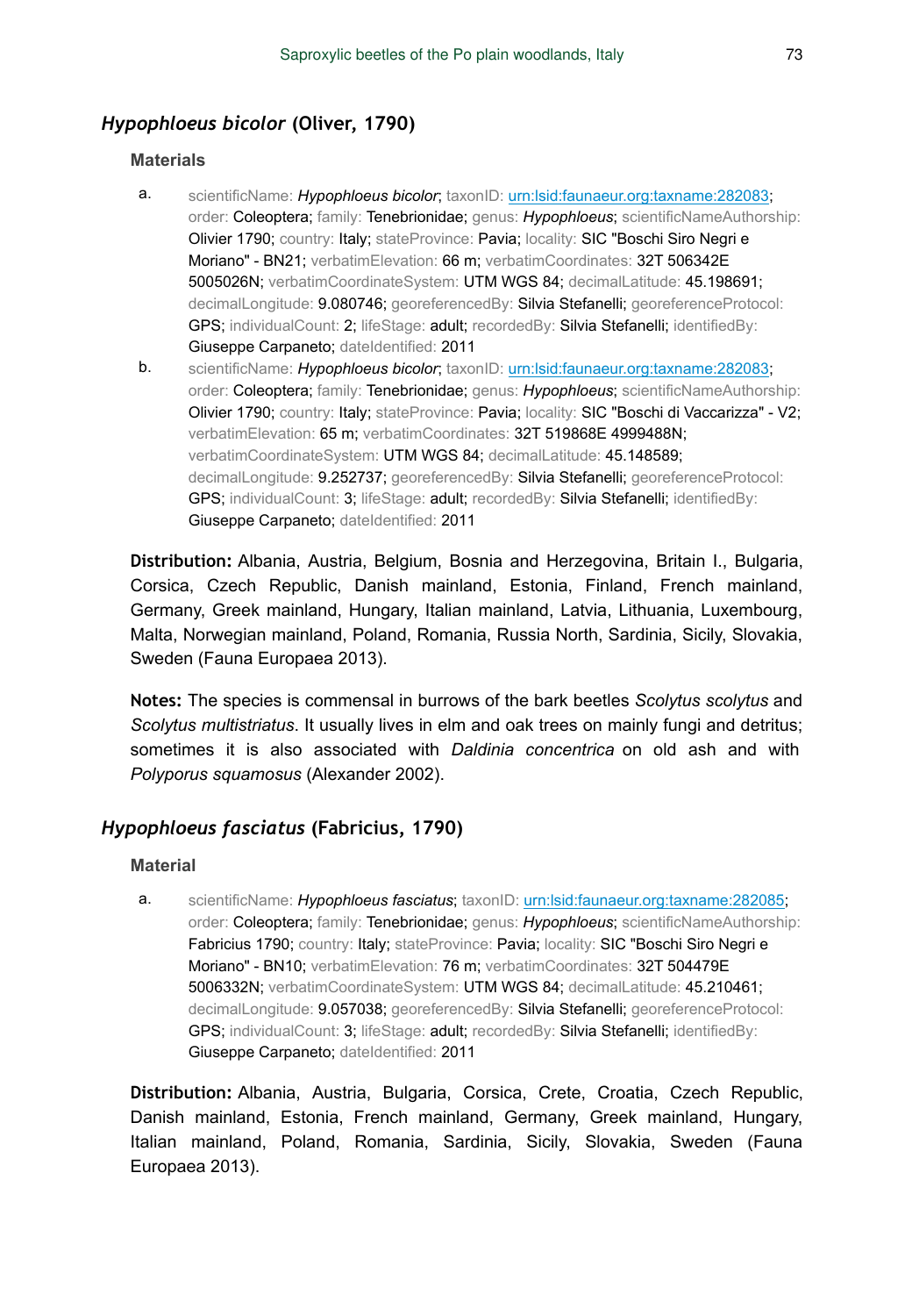**Notes:** The larva develops together with other bark beetles living under the bark of broadleaves, especially oaks (Hůrka 2005).

# *Hypophloeus unicolor* **(Piller & Mitterpacher, 1783)**

#### **Materials**

- a. scientificName: *Hypophloeus unicolor*; taxonID: [urn:lsid:faunaeur.org:taxname:282096](http://www.faunaeur.org/full_results.php?id=282096); order: Coleoptera; family: Tenebrionidae; genus: *Hypophloeus*; scientificNameAuthorship: Piller & Mitterpacher 1783; country: Italy; stateProvince: Pavia; locality: SIC "Boschi di Vaccarizza" - V1; verbatimElevation: 62 m; verbatimCoordinates: 32T 519272E 4999526N; verbatimCoordinateSystem: UTM WGS 84; decimalLatitude: 45.148947; decimalLongitude: 9.245157; georeferencedBy: Silvia Stefanelli; georeferenceProtocol: GPS; individualCount: 3; lifeStage: adult; recordedBy: Silvia Stefanelli; identifiedBy: Giuseppe Carpaneto; dateIdentified: 2011
- b. scientificName: *Hypophloeus unicolor*; taxonID: [urn:lsid:faunaeur.org:taxname:282096](http://www.faunaeur.org/full_results.php?id=282096); order: Coleoptera; family: Tenebrionidae; genus: *Hypophloeus*; scientificNameAuthorship: Piller & Mitterpacher 1783; country: Italy; stateProvince: Pavia; locality: SIC "Boschi di Vaccarizza" - V2; verbatimElevation: 65 m; verbatimCoordinates: 32T 519868E 4999488N; verbatimCoordinateSystem: UTM WGS 84; decimalLatitude: 45.148589; decimalLongitude: 9.252737; georeferencedBy: Silvia Stefanelli; georeferenceProtocol: GPS; individualCount: 26; lifeStage: adult; recordedBy: Silvia Stefanelli; identifiedBy: Giuseppe Carpaneto; dateIdentified: 2011

**Distribution:** Albania, Austria, Belgium, Bosnia and Herzegovina, Britain I., Bulgaria, Corsica, Croatia, Czech Republic, Danish mainland, Estonia, French mainland, Germany, Greek mainland, Hungary, Italian mainland, Latvia, Lithuania, Malta, Norwegian mainland, Poland, Sardinia, Sicily, Slovakia, Sweden, Yugoslavia (Fauna Europaea 2013).

**Notes:** The species develops in freshly the dead wood of birch, beech, and oak trees. It is probably a predator of the larvae of the beetle *Hylecoetus* and other wood borers (Alexander 2002).

### *Platydema violaceum* **(Fabricius, 1790)**

#### **Material**

a. scientificName: *Platydema violaceum*; taxonID: [urn:lsid:faunaeur.org:taxname:282066](http://www.faunaeur.org/full_results.php?id=282066); order: Coleoptera; family: Tenebrionidae; genus: *Platydema*; scientificNameAuthorship: Fabricius 1790; country: Italy; stateProvince: Pavia; locality: SIC "Boschi Siro Negri e Moriano" - BN21; verbatimElevation: 66 m; verbatimCoordinates: 32T 506342E 5005026N; verbatimCoordinateSystem: UTM WGS 84; decimalLatitude: 45.198691; decimalLongitude: 9.080746; georeferencedBy: Silvia Stefanelli; georeferenceProtocol: GPS; individualCount: 1; lifeStage: adult; recordedBy: Silvia Stefanelli; identifiedBy: Giuseppe Carpaneto; dateIdentified: 2011

**Distribution:** Albania, Austria, Belgium, Bosnia and Herzegovina, Britain I., Bulgaria, Croatia, Czech Republic, Danish mainland, Estonia, Finland, French mainland,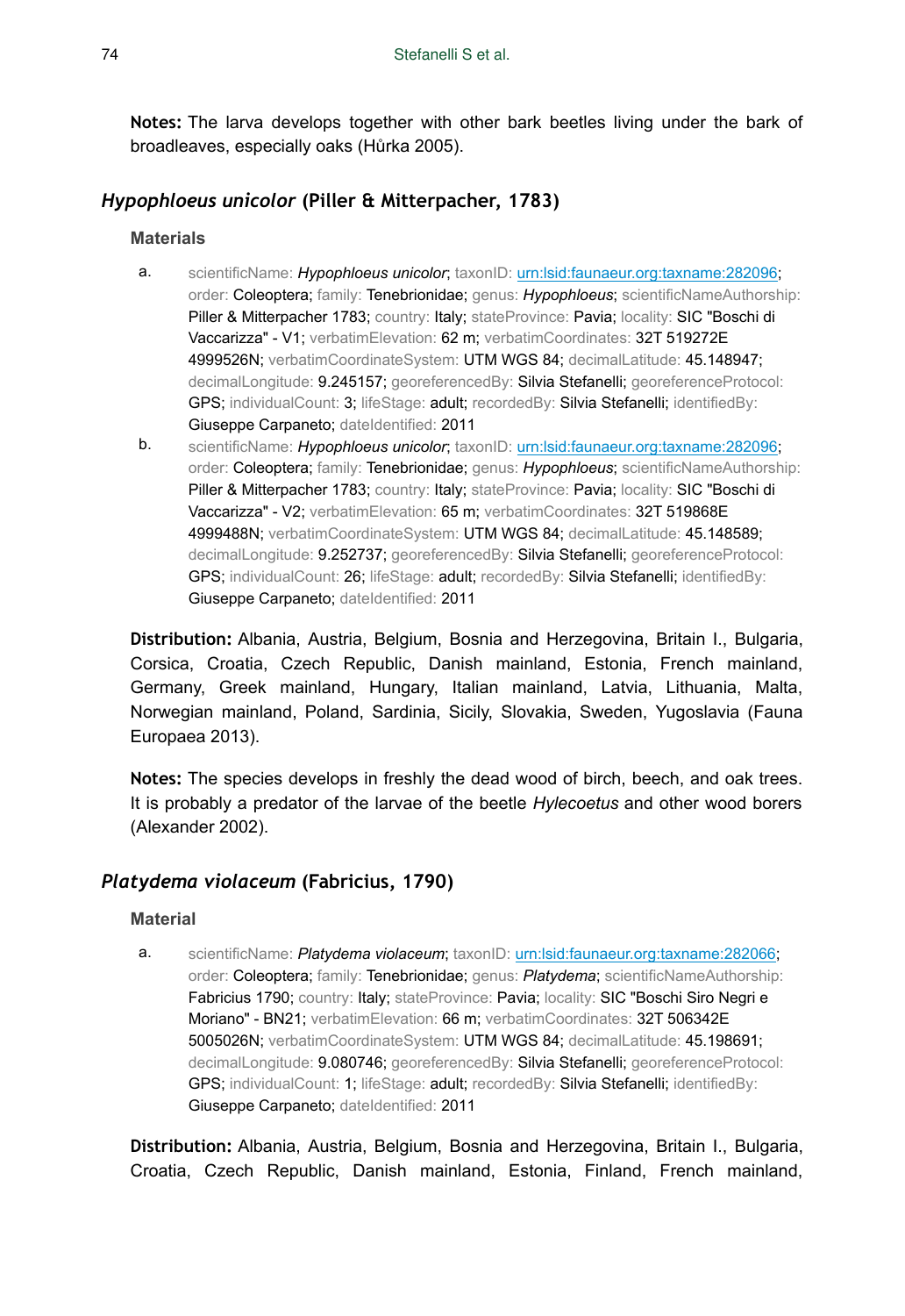Germany, Greek mainland, Hungary, Italian mainland, Latvia, Lithuania, Luxembourg, Poland, Romania, Slovakia, Sweden (Fauna Europaea 2013).

**Notes:** The species lives under the bark of old broadleaves invaded by fungi, especially oak and beech trees. It is also found under the bark of black elms *Sambucus nigra* invaded by the fungus *Hirneola auricola-judae* (Hůrka 2005).

# *Scaphidema metallicum* **(Fabricius, 1792)**

#### **Materials**

- a. scientificName: *Scaphidema metallicum*; taxonID: [urn:lsid:faunaeur.org:taxname:281913](http://www.faunaeur.org/full_results.php?id=281913); order: Coleoptera; family: Tenebrionidae; genus: *Scaphidema*; scientificNameAuthorship: Fabricius 1792; country: Italy; stateProvince: Pavia; locality: SIC "Boschi Siro Negri e Moriano" - BN5; verbatimElevation: 62 m; verbatimCoordinates: 32T 502886E 5008393N; verbatimCoordinateSystem: UTM WGS 84; decimalLatitude: 45.229029; decimalLongitude: 9.036770; georeferencedBy: Silvia Stefanelli; georeferenceProtocol: GPS; individualCount: 4; lifeStage: adult; recordedBy: Silvia Stefanelli; identifiedBy: Giuseppe Carpaneto; dateIdentified: 2011
- b. scientificName: *Scaphidema metallicum*; taxonID: [urn:lsid:faunaeur.org:taxname:281913](http://www.faunaeur.org/full_results.php?id=281913); order: Coleoptera; family: Tenebrionidae; genus: *Scaphidema*; scientificNameAuthorship: Fabricius 1792; country: Italy; stateProvince: Pavia; locality: SIC "Boschi di Vaccarizza" - V1; verbatimElevation: 62 m; verbatimCoordinates: 32T 519272E 4999526N; verbatimCoordinateSystem: UTM WGS 84; decimalLatitude: 45.148947; decimalLongitude: 9.245157; georeferencedBy: Silvia Stefanelli; georeferenceProtocol: GPS; individualCount: 2; lifeStage: adult; recordedBy: Silvia Stefanelli; identifiedBy: Giuseppe Carpaneto: dateIdentified: 2011
- c. scientificName: *Scaphidema metallicum*; taxonID: [urn:lsid:faunaeur.org:taxname:281913](http://www.faunaeur.org/full_results.php?id=281913); order: Coleoptera; family: Tenebrionidae; genus: *Scaphidema*; scientificNameAuthorship: Fabricius 1792; country: Italy; stateProvince: Pavia; locality: SIC "Boschi di Vaccarizza" - V2; verbatimElevation: 65 m; verbatimCoordinates: 32T 519868E 4999488N; verbatimCoordinateSystem: UTM WGS 84; decimalLatitude: 45.148589; decimalLongitude: 9.252737; georeferencedBy: Silvia Stefanelli; georeferenceProtocol: GPS; individualCount: 4; lifeStage: adult; recordedBy: Silvia Stefanelli; identifiedBy: Giuseppe Carpaneto; dateIdentified: 2011

**Distribution:** Albania, Austria, Belgium, Bosnia and Herzegovina, Britain I., Bulgaria, Croatia, Czech Republic, Danish mainland, Estonia, Finland, French mainland, Germany, Greek mainland, Italian mainland, Latvia, Lithuania, Luxembourg, Norwegian mainland, Poland, Russia North, Slovakia, Sweden, Yugoslavia (Fauna Europaea 2013).

**Notes:** The species is common. The larva develops in the rotting wood of broadleaves invaded by fungi (Fauna Europaea 2013).

### *Stenomax aeneus* **(Scopoli, 1763)**

### **Nomenclature:**

*Tenebrio aenus* Scopoli, 1763 – Fauna Europaea (2013)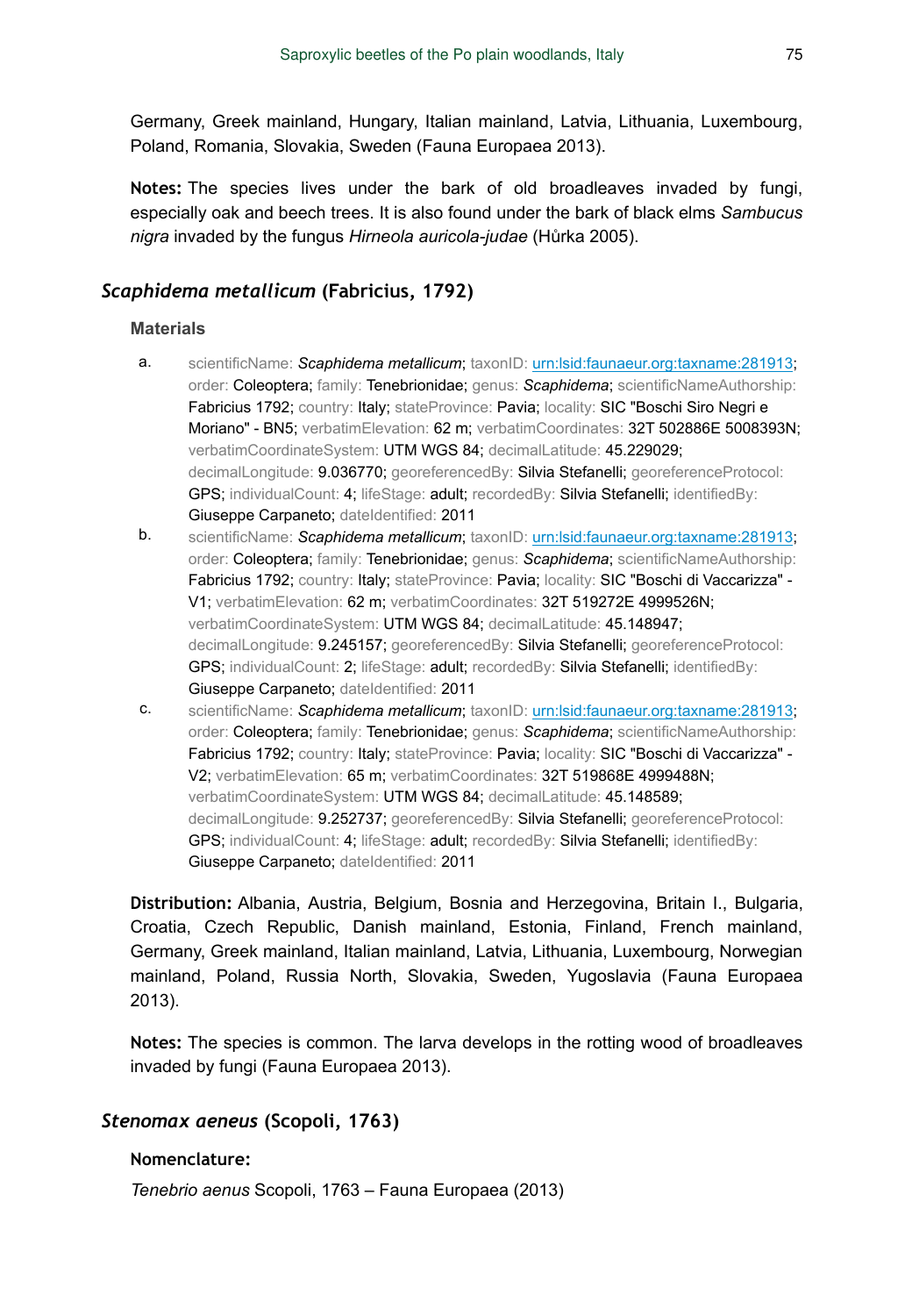### **Materials**

- a. scientificName: *Stenomax aeneus*; taxonID: [urn:lsid:faunaeur.org:taxname:281396;](http://www.faunaeur.org/full_results.php?id=281396) order: Coleoptera; family: Tenebrionidae; genus: *Stenomax*; scientificNameAuthorship: Scopoli 1763; country: Italy; stateProvince: Pavia; locality: SIC "Boschi Siro Negri e Moriano" - BN21; verbatimElevation: 66 m; verbatimCoordinates: 32T 506342E 5005026N; verbatimCoordinateSystem: UTM WGS 84; decimalLatitude: 45.198691; decimalLongitude: 9.080746; georeferencedBy: Silvia Stefanelli; georeferenceProtocol: GPS; individualCount: 21; lifeStage: adult; recordedBy: Silvia Stefanelli; identifiedBy: Giuseppe Carpaneto; dateIdentified: 2011
- b. scientificName: *Stenomax aeneus*; taxonID: [urn:lsid:faunaeur.org:taxname:281396;](http://www.faunaeur.org/full_results.php?id=281396) order: Coleoptera; family: Tenebrionidae; genus: *Stenomax*; scientificNameAuthorship: Scopoli 1763; country: Italy; stateProvince: Pavia; locality: SIC "Boschi Siro Negri e Moriano" -BN10; verbatimElevation: 76 m; verbatimCoordinates: 32T 504479E 5006332N; verbatimCoordinateSystem: UTM WGS 84; decimalLatitude: 45.210461; decimalLongitude: 9.057038; georeferencedBy: Silvia Stefanelli; georeferenceProtocol: GPS; individualCount: 3; lifeStage: adult; recordedBy: Silvia Stefanelli; identifiedBy: Giuseppe Carpaneto: dateIdentified: 2011
- c. scientificName: *Stenomax aeneus*; taxonID: [urn:lsid:faunaeur.org:taxname:281396;](http://www.faunaeur.org/full_results.php?id=281396) order: Coleoptera; family: Tenebrionidae; genus: *Stenomax*; scientificNameAuthorship: Scopoli 1763; country: Italy; stateProvince: Pavia; locality: SIC "Boschi di Vaccarizza" - V1; verbatimElevation: 62 m; verbatimCoordinates: 32T 519272E 4999526N; verbatimCoordinateSystem: UTM WGS 84; decimalLatitude: 45.148947; decimalLongitude: 9.245157; georeferencedBy: Silvia Stefanelli; georeferenceProtocol: GPS; individualCount: 16; lifeStage: adult; recordedBy: Silvia Stefanelli; identifiedBy: Giuseppe Carpaneto; dateIdentified: 2011
- d. scientificName: *Stenomax aeneus*; taxonID: [urn:lsid:faunaeur.org:taxname:281396;](http://www.faunaeur.org/full_results.php?id=281396) order: Coleoptera; family: Tenebrionidae; genus: *Stenomax*; scientificNameAuthorship: Scopoli 1763; country: Italy; stateProvince: Pavia; locality: SIC "Boschi di Vaccarizza" - V2; verbatimElevation: 65 m; verbatimCoordinates: 32T 519868E 4999488N; verbatimCoordinateSystem: UTM WGS 84; decimalLatitude: 45.148589; decimalLongitude: 9.252737; georeferencedBy: Silvia Stefanelli; georeferenceProtocol: GPS; individualCount: 2; lifeStage: adult; recordedBy: Silvia Stefanelli; identifiedBy: Giuseppe Carpaneto; dateIdentified: 2011

**Distribution:** Albania, Austria, Bosnia and Herzegovina, Bulgaria, Croatia, Czech Republic, European Turkey, French mainland, Germany, Greek mainland, Hungary, Italian mainland, Macedonia, Poland, Romania, Slovakia, Slovenia, Switzerland, Yugoslavia (Fauna Europaea 2013).

### *Uloma culinaris* **(Linneaus, 1758)**

#### **Nomenclature:**

*Tenebrio culinaris* Linneaus, 1758 – Fauna Europaea (2013)

#### **Materials**

a. scientificName: *Uloma culinaris*; taxonID: [urn:lsid:faunaeur.org:taxname:281973;](http://www.faunaeur.org/full_results.php?id=281973) order: Coleoptera; family: Tenebrionidae; genus: *Uloma*; scientificNameAuthorship: Linnaeus 1758; country: Italy; stateProvince: Pavia; locality: SIC "Boschi Siro Negri e Moriano" - BN1; verbatimElevation: 68 m; verbatimCoordinates: 32T 503258E 5007870N;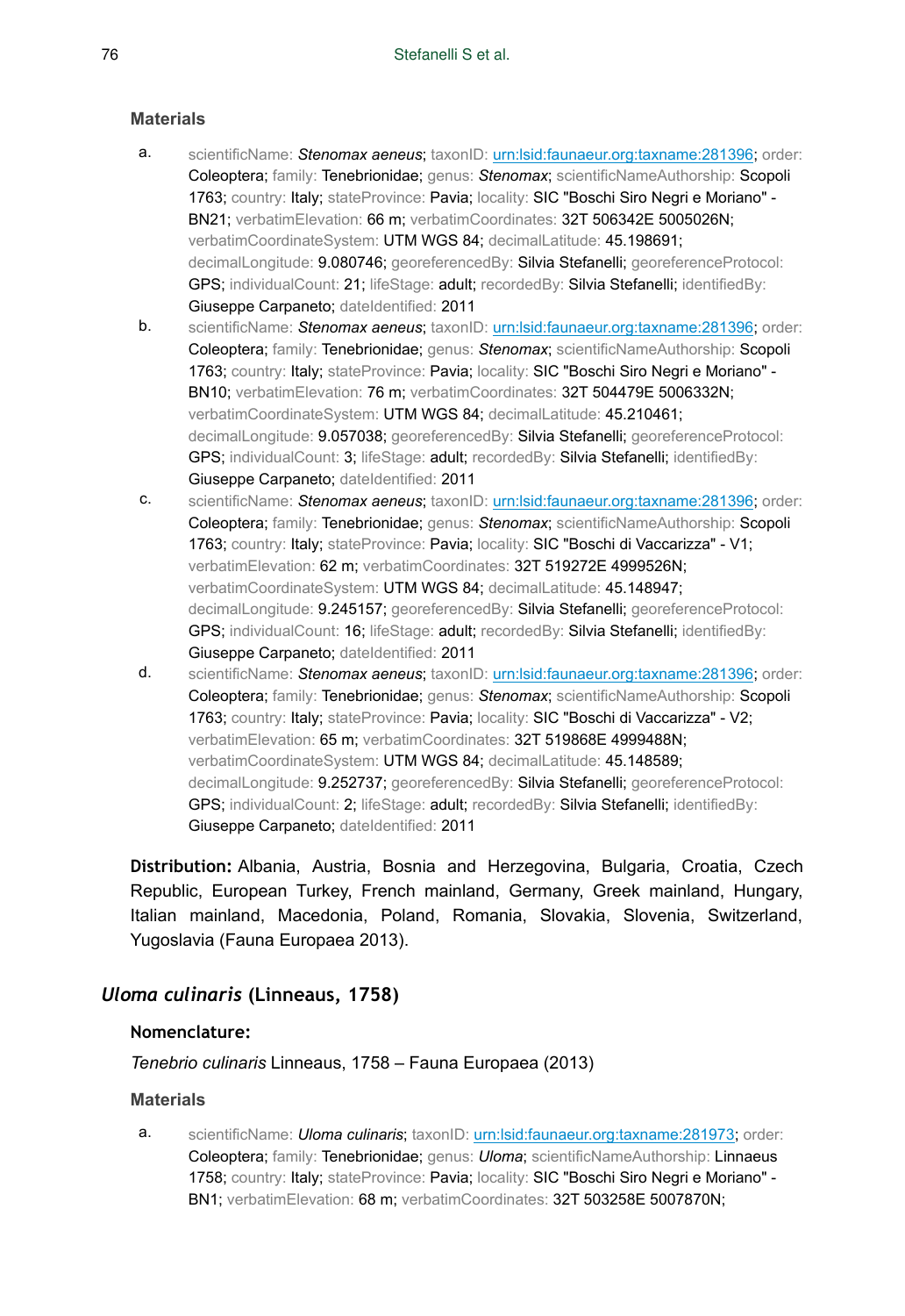verbatimCoordinateSystem: UTM WGS 84; decimalLatitude: 45.224312; decimalLongitude: 9.041499; georeferencedBy: Silvia Stefanelli; georeferenceProtocol: GPS; individualCount: 10; lifeStage: adult; recordedBy: Silvia Stefanelli; identifiedBy: Giuseppe Carpaneto; dateIdentified: 2011

- b. scientificName: *Uloma culinaris*; taxonID: [urn:lsid:faunaeur.org:taxname:281973;](http://www.faunaeur.org/full_results.php?id=281973) order: Coleoptera; family: Tenebrionidae; genus: *Uloma*; scientificNameAuthorship: Linnaeus 1758; country: Italy; stateProvince: Pavia; locality: SIC "Boschi Siro Negri e Moriano" - BN21; verbatimElevation: 66 m; verbatimCoordinates: 32T 506342E 5005026N; verbatimCoordinateSystem: UTM WGS 84; decimalLatitude: 45.198691; decimalLongitude: 9.080746; georeferencedBy: Silvia Stefanelli; georeferenceProtocol: GPS; individualCount: 1; lifeStage: adult; recordedBy: Silvia Stefanelli; identifiedBy: Giuseppe Carpaneto; dateIdentified: 2011
- c. scientificName: *Uloma culinaris*; taxonID: [urn:lsid:faunaeur.org:taxname:281973;](http://www.faunaeur.org/full_results.php?id=281973) order: Coleoptera; family: Tenebrionidae; genus: *Uloma*; scientificNameAuthorship: Linnaeus 1758; country: Italy; stateProvince: Pavia; locality: SIC "Boschi Siro Negri e Moriano" - BN5; verbatimElevation: 62 m; verbatimCoordinates: 32T 502886E 5008393N; verbatimCoordinateSystem: UTM WGS 84; decimalLatitude: 45.229029; decimalLongitude: 9.036770; georeferencedBy: Silvia Stefanelli; georeferenceProtocol: GPS; individualCount: 14; lifeStage: adult; recordedBy: Silvia Stefanelli; identifiedBy: Giuseppe Carpaneto; dateIdentified: 2011
- d. scientificName: *Uloma culinaris*; taxonID: [urn:lsid:faunaeur.org:taxname:281973;](http://www.faunaeur.org/full_results.php?id=281973) order: Coleoptera; family: Tenebrionidae; genus: *Uloma*; scientificNameAuthorship: Linnaeus 1758; country: Italy; stateProvince: Pavia; locality: SIC "Boschi Siro Negri e Moriano" -BN10; verbatimElevation: 76 m; verbatimCoordinates: 32T 504479E 5006332N; verbatimCoordinateSystem: UTM WGS 84; decimalLatitude: 45.210461; decimalLongitude: 9.057038; georeferencedBy: Silvia Stefanelli; georeferenceProtocol: GPS; individualCount: 5; lifeStage: adult; recordedBy: Silvia Stefanelli; identifiedBy: Giuseppe Carpaneto; dateIdentified: 2011
- e. scientificName: *Uloma culinaris*; taxonID: [urn:lsid:faunaeur.org:taxname:281973;](http://www.faunaeur.org/full_results.php?id=281973) order: Coleoptera; family: Tenebrionidae; genus: *Uloma*; scientificNameAuthorship: Linnaeus 1758; country: Italy; stateProvince: Pavia; locality: SIC "Boschi di Vaccarizza" - V1; verbatimElevation: 62 m; verbatimCoordinates: 32T 519272E 4999526N; verbatimCoordinateSystem: UTM WGS 84; decimalLatitude: 45.148947; decimalLongitude: 9.245157; georeferencedBy: Silvia Stefanelli; georeferenceProtocol: GPS; individualCount: 18; lifeStage: adult; recordedBy: Silvia Stefanelli; identifiedBy: Giuseppe Carpaneto; dateIdentified: 2011
- f. scientificName: *Uloma culinaris*; taxonID: [urn:lsid:faunaeur.org:taxname:281973;](http://www.faunaeur.org/full_results.php?id=281973) order: Coleoptera; family: Tenebrionidae; genus: *Uloma*; scientificNameAuthorship: Linnaeus 1758; country: Italy; stateProvince: Pavia; locality: SIC "Boschi di Vaccarizza" - V2; verbatimElevation: 65 m; verbatimCoordinates: 32T 519868E 4999488N; verbatimCoordinateSystem: UTM WGS 84; decimalLatitude: 45.148589; decimalLongitude: 9.252737; georeferencedBy: Silvia Stefanelli; georeferenceProtocol: GPS; individualCount: 3; lifeStage: adult; recordedBy: Silvia Stefanelli; identifiedBy: Giuseppe Carpaneto; dateIdentified: 2011

**Distribution:** Albania, Austria, Belgium, Bosnia and Herzegovina, Bulgaria, Corsica, Crete, Croatia, Czech Republic, Danish mainland, Estonia, French mainland, Germany, Greek mainland, Hungary, Italian mainland, Latvia, Lithuania, Luxembourg, Norwegian mainland, Poland, Romania, Sicily, Slovakia, Sweden, Yugoslavia (Fauna Europaea 2013).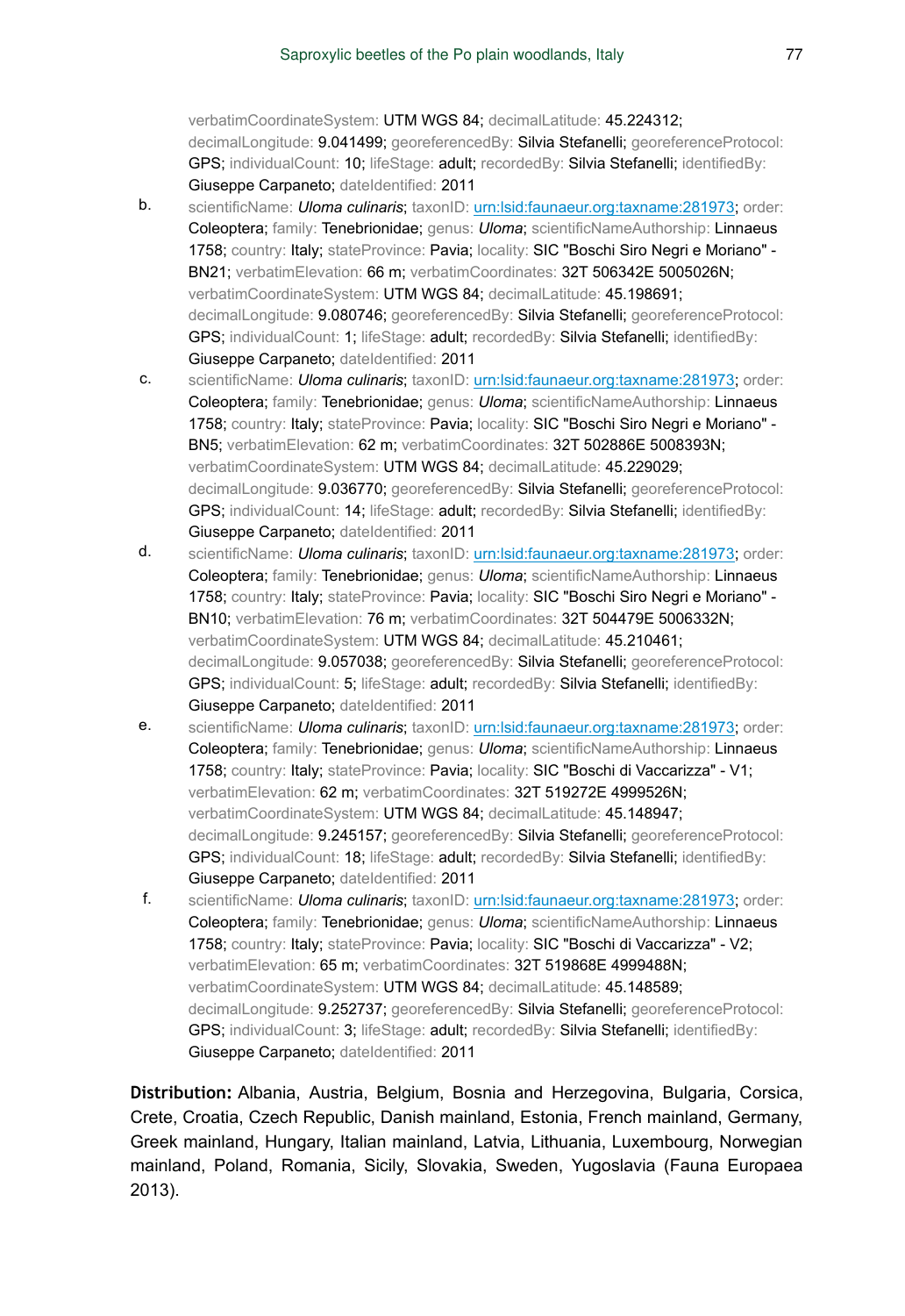**Notes:** The larva and adults live together under the bark and in the rotten wood of conifers and broadleaves (Hůrka 2005).

# *Bitoma crenata* **(Fabricius, 1775)**

### **Materials**

- a. scientificName: *Bitoma crenata*; taxonID: [urn:lsid:faunaeur.org:taxname:127036](http://www.faunaeur.org/full_results.php?id=127036); order: Coleoptera; family: Zopheridae; genus: *Bitoma*; scientificNameAuthorship: Fabricius 1775; country: Italy; stateProvince: Pavia; locality: SIC "Boschi Siro Negri e Moriano" - BN1; verbatimElevation: 68 m; verbatimCoordinates: 32T 503258E 5007870N; verbatimCoordinateSystem: UTM WGS 84; decimalLatitude: 45.224312; decimalLongitude: 9.041499; georeferencedBy: Silvia Stefanelli; georeferenceProtocol: GPS; individualCount: 11; lifeStage: adult; recordedBy: Silvia Stefanelli; identifiedBy: Claudio Canepari; dateIdentified: 2011
- b. scientificName: *Bitoma crenata*; taxonID: [urn:lsid:faunaeur.org:taxname:127036](http://www.faunaeur.org/full_results.php?id=127036); order: Coleoptera; family: Zopheridae; genus: *Bitoma*; scientificNameAuthorship: Fabricius 1775; country: Italy; stateProvince: Pavia; locality: SIC "Boschi Siro Negri e Moriano" -BN21; verbatimElevation: 66 m; verbatimCoordinates: 32T 506342E 5005026N; verbatimCoordinateSystem: UTM WGS 84; decimalLatitude: 45.198691; decimalLongitude: 9.080746; georeferencedBy: Silvia Stefanelli; georeferenceProtocol: GPS; individualCount: 20; lifeStage: adult; recordedBy: Silvia Stefanelli; identifiedBy: Claudio Canepari; dateIdentified: 2011
- c. scientificName: *Bitoma crenata*; taxonID: [urn:lsid:faunaeur.org:taxname:127036](http://www.faunaeur.org/full_results.php?id=127036); order: Coleoptera; family: Zopheridae; genus: *Bitoma*; scientificNameAuthorship: Fabricius 1775; country: Italy; stateProvince: Pavia; locality: SIC "Boschi Siro Negri e Moriano" -BN5; verbatimElevation: 62 m; verbatimCoordinates: 32T 502886E 5008393N; verbatimCoordinateSystem: UTM WGS 84; decimalLatitude: 45.229029; decimalLongitude: 9.036770; georeferencedBy: Silvia Stefanelli; georeferenceProtocol: GPS; individualCount: 1; lifeStage: adult; recordedBy: Silvia Stefanelli; identifiedBy: Claudio Canepari; dateIdentified: 2011

**Distribution:** Austria, Azores, Belarus, Belgium, Bosnia and Herzegovina, Britain I., Bulgaria, Corsica, Crete, Croatia, Cyprus, Danish mainland, European Turkey, Faroe Is., Finland, French mainland, Germany, Greek mainland, Hungary, Italian mainland, Latvia, Lithuania, Macedonia, Madeira, Malta, Moldova Republic of, Norwegian mainland, Poland, Portuguese mainland, Romania, Russia Central, Russia East, Russia North, Russia Northwest, Russia South, Sardinia, Sicily, Slovakia, Slovenia, Spanish mainland, Sweden, Switzerland, The Netherlands, Ukraine, Yugoslavia, Near East (Fauna Europaea 2013).

**Notes:** The species lives in ancient wood pastures. It lives under the bark of beech and oak tree deadwood in the early stages of decay and still sappy. It can also be found on birch, horse chestnut, and sycamore trees. The larva and adults are gregarious (Alexander 2002, Hůrka 2005).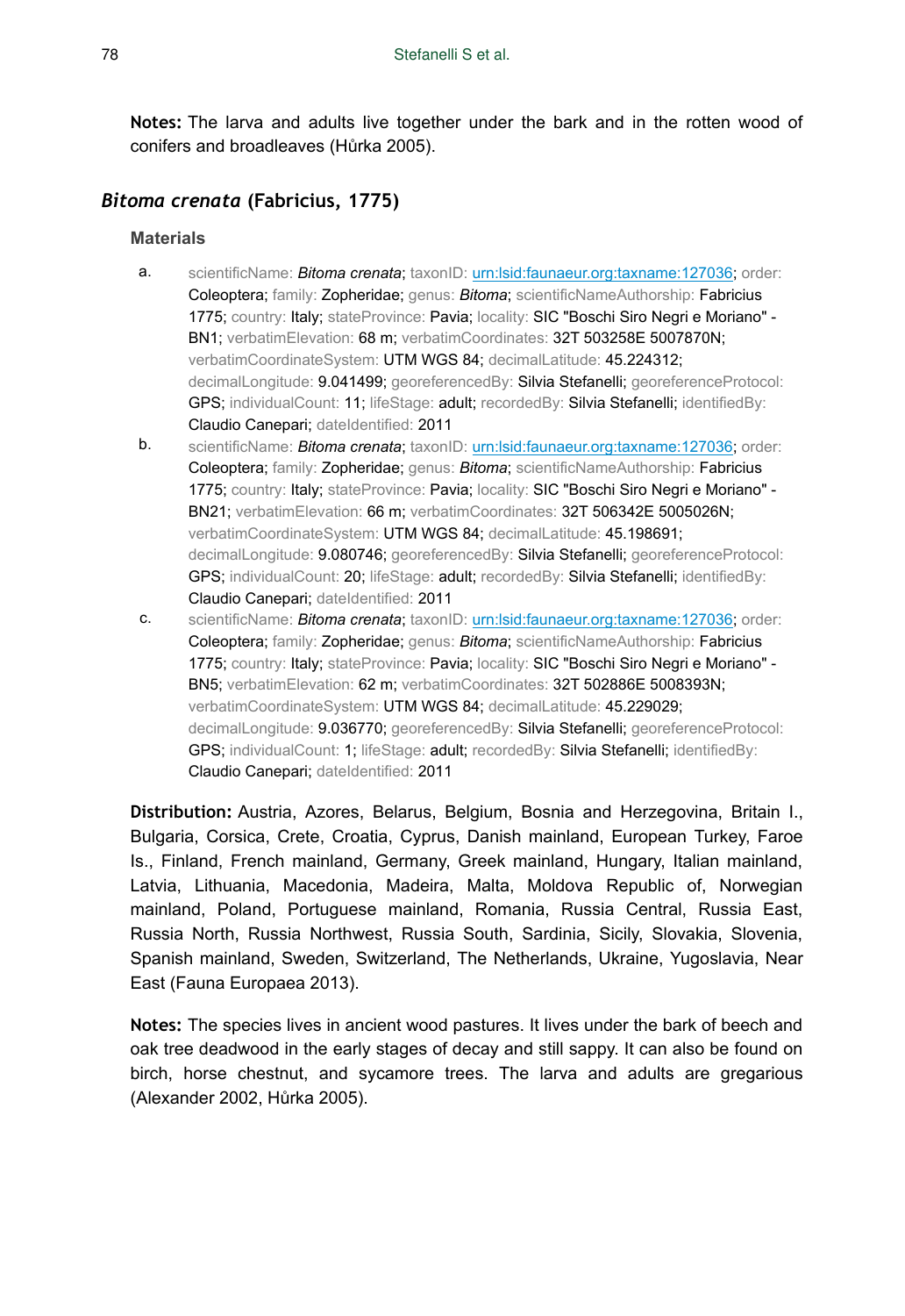# *Colobicus hirtus* **(Rossi, 1790)**

### **Materials**

- a. scientificName: *Colobicus hirtus*; taxonID: [urn:lsid:faunaeur.org:taxname:127034](http://www.faunaeur.org/full_results.php?id=127034); order: Coleoptera; family: Zopheridae; genus: *Colobicus*; scientificNameAuthorship: Rossi 1790; country: Italy; stateProvince: Pavia; locality: SIC "Boschi Siro Negri e Moriano" - BN21; verbatimElevation: 66 m; verbatimCoordinates: 32T 506342E 5005026N; verbatimCoordinateSystem: UTM WGS 84; decimalLatitude: 45.198691; decimalLongitude: 9.080746; georeferencedBy: Silvia Stefanelli; georeferenceProtocol: GPS; individualCount: 1; lifeStage: adult; recordedBy: Silvia Stefanelli; identifiedBy: Claudio Canepari: dateIdentified: 2011
- b. scientificName: *Colobicus hirtus*; taxonID: [urn:lsid:faunaeur.org:taxname:127034](http://www.faunaeur.org/full_results.php?id=127034); order: Coleoptera; family: Zopheridae; genus: *Colobicus*; scientificNameAuthorship: Rossi 1790; country: Italy; stateProvince: Pavia; locality: SIC "Boschi Siro Negri e Moriano" - BN5; verbatimElevation: 62 m; verbatimCoordinates: 32T 502886E 5008393N; verbatimCoordinateSystem: UTM WGS 84; decimalLatitude: 45.229029; decimalLongitude: 9.036770; georeferencedBy: Silvia Stefanelli; georeferenceProtocol: GPS; individualCount: 1; lifeStage: adult; recordedBy: Silvia Stefanelli; identifiedBy: Claudio Canepari; dateIdentified: 2011

**Distribution:** Austria, Bosnia and Herzegovina, Bulgaria, Corsica, Croatia, Czech Republic, European Turkey, French mainland, Germany, Greek mainland, Hungary, Italian mainland, Poland, Romania, Russia South, Slovakia, Slovenia, Spanish mainland, Switzerland, Ukraine, Yugoslavia (Fauna Europaea 2013).

**Notes:** The species lives under the bark of various dead broadleaves (Hůrka 2005).

# *Colydium elongatum* **(Fabricius, 1787)**

#### **Nomenclature:**

*Bostrichus elongatum* Fabricius, 1787 – Fauna Europaea (2013)

#### **Materials**

- a. scientificName: *Colydium elongatum*; taxonID: [urn:lsid:faunaeur.org:taxname:127031](http://www.faunaeur.org/full_results.php?id=127031); order: Coleoptera; family: Zopheridae; genus: Colydium; scientificNameAuthorship: Fabricius 1787; country: Italy; stateProvince: Pavia; locality: SIC "Boschi Siro Negri e Moriano" - BN21; verbatimElevation: 66 m; verbatimCoordinates: 32T 506342E 5005026N; verbatimCoordinateSystem: UTM WGS 84; decimalLatitude: 45.198691; decimalLongitude: 9.080746; georeferencedBy: Silvia Stefanelli; georeferenceProtocol: GPS; individualCount: 1; lifeStage: adult; recordedBy: Silvia Stefanelli; identifiedBy: Claudio Canepari: dateIdentified: 2011
- b. scientificName: *Colydium elongatum*; taxonID: [urn:lsid:faunaeur.org:taxname:127031](http://www.faunaeur.org/full_results.php?id=127031); order: Coleoptera; family: Zopheridae; genus: *Colydium*; scientificNameAuthorship: Fabricius 1787; country: Italy; stateProvince: Pavia; locality: SIC "Boschi Siro Negri e Moriano" - BN5; verbatimElevation: 62 m; verbatimCoordinates: 32T 502886E 5008393N; verbatimCoordinateSystem: UTM WGS 84; decimalLatitude: 45.229029; decimalLongitude: 9.036770; georeferencedBy: Silvia Stefanelli; georeferenceProtocol: GPS; individualCount: 1; lifeStage: adult; recordedBy: Silvia Stefanelli; identifiedBy: Claudio Canepari; dateIdentified: 2011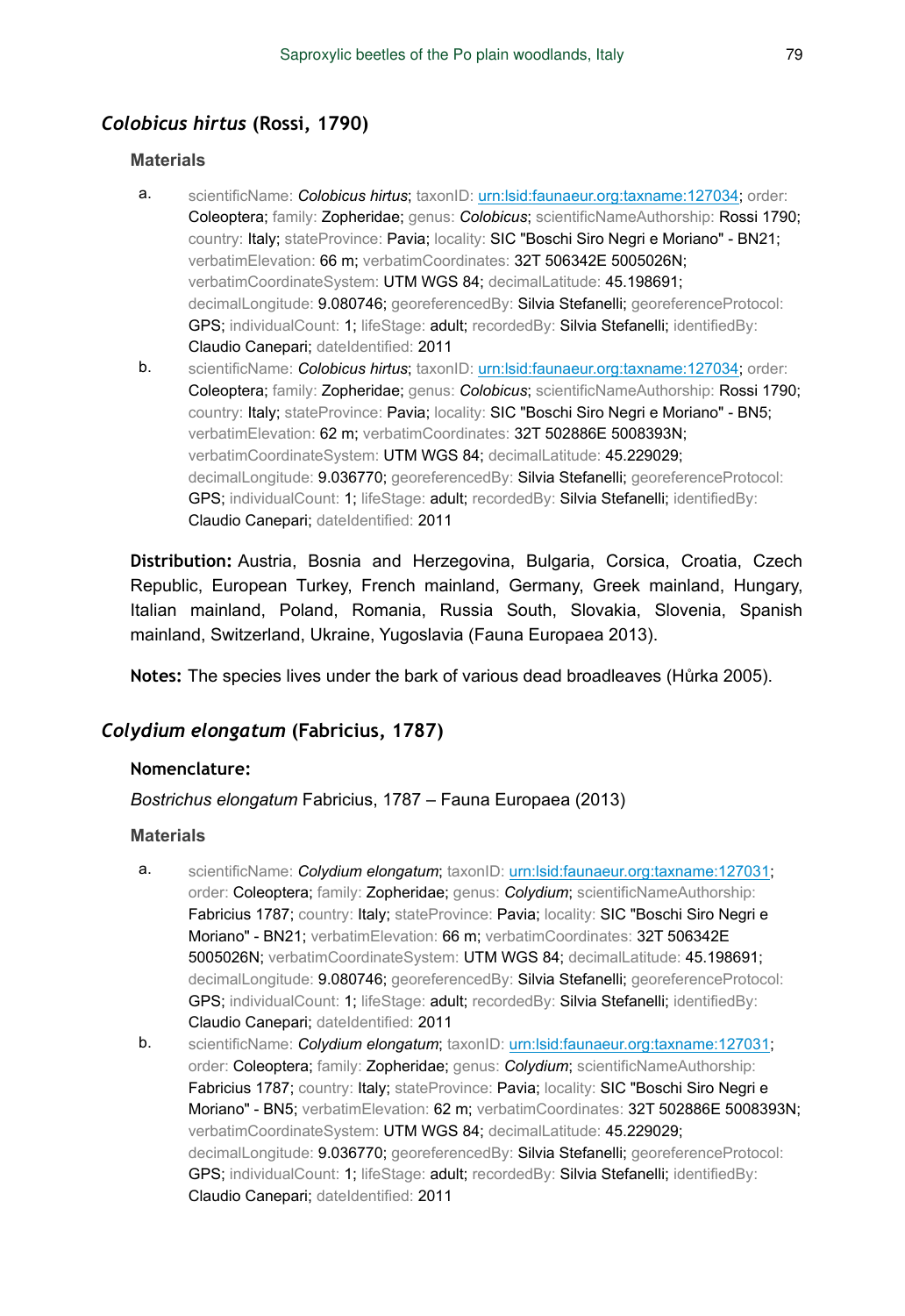- c. scientificName: *Colydium elongatum*; taxonID: [urn:lsid:faunaeur.org:taxname:127031](http://www.faunaeur.org/full_results.php?id=127031); order: Coleoptera; family: Zopheridae; genus: Colydium; scientificNameAuthorship: Fabricius 1787; country: Italy; stateProvince: Pavia; locality: SIC "Boschi Siro Negri e Moriano" - BN10; verbatimElevation: 76 m; verbatimCoordinates: 32T 504479E 5006332N; verbatimCoordinateSystem: UTM WGS 84; decimalLatitude: 45.210461; decimalLongitude: 9.057038; georeferencedBy: Silvia Stefanelli; georeferenceProtocol: GPS; individualCount: 5; lifeStage: adult; recordedBy: Silvia Stefanelli; identifiedBy: Claudio Canepari: dateIdentified: 2011
- d. scientificName: *Colydium elongatum*; taxonID: [urn:lsid:faunaeur.org:taxname:127031](http://www.faunaeur.org/full_results.php?id=127031); order: Coleoptera; family: Zopheridae; genus: *Colydium*; scientificNameAuthorship: Fabricius 1787; country: Italy; stateProvince: Pavia; locality: SIC "Boschi di Vaccarizza" - V2; verbatimElevation: 65 m; verbatimCoordinates: 32T 519868E 4999488N; verbatimCoordinateSystem: UTM WGS 84; decimalLatitude: 45.148589; decimalLongitude: 9.252737; georeferencedBy: Silvia Stefanelli; georeferenceProtocol: GPS; individualCount: 13; lifeStage: adult; recordedBy: Silvia Stefanelli; identifiedBy: Claudio Canepari; dateIdentified: 2011

**Distribution:** Austria, Belarus, Belgium, Bosnia and Herzegovina, Britain I., Bulgaria, Corsica, Croatia, Czech Republic, Danish mainland, European Turkey, Finland, French mainland, Germany, Greek mainland, Hungary, Italian mainland, Poland, Romania, Russia East, Russia North, Russia Northwest, Russia South, Sardinia, Slovakia, Slovenia, Spanish mainland, Sweden, Switzerland, Ukraine, Yugoslavia, Near East (Fauna Europaea 2013).

**Notes:** The species is rare. The larva develops under the bark and in the rotting wood of various dead broadleaves and conifer trees. It is a voracious predator of the larvae and pupae of other insects, especially *Platypus* sp. and *Xyloterus* sp. (Alexander 2002, Hůrka 2005).

# *Endophloeus marcovichianus* **(Piller & Mitterpacher, 1783)**

### **Nomenclature:**

*Silpha marcovichianus* (Piller & Mitterpacher, 1783) – Fauna Europaea (2013)

#### **Material**

a. scientificName: *Endophloeus marcovichianus*; taxonID: [urn:lsid:faunaeur.org:taxname:127144](http://www.faunaeur.org/full_results.php?id=127144); order: Coleoptera; family: Zopheridae; genus: *Endophloeus*; scientificNameAuthorship: Piller & Mitterpacher 1783; country: Italy; stateProvince: Pavia; locality: SIC "Boschi Siro Negri e Moriano" - BN1; verbatimElevation: 68 m; verbatimCoordinates: 32T 503258E 5007870N; verbatimCoordinateSystem: UTM WGS 84; decimalLatitude: 45.224312; decimalLongitude: 9.041499; georeferencedBy: Silvia Stefanelli; georeferenceProtocol: GPS; individualCount: 2; lifeStage: adult; recordedBy: Silvia Stefanelli; identifiedBy: Claudio Canepari; dateIdentified: 2011

**Distribution:** Austria, Bosnia and Herzegovina, Bulgaria, Corsica, Croatia, European Turkey, French mainland, Germany, Greek mainland, Hungary, Italian mainland, Macedonia, Poland, Portuguese mainland, Romania, Russia Central, Russia East,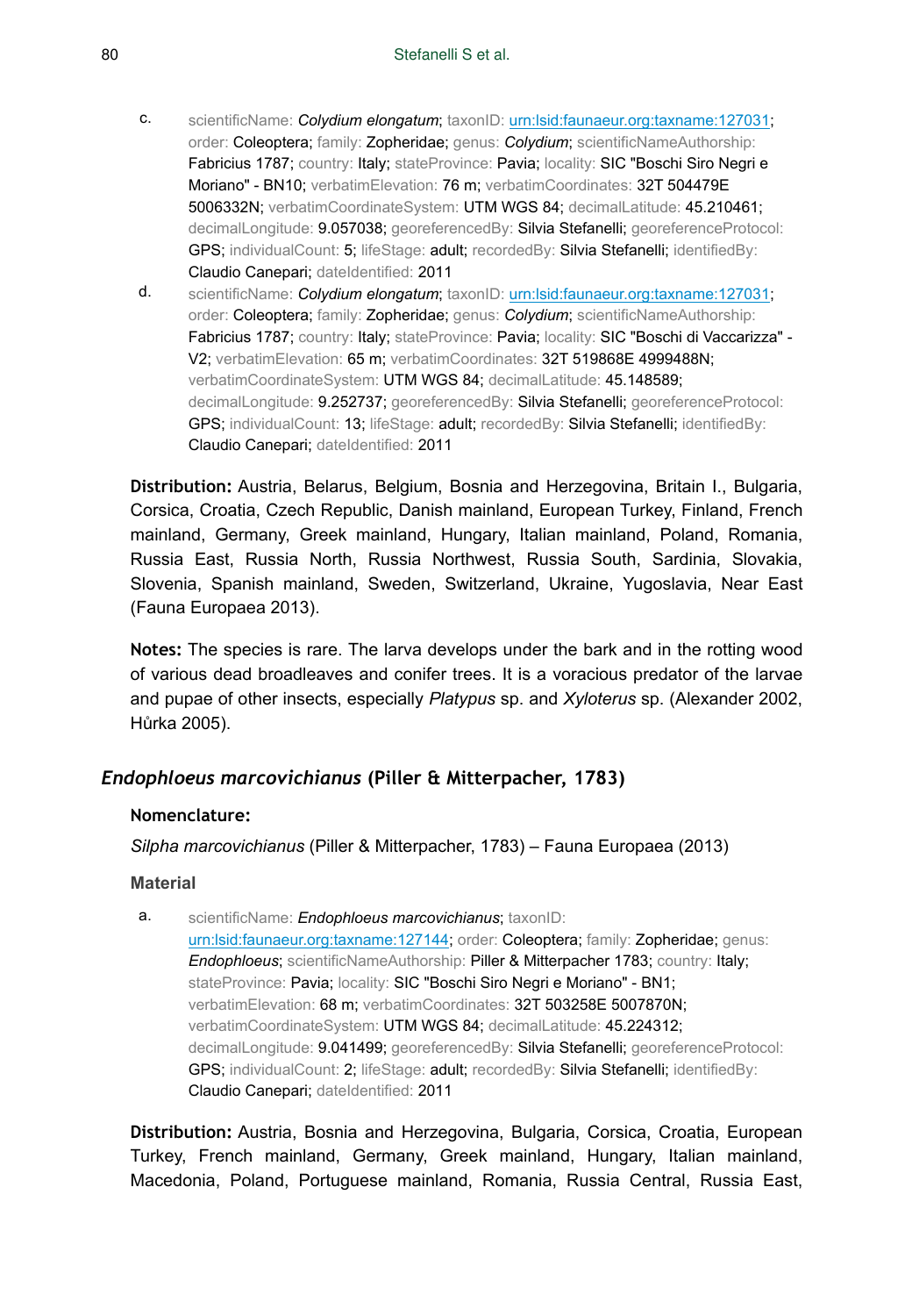Russia North, Russia South, Sardinia, Sicily, Slovakia, Slovenia, Spanish mainland, Switzerland, Ukraine, Yugoslavia, Near East, North Africa (Fauna Europaea 2013).

**Notes:** The species lives mainly in the mountains and occasionally in the lowlands. The larva and adults are found under the loose bark of several broadleaves, especially beech trees (Alexander 2002, Cianferoni et al. 2009).

### *Pycnomerus terebrans* **(Oliver, 1790)**

#### **Materials**

- a. scientificName: *Pycnomerus terebrans*; taxonID: [urn:lsid:faunaeur.org:taxname:127162;](http://www.faunaeur.org/full_results.php?id=127162) order: Coleoptera; family: Zopheridae; genus: *Pycnomerus*; scientificNameAuthorship: Olivier 1790; country: Italy; stateProvince: Pavia; locality: SIC "Boschi Siro Negri e Moriano" - BN10; verbatimElevation: 76 m; verbatimCoordinates: 32T 504479E 5006332N; verbatimCoordinateSystem: UTM WGS 84; decimalLatitude: 45.210461; decimalLongitude: 9.057038; georeferencedBy: Silvia Stefanelli; georeferenceProtocol: GPS; individualCount: 7; lifeStage: adult; recordedBy: Silvia Stefanelli; identifiedBy: Claudio Canepari; dateIdentified: 2011
- b. scientificName: *Pycnomerus terebrans*; taxonID: [urn:lsid:faunaeur.org:taxname:127162;](http://www.faunaeur.org/full_results.php?id=127162) order: Coleoptera; family: Zopheridae; genus: *Pycnomerus*; scientificNameAuthorship: Olivier 1790; country: Italy; stateProvince: Pavia; locality: SIC "Boschi di Vaccarizza" - V1; verbatimElevation: 62 m; verbatimCoordinates: 32T 519272E 4999526N; verbatimCoordinateSystem: UTM WGS 84; decimalLatitude: 45.148947; decimalLongitude: 9.245157; georeferencedBy: Silvia Stefanelli; georeferenceProtocol: GPS; individualCount: 1; lifeStage: adult; recordedBy: Silvia Stefanelli; identifiedBy: Claudio Canepari; dateIdentified: 2011

**Distribution:** Austria, Belgium, Croatia, Czech Republic, European Turkey, French mainland, Germany, Greek mainland, Hungary, Italian mainland, Poland, Portuguese mainland, Romania, Russia East, Russia North, Russia Northwest, Russia South, Sardinia, Sicily, Slovakia, Slovenia, Spanish mainland, Switzerland, Ukraine, Yugoslavia, Near East (Fauna Europaea 2013).

**Notes:** The species is rare and lives in undisturbed broadleaves forests. The larva develops under bark and in old rotting wood (Hůrka 2005).

### *Rhopalocerus rondanii* **(Villa & Villa, 1833)**

#### **Materials**

a. scientificName: *Rhopalocerus rondanii*; taxonID: [urn:lsid:faunaeur.org:taxname:127013](http://www.faunaeur.org/full_results.php?id=127013); order: Coleoptera; family: Zopheridae; genus: *Rhopalocerus*; scientificNameAuthorship: Villa & Villa 1833; country: Italy; stateProvince: Pavia; locality: SIC "Boschi Siro Negri e Moriano" - BN21; verbatimElevation: 66 m; verbatimCoordinates: 32T 506342E 5005026N; verbatimCoordinateSystem: UTM WGS 84; decimalLatitude: 45.198691; decimalLongitude: 9.080746; georeferencedBy: Silvia Stefanelli; georeferenceProtocol: GPS; individualCount: 36; lifeStage: adult; recordedBy: Silvia Stefanelli; identifiedBy: Claudio Canepari; dateIdentified: 2011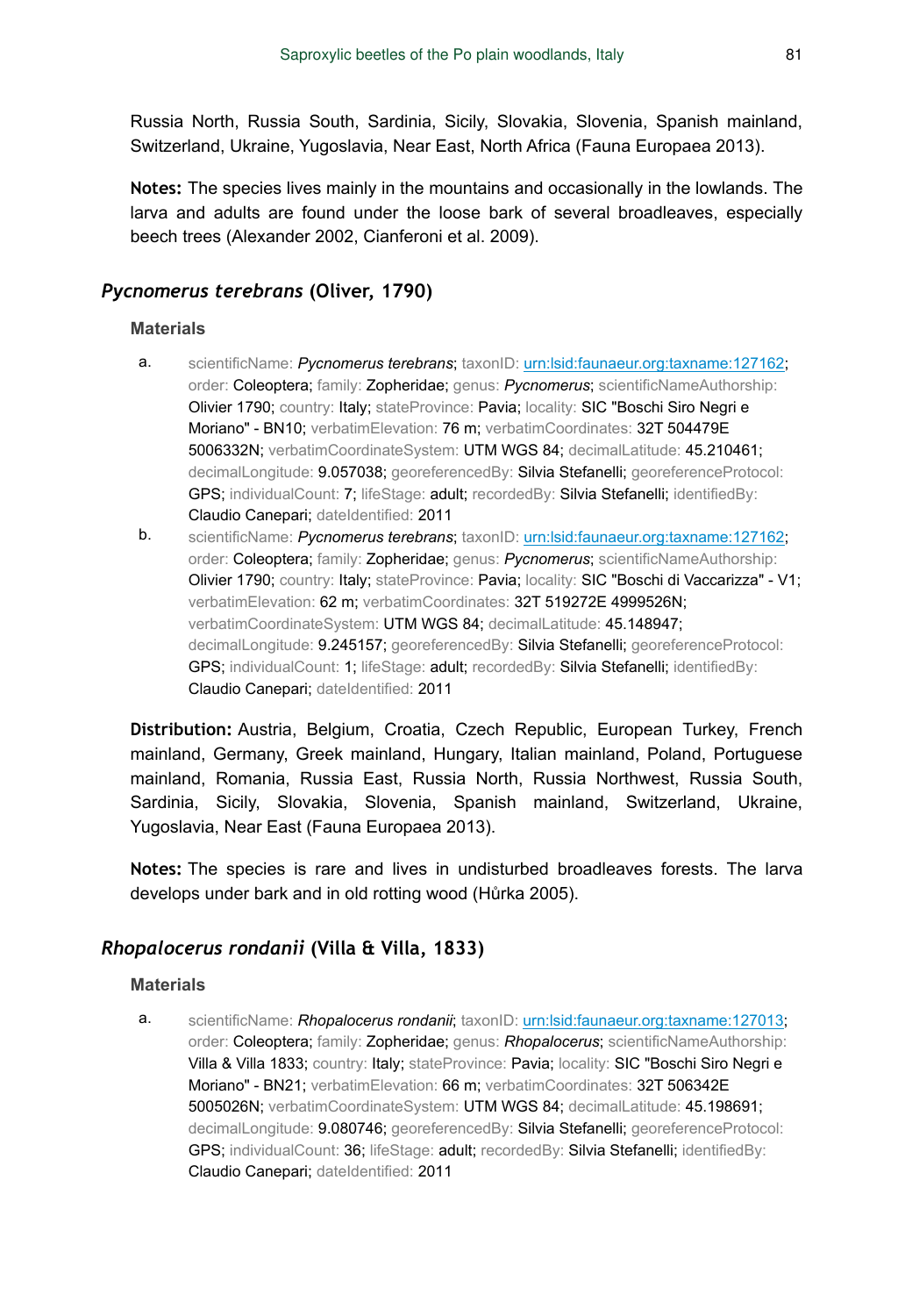- b. scientificName: *Rhopalocerus rondanii*; taxonID: [urn:lsid:faunaeur.org:taxname:127013](http://www.faunaeur.org/full_results.php?id=127013); order: Coleoptera; family: Zopheridae; genus: *Rhopalocerus*; scientificNameAuthorship: Villa & Villa 1833; country: Italy; stateProvince: Pavia; locality: SIC "Boschi Siro Negri e Moriano" - BN5; verbatimElevation: 62 m; verbatimCoordinates: 32T 502886E 5008393N; verbatimCoordinateSystem: UTM WGS 84; decimalLatitude: 45.229029; decimalLongitude: 9.036770; georeferencedBy: Silvia Stefanelli; georeferenceProtocol: GPS; individualCount: 1; lifeStage: adult; recordedBy: Silvia Stefanelli; identifiedBy: Claudio Canepari: dateIdentified: 2011
- c. scientificName: *Rhopalocerus rondanii*; taxonID: [urn:lsid:faunaeur.org:taxname:127013](http://www.faunaeur.org/full_results.php?id=127013); order: Coleoptera; family: Zopheridae; genus: *Rhopalocerus*; scientificNameAuthorship: Villa & Villa 1833; country: Italy; stateProvince: Pavia; locality: SIC "Boschi Siro Negri e Moriano" - BN10; verbatimElevation: 76 m; verbatimCoordinates: 32T 504479E 5006332N; verbatimCoordinateSystem: UTM WGS 84; decimalLatitude: 45.210461; decimalLongitude: 9.057038; georeferencedBy: Silvia Stefanelli; georeferenceProtocol: GPS; individualCount: 3; lifeStage: adult; recordedBy: Silvia Stefanelli; identifiedBy: Claudio Canepari; dateIdentified: 2011

**Distribution:** Bosnia and Herzegovina, Croatia, Czech Republic, French mainland, Germany, Hungary, Italian mainland, Poland, Romania, Russia Central, Russia East, Slovakia, Slovenia, Switzerland, Ukraine, Yugoslavia (Fauna Europaea 2013).

**Notes:** The species lives in isolated and relict forests. The larva develops under the bark of deadwood and in the tree humus often associated with ants of the genus *Lasius* . In one case, the species was found with another beetle *Osmoderma eremita* (Bussler et al. 2005).

# *Synchita humeralis* **(Fabricius, 1792)**

#### **Materials**

- a. scientificName: *Synchita humeralis*; taxonID: [urn:lsid:faunaeur.org:taxname:127099;](http://www.faunaeur.org/full_results.php?id=127099) order: Coleoptera; family: Zopheridae; genus: *Synchita*; scientificNameAuthorship: Fabricius 1792; country: Italy; stateProvince: Pavia; locality: SIC "Boschi Siro Negri e Moriano" - BN1; verbatimElevation: 68 m; verbatimCoordinates: 32T 503258E 5007870N; verbatimCoordinateSystem: UTM WGS 84; decimalLatitude: 45.224312; decimalLongitude: 9.041499; georeferencedBy: Silvia Stefanelli; georeferenceProtocol: GPS; individualCount: 1; lifeStage: adult; recordedBy: Silvia Stefanelli; identifiedBy: Claudio Canepari; dateIdentified: 2011
- b. scientificName: *Synchita humeralis*; taxonID: [urn:lsid:faunaeur.org:taxname:127099;](http://www.faunaeur.org/full_results.php?id=127099) order: Coleoptera; family: Zopheridae; genus: *Synchita*; scientificNameAuthorship: Fabricius 1792; country: Italy; stateProvince: Pavia; locality: SIC "Boschi Siro Negri e Moriano" - BN10; verbatimElevation: 76 m; verbatimCoordinates: 32T 504479E 5006332N; verbatimCoordinateSystem: UTM WGS 84; decimalLatitude: 45.210461; decimalLongitude: 9.057038; georeferencedBy: Silvia Stefanelli; georeferenceProtocol: GPS; individualCount: 1; lifeStage: adult; recordedBy: Silvia Stefanelli; identifiedBy: Claudio Canepari; dateIdentified: 2011
- c. scientificName: *Synchita humeralis*; taxonID: [urn:lsid:faunaeur.org:taxname:127099;](http://www.faunaeur.org/full_results.php?id=127099) order: Coleoptera; family: Zopheridae; genus: *Synchita*; scientificNameAuthorship: Fabricius 1792; country: Italy; stateProvince: Pavia; locality: SIC "Boschi di Vaccarizza" - V1; verbatimElevation: 62 m; verbatimCoordinates: 32T 519272E 4999526N;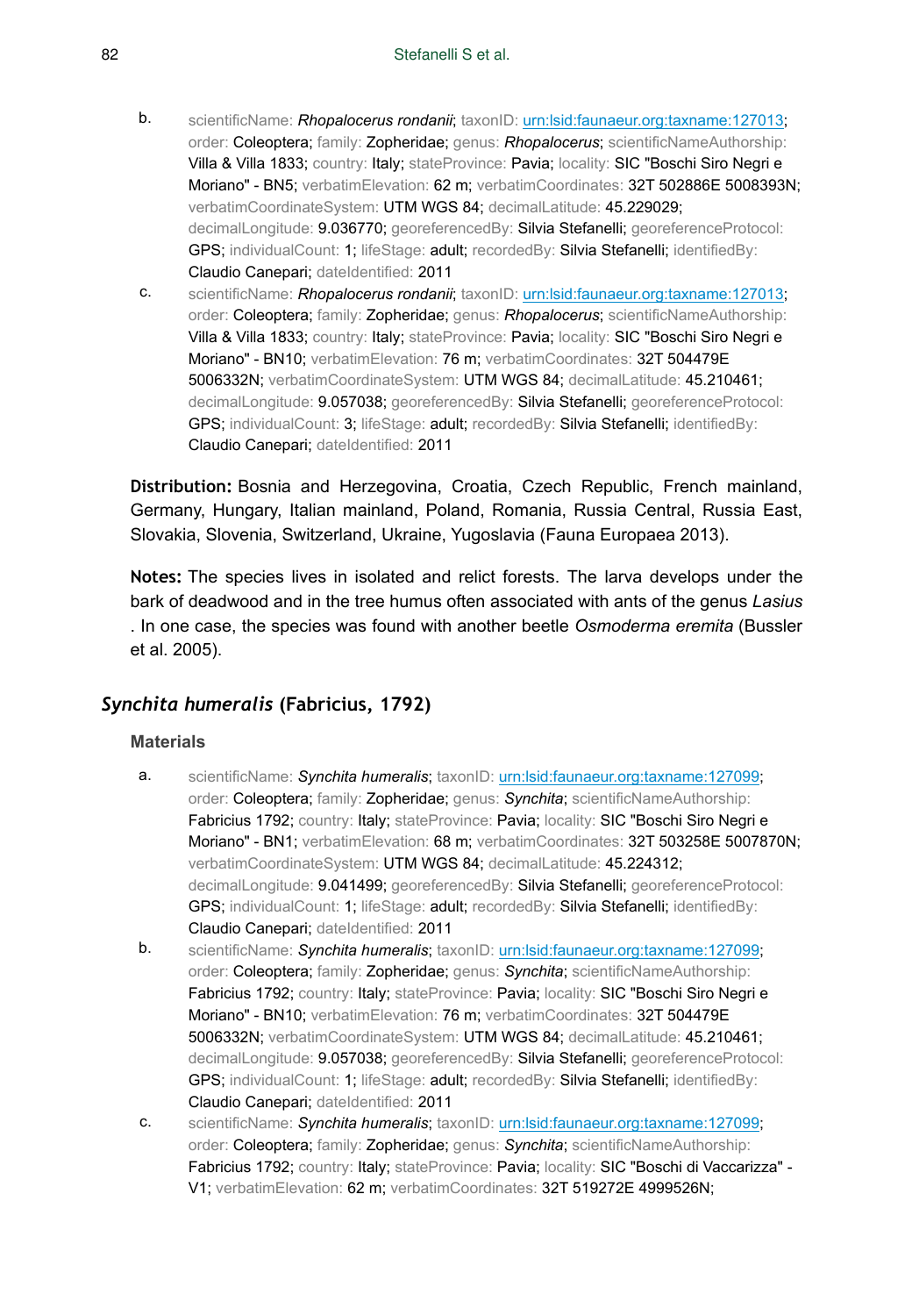verbatimCoordinateSystem: UTM WGS 84; decimalLatitude: 45.148947; decimalLongitude: 9.245157; georeferencedBy: Silvia Stefanelli; georeferenceProtocol: GPS; individualCount: 2; lifeStage: adult; recordedBy: Silvia Stefanelli; identifiedBy: Claudio Canepari; dateIdentified: 2011

**Distribution:** Belarus, Belgium, Bosnia and Herzegovina, Britain I., Bulgaria, Croatia, Czech Republic, Danish mainland, Estonia, European Turkey, Finland, French mainland, Germany, Greek mainland, Hungary, Italian mainland, Latvia, Lithuania, Macedonia, Moldova Republic of, Norwegian mainland, Poland, Romania, Russia Central, Russia East, Russia North, Russia Northwest, Russia South, Slovakia, Slovenia, Spanish mainland, Sweden, Switzerland, The Netherlands, Ukraine, Yugoslavia (Fauna Europaea 2013).

**Notes:** The species develops on dry branches and under the bark of broadleaves (Hůrka 2005).

# **Analysis**

Within the 21 families considered, we determined 4,387 individuals belonging to 87 species. Of these species, only 36 were included in the "Atlas of Biodiversity" published from Ticino Valley Regional Park (Furlanetto 2002).

In the SCI "Bosco Siro Negri", we collected 21 families, and we identified 78 saproxylic species (3,310 species), 46 of which had never been reported in the Park (Table 1).

Table 1.

Saproxylic beetle species collected in the SCI "Boschi Siro Negri e Moriano" (number of specimens per taxon).

| <b>FAMILY</b>                     | <b>POPULUS</b><br><b>FOREST</b><br><b>MANAGED</b><br>BN <sub>1</sub> | <b>POPULUS</b><br><b>FOREST</b><br>UNMANAGED<br><b>BN21</b> | <b>OAK</b><br><b>FOREST</b><br><b>MANAGED</b><br>BN <sub>5</sub> | <b>OAK FOREST</b><br><b>UNMANAGED</b><br><b>BN10</b> | <b>TOTAL</b>   | <b>ALREADY</b><br><b>REPORTED</b><br>IN THE PARK |
|-----------------------------------|----------------------------------------------------------------------|-------------------------------------------------------------|------------------------------------------------------------------|------------------------------------------------------|----------------|--------------------------------------------------|
| <b>ANTHRIBIDAE</b>                | 1                                                                    | $\mathbf 0$                                                 | $\overline{2}$                                                   | 5                                                    | 8              |                                                  |
| Anthribus nebulosus               | $\mathbf 0$                                                          | $\mathbf 0$                                                 | 1                                                                | $\Omega$                                             | 1              | X                                                |
| Phaenotherion<br>fasciculatum     | $\Omega$                                                             | $\Omega$                                                    | $\Omega$                                                         | $\overline{2}$                                       | $\overline{2}$ | X                                                |
| Platystomos albinus               | 1                                                                    | $\mathbf 0$                                                 | 1                                                                | 3                                                    | 5              |                                                  |
| <b>BOTHRIDERIDAE</b>              | 11                                                                   | $\overline{2}$                                              | 6                                                                | 15                                                   | 34             |                                                  |
| <b>Bothrideres</b><br>bipunctatus | 11                                                                   | $\overline{2}$                                              | 4                                                                | 6                                                    | 23             |                                                  |
| Oxylaemus cylindricus             | $\mathbf 0$                                                          | $\Omega$                                                    | 2                                                                | 9                                                    | 11             |                                                  |
| <b>CERAMBYCIDAE</b>               | 47                                                                   | 16                                                          | 23                                                               | 19                                                   | 105            |                                                  |
| Aegomorphus clavipes              | $\overline{\mathbf{0}}$                                              | 5                                                           | $\Omega$                                                         | $\Omega$                                             | 5              | X                                                |
| Aegosoma<br>scabricorne           | 7                                                                    | 1                                                           | 3                                                                | $\overline{7}$                                       | 18             | X                                                |
| Chlorophorus varius               | 3                                                                    | 1                                                           | $\mathbf 0$                                                      | $\Omega$                                             | $\overline{4}$ | X                                                |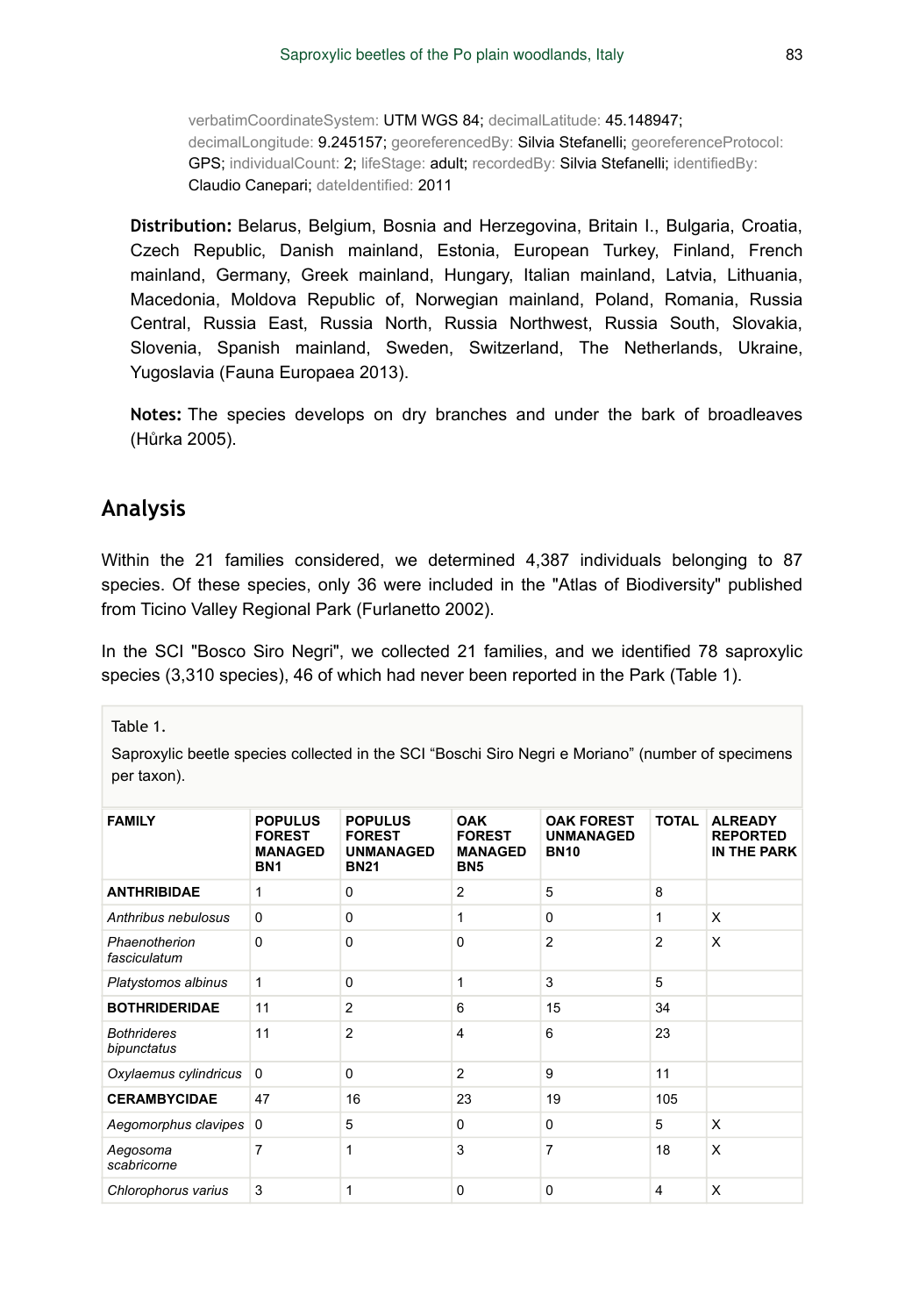| Clytus arietis            | 1              | 0                       | 0              | 1              | 2                | X |
|---------------------------|----------------|-------------------------|----------------|----------------|------------------|---|
| Grammoptera<br>ruficornis | $\mathbf 0$    | 0                       | 1              | 0              | 1                | X |
| Leiopus nebulosus         | 3              | 0                       | 1              | 1              | 5                | X |
| Mesosa nebulosa           | 0              | 0                       | 1              | 0              | $\mathbf{1}$     | X |
| Neoclytus acuminatus      | 0              | 3                       | 1              | 0              | 4                | X |
| Phymatodes testaceus      | $\mathbf{1}$   | 0                       | 0              | $\mathbf{1}$   | 2                | X |
| Pogonocherus<br>hispidus  | 2              | 0                       | 4              | $\mathbf 0$    | 6                | X |
| Prionus coriarius         | 1              | 0                       | 3              | $\overline{4}$ | 8                | X |
| Pseudovadonia livida      | $\overline{2}$ | 0                       | $\overline{2}$ | 3              | $\overline{7}$   | X |
| Stenurella melanura       | 3              | 1                       | 4              | $\mathbf{1}$   | 9                | X |
| Strangalia attenuata      | 4              | 0                       | 0              | 0              | 4                | X |
| Tetrops praeustus         | 0              | 0                       | 1              | 0              | 1                | X |
| Xylotrechus antilope      | 0              | 0                       | 1              | 0              | 1                | X |
| Xylotrechus rusticus      | 19             | 2                       | 0              | 0              | 21               |   |
| Xylotrechus stebbingi     | 1              | 3                       | 1              | 1              | 6                | X |
| <b>CERYLONIDAE</b>        | 3              | 2                       | 4              | $\mathbf 0$    | 9                |   |
| Cerylon ferrugineum       | 3              | 2                       | 4              | $\mathbf 0$    | 9                |   |
| <b>CETONIIDAE</b>         | 95             | 116                     | 31             | 32             | 274              |   |
| Cetonia aurata            | 13             | 2                       | 5              | $\overline{2}$ | 22               |   |
| Oxythyrea funesta         | 16             | 2                       | 4              | $\mathbf 0$    | 22               |   |
| Potosia cuprea            | 1              | 3                       | 0              | 0              | 4                |   |
| Tropinota hirta           | 1              | $\mathbf{1}$            | 0              | $\mathbf 0$    | 2                |   |
| Valgus hemipterus         | 64             | 108                     | 22             | 30             | 224              |   |
| <b>CURCULIONIDAE</b>      | 0              | 1                       | 0              | 1              | 2                |   |
| Phloeophagus<br>lignarius | 0              | 1                       | 0              | 1              | 2                |   |
| <b>DRYOPHTHORIDAE</b>     | 0              | 2                       | 1              | 28             | 31               |   |
| Dryophthorus corticalis 0 |                | $\overline{\mathbf{c}}$ | 1              | 28             | 31               |   |
| <b>ELATERIDAE</b>         | 18             | 0                       | 6              | 22             | 46               |   |
| Ampedus cinnaberinus      | 0              | 0                       | 2              | 0              | 2                | X |
| Ampedus pomonae           | 2              | 0                       | 0              | 0              | 2                | X |
| Ampedus pomorum           | 3              | $\pmb{0}$               | 0              | 3              | 6                | X |
| Ampedus<br>sanguinolentus | 11             | 0                       | 1              | 0              | 12               | X |
| Calambus bipustulatus 0   |                | 0                       | 0              | $\mathbf{1}$   | 1                |   |
| Cardiophorus anticus      | 2              | 0                       | 1              | 3              | 6                |   |
| Lacon punctatus           | 0              | 0                       | 2              | $\overline{2}$ | 4                |   |
| Melanotus villosus        | 0              | 0                       | 0              | 13             | 13               | X |
| <b>EROTYLIDAE</b>         | 10             | 23                      | 45             | 4              | 82               |   |
| Dacne bipustulata         | 9              | 23                      | 39             | 4              | 75               |   |
| Tritoma bipustulata       | 1              | 0                       | 6              | 0              | $\overline{7}$   | X |
| <b>EUCNEMIDAE</b>         | 1              | 0                       | 2              | 4              | 7                |   |
| Melasis buprestoides      | $\mathbf{1}$   | 0                       | $\overline{c}$ | 4              | $\boldsymbol{7}$ |   |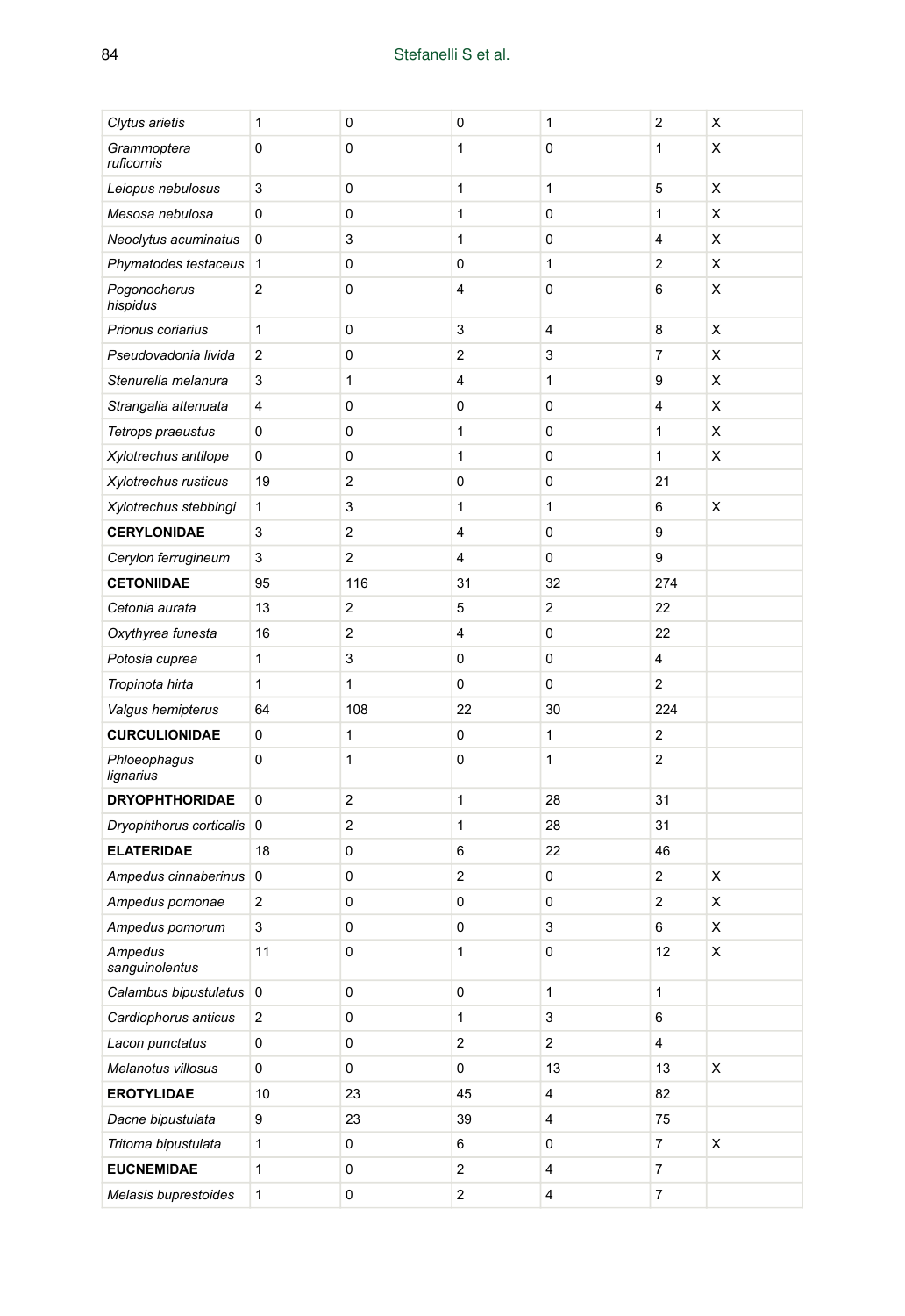| <b>HISTERIDAE</b>                | 12             | 40                      | 25             | 60             | 137            |   |
|----------------------------------|----------------|-------------------------|----------------|----------------|----------------|---|
| Aeletes atomarius                | $\overline{2}$ | 10                      | $\overline{2}$ | $\overline{2}$ | 16             |   |
| Gnathoncus<br>rotundatus         | 1              | 1                       | 0              | $\mathbf 0$    | $\overline{2}$ |   |
| Hololepta plana                  | 0              | 5                       | 0              | 0              | 5              | X |
| Paromalus flavicornis            | 9              | 24                      | 23             | 58             | 114            |   |
| <b>LAEMOPHLOEIDAE</b>            | 22             | 16                      | 206            | 15             | 259            |   |
| Cryptolestes<br>duplicatus       | $\mathbf 0$    | 0                       | 1              | 5              | 6              |   |
| Laemophloeus monilis             | 1              | 0                       | 0              | 0              | 1              |   |
| Placonotus testaceus             | 21             | 16                      | 205            | 10             | 252            |   |
| <b>LATRIDIIDAE</b>               | 70             | 79                      | 526            | 65             | 740            |   |
| Enicmus rugosus                  | 67             | 57                      | 524            | 60             | 708            |   |
| Latridius hirtus                 | 3              | 22                      | 2              | 5              | 32             |   |
| <b>LISSOMIDAE</b>                | $\mathbf{1}$   | 5                       | 0              | 0              | 6              |   |
| Drapetes mordelloides            | 1              | 5                       | 0              | $\mathbf 0$    | 6              |   |
| <b>LUCANIDAE</b>                 | 49             | 11                      | 7              | 38             | 105            |   |
| Dorcus<br>parallelipipedus       | 49             | 11                      | 7              | 38             | 105            | X |
| <b>MONOTOMIDAE</b>               | 34             | 99                      | 50             | 315            | 498            |   |
| Monotoma longicollis             | 1              | 1                       | 0              | 0              | $\overline{2}$ |   |
| Rhizophagus<br>bipustulatus      | 33             | 98                      | 50             | 315            | 496            |   |
| <b>MYCETOPHAGIDAE</b>            | 127            | 121                     | 122            | 217            | 587            |   |
| Litargus connexus                | 101            | 91                      | 115            | 211            | 518            |   |
| Mycetophagus piceus              | 4              | 3                       | 1              | 0              | 8              |   |
| Mycetophagus<br>quadripustulatus | 22             | 27                      | 6              | 6              | 61             | X |
| NITIDULIDAE                      | 13             | 6                       | 42             | 53             | 114            |   |
| Cryptarcha strigata              | 0              | 0                       | 2              | 0              | $\overline{2}$ |   |
| Epuraea aestiva                  | 1              | 0                       | 1              | 1              | 3              |   |
| Epuraea guttata                  | 12             | 6                       | 39             | 52             | 109            |   |
| <b>SILVANIDAE</b>                | 40             | 56                      | 22             | 21             | 139            |   |
| Silvanus bidentatus              | $\overline{2}$ | 3                       | 6              | $\overline{4}$ | 15             |   |
| Silvanus unidentatus             | 28             | 37                      | 5              | $\overline{4}$ | 74             |   |
| Uleiota planatus                 | 10             | 16                      | 11             | 13             | 50             | X |
| <b>TENEBRIONIDAE</b>             | 11             | 25                      | 18             | 12             | 66             |   |
| Diaperis boleti                  | 1              | 0                       | 0              | 1              | $\overline{c}$ |   |
| Hypophloeus bicolor              | 0              | $\overline{\mathbf{c}}$ | 0              | 0              | 2              |   |
| Hypophloeus fasciatus            | 0              | 0                       | 0              | $\mathbf{3}$   | 3              |   |
| Platydema violaceum              | 0              | $\mathbf{1}$            | 0              | $\pmb{0}$      | $\mathbf{1}$   |   |
| Scaphidema<br>metallicum         | 0              | 0                       | 4              | 0              | 4              |   |
| Stenomax aeneus                  | $\pmb{0}$      | 21                      | 0              | $\mathsf 3$    | 24             | X |
| Uloma culinaris                  | 10             | $\mathbf{1}$            | 14             | 5              | 30             | Χ |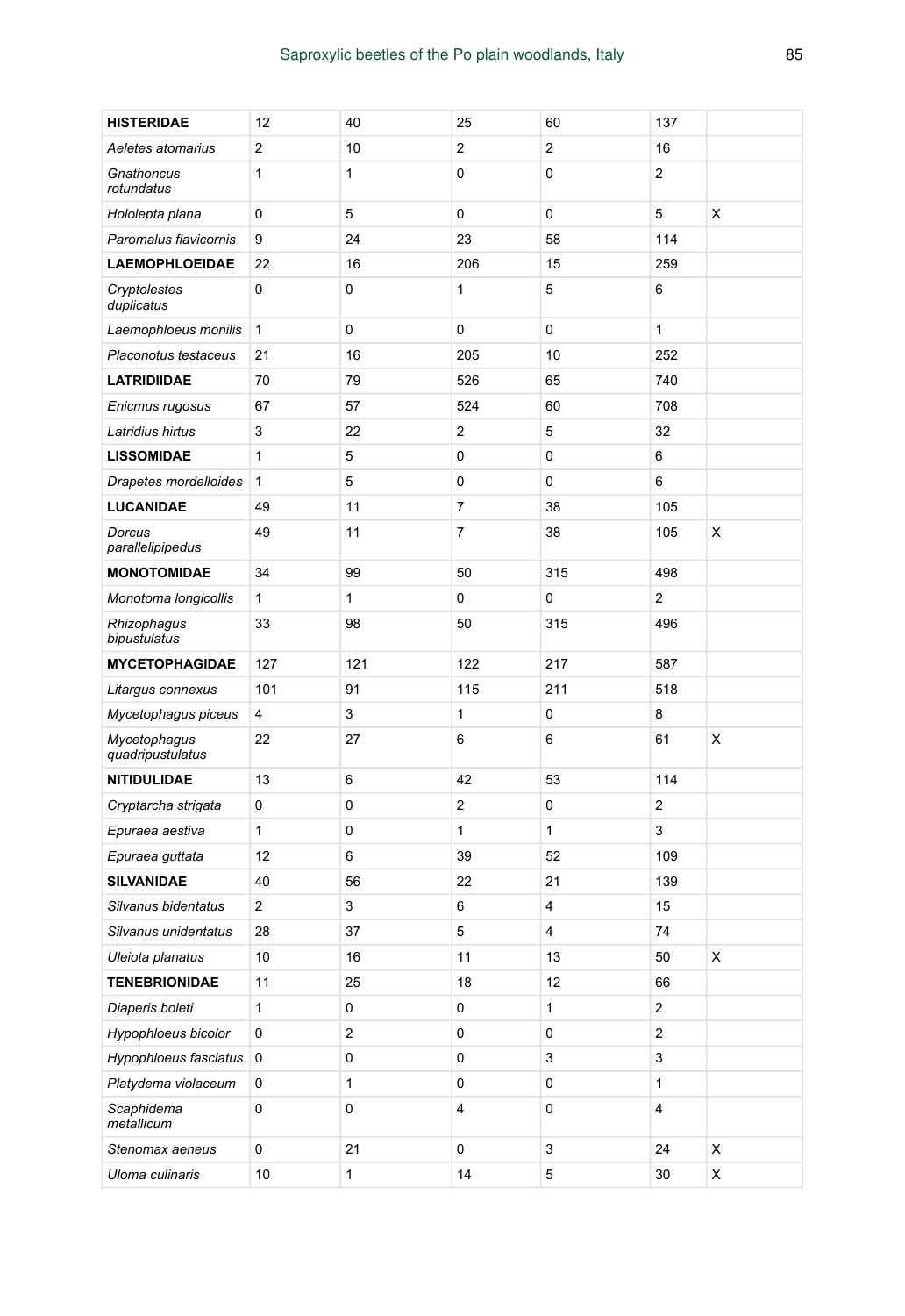| <b>ZOPHERIDAE</b>             | 14       | 58       | $\overline{4}$ | 16       | 92   |   |
|-------------------------------|----------|----------|----------------|----------|------|---|
| Bitoma crenata                | 11       | 20       |                | $\Omega$ | 32   | X |
| Colobicus hirtus              | $\Omega$ | 1        |                | $\Omega$ | 2    |   |
| Colydium elongatum            | $\Omega$ |          |                | 5        | 7    |   |
| Endophloeus<br>marcovichianus | 2        | 0        | 0              | $\Omega$ | 2    |   |
| Pycnomerus terebrans 0        |          | 0        | 0              | 7        |      |   |
| Rhopalocerus rondanii 0       |          | 36       |                | 3        | 40   |   |
| Synchita humeralis            | 1        | $\Omega$ | 0              |          | 2    |   |
| <b>TOTAL</b>                  | 579      | 676      | 1141           | 914      | 3310 |   |

The family with the highest number of species was that of Cerambycidae with 18 different saproxylic species all of which were previously reported in the Atlas of Biodiversity except for *Xylotrechus rusticus* (Linneaus, 1958) which was captured exclusively in the poplar forests. The second largest family was Elateridae with 8 species; 3 of them were not reported in the Park: *Calambus bipustulatus* (Linneaus, 1767), *Cardiophorus anticus* (Erichson, 1840), and *Lacon punctatus* (Herbst, 1779).

The families with only one saproxyilic species were: Cerylonidae with *Cerylon ferrugineum* (Stephens, 1830), Curculionidae with *Phloeophagus lignarius* (Marsham, 1802), Dryophthoridae with *Dryophthorus corticalis* (Paykull, 1792), Eucnemidae with *Melasis buprestoides* (Linneaus, 1761), Lissomidae with *Drapetes mordelloides* (Host, 1789), and Lucanidae with *Dorcus parallelipipedus* (Linneaus, 1785).

Regarding the single species, the most abundant beetle was *Enicmus rugosus* (Herbst, 1793) (Latridiidae) with 708 individuals of which most were captured in the *Populus* managed forests BN5.

In the SCI "Boschi di Vaccarizza", we collected 1.077 individuals belonging to 17 families and 48 species of which 29 species have never been reported in the Park (Table 2). In this SCI, saproxylic beetles belonging to the families of Cerylonidae, Curculionidae, Dryophthoridae, and Lissomidae were not found.

Table 2.

Saproxylic beetle species collected in the SCI "Boschi di Vaccarizza" (number of specimens per taxon).

| <b>FAMILY</b>                  | <b>ALDER FOREST</b><br><b>UNMANAGED V1</b> | <b>ALDER FOREST</b><br><b>MANAGED V2</b> | <b>TOTAL</b> | <b>ALREADY</b><br><b>REPORTED IN THE</b><br><b>PARK</b> |
|--------------------------------|--------------------------------------------|------------------------------------------|--------------|---------------------------------------------------------|
| <b>ANTHRIBIDAE</b>             | 15                                         |                                          | 22           |                                                         |
| Eusphyrus vasconicus           | 12                                         | 5                                        | 17           |                                                         |
| Platystomos albinus            | 3                                          | $\overline{2}$                           | 5            |                                                         |
| <b>BOTHRIDERIDAE</b>           | 3                                          | $\overline{2}$                           | 5            |                                                         |
| <b>Bothrideres bipunctatus</b> | 3                                          | $\overline{2}$                           | 5            |                                                         |
| <b>CERAMBYCIDAE</b>            | 13                                         | 10                                       | 23           |                                                         |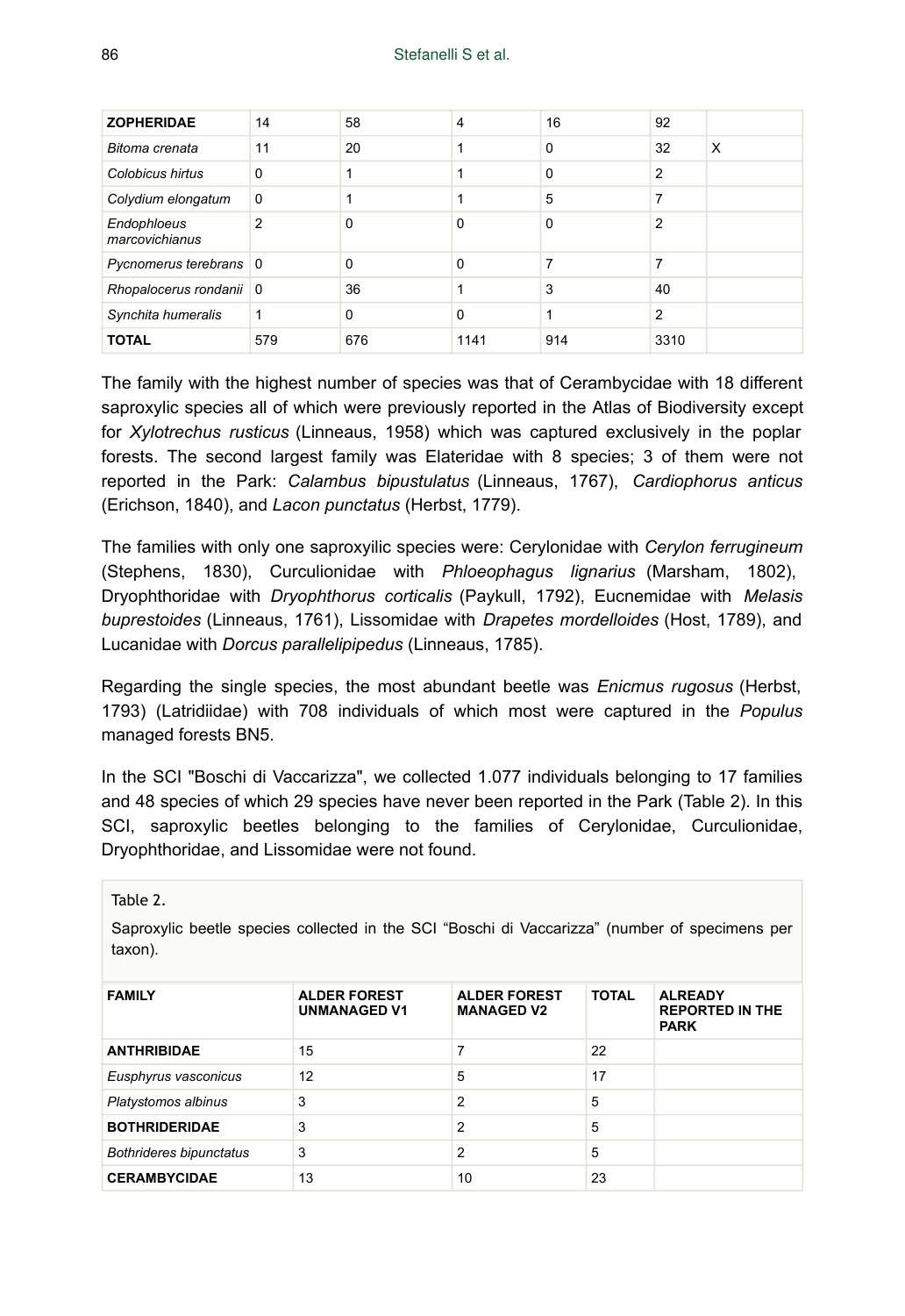| Aegosoma scabricorne             | 3            | 4                       | $\overline{7}$ | х |
|----------------------------------|--------------|-------------------------|----------------|---|
| Cerambyx scopolii                | 0            | $\mathbf{1}$            | $\mathbf{1}$   | X |
| Grammoptera ruficornis           | 0            | 2                       | 2              | X |
| Leiopus nebulosus                | 0            | 3                       | 3              | X |
| Leptura aurulenta                | 1            | 0                       | 1              | X |
| Morimus asper                    | 4            | 0                       | $\overline{4}$ | X |
| Pogonocherus hispidus            | 2            | 0                       | 2              | X |
| Stenurella melanura              | 1            | 0                       | 1              | X |
| Stictoleptura cordigera          | $\mathbf{1}$ | 0                       | 1              | X |
| Xylotrechus stebbingi            | 1            | 0                       | 1              | X |
| <b>CETONIIDAE</b>                | 23           | 18                      | 41             |   |
| Cetonia aurata                   | $\mathbf{1}$ | 3                       | 4              |   |
| Valgus hemipterus                | 22           | 15                      | 37             |   |
| <b>ELATERIDAE</b>                | 10           | 6                       | 16             |   |
| Ampedus pomonae                  | $\mathbf{1}$ | 0                       | $\mathbf{1}$   | X |
| Ampedus pomorum                  | 2            | 2                       | 4              | X |
| Ampedus sanguinolentus           | 0            | 1                       | 1              | X |
| Cardiophorus anticus             | 3            | 0                       | 3              |   |
| Lacon punctatus                  | 4            | 3                       | $\overline{7}$ |   |
| <b>EROTYLIDAE</b>                | 1            | 1                       | 2              |   |
| Dacne bipustulata                | $\mathbf{1}$ | 1                       | $\overline{2}$ |   |
| <b>EUCNEMIDAE</b>                | 2            | $\overline{\mathbf{c}}$ | 4              |   |
| Melasis buprestoides             | $\mathbf{1}$ | 2                       | 3              |   |
| Nematodes filum                  | $\mathbf{1}$ | 0                       | $\mathbf{1}$   |   |
| <b>HISTERIDAE</b>                | 66           | 97                      | 163            |   |
| Aeletes atomarius                | $\mathbf{1}$ | 0                       | $\mathbf{1}$   |   |
| Paromalus flavicornis            | 58           | 93                      | 151            |   |
| Platylomalus complanatus         | 7            | 4                       | 11             |   |
| <b>LAEMOPHLOEIDAE</b>            | 20           | 21                      | 41             |   |
| Placonotus testaceus             | 20           | 21                      | 41             |   |
| <b>LATRIDIIDAE</b>               | 51           | 63                      | 114            |   |
| Enicmus rugosus                  | 43           | 57                      | 100            |   |
| Latridius hirtus                 | 8            | 6                       | 14             |   |
| <b>LUCANIDAE</b>                 | 77           | 60                      | 137            |   |
| Dorcus parallelipipedus          | 77           | 60                      | 137            | х |
| <b>MONOTOMIDAE</b>               | 52           | 48                      | 100            |   |
| Rhizophagus bipustulatus         | 52           | 48                      | 100            |   |
| <b>MYCETOPHAGIDAE</b>            | 127          | 111                     | 238            |   |
| Litargus connexus                | 125          | 111                     | 236            |   |
| Mycetophagus<br>quadripustulatus | 2            | 0                       | $\overline{2}$ | X |
| NITIDULIDAE                      | 7            | 5                       | 12             |   |
| Epuraea aestiva                  | $\mathbf{1}$ | 0                       | 1              |   |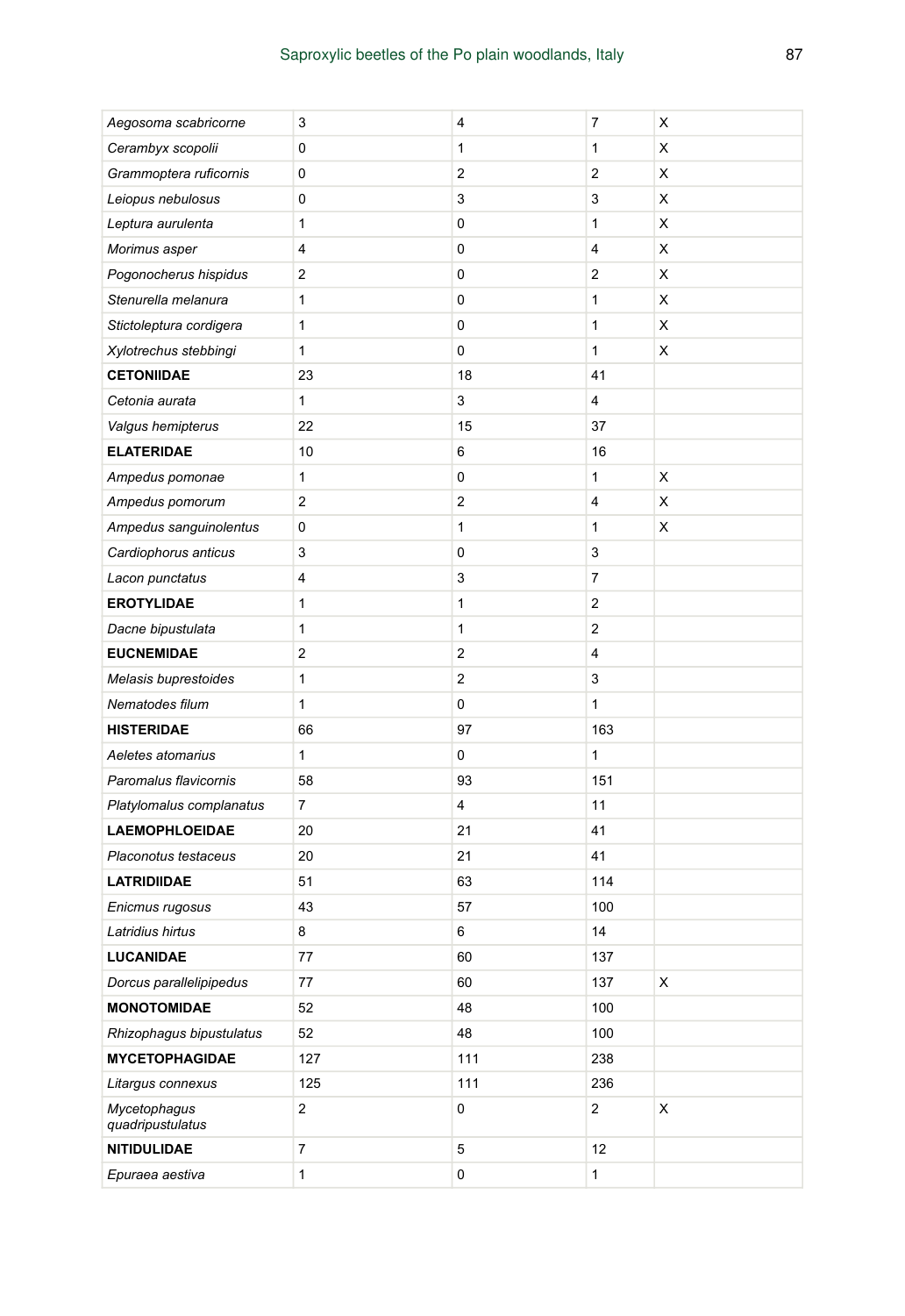| Epuraea guttata       | 3              | 5              | 8              |   |
|-----------------------|----------------|----------------|----------------|---|
| Epuraea marseuli      | 3              | 0              | 3              |   |
| <b>SILVANIDAE</b>     | 55             | 11             | 66             |   |
| Silvanus bidentatus   | 5              | 2              | $\overline{7}$ |   |
| Silvanus unidentatus  | 27             | 5              | 32             |   |
| Uleiota planatus      | 23             | $\overline{4}$ | 27             | X |
| <b>TENEBRIONIDAE</b>  | 39             | 38             | 77             |   |
| Hypophloeus bicolor   | 0              | 3              | 3              |   |
| Hypophloeus unicolor  | 3              | 26             | 29             |   |
| Scaphidema metallicum | $\overline{2}$ | $\overline{4}$ | 6              |   |
| Stenomax aeneus       | 16             | 2              | 18             | X |
| Uloma culinaris       | 18             | 3              | 21             | X |
| <b>ZOPHERIDAE</b>     | 3              | 13             | 16             |   |
| Colydium elongatum    | 0              | 13             | 13             |   |
| Pycnomerus terebrans  | 1              | $\mathbf 0$    | 1              |   |
| Synchita humeralis    | $\overline{2}$ | $\Omega$       | 2              |   |
| <b>TOTAL</b>          | 564            | 513            | 1077           |   |

Also in this case, the family with the greatest number of species was Cerambycidae with 10 species already reported within the Park. The second and the third largest families were Elateridae and Tenebrionidae with 5 species each. The families of Bothrideridae, Erotylidae, Laemophloeidae, Lucanidae, and Monotomidae were those with the lowest number of saproxylic species being represented by a single species.

The most abundant species was the Mycetophagidae *Litargus connexus* (Geoffroy, 1785), not reported in the Atlas of Biodiversity in the Park. It is an obligate saproxylic beetle classified as "Least Concern" by the IUCN Red List (Nieto and Alexander 2010) with a total of 236 identified specimens and the highest number of 125 individuals captured in the *Alnus* unmanaged forest (V1).

By comparing the two different techniques used for catching saproxylic beetles, we found a significantly high difference in species richness between Window Traps (WT) and Eclector Traps (ET) with a higher number of species captured in the Window Traps ( $N = 34$ ; WT = 9.942  $\pm$  1.7; ET = 3.191  $\pm$  3.89; Ttest = -9.357, p < 0.05) (Fig. 3).

By comparing the species richness among the three habitat types (Table 3, Fig. 4) we observed an high difference for the species collected by the windows traps (One–Way ANOVA F<sub>2,34</sub> = 5.905; p < 0.01). On the contrary, by considering managed and unmanaged forests instead of habitat types (Table 3, Fig. 5), species richness was significantly higher in unmanaged forests only for those species collected by the eclector traps (T-test:  $t =$ 0.371;  $p < 0.01$ ).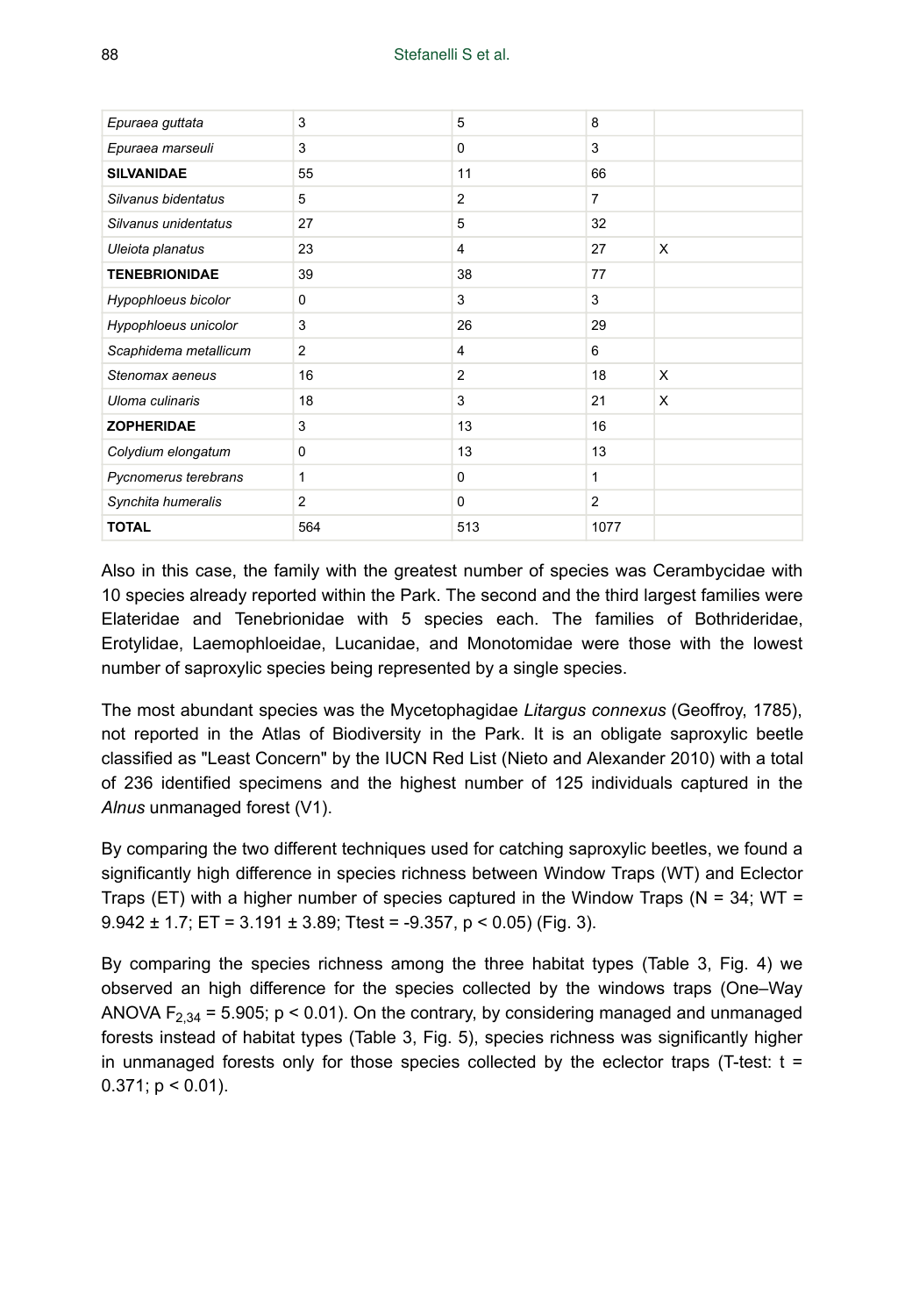

#### Figure 3.

Mean number of saproxylic species captured with Trunk Window Traps and Eclector Traps.

#### Table 3.

Difference in species richness among the three habitat type and between managed and unmanaged forests. Table shows the mean number of saproxylic species collected using both Eclector and Trunk Windows Traps. (\*\* p < 0.01)

|                       | <b>Populus</b> | Quercus        | Alnus         | <b>ANOVA</b> | Unmanaged      | Managed       | $F$ T.TEST |
|-----------------------|----------------|----------------|---------------|--------------|----------------|---------------|------------|
| <b>Window Traps</b>   | $12.8 \pm 4.1$ | $8.1 \pm 3.2$  | $9.1 \pm 2.8$ | 5.905**      | $10.9 \pm 2.6$ | $8.8 \pm 4.7$ | 2.051      |
| <b>Eclector Traps</b> | $3.8 \pm 2.3$  | $2.7 \pm 1.32$ | $2.9 \pm 1.4$ | 1.205        | $4.0 \pm 1.6$  | $2.3 \pm 1.5$ | $0.371**$  |



#### Figure 4.

Mean number of saproxylic species captured in the three habitat type with both Trunk Window Traps (dark gray) and Eclector Traps (light gray).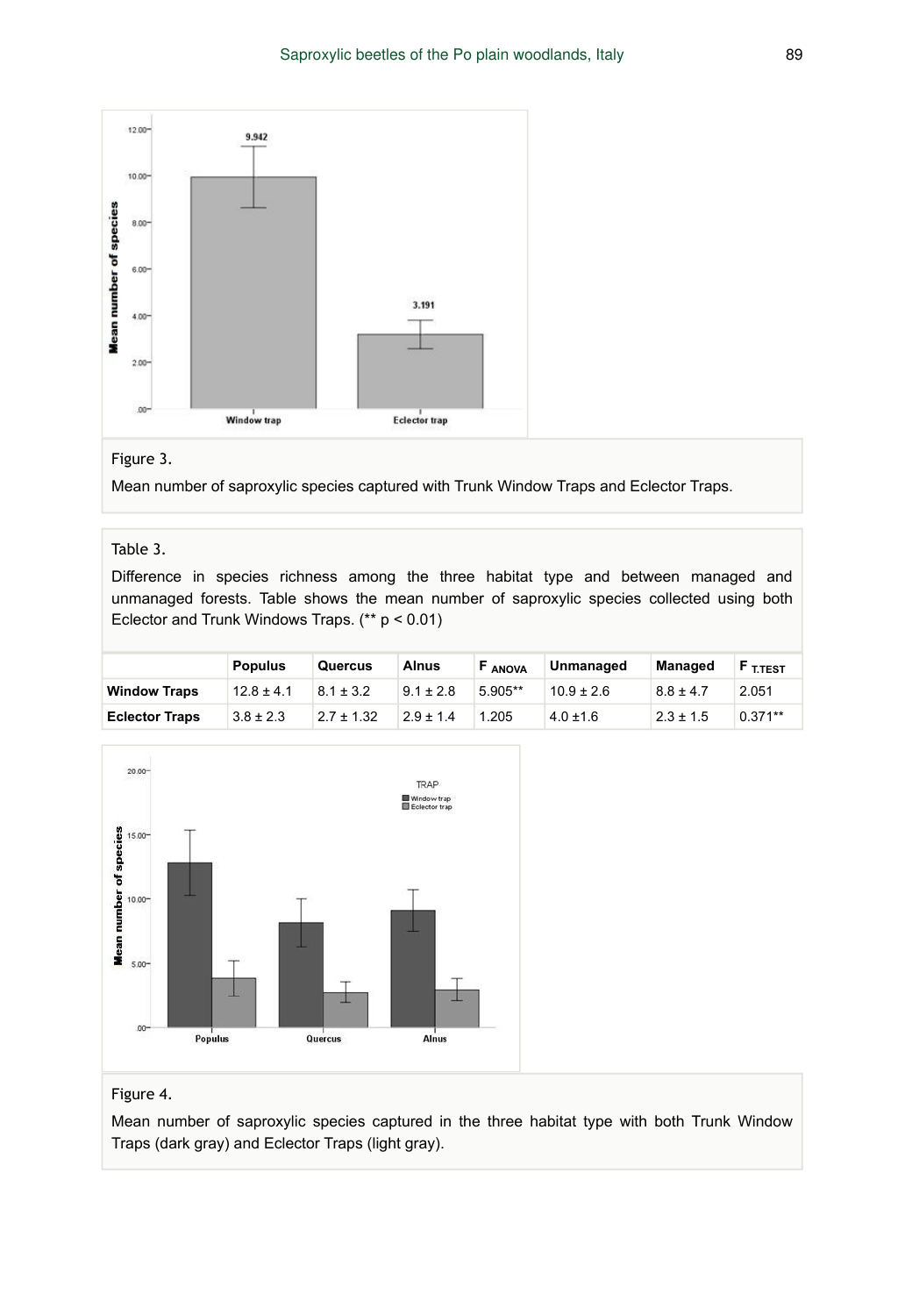

#### Figure 5.

Mean number of saproxylic species captured in the managed and unmanaged forests with both Trunk Windows Traps (dark gray) and Eclector Traps (light gray).

# **Discussion**

Of the 21 families determined, 7 were not included in the previous checklist published in the "Atlas of Biodiversity" (Furlanetto 2002): Cerylonidae, Dryophthoridae, Eucnemidae, Laemophloeidae, Lissomidae, Monotomidae, and Zopheridae. Among these families, we found interesting species such as the Eucnemidae *Melasis buprestoides* which is an obligate saproxyilic beetle that develops in broadleaved forests both in the plains and in the mountains (Hůrka 2005) and is reported as Least Concern in the IUCN Red List (IUCN Red List, 2010). Another interesting species is the Anthribidae *Eusphyrus vasconicus* which was caught in the *Alnus* forests of the SCI "Boschi di Vaccarizza" and is rare and has been only recently reported in Italy (Tryzna and Valentine 2011, Cornacchia and Colonelli 2012).

Also, the Elateridae *Calambus bipustulatus* is rare for Italy as well as the 4 *Ampedus* species that are all classified as Least Concern in the IUCN Red List (IUCN Red List, 2010) and are closely associated with ancient and mature forests (Platia pers. comm.).

It is important to note the presence of other species included as Least Concern in the Red List of the IUCN and never previously found in the Park: the Cerambycidae *Xylotrechus rusticus*, the Cetoniidae *Valgus hemipterus*, the Elateridae *Lacon punctatus*, the Mycetophagidae *Mycetophagus piceus*, and the most abundant species of our study area, *Litargus connexus*.

Finally, it is interesting to underline the presence of two invasive species captured during the study: Cerambycidae *Neoclytus acuminatus* (Fabricius, 1775) and *Xylotrechus*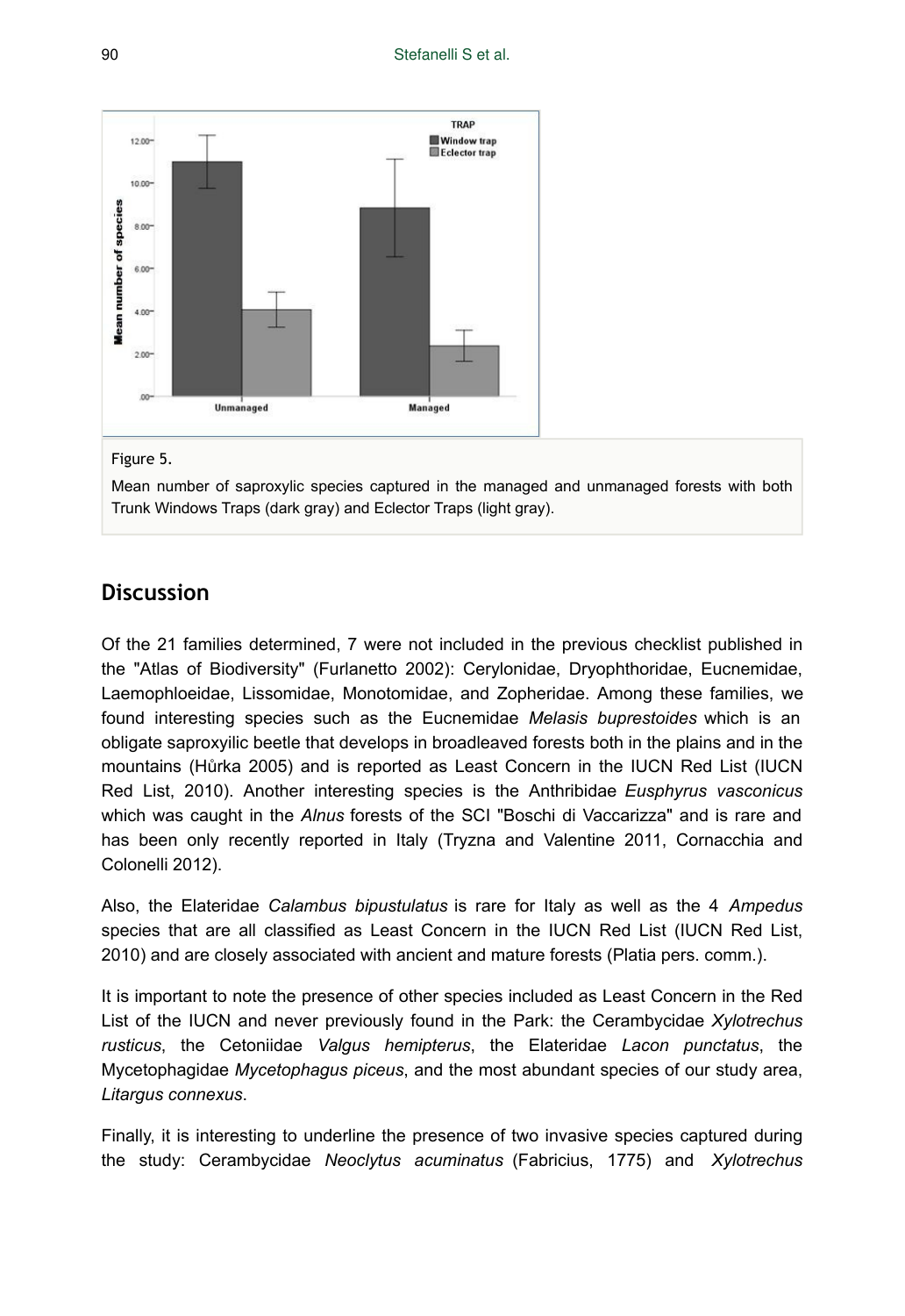*stebbingi* (Gahan, 1906). The latter was recently introduced into Italy but now is widely spread throughout Northern and Central Italy.

The period of field collection was planned in detail to provide a long and exclusive season of work to fully cover the reproductive cycle of a large number of beetles.

The combined use of two different types of traps significantly expanded the spectrum of insects capturable. The Eclector Trap caught a lower number of individuals and beetle species compared to Window Traps as is also described by other authors (Okland 1996, Bakke 1999, Schiegg 2000, Ranius and Jansson 2002, Wikars et al. 2005). However, this trapping method is more efficient in catching truly saproxyilic beetles (Alinvi et al. 2007), and the species were collected exactly where they developed.

The Trunk Window Trap captured a large number of insects also coming from the neighboring plots and/or forests. In this case, the site specific differences (i.e: amount of deadwood) disappeared and the differences became more evident at a landscape level such as habitat type.

Very few saproxylic species are listed in the EU Habitat Directive, but there are many others that should be considered in conservation plans for which we haven't had sufficient information about. The lack of knowledge on the ecology and distribution of these species make it difficult to establish criteria for their protection. Although we didn't find species listed in the Annexes of the EU Habitat Directive, some of the species found are locally threatened anyway because of their rarity, local distribution, and strong linkage to old forests. Among these species there are the Bothrideridae *Bothrideres bipunctatus*, the Cerambycidae *Prionus coriarius* and *Xylotrechus rusticus*, the Dryophthoridae *Dryophthorus corticalis*, the Eucnemidae *Nematodes filum* (with only 1 individual captured in *Alnus* unmanged forest), the Histeridae *Aeletes atomarius* and *Paromalus flavicornis*, the Laemophloeidae *Cryptolestes duplicatus*,, the Latridiidae *Enicmus rugosus* and *Latridius hirtus*, the Mycetophagidae *Mycetophagus piceus*, and the Zopheridae *Colydium elongatum* and *Pycnomerus terebrans*.

Thus, studies like this are important for increasing the ecological knowledge of forest beetle species and can provide a starting point for implementing management and conservation actions.

# **Acknowledgements**

We would like to thank the Fondazione CARIPLO and the Ticino Park (Parco Lombardo della Valle del Ticino) for funding our research. Professor Francesco Sartori generously supported part of the research which was carried out inside the Riserva Naturale Integrale Bosco Siro Negri through a fund from the Italian Ministry for the Environment (Ministero dell'Ambiente e della Tutela del Territorio e del Mare) and authorized to us to carry out the research within the integral reserve.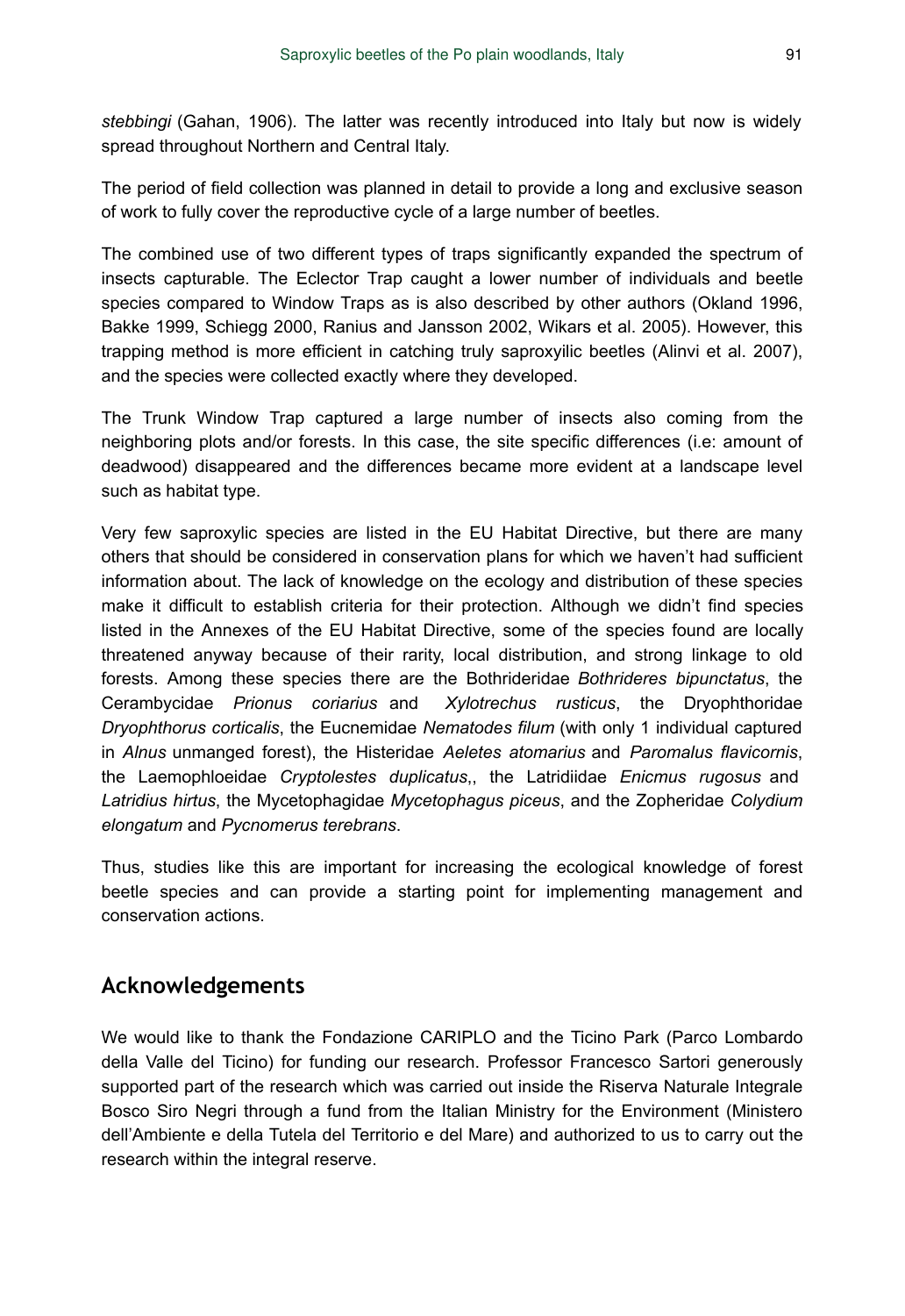We thank all the experts who helped us with beetle determination: Maurizio Pavesi, Michele Zilioli, and Fabrizio Rigato form the Natural History Museum of Milan; Paolo Audisio; Giuseppe Carpaneto; Giuseppe Platia; Gianfranco Salvato; Fabio Penati; Paolo Cornacchia; Enzo Colonnelli; Claudio Canepari; Carlo Pesarini; Wolfgang Rucker. I also thank Nicklas Jansson for his suggestions on saproxilic beetle ecology at the beginning and during this research project.

# **References**

- Abbazzi P, Bartolozzi L, Calamadrei S (1999) Contributo alla conoscenza degli Anthribidae italiani (Insecta, Coleoptera, Curculionidea). Estratto dagli annali del Museo Civico di Storia Naturale "G. DORIA" XCIII: 57‑106. [In Italian].
- Alexander KN (2002) The invertebrates of living & decaying timber in Britain and Ireland - a provisional annotated checklist. English Nature Research Reports, 467. English Nature, Peterborough, 138 pp. [In English].
- Alexander KN (2004) Revision of the index of ecological continuity as used for saproxylic beetles. English Nature Research Report, 574. English Nature, Peterborough, 61 pp. [In English].
- Alexander KN, Anderson R (2012) The beetles of decaying wood in Ireland. A provisional annotated checklist of saproxylic Coleoptera. Irish Wildlife Manuals, 65. National Parks and Wildlife Service, Department of the Arts, Heritage and the Gaeltacht, Dublin, 165 pp. [In English].
- Alinvi O, Ball JP, Danell K, Hjältén J, Pettersson RB (2007) Sampling saproxylic beetle assemblages in dead wood logs: comparing window and eclector traps to traditional bark sieving and a refinement. Insect Conservation 11: 99-112. DOI: [10.1007/](http://dx.doi.org/10.1007/s10841-006-9012-2) [s10841-006-9012-2](http://dx.doi.org/10.1007/s10841-006-9012-2)
- Audisio P (1993) Coleoptera: Nitidulidae (Fauna d'Italia). Calderini ed., Bologna, 972 pp. [In Italian]. [ISBN 88-7019-638-0]
- Bakke A (1999) High diversity of saproxylic beetles in a hemi-boreal mixed forest reserve in the south of Norway. Forestal Research 14: 199-208. [In English].
- Bogliani G, Furlanetto D (1995) Il Parco del Ticino. Musumeci Editore, 111 pp. [In Italian].
- Brustel H (2001) «oh, cette grésigne!» Données faunistiques nouvelles pour cette forêt (Coleoptera). Bull. Soc. Ent. France 106: 473‑482. [In French].
- Buse J, Levanony T, Timm A, Dayan T, Assmann T (2010) Saproxylic beetle assemblages in the Mediterranean region: Impact of forest management on richness and structure. Forest ecology and Management 259: 1376‑1384. DOI: [10.1016/](http://dx.doi.org/10.1016/j.foreco.2010.01.004) [j.foreco.2010.01.004](http://dx.doi.org/10.1016/j.foreco.2010.01.004)
- Bussler H, Müller J, Dorka V (2005) European Natural Heritage: The saproxylic beetles in the proposed parcul National Defileul Jiului. Analele ICAS 18: 55‑71. [In English].
- Cianferoni F, Fabiano F, Mazza G, Rocchi S, Terzani F, Zinetti F (2009) Gli Invertebrati della Riserva Naturale Integrale di Sasso Fratino. In: Corpo forestale dello Stato - Ufficio territoriale per la biodiversità di Pratovecchio La Riserva naturale integrale di Sasso Fratino: 1959-2009. 50 anni di conservazione della biodiversità. CFS/UTB [In Italian].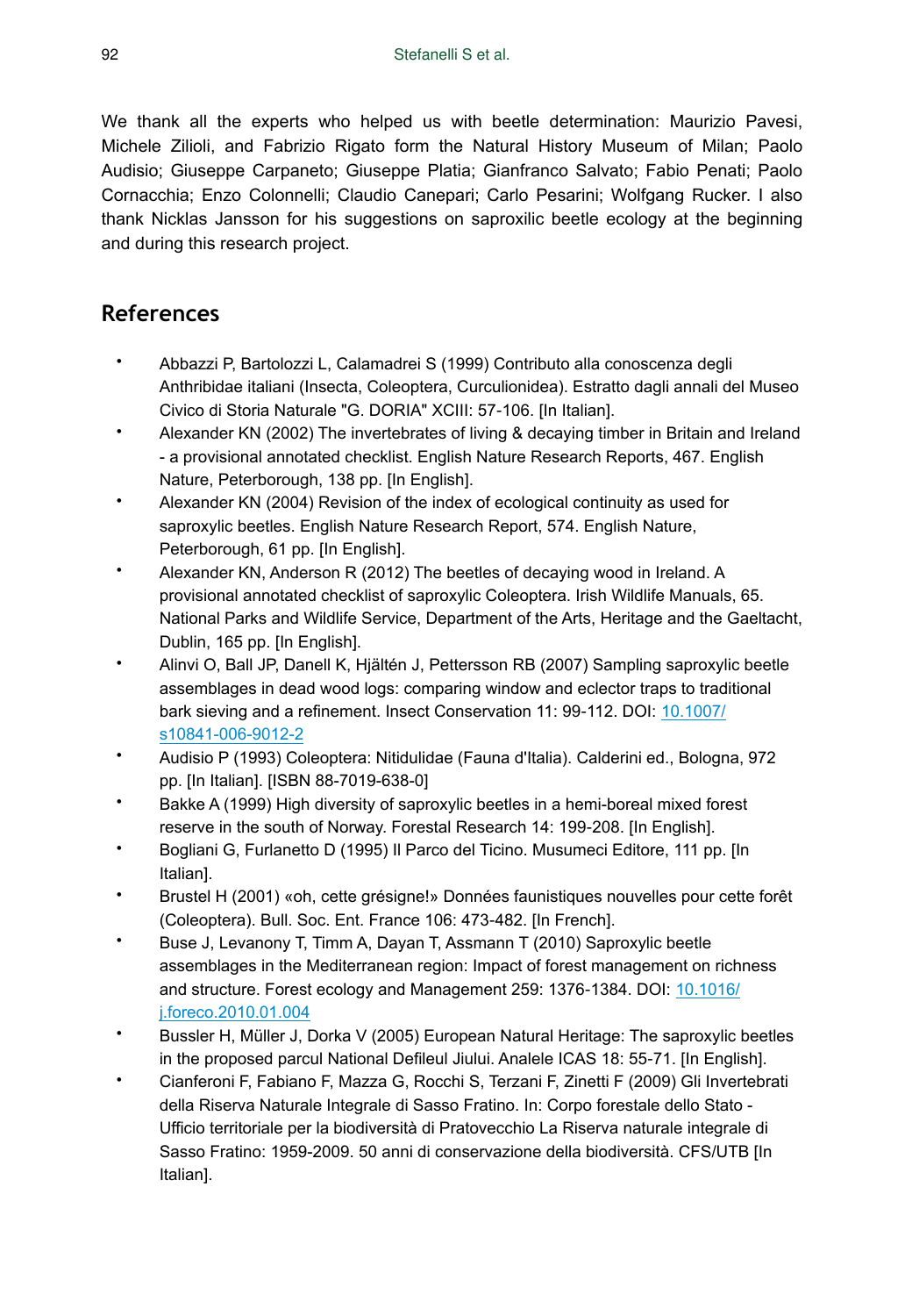- Cindolo C, Petriccione B (2006) Progetto BioSoil biodiversity. Valutazione della biodiversità forestale sulla Rete sistematica di Livello I. Manuale Nazionale, Italia. Corpo forestale dello Stato, Roma, 47 pp. [In Italian].
- Cornacchia P, Colonelli E (2012) Distribuzione in Italia di *Eusphyrus vasconicus* (Coleoptera Anthribidae). Bollettino Società entomologica italiana 144 (1): 12‑18. [In Italian]. DOI: [10.4081/BollettinoSEI.2012.12](http://dx.doi.org/10.4081/BollettinoSEI.2012.12)
- Dioli P, Viganò C (1990) Presenza in Valtellina di un cerambicide nuovo per la fauna italiana: Xylotrechus stebbingi (Gahan, 1906). (Insecta, Coleoptera, Cerambycidae). Il Naturalista Valtellinese: atti del Museo di Storia Naturale di Morbegno 1: 7‑10. [In Italian].
- European Environment Agency (2006) The European forest type. Categories and types for sustainable forest management reporting and policy. Office for Official Publications of the European Communities, Copenhagen, 111 pp. [In English]. [ISBN 978-92-9167-926-3]
- European Environment Agency (2013) The European Environment Agency (EEA). URL: <http://eunis.eea.europa.eu/>
- Falco R, Casale F, Lenna P, Dellavedova R, Peracino M, Rampa A, Bogliani G, Sartori F, Tosi G (2008) Atlante dei SIC della Lombardia. Fondazione Lombardia per l'Ambiente e Regione Lombardia, 463 pp. [In Italian]. [ISBN 978-88-8134-068-2]
- Fauna Europaea (2013) Fauna Europaea. 2.6. URL: <http://www.faunaeur.org>
- Fowles AP, Alexander KN, Key RS (1999) The saproxylic quality index: evaluating wooded habitats for the conservation of dead-wood Coleoptera. Coleopterist 8: 121‑141. [In English].
- Furlanetto D (Ed.) (2002) Atlante della biodiversità nel Parco del Ticino. Consorzio Lombardo Parco della Valle del Ticino, 402 pp. [In Italian].
- Geiser R (1998) Rote Liste der Käfer (Coleoptera). In: Binot MBRBPGHPP (Ed.) Rote Liste gefährdeter Tiere Deutschlands. 55. Schr.reihe Landsch.pflege Nat.schutz [In German].
- Gibb H, Hjältén J, Ball JP, Atlegrim O, Pettersson RB, Hilszczański J, Johansson T, Danell K (2006) Effects of landscape composition and substrate availability on saproxylic beetles in boreal forests: a study using experimental logs for monitoring assemblages. Ecography 29: 191‑204. [In English]. DOI: [10.1111/](http://dx.doi.org/10.1111/j.2006.0906-7590.04372.x) [j.2006.0906-7590.04372.x](http://dx.doi.org/10.1111/j.2006.0906-7590.04372.x)
- Harmon ME, Franklin JF, Swanson FJ, Sollins P, Gregory SV, Lattin JD, Anderson NH, Aumen NG, Sedell JR, Cline SP, Lienkaemper GW, Cromack K, Cummins KW (1986) Ecology of coarse woody debris in temperate ecosystems. Adv. Ecol. Res. 15: 133‑299. [In English]. DOI: [10.1016/S0065-2504\(08\)60121-X](http://dx.doi.org/10.1016/S0065-2504(08)60121-X)
- Hoebeke ER, Wheeler AG (1991) Anthribus nebulosus, a Eurasian scale predator in the Eastern United States (Coleoptera: Anthribidae): notes on biology, recognition, and establishment. Entomological Society of Washington 93: 45‑50. [In English].
- Holuša J, Trýzna M (2007) Flight activity of Anthribus nebulosus Forster, 1770 (Coleoptera: Anthribidae) and notes to its life history. Journal of forest science 53: 11‑15. [In English].
- Hůrka K (2005) Beetles of the Czech and Slovak Republics. Nakladatelstvì Kabourek, Zlìn, Czech Republic, 388 pp. [In English]. [ISBN 80-86447-11-1]
- Johnsson BG, Kruys N, Ranius T (2005) Ecology of species living on dead wood Lessons for dead wood management. Silva Fennica 39: 289‑309. [In English].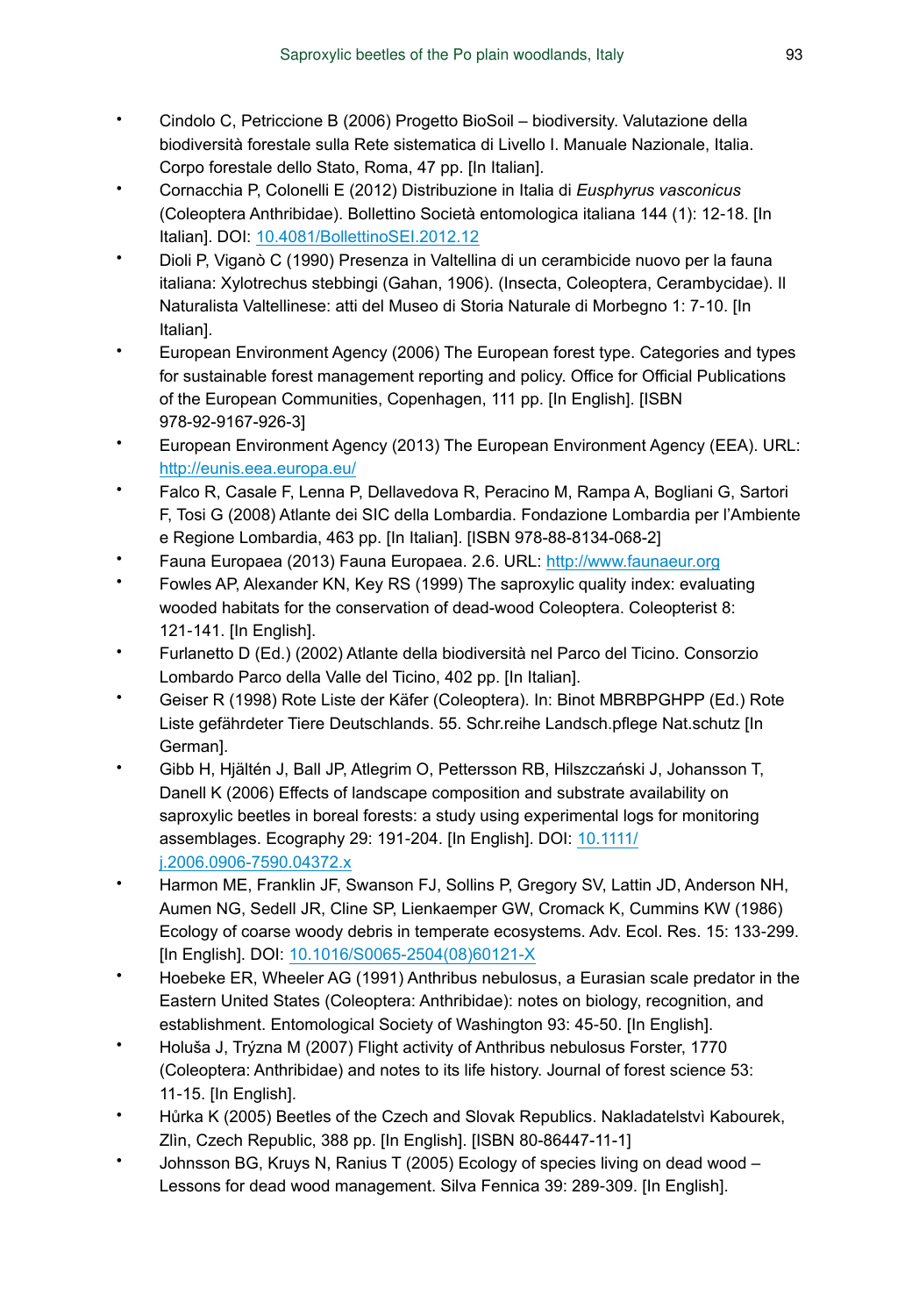- Kaila L (1993) A new method for collecting quantitative samplesof insects associated with dacaying wood or wood fungi. Entomol. Fenn. 4: 21-23. [In English].
- Minelli A, Ruffo S, Stoch F (Eds) (2002) Woodlands of the Po Plain A fragment labyrinth. Italian Habitat, 3. Museo Friulano di Storia Naturale, Udine, 41 pp. [In English]. [ISBN 88-88192-05-0]
- Nieto A, Alexander KN (2010) European Red List of Saproxylic Beetles. Office of the European Union, Luxembourg, 56 pp. [In English]. [ISBN 978-92-79-14152-2]
- Okland B (1996) Unlogged forests: important sites for preserving the diversity of mycetophilids (Diptera: Sciaroidea). Biol. Conservation 76: 297‑310. [In English]. DOI: [10.1016/0006-3207\(95\)00129-8](http://dx.doi.org/10.1016/0006-3207(95)00129-8)
- Paillet Y, Bergès L, Hjältén J, Ódor P, Avon C, Bernhardt-Römermann M, Bijlsma R, De Bruyn L, Fuhr M, Grandin U, Kanka R, Lundin L, Luque S, Magura T, Matesanz S, Mészáros I, Sebastià MT, Schmidt W, Standovár T, Tóthmérész B, Uotila A, Valladares F, Vellak K, Virtanen R (2010) Biodiversity differences between managed and unmanaged forests: meta-analysis of species richness in Europe. Conservation Biology 24: 101‑112. [In English]. DOI: [10.1111/j.1523-1739.2009.01399.x](http://dx.doi.org/10.1111/j.1523-1739.2009.01399.x)
- Perracino M (2010) Atlante dei SIC della Provincia di Pavia. Regione Lombardia e Fondazione Lombardia per l'Ambiente, Milano, 210 pp. [In Italian].
- Pesarini C, Sabbadini A (1994) Insetti della Fauna Europea Coleotteri Cerambicidi. Guide di Sistematica del Museo di Storia Naturale di Milano, 85. Museo Civico di Storia Naturale di Milano, Milano, 132 pp. [In Italian].
- Pešić SB (2011) First record of Dryophthorus corticalis (Coleoptera: Curculionidea, Dryophthoridae) in Serbia. Kragujevac J. Sci. 33: 83‑86. [In English].
- Platia G (1994) Coleoptera: Elateridae (Fauna d'Italia). Calderini ed., Bologna, 429 pp. [In Italian]. [ISBN 978-8870196788]
- Ranius T, Jansson N (2002) A comparision of three methods to survey saproxylic beetles in hollow oaks. Biodiversity and Conservation 11: 1759-1771. [In English]. DOI: [10.1023/A:1020343030085](http://dx.doi.org/10.1023/A:1020343030085)
- Ratti E (1999) Note faunistiche ed ecologiche sui Cucuidi italiani (Coleoptera: Cucujidae). Boll. Mus. civ. St. nat. Venezia 50: 103-129. [In Italian].
- Ratti E (2007) I Coleotteri Silvanidi in Italia (Coleoptera Cucujoidea Silvanidae). Boll. Mus. civ. St. nat. Venezia 58: 83‑137. [In Italian].
- Rücker WH (2004) Latridiidae (Coleoptera). In: Cerretti P, Hardersen S, Mason F, Nardi G, Tisato M, Zapparoli M (Eds) Invertebrati di una foresta della Pianura Padana Bosco della Fontana - secondo contributo. Conservazione Habitat Invertebrati, 3. Corpo Forestale dello Stato [In Italian].
- Schiegg K (2000) Effects of dead wood volume and connectivity on saproxylic insect species diversity. Ecoscience 7 (3): 290-298. [In English].
- Schlaghamerský J (2000) The saproxylic beetles (Coleoptera) and ants (Formicidae) of Central European hardwood floodplain forests. Folia Fac. sci. nat. Univ. Masaryk. Brun., 103 pp. [In English].
- Schlaghamerský J (2003) Saproxylic invertebrates of floodplains, a particularly endangered component of biodiversity. International Symposium "Dead wood: a key to biodiversity", Mantova, 29-31 May. Mason F, Nardi G, Tisato M (Eds). Sherwood, 95 supp. 2, 100 pp. [In English]. [ISBN 88-901223-0-7].
- Speight MC (1989) Saproxylic invertebrates and their conservation. Nature and Environment, Series 42. Council of Europe, Strasbourg, 81 pp. [In English].